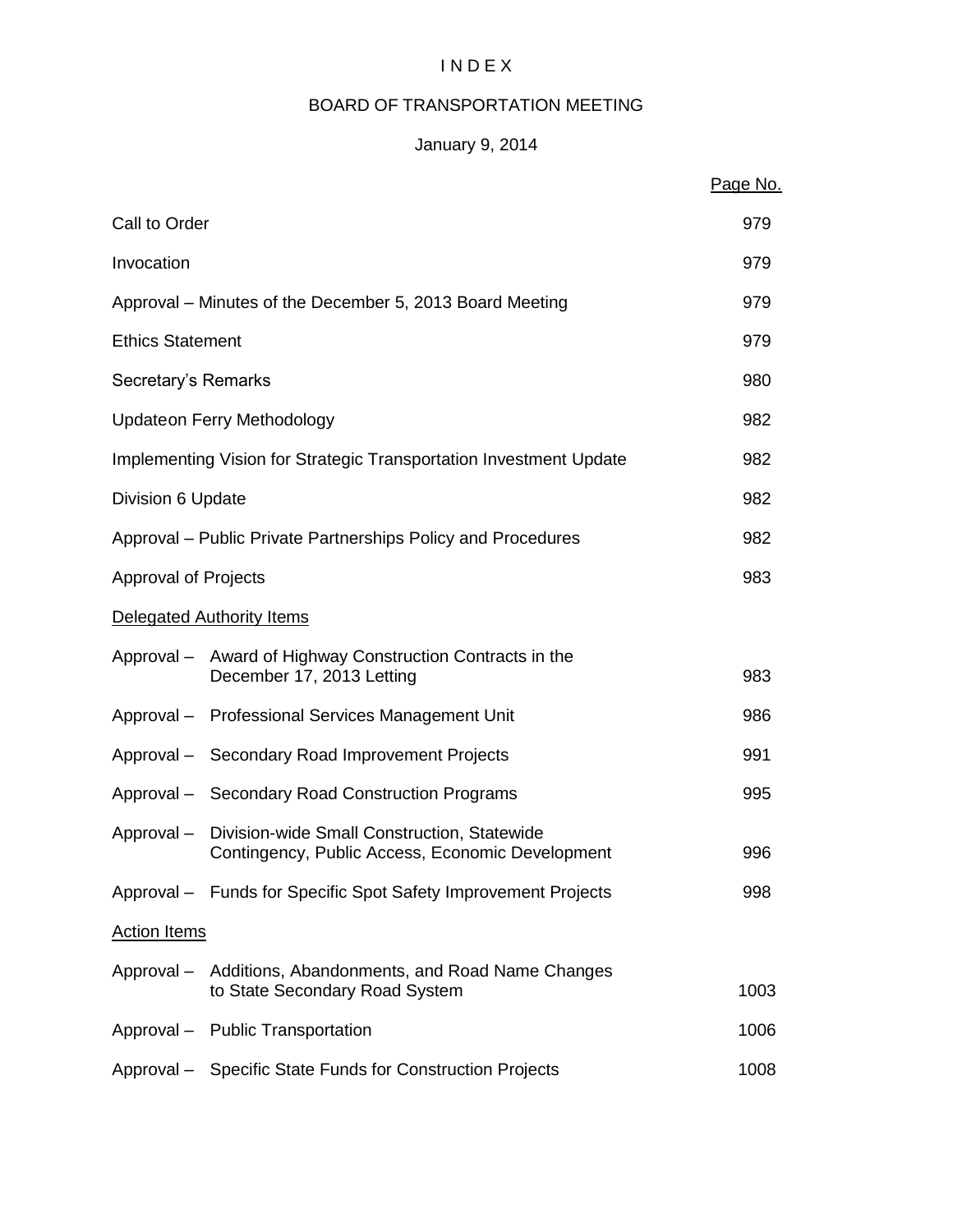|                          | Approval - Strategic Transportation Investments Funding and<br>Specific North Carolina Trust Funds | 1009 |
|--------------------------|----------------------------------------------------------------------------------------------------|------|
|                          | Approval - Funds for Specific Federal-Aid Projects                                                 | 1011 |
|                          | Approval - Revisions to the 2012-2020 STIP                                                         | 1026 |
|                          | Approval - Municipal and Special Agreements                                                        | 1030 |
|                          | Approval - Municipal Street System Changes                                                         | 1042 |
|                          | Approval - Preliminary Right of Way Plans                                                          | 1042 |
|                          | Approval - Final Right of Way Plans                                                                | 1043 |
|                          | Approval - Revisions of the Final Right of Way Plans                                               | 1046 |
|                          | Approval – Conveyance of Highway Right of Way Residues                                             | 1047 |
|                          | Approval - Revision in Control of Access                                                           | 1047 |
|                          | Approval - Conveyance of Permanent Utility Easement                                                | 1048 |
|                          | Approval - Carteret County Comprehensive Transportation Plan                                       | 1049 |
| <b>Committee Reports</b> |                                                                                                    | 1049 |
|                          | Approval – Resolution for Officer Roy Huskey                                                       | 1050 |
|                          | Approval - Resolution for Officer Owen Messersmith                                                 | 1051 |
| Adjournment              |                                                                                                    | 1052 |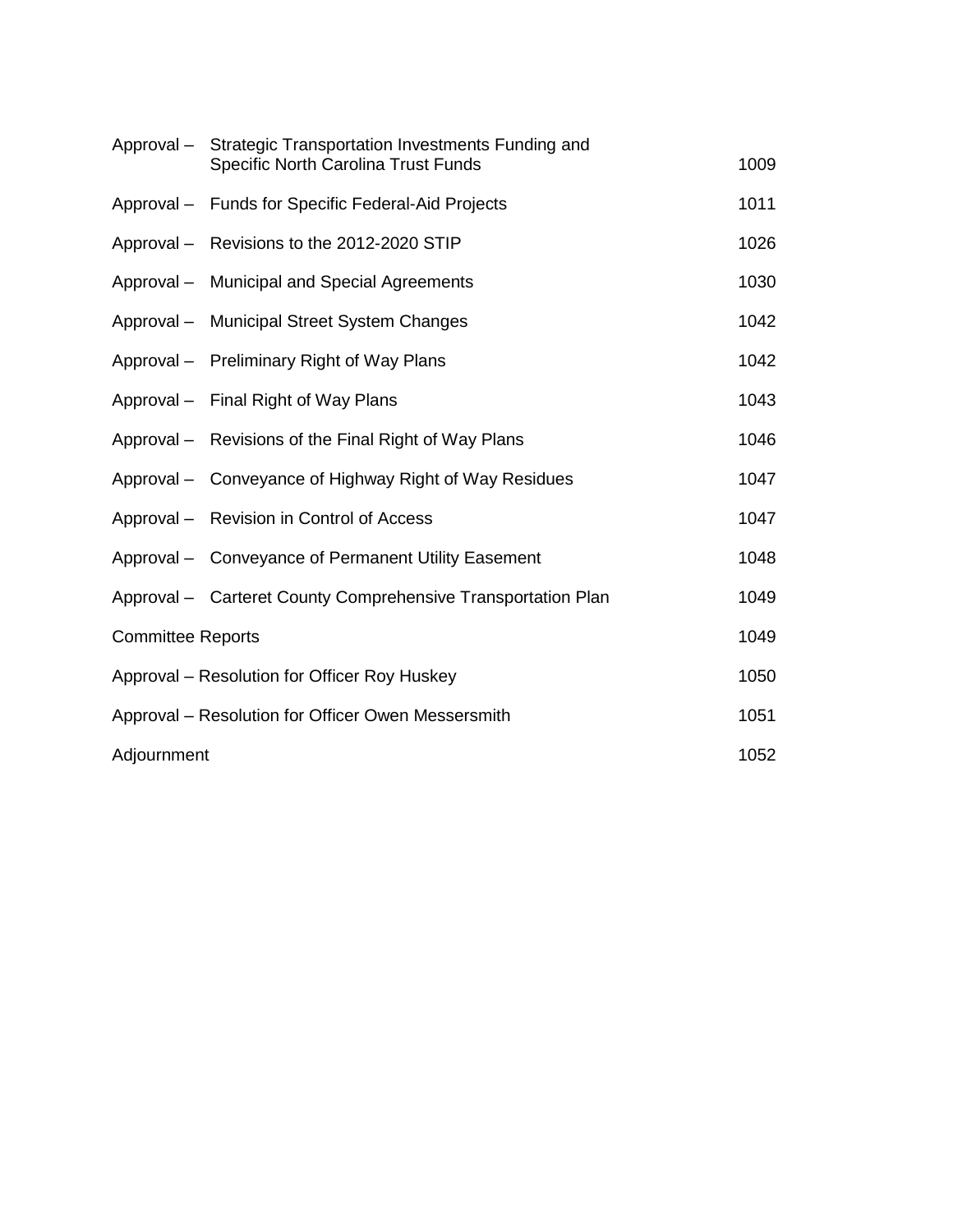## **Board of Transportation Meeting**

#### **January 9, 2014**

## **Call to Order**

Chairman Curran called the meeting of the Board of Transportation to order at 8:35 a.m. Thursday, January 9, 2014 in Raleigh, North Carolina with the following members present:

Fearing, Blount, Lee, Lennon, Tulloss, Smith, Crawford, Grannis, McQueary, Burns, Alexander, Perkins, Collett, Palermo, Wetmore, and Brown.

Board Members Overholt and Kernea were absent.

## **Invocation**

The invocation was offered by Board Member Palermo.

## **Approval – Minutes of the December 5, 2013 Board Meeting**

The minutes of the December 5, 2013 Board of Transportation meeting were unanimously approved upon a motion by Board Member Perkins, seconded by Board Member Wetmore.

#### **Ethics Statement**

Chairman Curran read the Ethics Statement advising any Board Member that may have a conflict of interest or appearance of conflict to abstain from participation in that particular item and to file the proper paper work with the Secretary to the Board.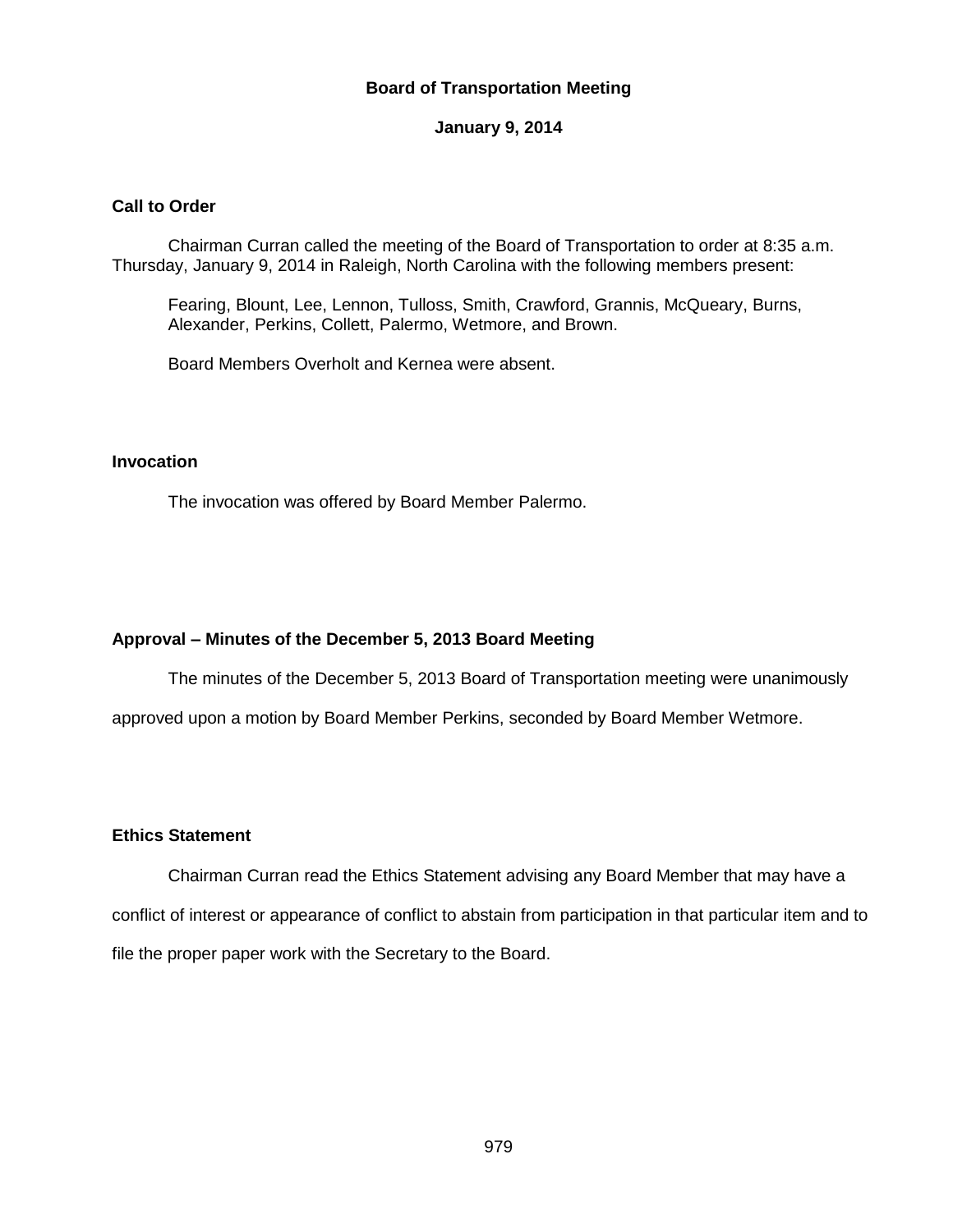#### **Secretary's Remarks**

Secretary Tata welcomed everyone to Raleigh. He expressed his appreciation to the DOT crews that had to work over the holidays to keep the roadways safe due to some minor impacts from the weather.

The Secretary also shared with the Board that repair work on the Bonner Bridge also continued over the holidays. Emergency dredging efforts were completed over the weekend of December 7 and 8, and the Department was able to strengthen the bridge's support structure enough that the bridge was reopened to traffic on December 15. The Department is also moving forward with the emergency repair contract awarded to Carolina Bridge Company to install sandbags and A-Jacks to support the bridge pilings and help prevent additional scouring. The sandbags and A-Jacks will stabilize the sand that has been pumped in and will also allow more sand to collect around the piles, further strengthening them. DOT is holding a series of public meetings along the Outer Banks to gather input from citizens on the long-term plans for NC 12 in Rodanthe on Hatteras Island.

Secretary Tata updated the Board on the no-fee voter ID cards. In accordance with the new state law, the Department began issuing no-fee voter ID cards on January 2. These cards are available to people who have no other valid forms of photo ID so they can meet the Board of Elections requirement for a photo ID to cast a ballot. As of January 2, 83 no-fee voter ID's have been issued. DMV examiners and Information Technology staff trained for three weeks to make sure they were ready to begin issuing these cards. Secretary Tata thanked Commissioner Kelly Thomas and his team for all their work in supporting this initiative.

The Secretary noted that the Booze It and Lose It campaign began December 13 and he thanked everyone who worked over the holidays to carry out this important campaign. He helped light the Tree of Life on the grounds of the State Capitol prior to the start of the campaign in honor of those killed on the highways. There were over 1200 lights on the tree which represent the number of fatalities on the highways. Of those 1200, over 400 red lights were on the tree which represented alcohol-related fatalities.

980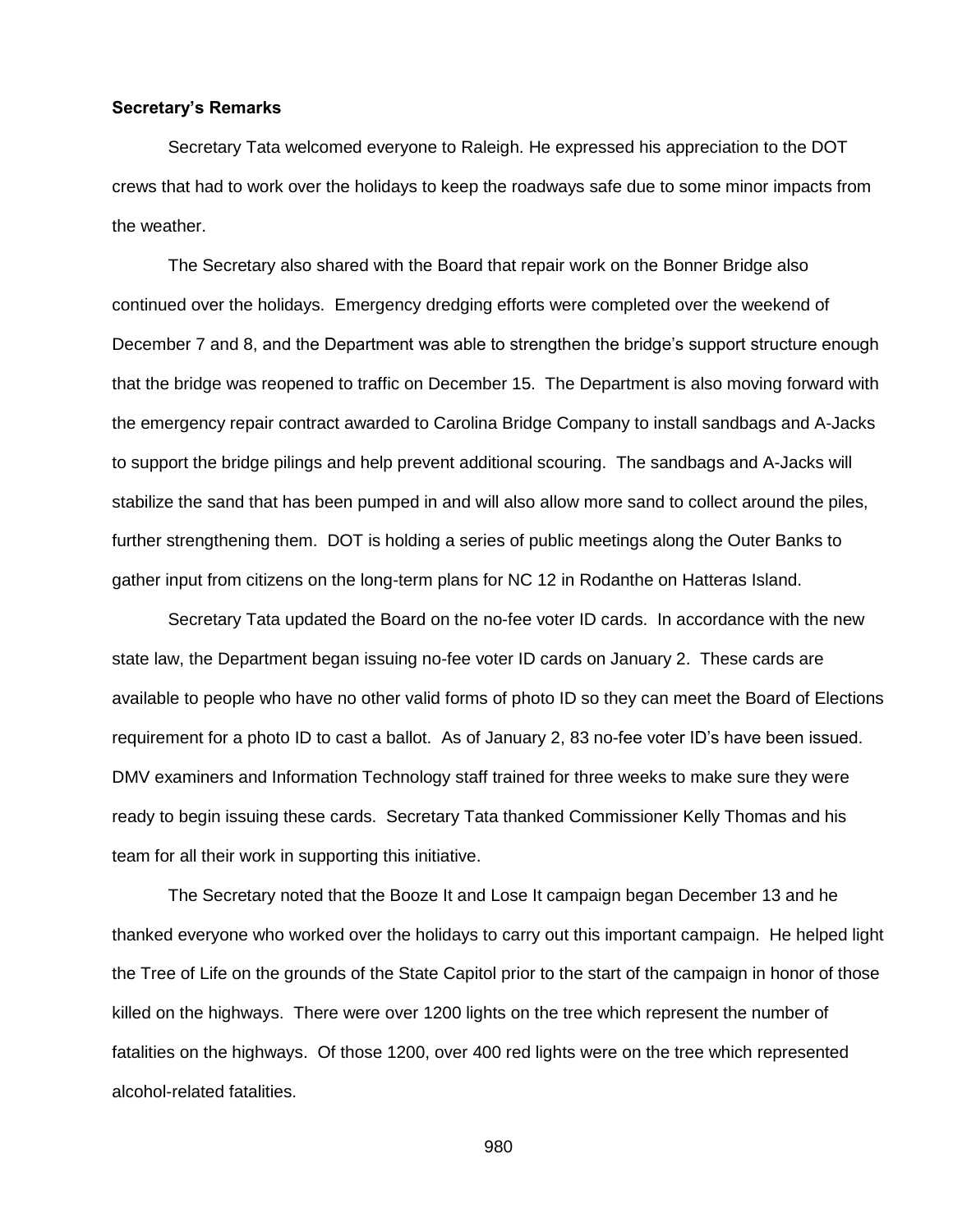The Secretary joined DMV Commissioner Thomas and others for a media event on December 17, 2013 to launch the new Parent's Supervised Driving Program. The program is produced by the nonprofit Safe Roads Alliance in partnership with Ford Motor Company at no cost to NCDOT or taxpayers. It includes a free printed guide that is now available at all DMV offices across the state that is aimed at helping parents teach their teens to become safe drivers. As part of the state's graduated licensing program, teen drivers are required to log a certain number of supervised hours behind the wheel.

Secretary Tata also participated in a media event in December with the N.C. Solar Center and the N.C. Outdoor Advertising Association to unveil eight billboard designs that will be used in a twoyear education campaign about the importance of clean transportation. The Solar Center's Clean Fuel Advanced Technology project is paid for by \$6.2 million in federal Congestion Mitigation and Air Quality funding through NCDOT. The MobileCARE awards sponsored annually with the Solar Center are part of this same project. The Department also has other efforts including Drive Green and Save Green campaign, which support and promote transportation alternatives.

Secretary Tata and Governor McCrory spoke at the Public Transportation Division's 34<sup>th</sup> Community Transportation Conference. This conference provides an opportunity for everyone involved with the state's transit systems, as well as other modes of transportation, to network and collaborate. Some recent examples of this type partnership are the transit efforts that are underway as part of the Fortify project in Raleigh and also Dare County Transit's efforts to support the emergency ferry route during the Bonner Bridge closure. Everything is interconnected, which is why the Department continues to focus on big picture efforts like leveraging the transportation infrastructure through the Strategic Mobility Formula.

Secretary Tata thanked the Board for the groundwork they laid on so many important efforts, in particular, DMV Reform, the implementation of the Strategic Transportation Investments law (House Bill 817), and the development of the 25-year plan. Each of these efforts is key to delivering what the Department promised the citizens of North Carolina.

981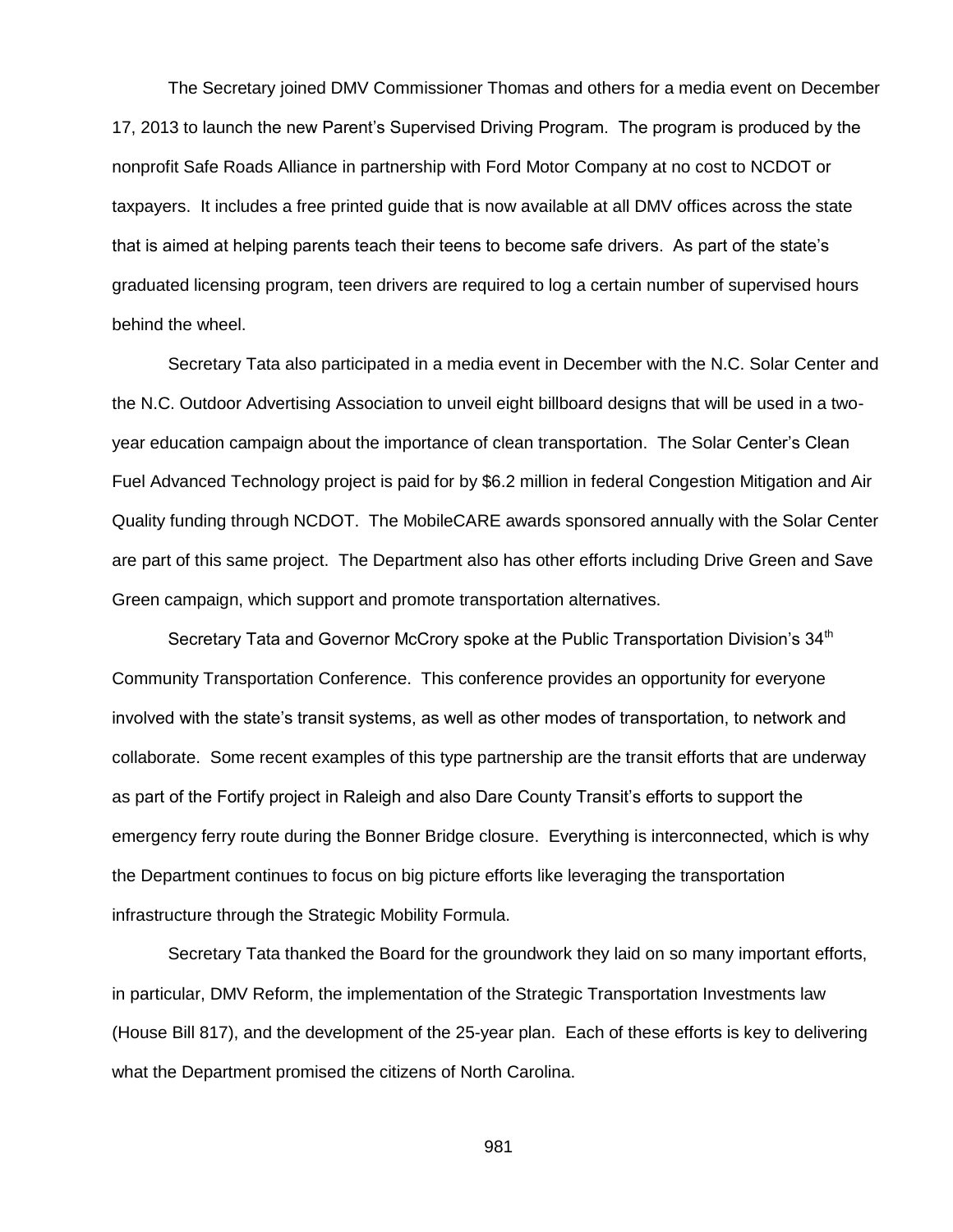Secretary Tata presented the Department's Extra Mile Award to the crew of the *Motor Vessel Cedar Island* that rescued John and Renee Hoffman of Black Mountain, NC after their sailboat capsized on September 26, 2013. Crew members receiving the award were Captain Stephen Goodwin, Mates Glenn Salter, Daniel Smith, Joseph Paul Morris, and Randy Keith Willis, Chief Engineer Claude Gary Gilliken, and Oiler David Paul Styron.

## **Update on Ferry Methodology**

Deputy Secretary Richard Walls presented the Board with an update on the Ferry Methodology.

#### **Implementing Vision for Strategic Transportation Investments Update**

Susan Pullium, Director of the Strategic Planning Office, provided an update.

#### **Division 6 Update**

Board Member Ed Grannis provided a PowerPoint presentation to share concerns and challenges in Division Six.

#### **Approval - Public Private Partnerships Policy and Procedures**

Upon the recommendation of staff and on a motion by Board Member Brown, seconded by Board Member Palermo, the Board approved the Public Private Partnerships Policy and Procedures. A copy of this item is made a part of the record of this meeting and filed with the minutes.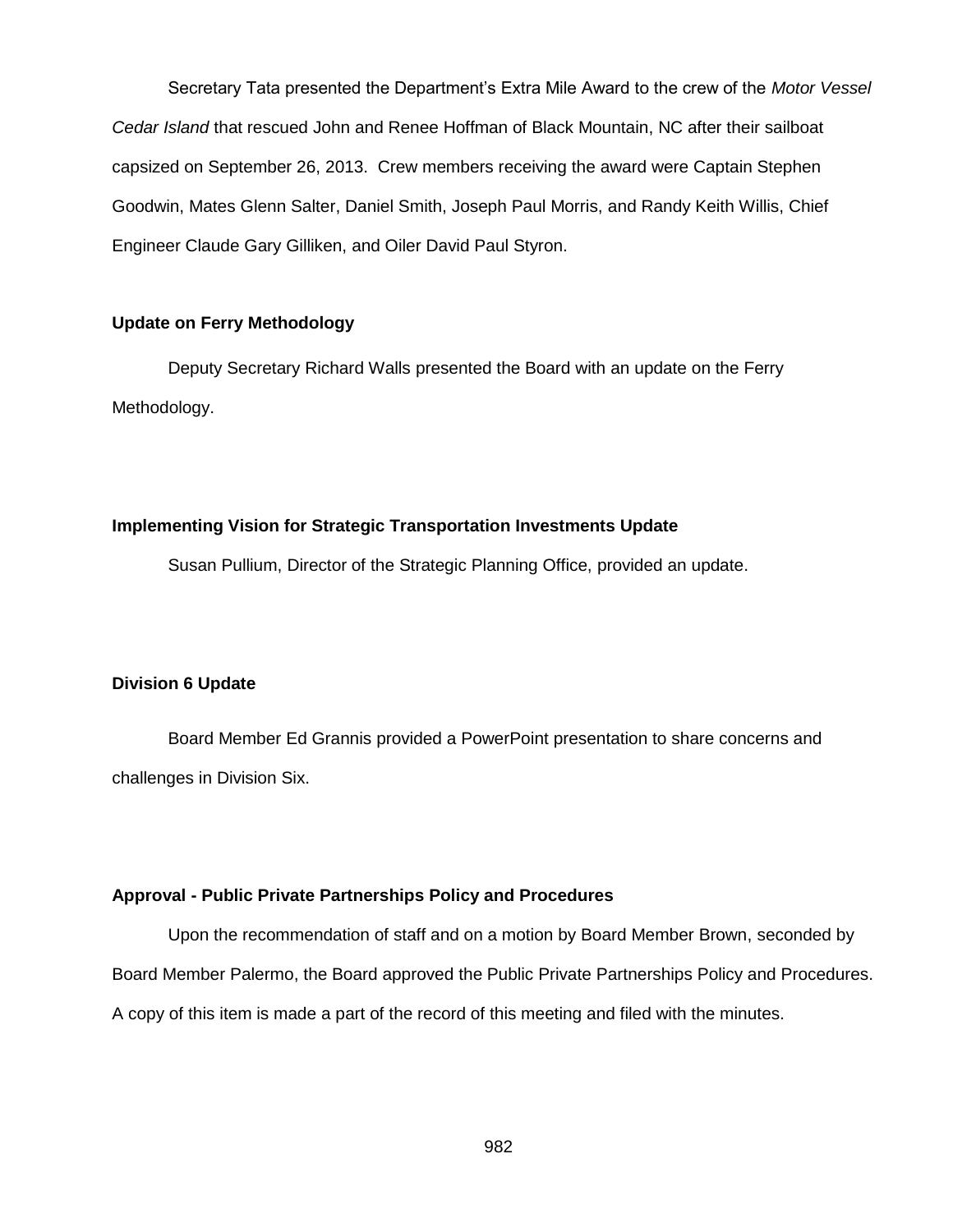## **Approval of Projects**

A motion was made by Board Member Palermo, seconded by Board Member Lennon, to approve all the projects, excluding items C, D, E, H and L, as they are delegated authority items and require no Board action.

Board Member Fearing abstained from voting on a specific item. Board Member Collett abstained from voting on all projects.

## **Delegated Authority Items**

## **Approval – Award of Highway Construction Contracts in the December 17, 2013 Letting**

Projects were awarded by the Secretary to the low bidder on all projects.

| <b>Project</b>                                                                                    | <b>Contract Awarded To</b>                   | <b>Amount</b>   |
|---------------------------------------------------------------------------------------------------|----------------------------------------------|-----------------|
| C203163<br>35501.3.D1<br><b>BRUNSWICK</b><br>R-3432                                               | A. O. HARDEE & SON, INC.<br>LITTLE RIVER, SC | \$8,924,649.38  |
| C203468<br>3CR.10311.147,<br>3CR.10821.147,<br>3CR.20311.147,<br>3CR.20821.147<br>DUPLIN, SAMPSON | BARNHILL CONTRACTING COMPANY<br>TARBORO, NC  | \$11,471,167.67 |
| C203466<br>3CR.10671.151,<br>3CR.20671.151<br><b>ONSLOW</b>                                       | BARNHILL CONTRACTING COMPANY<br>TARBORO, NC  | \$3,435,794.62  |
| C203359<br>38868.3.2<br>NEW HANOVER,<br><b>BRUNSWICK</b><br>R-3601                                | S. T. WOOTEN CORPORATION<br>WILSON, NC       | \$55,551,252.00 |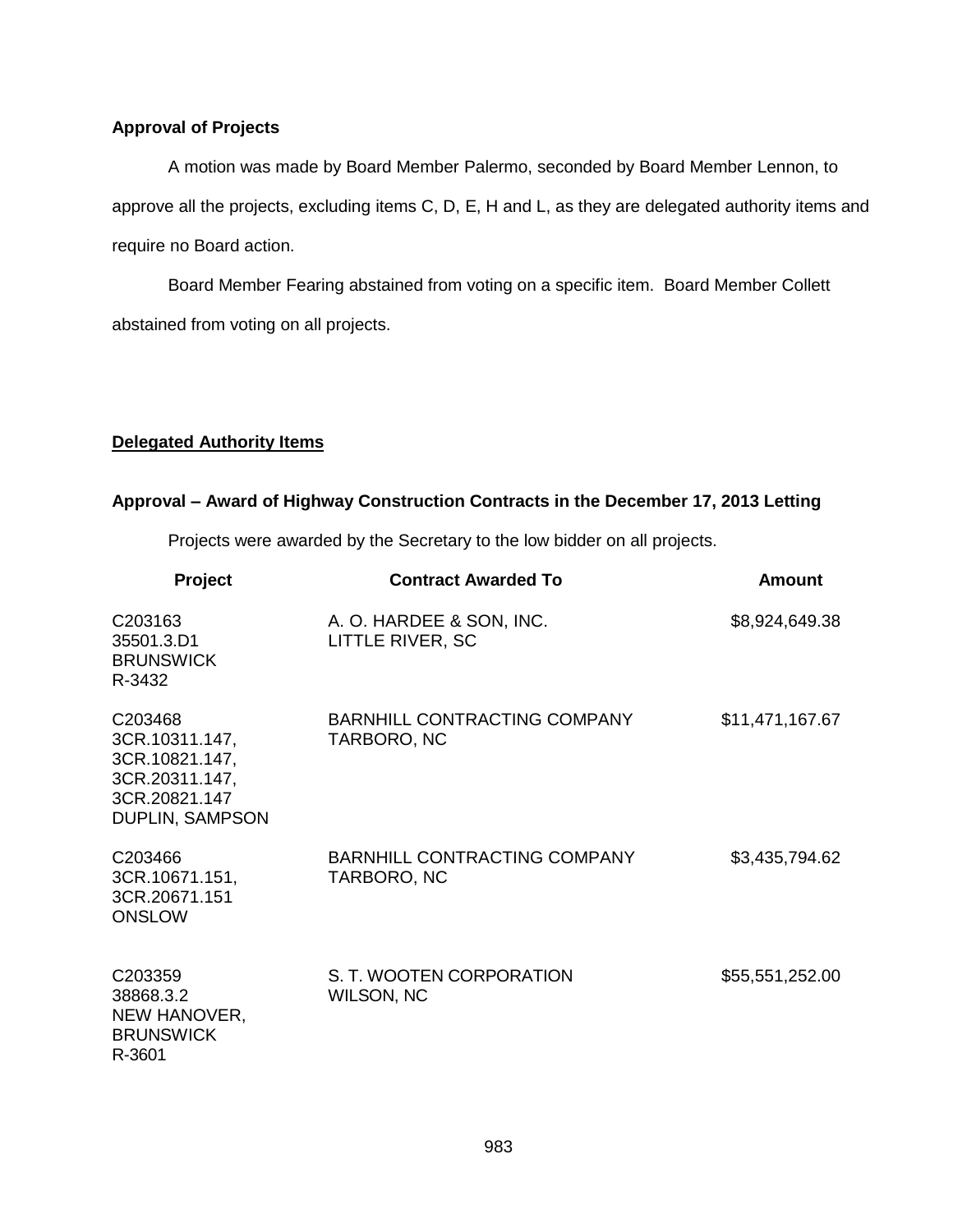| C203288<br>40170.3.FD1<br><b>NASH</b><br>B-4939                                                                   | S. T. WOOTEN CORPORATION<br>WILSON, NC                            | \$923,782.39    |
|-------------------------------------------------------------------------------------------------------------------|-------------------------------------------------------------------|-----------------|
| C203289<br>40146.3.FD1<br><b>GRANVILLE</b><br>B-4944                                                              | SMITH-ROWE, LLC<br>MOUNT AIRY, NC                                 | \$538,780.07    |
| C203255<br>52100.3.STR01T4<br><b>WAKE</b><br>P-5201                                                               | FSC II LLC DBA FRED SMITH COMPANY<br>RALEIGH, NC                  | \$13,652,517.54 |
| C203473<br>5CR.10321.27,<br>5CR.20321.27<br><b>DURHAM</b>                                                         | THE LANE CONSTRUCTION CORP<br>CHESHIRE, CT                        | \$4,249,573.80  |
| C203470<br>5CR.10391.14<br><b>GRANVILLE</b>                                                                       | <b>CAROLINA SUNROCK, LLC</b><br>RALEIGH, NC                       | \$3,033,989.45  |
| C203429<br>45464.3.FS1<br><b>COLUMBUS</b><br>R-5511                                                               | <b>BARNHILL CONTRACTING COMPANY</b><br>TARBORO, NC                | \$2,687,576.05  |
| C203436<br>45468.3.FR1<br><b>ROBESON</b><br>R-5514                                                                | JOHNSON BROS, UTILITY & PAVING<br>COMPANY, INC.<br>LILLINGTON, NC | \$1,438,060.73  |
| C203440<br>45469.3.FR1<br><b>ROBESON</b><br>R-5515                                                                | JOHNSON BROS. UTILITY & PAVING<br>COMPANY, INC.<br>LILLINGTON, NC | \$891,474.15    |
| C203463<br>45468.3.FR1,<br>45469.3.FR1<br><b>ROBESON</b><br>R-5514, R-5515                                        | BARNHILL CONTRACTING COMPANY<br>TARBORO, NC                       | \$2,329,509.26  |
| C203461<br>6CR.10091.79,<br>6CR.10241.79,<br>6CR.10781.79,<br>6CR.20241.79<br>BLADEN, COLUMBUS,<br><b>ROBESON</b> | HIGHLAND PAVING CO., LLC<br><b>FAYETTEVILLE, NC</b>               | \$3,039,754.22  |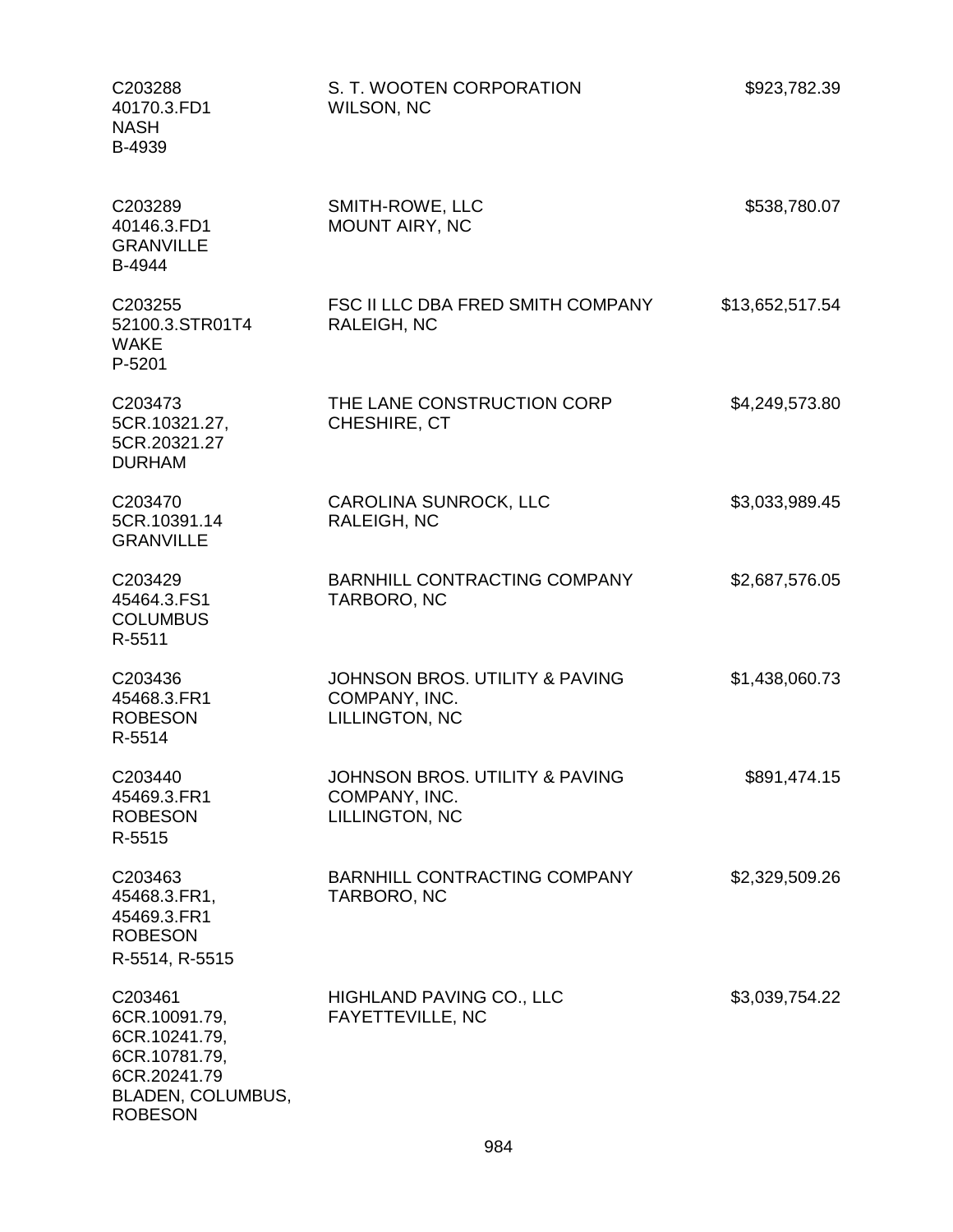| C203462<br>6CR.10261.79<br><b>CUMBERLAND</b>            | HIGHLAND PAVING CO., LLC<br>FAYETTEVILLE, NC                                 | \$2,638,277.51 |
|---------------------------------------------------------|------------------------------------------------------------------------------|----------------|
| C203283<br>38440.3.FD1<br><b>ROCKINGHAM</b><br>B-4623   | YOUNG & MCQUEEN GRADING CO., INC<br><b>BURNSVILLE, NC</b>                    | \$1,054,511.50 |
| C203451<br>7CR.10411.62<br><b>GUILFORD</b>              | SHARPE BROTHERS A DIV OF VECELLIO<br>& GROGAN, INC.<br><b>GREENSBORO, NC</b> | \$1,580,305.19 |
| C203469<br>7CR.20411.63<br><b>GUILFORD</b>              | SHARPE BROTHERS A DIV OF VECELLIO<br>& GROGAN, INC.<br><b>GREENSBORO, NC</b> | \$2,439,450.36 |
| C203282<br>38434.3.FD1<br><b>RANDOLPH</b><br>B-4609     | COUNTRY BOY LANDSCAPING, INC<br>HARMONY, NC                                  | \$578,888.88   |
| C203285<br>38586.3.FD1<br><b>SCOTLAND</b><br>B-4816     | PALMETTO INFRASTRUCTURE, INC<br><b>GREENVILLE, SC</b>                        | \$1,963,087.05 |
| C203286<br>38588.3.FD1<br><b>STANLY</b><br>B-4818       | J. T. RUSSELL & SONS, INC.<br>ALBEMARLE, NC                                  | \$530,092.75   |
| C203287<br>38591.3.FD1<br><b>SURRY</b><br><b>B-4821</b> | SMITH-ROWE, LLC<br>MOUNT AIRY, NC                                            | \$992,421.94   |
| * C203477<br>11CR.10031.21,<br>11CR.10051.21,           | MAYMEAD, INC.<br><b>MOUNTAIN CITY, TN</b>                                    | \$2,749,498.89 |
| 11CR.20031.21,<br>11CR.20051.21<br>ALLEGHANY, ASHE      | * RELET FROM OCT 15 2013                                                     |                |
| C203465<br>12CR.10181.14,<br>12CR.20181.19              | MAYMEAD, INC.<br><b>MOUNTAIN CITY, TN</b>                                    | \$5,862,048.95 |

**CATAWBA**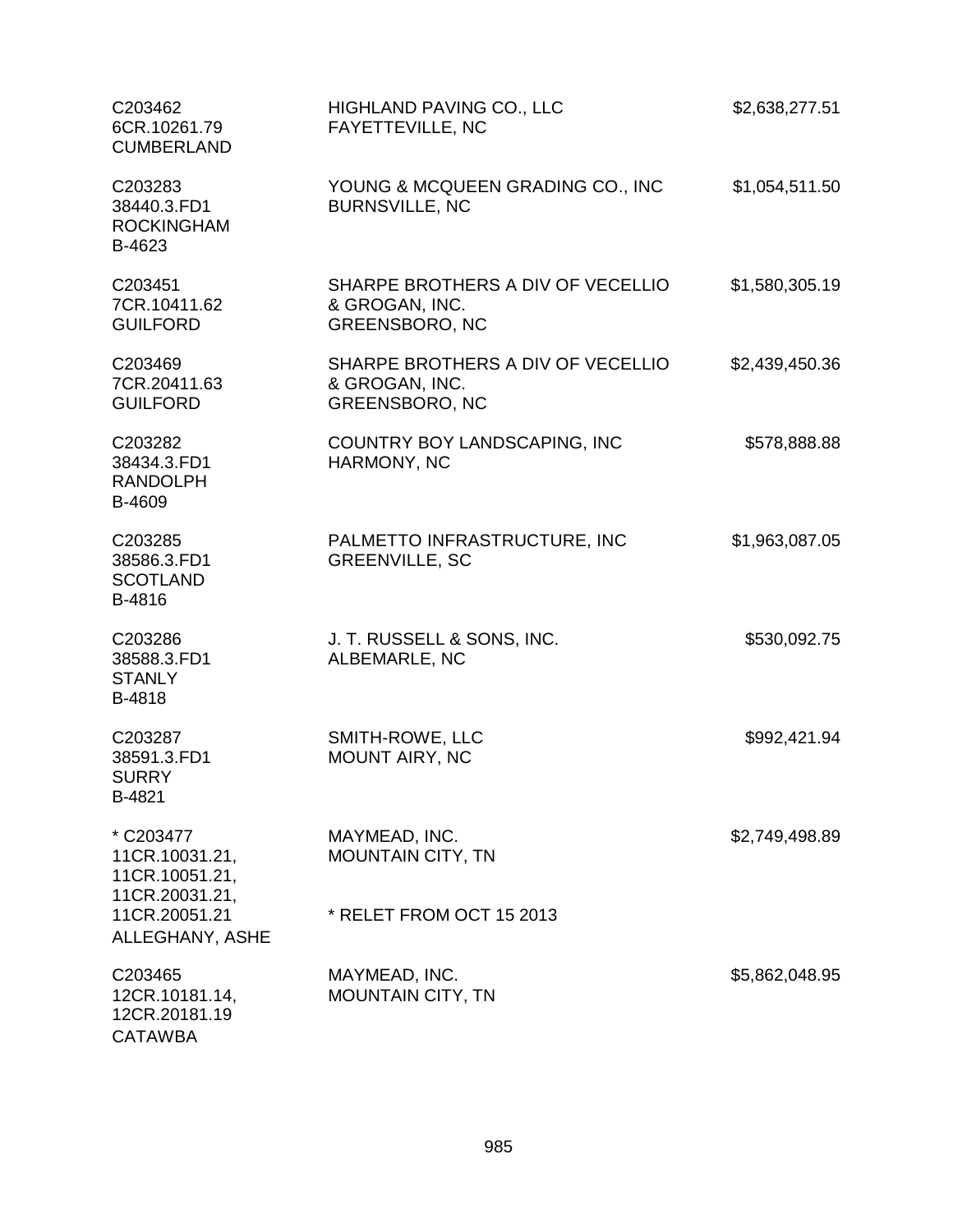| C <sub>203472</sub><br>12CR.10231.12,<br>12CR.20231.17<br><b>CLEVELAND</b> | ASPHALT PAVING OF SHELBY, INC.<br>SHELBY, NC                                                   | \$3,925,377.77 |
|----------------------------------------------------------------------------|------------------------------------------------------------------------------------------------|----------------|
| C <sub>203471</sub><br>12CR.10491.16,<br>12CR.20491.17<br><b>IREDELL</b>   | MAYMEAD, INC.<br><b>MOUNTAIN CITY, TN</b>                                                      | \$5,819,503.10 |
| C <sub>203467</sub><br>12CR.10551.11,<br>12CR.20551.17<br><b>LINCOLN</b>   | MIDSTATE CONTRACTORS, INC.<br>HICKORY, NC                                                      | \$2,595,413.00 |
| C <sub>203434</sub><br>47042.3.FS1<br><b>HAYWOOD</b><br>$1-5323$           | <b>HARRISON CONSTRUCTION COMPANY</b><br>DIVISION OF APAC-ATLANTIC, INC<br><b>KNOXVILLE, TN</b> | \$3,879,178.13 |

## **Approval - Professional Services Management**

The Board concurred with the staff recommendations and delegated authority to the Secretary

to award the following contracts.

#### **Transit**

#### **Rail**

The following are supplemental contracts to previous contracts approved by the Board with the same engineering firms. These supplemental contracts were necessary due to approved additional work that was unknown at the inception and is required of the firms to complete the projects. Our staff has completed the actions in accordance with the policies and procedures adopted by the Board on May 7, 2009. These are for information only.

#### **DIVISION 9**

Estimated Construction Cost: \$5,800,000.00 Original Engineering Fee: \$609,056.84 Previous Supplemental Fee: \$221,975.16 Supplemental Fee: \$ 12,904.09

Project: **ARRA High Speed Intercity Passenger Rail Program** 52000.1.STR06T3 (P-5206B) Rowan County Roadbed, Trackwork, and Roadway Design for Reid to North Kannapolis Scope of Work: Roadbed, Trackwork, and Roadway Design Firm: STV/Ralph Whitehead Associates, Inc., Charlotte, NC Supplemental Work: Utility Design - Sewer Line Extension SPSF Utilization: **Hinde Engineering \$12,904.09** 100%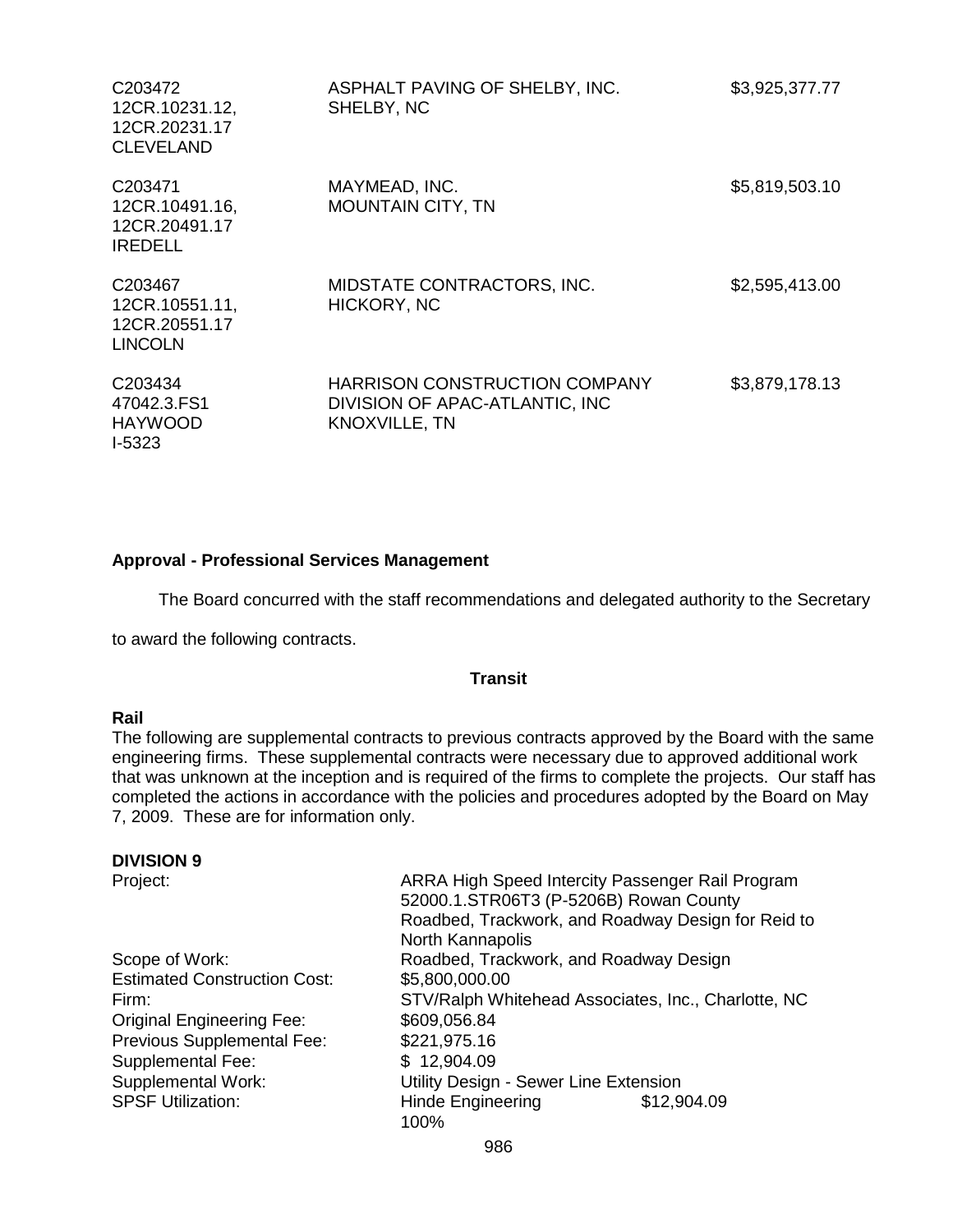| Project:                            | ARRA High Speed Intercity Passenger Rail Program<br>52000.1STR08T3 (P-5206C) Rowan County |
|-------------------------------------|-------------------------------------------------------------------------------------------|
|                                     | Railroad Roadbed from north of Mt. Hope Church Road                                       |
|                                     | to south of N. Central Avenue                                                             |
| Scope of Work:                      | Roadbed, Trackwork, and Roadway Design                                                    |
| <b>Estimated Construction Cost:</b> | \$9,800,000.00                                                                            |
| Firm:                               | TGS Engineers, Cary, NC                                                                   |
| <b>Original Engineering Fee:</b>    | \$609,056.84                                                                              |
| Previous Supplemental Fee:          | \$377,982.81                                                                              |
| Supplemental Fee:                   | \$14,904.89                                                                               |
| Supplemental Work:                  | Revise Final Roadbed Grading Plans                                                        |
| <b>SPSF Utilization:</b>            | 100%                                                                                      |

## **Preconstruction**

#### **Roadway Design**

The following are supplemental contracts to previous contracts approved by the Board with the same engineering firms. These supplemental contracts were necessary due to approved additional work that was unknown at the inception and is required of the firms to complete the projects. Our staff has completed the actions in accordance with the policies and procedures adopted by the Board on May 7, 2009. These are for information only.

## **DIVISION 2**

| Project:                         | 35781.1.2 (U-3315) Pitt County<br>Greenville - Stantonsburg Road-Tenth Street<br>Connector from Memorial Drive to SR 1702<br>(Evans Street)                                                                      |
|----------------------------------|------------------------------------------------------------------------------------------------------------------------------------------------------------------------------------------------------------------|
| Scope of work:                   | Roadway Design, Transportation Management<br>Plans, Streetscape Design, Signal Design, and<br><b>Signal Cable Routing</b>                                                                                        |
| Estimate construction cost:      | \$23,300,000.00                                                                                                                                                                                                  |
| Firm:                            | Kimley-Horn and Associates, Inc., Raleigh, NC                                                                                                                                                                    |
| <b>Original Engineering Fee:</b> | \$576,697.12                                                                                                                                                                                                     |
| Previous Supplemental Fee:       | \$725,505.70                                                                                                                                                                                                     |
| <b>Supplemental Fee:</b>         | \$51,610.17                                                                                                                                                                                                      |
| Supplemental work:               | Roadway and Hydraulic Design, and Location &<br>Surveys to study alternate outfall drainage<br>systems, extend drainage improvements north of<br>5 <sup>th</sup> Street, and incorporate right of way revisions. |
| <b>SPSF Utilization:</b>         | Rivers and Associates \$22,986.22<br>45%                                                                                                                                                                         |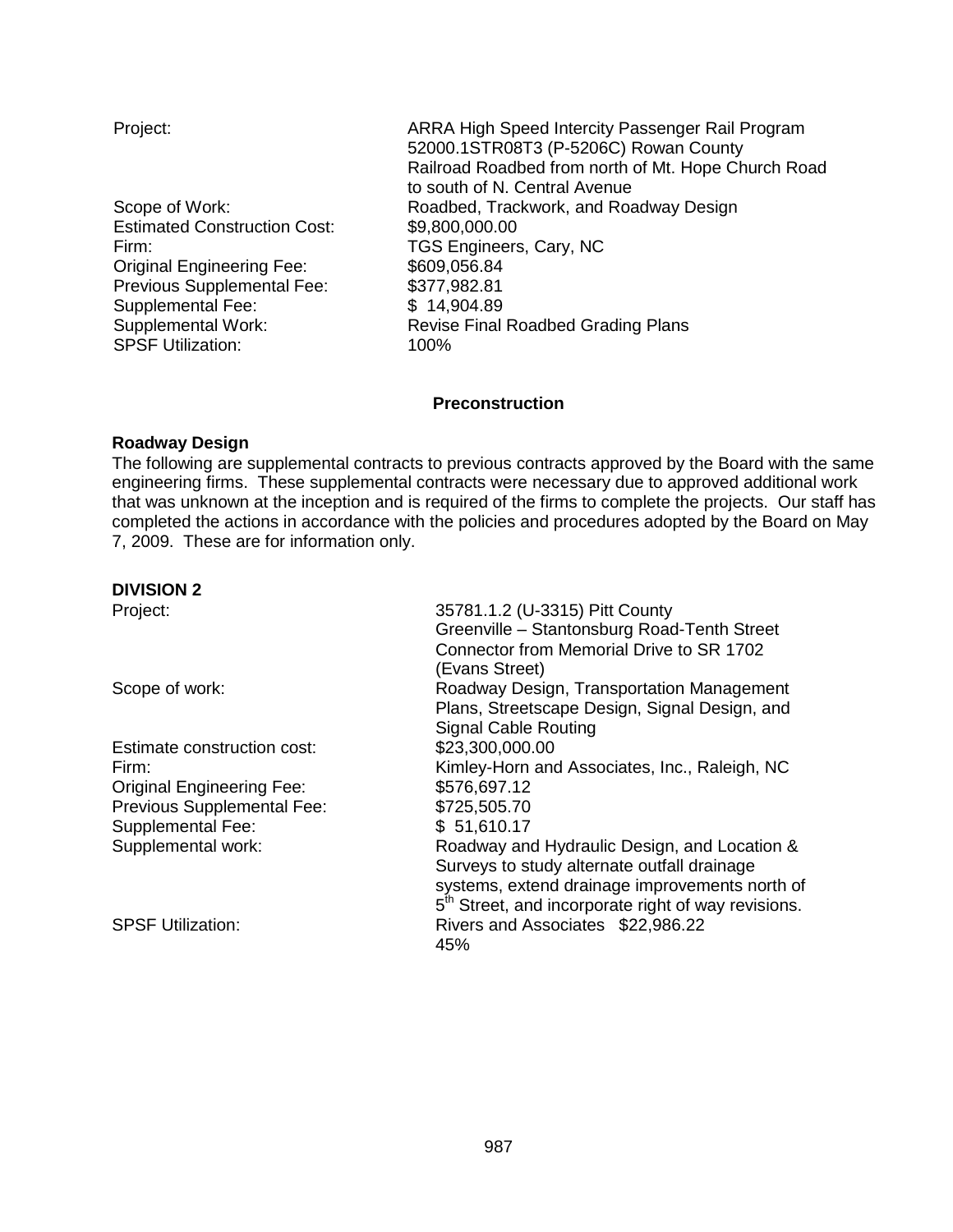# **DIVISION 5**

- Estimate construction cost: \$140,700,000.00 Original Engineering Fee: \$ 616,206 Previous Supplemental Fee: \$463,559.09 Supplemental Fee: \$ 95,313.82
- Project: 34745.1.1 (U-0071) Durham County Durham – East End Connector from north of NC 98 to NC 147 (Buck Dean Freeway) Scope of work: Scope of work: Roadway and Hydraulic Design Firm: MA Engineering Consultants, Inc., Cary, NC Supplemental work: Roadway and Hydraulic Design to incorporate revisions due to bridge location change, -Y- line and service road changes, and the incorporation of signing

DBE/SPSF Utilization: 100%

## **Right of Way**

After careful evaluation of the workload and schedules of the work that can be accomplished by our staff, it was determined necessary to employ private firms for right of way acquisitions for the projects listed below for our Department to obligate available funds. Our staff was authorized to proceed with the actions required to employ private engineering firms in accordance with the policies and procedures adopted by the Board on May 7, 2009. This is for information only.

## **DIVISIONS 2 and 3**

Estimated Construction Cost: \$40,700,000.00

Maximum Fee: \$148,072.06 SPSF Utilization: 0%

# **Geotechnical Engineering**

Project: 34442.2.S3 (R-2514B) Onslow and Jones **Counties** US 17 south of Belgrade to north of Maysville Scope of Work: **Right of Way acquisition, negotiations, and** relocation assistance Firm: Telecommunication & Industrial Consulting Services Corporation (TELICS), Statesville, NC

The following are supplemental contracts to previous contracts approved by the Board with the same engineering firms. These supplemental contracts were necessary due to approved additional work that was unknown at the inception and is required of the firms to complete the projects. Our staff has completed the actions in accordance with the policies and procedures adopted by the Board on May 7, 2009. These are for information only.

## **STATEWIDE**

Original Engineering Fee: \$400,000.00 Supplemental Fee: \$500,000.000 SPSF Utilization: 0%

Description of work: Christian Controller Controller Geotechnical Engineering Firm: **ATC Associates, Inc., Raleigh, NC**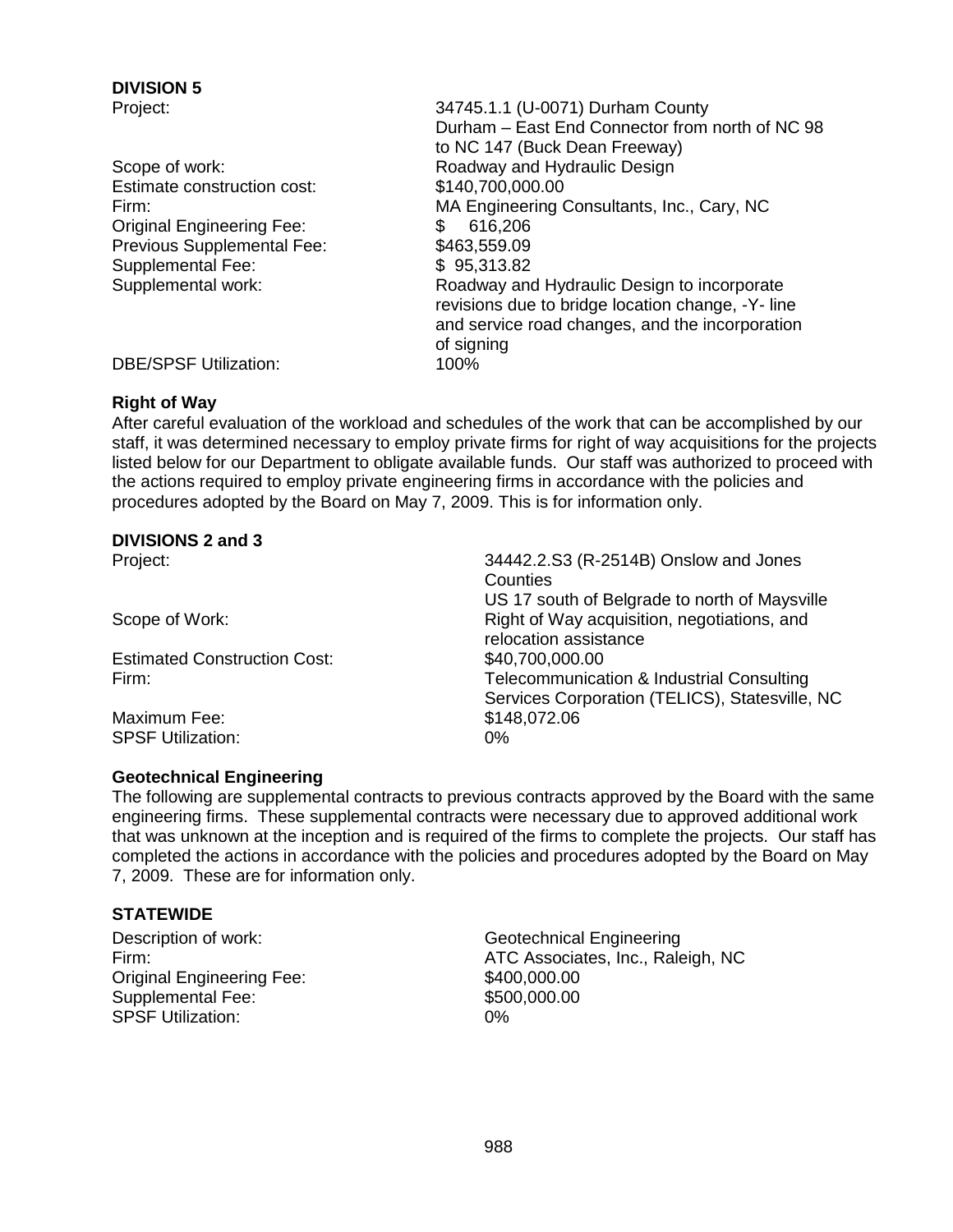Description of work: Geotechnical Engineering Original Engineering Fee: \$400,000.00 Previous Supplemental Fee: \$500,000.000 Supplemental Fee: \$500,000.000 SPSF Utilization: 0%

Description of work: Geotechnical Engineering Firm: S&ME, Inc., Raleigh, NC Original Engineering Fee: \$1,000,000.00 Previous Supplemental Fee: \$1,000,000.000 Supplemental Fee: \$ 750,000.00 SPSF Utilization: 0%

Description of work: Geotechnical Engineering Original Engineering Fee: \$ 600,000.00 Previous Supplemental Fee: \$1,800,000.00 Supplemental Fee:  $$600,000.00$ SPSF Utilization: 0%

Firm: Hart and Hickman, PC, Charlotte, NC

Firm: Terracon Consultants, Inc., Raleigh, NC

#### **Project Development and Environmental Analysis - Project Development**

After careful evaluation of the workload and schedules of the work that can be accomplished by our staff, it was determined necessary to employ private firms to prepare planning documents for the projects listed below for our Department to obligate available funds. Our staff was authorized to proceed with the actions required to employ private engineering firms in accordance with the policies and procedures adopted by the Board on May 7, 2009. These are for information only.

#### **DIVISION 6**

Project: 45833.1.1 (U-5605) Cumberland County SR 4202 (Odell Road) from the Fort Bragg Boundary to NC 24/NC 87 (Bragg Boulevard) in Spring Lake Scope of Work: Environmental Assessment, FONSI, Capacity Analysis, and Public Involvement Estimated Construction Cost: \$3,850,000.00 Firm: STV Incorporated, Charlotte, NC Maximum Engineering Fee: \$350,000.00 SPSF Utilization: Patriot Transportation Engineering \$70,000.00 20% Project: 40231.1.1 (U-4900) Cumberland County NC 210 (Murchison Road) from US 401 Bypass to Bernadine Street Scope of Work: Environmental Assessment, FONSI, Community Impact Assessment, Indirect and Cumulative Impacts Assessment, Capacity Analysis, and Public Involvement Estimated Construction Cost: \$10,700,000.00 Firm: MA Engineering Consultants, Inc., Cary, NC Maximum Engineering Fee: \$350,000.00 DBE/SPSF Utilization: 100%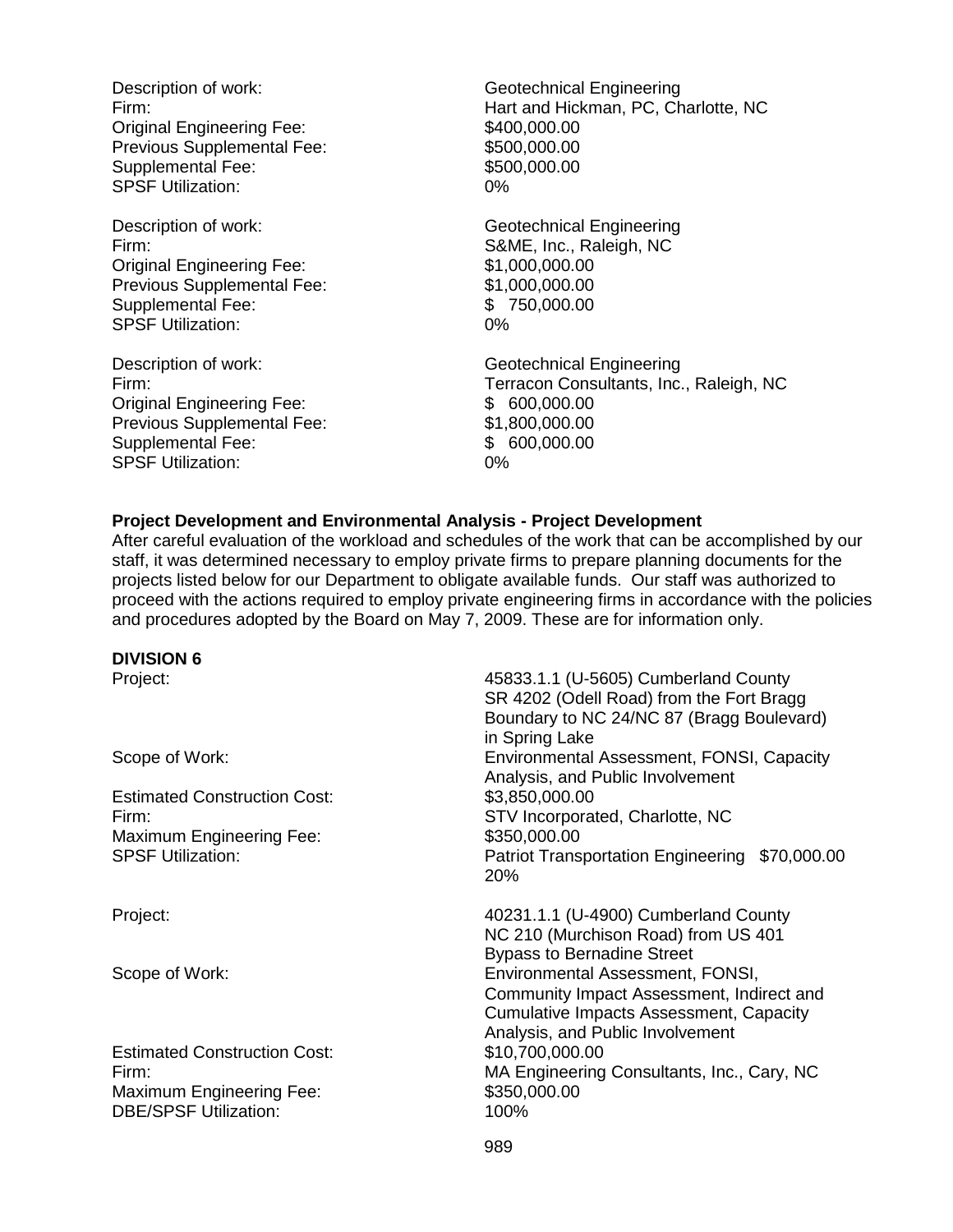## **DIVISION 10**

Estimated Construction Cost: \$20,000,000.00 Maximum Engineering Fee: \$1,200,000.00

Project: 38965.1.1 (U-2509) Mecklenburg County Charlotte – US 74 (Independence Blvd.) from Charlotte Outer Loop to Idlewild Road Scope of Work: **Preparation of Environmental Assessment**, FONSI, Community Impact Assessment/Indirect and Cumulative Effects, ICI Water Quality Assessments, Public Involvement, Wetland and Stream Delineation, T&E Studies, Preliminary Roadway Design and Preliminary Hydraulics Report Firm: VHB Engineering, PC, Raleigh, NC SPSF Utilization: The Catena Group \$120,000.00 10% SPSF Utilization: Sungate Design Group \$60,000.00 5%

The following is a supplemental contract to a previous contract approved by the Board with the same engineering firm. This supplemental contract was necessary due to approved additional work that was unknown at the inception and is required of the firms to complete the project. Our staff has completed the actions in accordance with the policies and procedures adopted by the Board on May 7, 2009. This is for information only.

| 40191.1.2 (U-4751/R-3300) New Hanover and<br><b>Pender Counties</b> |  |  |
|---------------------------------------------------------------------|--|--|
| The proposed extension of Military Cutoff                           |  |  |
| Road (SR 1409) from US 17 (Market Street) to                        |  |  |
| the Wilmington Bypass and the proposed US                           |  |  |
| 17 Bypass of Hampstead from US 17 to US 17                          |  |  |
| north of Hampstead                                                  |  |  |
| To conduct additional environmental studies,                        |  |  |
| and preliminary engineering studies, public                         |  |  |
| hearings and complete DEIS                                          |  |  |
| \$258,000,000.00                                                    |  |  |
| Mulkey, Inc., Cary, NC                                              |  |  |
| \$1,575,000.00                                                      |  |  |
| \$1,500,000.00                                                      |  |  |
| 350,000.00<br>\$.                                                   |  |  |
| Simon Resources, Inc.<br>\$35,000.00<br>10%                         |  |  |
|                                                                     |  |  |

## **Transportation Mobility and Safety**

After careful evaluation of the workload and schedules of the work that can be accomplished by our staff, it was determined necessary to employ a private firm to prepare the North Carolina Highway Safety Plan. Our staff was authorized to proceed with the actions required to employ private engineering firms in accordance with the policies and procedures adopted by the Board on May 7, 2009. This is for information only.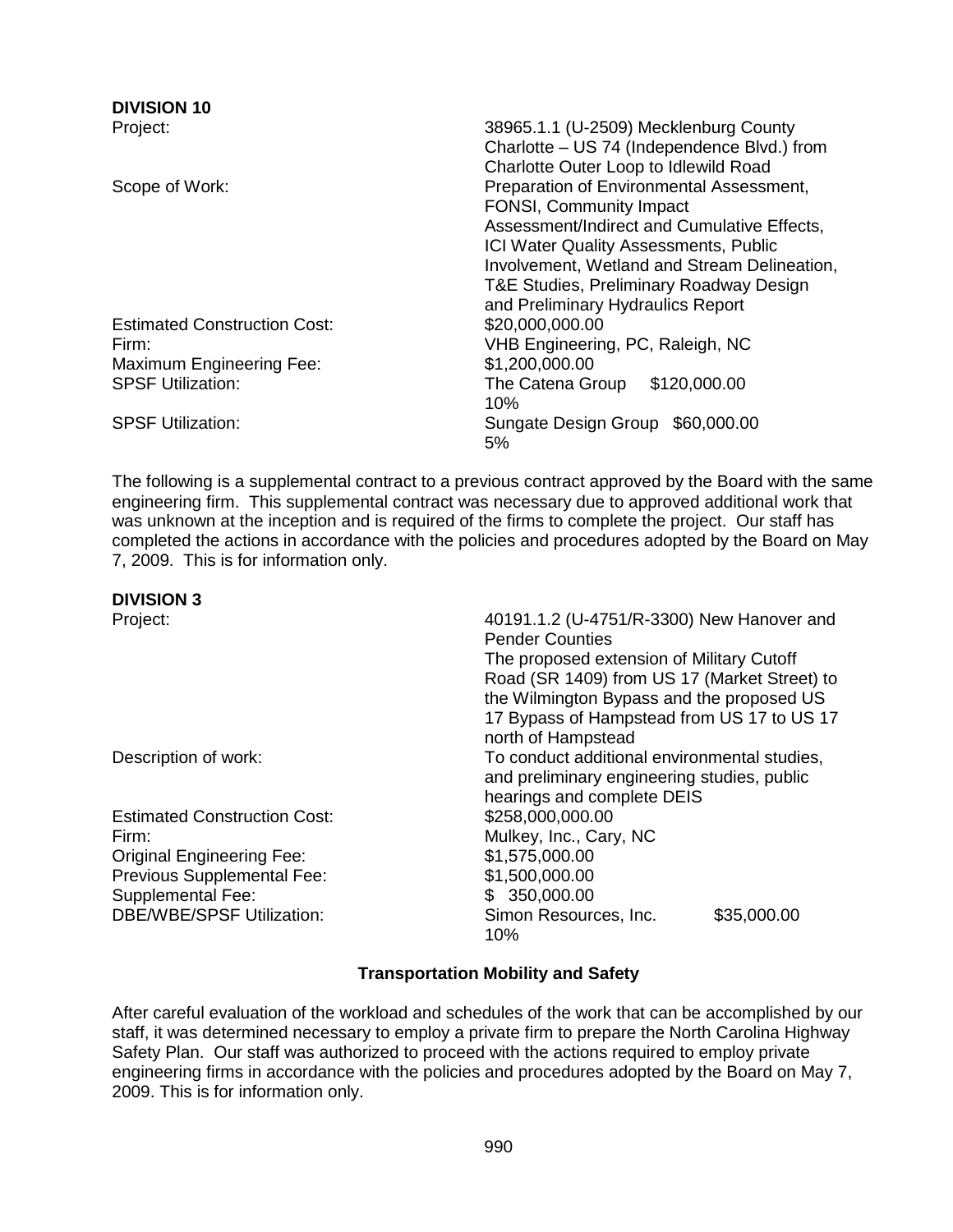| SIAIEWIDE                           |                                                                                                                                                                                                                                                                                                                                    |
|-------------------------------------|------------------------------------------------------------------------------------------------------------------------------------------------------------------------------------------------------------------------------------------------------------------------------------------------------------------------------------|
| Project:                            | 36283.15.5                                                                                                                                                                                                                                                                                                                         |
|                                     | North Carolina Strategic Highway Safety Plan                                                                                                                                                                                                                                                                                       |
| Scope of Work:                      | The Strategic Highway Safety Plan (SHSP) is a<br>statewide-coordinated safety plan that provides a<br>comprehensive framework for reducing highway<br>fatalities and serious injuries on all public roads.<br>Strategically, the SHSP establishes statewide<br>goals, objectives, and key emphasis areas for<br>safety improvement |
| <b>Estimated Construction Cost:</b> | N/A                                                                                                                                                                                                                                                                                                                                |
| Firm:                               | VHB Engineering, PC, Raleigh, NC                                                                                                                                                                                                                                                                                                   |
| Maximum Engineering Fee:            | \$347,505.28                                                                                                                                                                                                                                                                                                                       |
| <b>SPSF Utilization:</b>            | 0%                                                                                                                                                                                                                                                                                                                                 |
|                                     |                                                                                                                                                                                                                                                                                                                                    |

## **Strategic Planning**

## **Transportation Planning**

The following is a supplemental contract to a previous contract approved by the Board with the same engineering firms. This supplemental contract was necessary due to approved additional work that was unknown at the inception and is required of the firms to complete the project. Our staff has completed the actions in accordance with the policies and procedures adopted by the Board on May 7, 2009. This is for information only.

## **STATEWIDE**

**STATEWIDE**

| Project:                            | W00820                                  |             |
|-------------------------------------|-----------------------------------------|-------------|
| Scope of Work:                      | <b>Statewide Travel Demand Model</b>    |             |
| <b>Estimated Construction Cost:</b> | N/A                                     |             |
| Firm:                               | Parsons Brinckerhoff, Inc., Raleigh, NC |             |
| <b>Original Engineering Fee:</b>    | \$137,468.19                            |             |
| Previous Supplemental Fee:          | \$1,178,497.61                          |             |
| <b>Supplemental Fee:</b>            | 553,300.93                              |             |
| <b>SPSF Utilization:</b>            | <b>Clearbox Forecast Group</b>          | \$27,669.12 |
|                                     | 5%                                      |             |

## **Approval – Secondary Road Improvement Projects (Highway and Trust Funds)**

The Board concurred with the staff recommendations and delegated authority to the Secretary

to award the following:

| County                    | SR No.  | <b>Description</b>                                                                                                                                                         | Amount       |
|---------------------------|---------|----------------------------------------------------------------------------------------------------------------------------------------------------------------------------|--------------|
| <b>Beaufort</b><br>Div. 2 | Various | Spot Improvements, Spot Stabilization,<br>Paved Road Improvements,<br>Replacement of Small Bridges with<br>Pipe, Safety Projects, Etc.<br>Increase Funds.<br>WBS 2C.007024 | \$731,496.35 |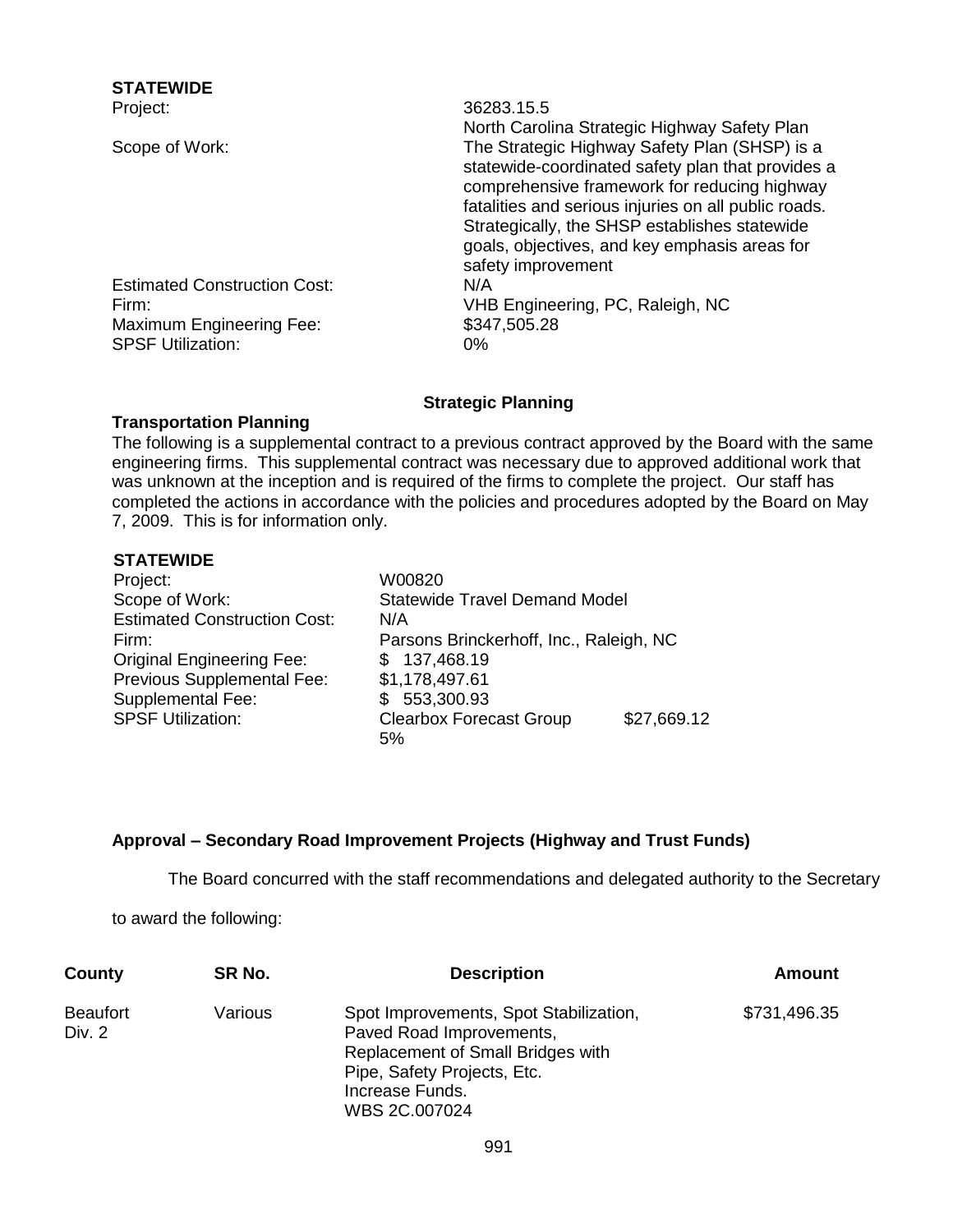| Greene<br>Div. 2     | Various                              | Spot Improvements, Spot Stabilization,<br>Paved Road Improvements,<br>Replacement of Small Bridges with<br>Pipe, Safety Projects, Etc.<br>Increase Funds.<br>WBS 2C.040009 | \$902,633.75   |
|----------------------|--------------------------------------|----------------------------------------------------------------------------------------------------------------------------------------------------------------------------|----------------|
| Jones<br>Div. 2      | Various                              | Spot Improvements, Spot Stabilization,<br>Paved Road Improvements,<br>Replacement of Small Bridges with<br>Pipe, Safety Projects, Etc.<br>Increase Funds.<br>WBS 2C.052014 | \$501,040.81   |
| Lenoir<br>Div. 2     | Various                              | Spot Improvements, Spot Stabilization,<br>Paved Road Improvements,<br>Replacement of Small Bridges with<br>Pipe, Safety Projects, Etc.<br>Increase Funds.<br>WBS 2C.054016 | \$1,204,989.55 |
| Pitt<br>Div. 2       | Various                              | Spot Improvements, Spot Stabilization,<br>Paved Road Improvements,<br>Replacement of Small Bridges with<br>Pipe, Safety Projects, Etc.<br>Increase Funds.<br>WBS 2C.074017 | \$450,000.00   |
| Halifax<br>Div. 4    | SR 1114<br>Piney Wood<br>Road        | Grade, Drain, Base & Pave.<br>Increase Funds.<br>WBS 4C.042064                                                                                                             | \$368,966.87   |
| Alamance<br>Div. 7   | SR 1301<br>St. Mark's<br>Church Road | <b>Construct Left Turn Lane.</b><br>Increase Funds.<br><b>WBS 43531</b>                                                                                                    | \$66,367.47    |
| Chatham<br>Div. 8    | Various                              | System Preservation.<br>Increase Funds.<br>WBS 8SP.20194.15                                                                                                                | \$913,900.00   |
| Hoke<br>Div. 8       | Various                              | System Preservation.<br>Increase Funds.<br>WBS 8SP.20474.15                                                                                                                | \$650,000.00   |
| Montgomery<br>Div. 8 | Various                              | System Preservation.<br>Increase Funds.<br>WBS 8SP.20624.15                                                                                                                | \$626,423.77   |
| Lee<br>Div. 8        | Various                              | System Preservation.<br>Increase Funds.<br>WBS 8SP.20534.15                                                                                                                | \$600,000.00   |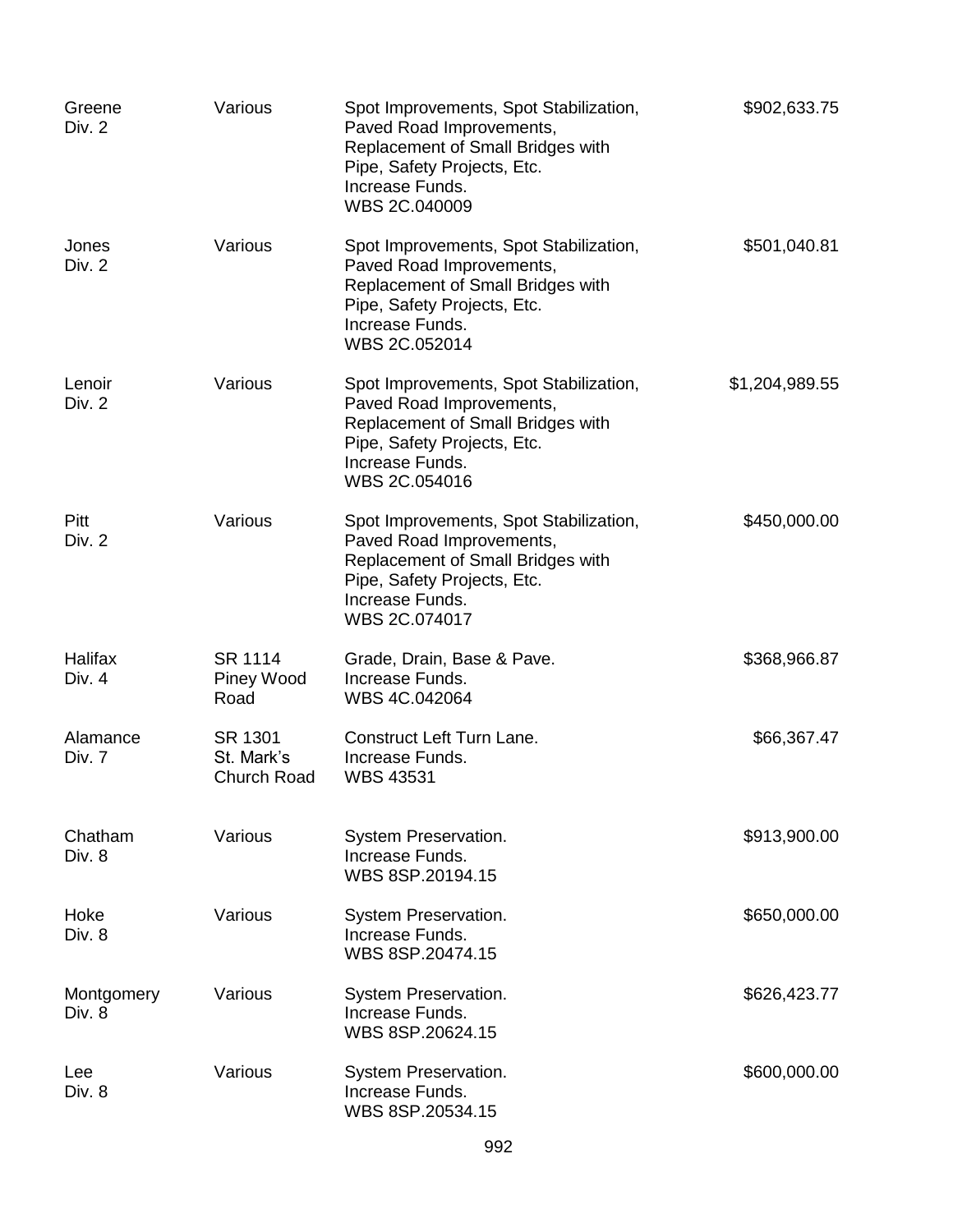| Moore<br>Div. 8     | Various | System Preservation.<br>Increase Funds.<br>WBS 8SP.20634.15 | \$1,500,000.00 |
|---------------------|---------|-------------------------------------------------------------|----------------|
| Randolph<br>Div. 8  | Various | System Preservation.<br>Increase Funds.<br>WBS 8SP.20764.15 | \$779,700.00   |
| Richmond<br>Div. 8  | Various | System Preservation.<br>Increase Funds.<br>WBS 8SP.20774.15 | \$473,032.48   |
| Scotland<br>Div. 8  | Various | System Preservation.<br>Increase Funds.<br>WBS 8SP.20834.15 | \$439,408.65   |
| Anson<br>Div. 10    | Various | System Preservation.<br>Increase Funds.<br>WBS 10SP.20044.4 | \$342,784.13   |
| Cabarrus<br>Div. 10 | Various | System Preservation.<br>Increase Funds.<br>WBS 10SP.20134.3 | \$4,028.01     |
| Cabarrus<br>Div. 10 | Various | System Preservation.<br>Increase Funds.<br>WBS 10SP.20134.4 | \$11,669.88    |
| Stanly<br>Div. 10   | Various | System Preservation.<br>Increase Funds.<br>WBS 10SP.20844.4 | \$325,192.63   |
| Union<br>Div. 10    | Various | System Preservation.<br>Increase Funds.<br>WBS 10SP.20904.3 | \$729.57       |
| Union<br>Div. 10    | Various | System Preservation.<br>Increase Funds.<br>WBS 10SP.20904.4 | \$230,879.56   |
| Haywood<br>Div. 14  | Various | System Preservation.<br>Increase Funds.<br>WBS 14SP.20444.1 | \$307,011.00   |
| Jackson<br>Div. 14  | Various | System Preservation.<br>Increase Funds.<br>WBS 14SP.20504.1 | \$319,173.00   |
| Swain<br>Div. 14    | Various | System Preservation.<br>Increase Funds.<br>WBS 14SP.20874.1 | \$193,338.00   |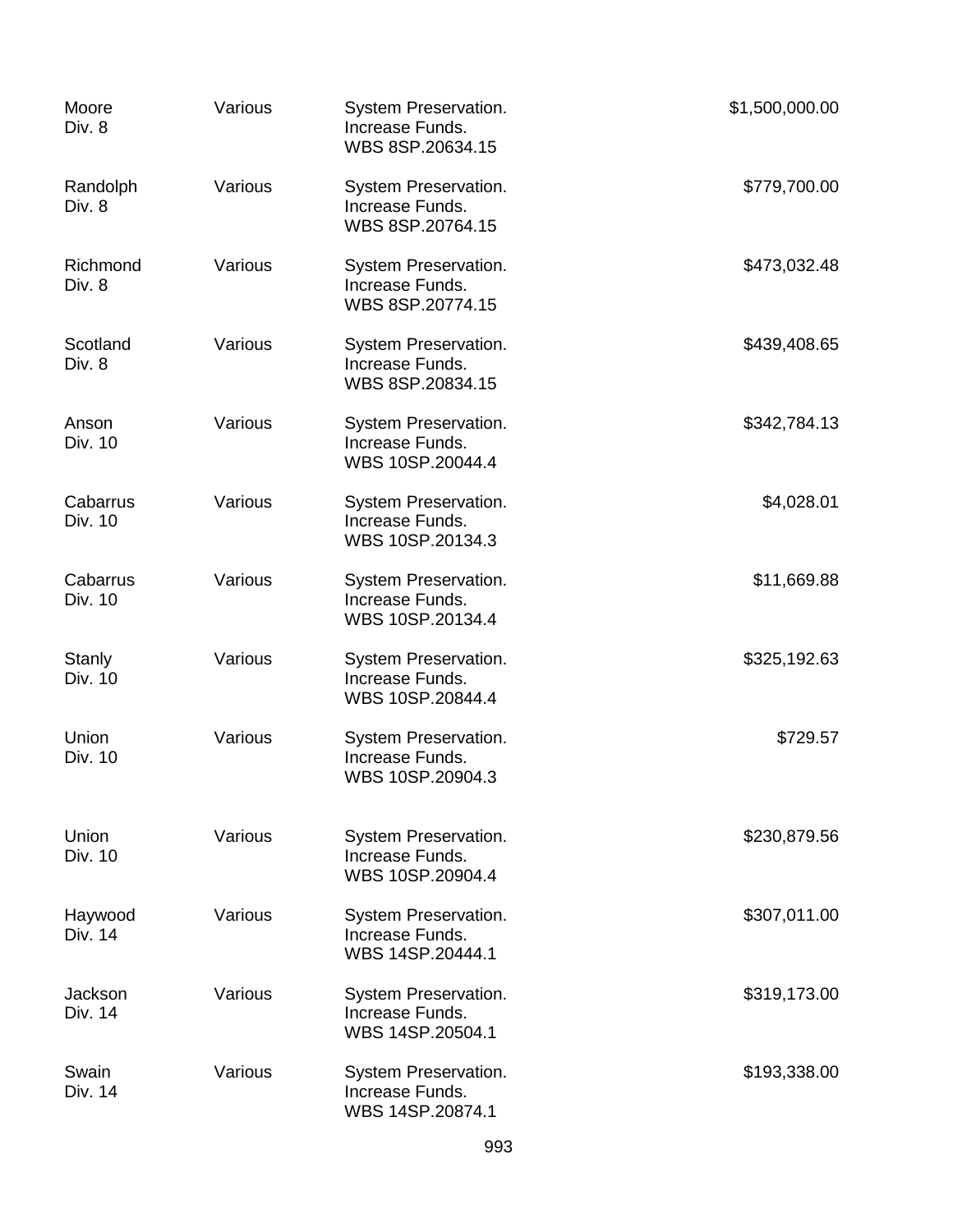| <b>Closings</b>    |                                          |                                                                                                 |                                                            |                |
|--------------------|------------------------------------------|-------------------------------------------------------------------------------------------------|------------------------------------------------------------|----------------|
| <b>Division</b>    | County                                   | <b>WBS Element</b>                                                                              | <b>Road Number / Name</b>                                  | <b>Amount</b>  |
| Div. 14            | Macon                                    | 14C.056009                                                                                      | <b>Various Spot</b><br>Improvements<br>Increase and Close. | \$18,195.68    |
| <b>Deletions</b>   |                                          |                                                                                                 |                                                            |                |
| County             | SR No.                                   |                                                                                                 | Reason                                                     | Amount         |
| Lenoir<br>Div. 2   | SR 1572<br>Rouse Road                    | Construction of Turn Lanes.<br>Funded By Another Source.<br><b>WBS 42582</b>                    |                                                            | -\$50,000.00   |
| Randolph<br>Div. 8 | SR 2892<br><b>Clint Caviness</b><br>Road | GDB&P.<br>Unavailable Right of Way.<br>WBS 8C.076149                                            |                                                            | $-$419,808.08$ |
| Haywood<br>Div. 14 | SR 1829<br><b>Filter Plant</b><br>Road   | GDB&P.<br><b>Project Partially Funded; Insufficient</b><br>Funds To Complete.<br>WBS 14C.044176 |                                                            | $-$110,000.00$ |

## **Corrections:**

WBS 8C.019111 was listed on the December 2013 BOT Agenda for an increase in the amount of \$4,629.52. The correct amount to increase should be \$78,113.85.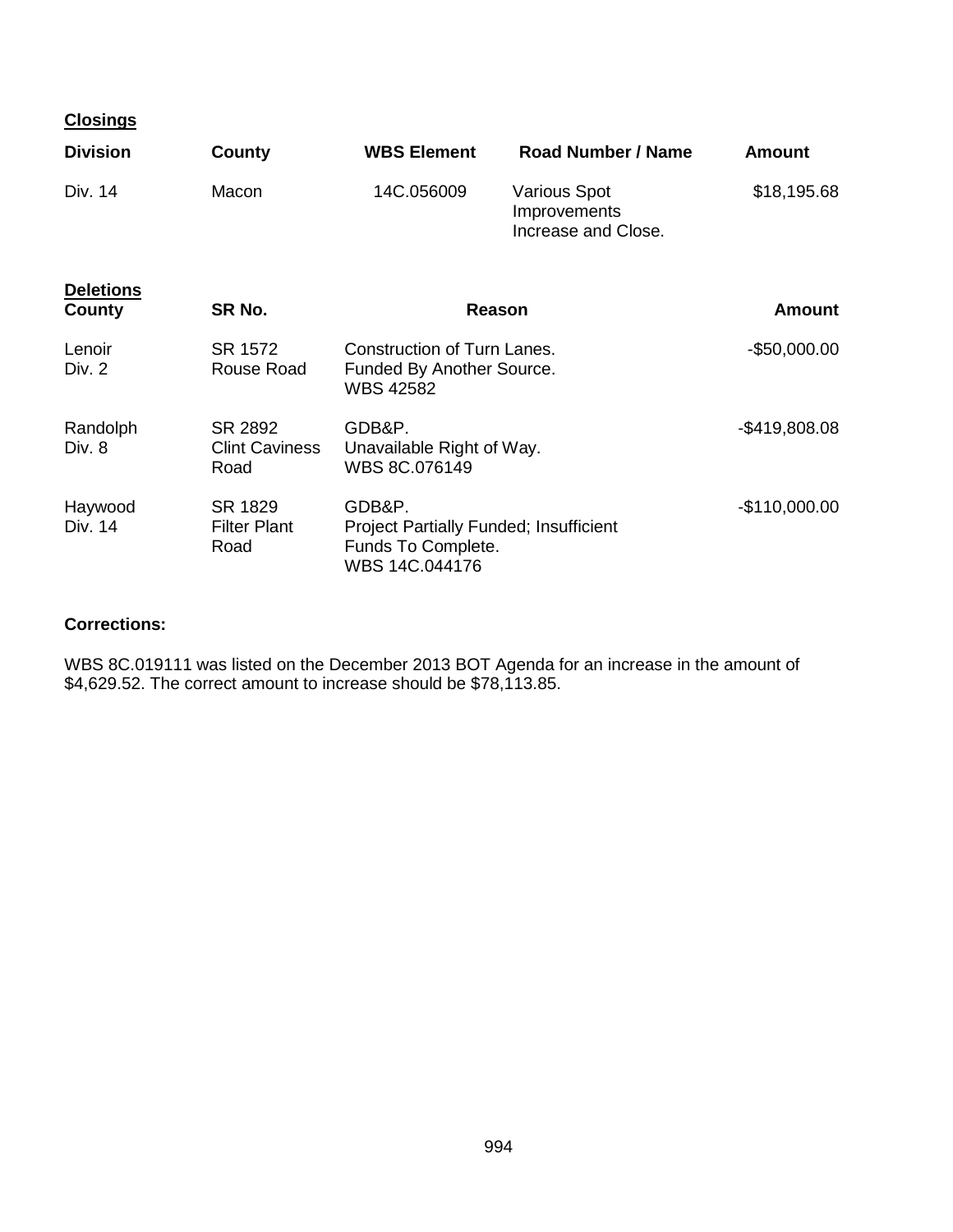## **Approval – Secondary Road Construction Programs**

Pursuant to the recommendation of the Secondary Roads Office, the Board concurred with the staff recommendations and delegated authority to the Secretary to approve Secondary Road Construction Programs for the following counties:

Listed below for approval are counties for which Secondary Road Construction Programs, along with resolutions from County Commissioners, have been received:

|  |  |  | <b>Total Amount Programmed</b> |
|--|--|--|--------------------------------|
|--|--|--|--------------------------------|

| <b>Division 5</b>            |              |
|------------------------------|--------------|
| Warren County (FY 2013/2014) | \$144,974.61 |
|                              |              |
|                              |              |
| <b>Total</b>                 | \$144,974.61 |

Documentation for each county listed above is made a part of the record of this meeting and filed with the minutes.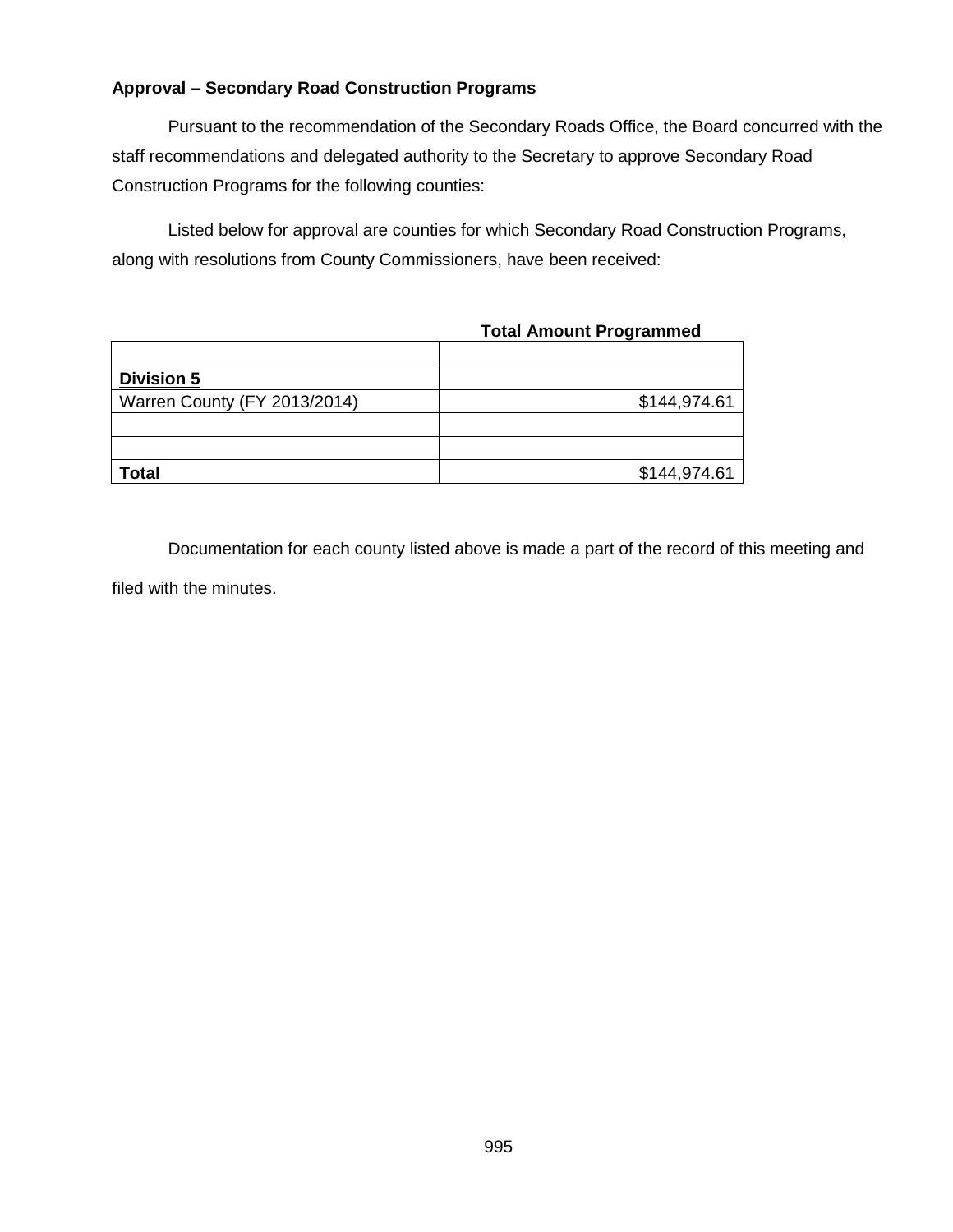## **Approval – Division-wide Small Construction, Statewide Contingency, Public Access, Economic Development**

The Board concurred with the staff recommendations and delegated authority to the Secretary to award the following:

| <b>County</b>                        | <b>Description</b>                                                                                                                | <b>Type</b>           | <b>Amount</b> |
|--------------------------------------|-----------------------------------------------------------------------------------------------------------------------------------|-----------------------|---------------|
| Div 2<br>Lenoir                      | City of Kinston - Removal of trees located on<br>the shoulder of US-70 from the Neuse River<br>Bridge to NC-58 near LCC           | Small<br>Construction | \$25,000.00   |
|                                      | <b>WBS 48108</b>                                                                                                                  | <b>TOTAL</b>          | \$25,000.00   |
| Div <sub>2</sub><br>Pamlico          | Construction and paving of driveway access for<br>the Goose Creek Fire Dept                                                       | <b>Public Access</b>  | \$24,500.00   |
|                                      | <b>WBS 48106</b>                                                                                                                  | <b>TOTAL</b>          | \$24,500.00   |
| Div <sub>3</sub><br><b>Brunswick</b> | Construction of a driveway for Winnabow VFD<br>located on SR 1416 (Colon Mintz Rd NE) and                                         | <b>Public Access</b>  | \$25,000.00   |
|                                      | the intersection of Irish Lane NE (non-system)                                                                                    |                       |               |
|                                      | <b>WBS 48109</b>                                                                                                                  | <b>TOTAL</b>          | \$25,000.00   |
| Div <sub>3</sub><br><b>Brunswick</b> | Construction of driveway for Sunset Harbor<br>Zion Hill VFD located on SR 1112 (Sunset                                            |                       |               |
|                                      | Harbor Rd SE) and the intersection of SR 1182<br>(Cox Landing Rd SE)                                                              | <b>Public Access</b>  | \$25,000.00   |
|                                      | <b>WBS 48110</b>                                                                                                                  | <b>TOTAL</b>          | \$25,000.00   |
| Div 7<br>Alamance                    | City of Burlington - Widening for left turn on SR<br>1157 (White Kennel Rd) for the proposed<br><b>Sheetz Distribution Center</b> | Small<br>Construction | \$120,000.00  |
|                                      |                                                                                                                                   |                       |               |
|                                      | <b>WBS 44116</b>                                                                                                                  | <b>TOTAL</b>          | \$120,000.00  |
| Div 7<br>Guilford                    | Town of Jamestown - Install curb & gutter,<br>monolithic island, pedestrian signal, pavement                                      | Small                 |               |
|                                      | markings, and crosswalk on SR 4228 (Vickery<br>Chapel Rd) at SR 4121 (Main St)                                                    | Construction          | \$55,000.00   |
|                                      | <b>WBS 44126</b>                                                                                                                  | <b>TOTAL</b>          | \$55,000.00   |
| Div 9                                | Grade, drain, base, and pave access road for                                                                                      |                       |               |
| <b>Stokes</b>                        | Stokes-Rockingham Volunteer Fire Department<br>off NC-772                                                                         | <b>Public Access</b>  | \$20,000.00   |
|                                      | <b>WBS 44125</b>                                                                                                                  | <b>TOTAL</b>          | \$20,000.00   |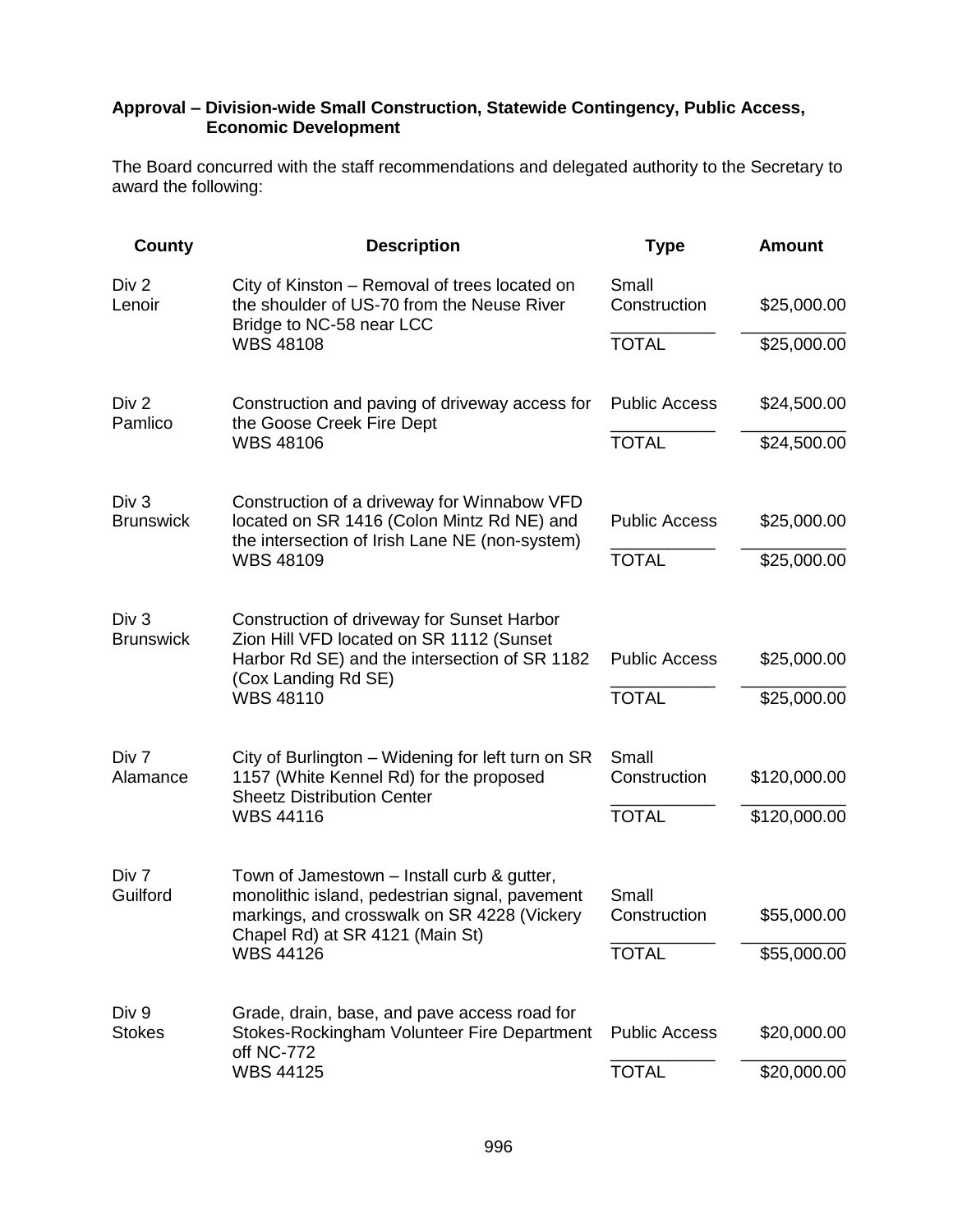| <b>Div 11</b><br>Caldwell | City of Lenoir – Modify existing traffic signal to<br>signalize new driveway entrance into County's<br>office building at the intersection of US-64/NC- | Small<br>Construction | \$21,000.00  |
|---------------------------|---------------------------------------------------------------------------------------------------------------------------------------------------------|-----------------------|--------------|
|                           | 18 (Morganton Blvd) at Industrial Court (NS)<br><b>WBS 44123</b>                                                                                        | <b>TOTAL</b>          | \$21,000.00  |
| Div 13<br><b>McDowell</b> | Resurface NC-226A between NC-226 and Little<br>Switzerland to improve ride quality<br>Other funding: \$375,000 (Contract                                | Contingency           | \$500,000.00 |
|                           | Resurfacing)<br>WBS 13CR.10591.13                                                                                                                       | TOTAL                 | \$500,000.00 |

## **Deletions:**

Lenoir County, Div 2 – WBS 42582 was established (02/09) to construct a right turn lane from SR 1572 (Rouse Rd) onto SR 1557 (Hull Rd) and a left turn lane from SR 1557 onto SR 1572; not pursuing project due to utility conflicts

Brunswick County, Div 3 – WBS 40473 was established (11/05) to construct dedicated left, through, and right turn lanes on SR 1304 (Pea Landing Road) at intersection with US-17 with scope change (12/07) to construct a "super street" design at this location; Project no longer warranted because subdivisions were never developed

Alamance County, Div 7 – WBS 43896 was established (06/13) to provide an exclusive right turn lane onto east bound US-70 (North Church St) by revising the pavement markings on SR 1719 (Sellars Mill Rd) and increasing the existing radius; project completed with alternate fund source

Caswell County, Div 7 – WBS 43720 was established (11/12) to Install stamped asphalt crosswalks at multiple locations on Court House Square; SR 1156 (West Main St), SR 1741 (Fire Department Dr), SR 1163 (Main St), and SR 1613 (Court Square); Project was funded by an alternate source

Rockingham County, Div 7 – WBS 42989 was established (08/10) for intersection improvements on NC-65 at NC-87 and construction of an access road to serve the new Rockingham County Courthouse and jail; ROW unavailable

## **Correction:**

Beaufort County, Div 2 – WBS 33733.3.1, included on the September 2013 Agenda to increase funds for the replacement of Bridge #324 on Water's St over a tributary of the Pungo River (Municipal project –TIP B-4500), should have been listed as Project 33733

| <b>Summary:</b> | <b>Number of Projects</b>            | 9 |              |
|-----------------|--------------------------------------|---|--------------|
|                 | <b>Number of Divisions</b>           | 6 |              |
|                 | <b>Small Construction Commitment</b> |   | \$221,000.00 |
|                 | <b>Public Access Commitment</b>      |   | \$94,500.00  |
|                 | <b>Contingency Commitment</b>        |   | \$500,000.00 |
|                 | <b>Economic Development</b>          |   | \$0.00       |
|                 | <b>TOTAL</b>                         |   | \$815,500.00 |
|                 |                                      |   |              |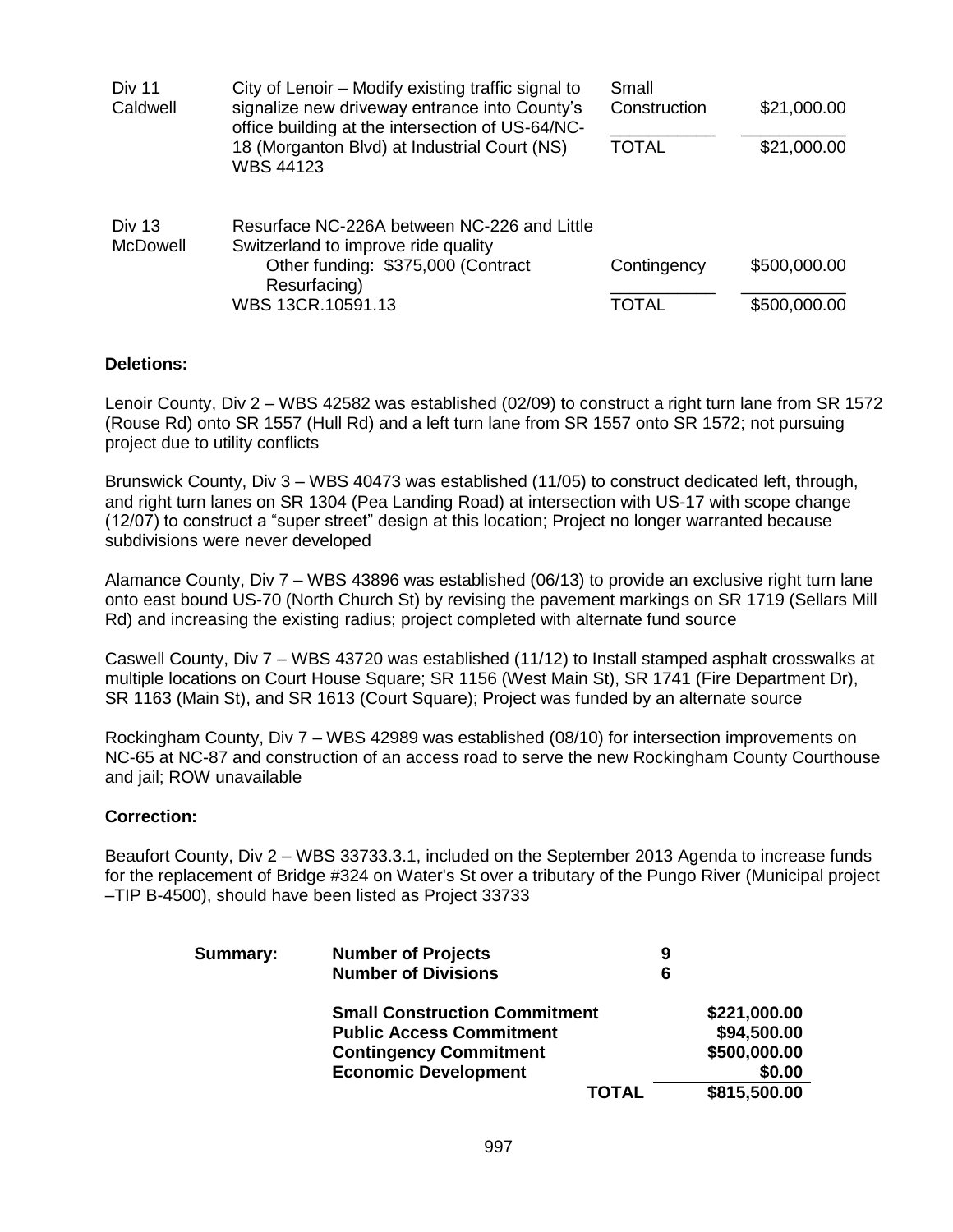# **Approval – Funds for Specific Spot Safety Improvement Projects**

The Board concurred with the staff recommendations and delegated authority to the Secretary

to award the following:

| Town/<br>County<br><b>Division</b>         | <b>Project</b><br><b>Description</b>                                                                                                                                                                                                                                          | <b>Estimated</b><br>Cost |
|--------------------------------------------|-------------------------------------------------------------------------------------------------------------------------------------------------------------------------------------------------------------------------------------------------------------------------------|--------------------------|
| Beaufort Co.<br>Div. 2<br><b>SS-4902AP</b> | WBS 43374.3.1<br>NC 33 near NC 306. \$309,000 in construction funds have<br>previously been approved for widening and paved shoulder<br>installation. Additional funds are needed due to an increase in<br>construction costs.<br>File 02-11-12675-3                          | \$67,000.00              |
| Carteret Co.<br>Div. 2<br><b>SS-4902BI</b> | WBS 43973.3.1<br>SR 1124 (Nine Mile Road/Nine Foot Road) at SR 1125<br>(Lake Road). Initial construction funds are needed for<br>improvements<br>including<br>intersection<br>signing,<br>pavement<br>markings, and flashing beacons.<br>File 02-13-24927C                    | \$4,800.00               |
| Craven Co.<br>Div. 2<br><b>SS-4902BH</b>   | WBS 43972.3.1<br>NC 55 at SR 1659 (Blueberry Road) and SR 1663<br>(Galloway Road), and eastward for approximately 500 feet.<br>Initial construction funds are needed for leftover construction<br>with a bulb-out installation for U-turns.<br>File 02-13-23063C              | \$36,000.00              |
| Craven Co.<br>Div. 2<br><b>SS-4902BJ</b>   | WBS 43974.3.1<br>SR 1004 (Brice's Creek Road/Madam Moore Road) between<br>SR 1167 (Kelso Road) and south of SR 1186 (Baron Point<br>Road). Initial construction funds are needed for widening,<br>shoulder improvements, and pavement marking revisions.<br>File 02-13-23721C | \$259,406.00             |
| New Hanover<br>Co.<br>Div. 3<br>SS-4903BJ  | WBS 43975.3.1<br>US 117/NC 132 (N. College Road) and SR 1318 (Blue Clay<br>Road). Initial construction funds are needed for turn lane<br>construction and traffic signal revisions.<br>File 03-13-12273C                                                                      | \$22,705.00              |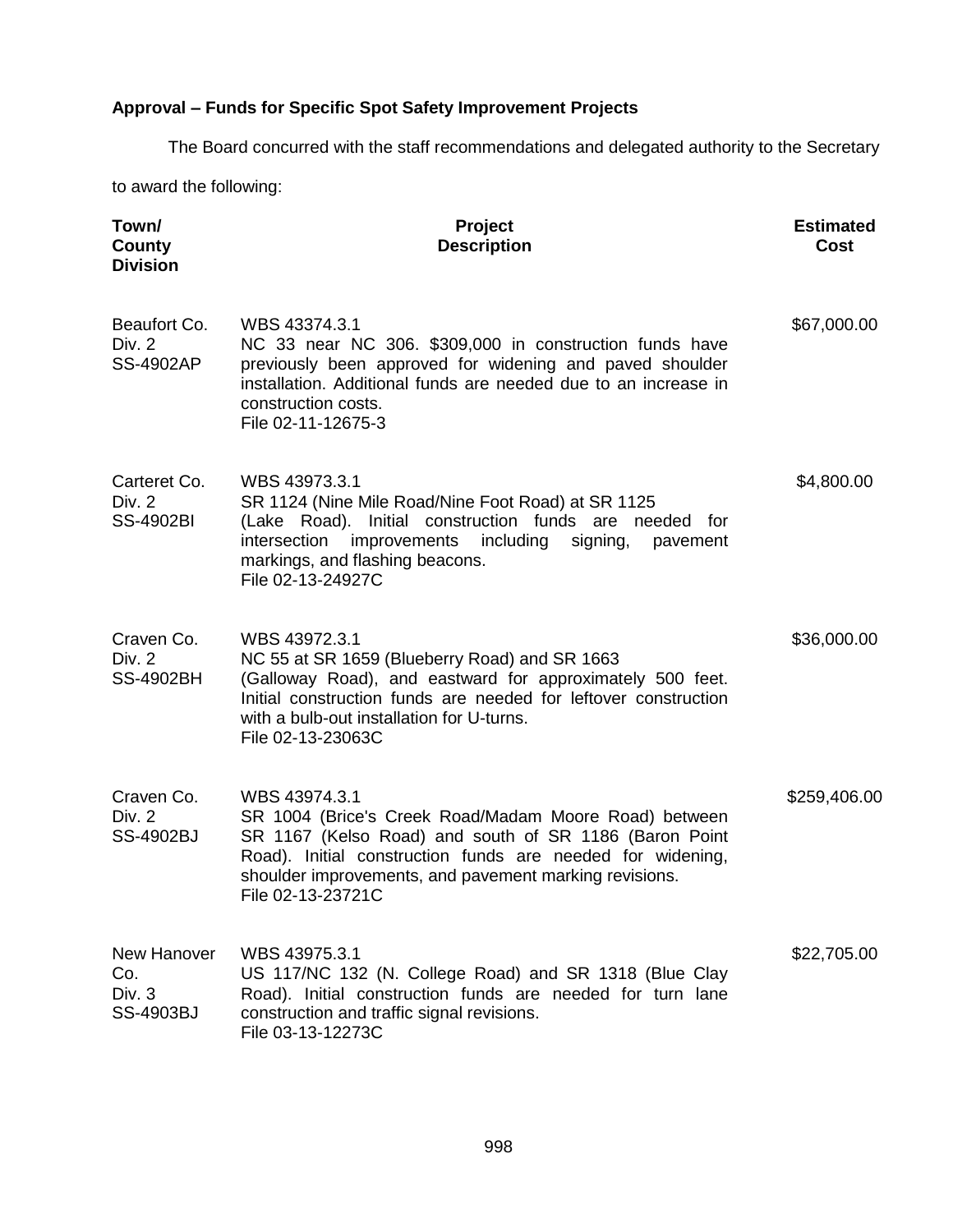| Wilmington/<br>New Hanover<br>Co.<br>Div. 3<br><b>SS-4903BK</b> | WBS 43976.3.1<br>US 421/US 17 Business (Third Street) and US 76 West Bound<br>(Wooster Street). Initial construction funds are needed for traffic<br>signal revisions.<br>File 03-13-24254C                                                                            | \$46,120.00  |
|-----------------------------------------------------------------|------------------------------------------------------------------------------------------------------------------------------------------------------------------------------------------------------------------------------------------------------------------------|--------------|
| Wilmington/<br>New Hanover<br>Co.<br>Div. 3<br>SS-4903BL        | WBS 43977.3.1<br>US 117 (Shipyard Boulevard) and SR1209 (Independence<br>Boulevard). Initial construction funds are needed for traffic<br>signal revisions.<br>File 03-13-24240C                                                                                       | \$8,000.00   |
| Johnston Co.<br>Div. 4<br><b>SS-4904CM</b>                      | WBS 43978.3.1<br>US 301 between north of SR 2144 (Bagley Road) and south of<br>SR 2399 (Truck Stop Road). SR 2127 (Shoeheel Road)<br>southwest of SR 1934 (Old Beulah Road). Initial construction<br>funds are needed for guardrail installation.<br>File 04-13-24875C | \$112,000.00 |
| Johnston Co.<br>Div. 4<br>SS-4904CO                             | WBS 43980.3.1<br>SR 1143 (Strickland's Crossroads Road) between US 701 and<br>SR 1009 (Devil's Racetrack Road). Initial construction funds are<br>needed for widening.<br>File 04-13-23863C                                                                            | \$257,200.00 |
| Goldsboro/<br>Wayne Co.<br>Div. 4<br><b>SS-4904CN</b>           | WBS 43979.3.1<br>SR 1556 (Wayne Memorial Drive) between US 70 westbound<br>ramps/SR 1555 (11th Street) and SR 1569 (Country Day Road).<br>Initial construction funds are needed for median island<br>construction.<br>File 04-13-25130C                                | \$300,000.00 |
| Raleigh/<br>Wake Co.<br>Div. 5<br><b>SS-4905CB</b>              | WBS 43981.3.1<br>SR 2000 (Falls of Neuse Road) at Springfield Commons Drive.<br>Initial construction funds are needed for directional crossover<br>construction.<br>File 05-13-6027C                                                                                   | \$40,000.00  |
| Wake Co.<br>Div. $5$<br><b>SS-4905CC</b>                        | WBS 43982.3.1<br>SR 1006 (Old Stage Road) near Waterville Street. Initial<br>construction funds are needed for realignment, superelevation<br>improvements, and shoulder revisions.<br>File 05-13-6065C                                                                | \$176,000.00 |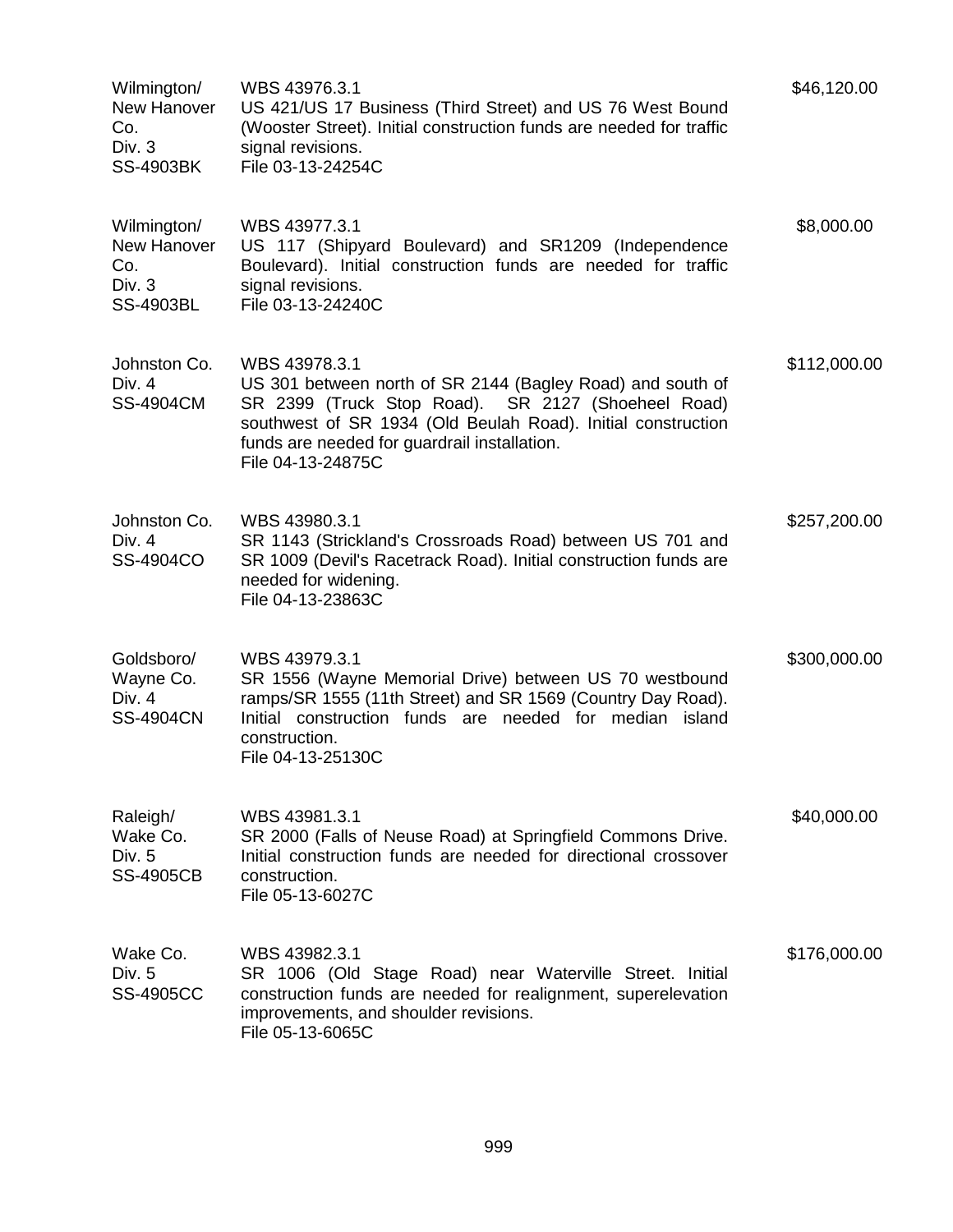| Wake Co.<br>Div. 5<br><b>SS-4905CC</b>                    | WBS 43982.2.1<br>SR 1006 (Old Stage Road) near Waterville Street. Initial right of<br>utilities funds are<br>needed<br>for realignment,<br>and<br>way<br>superelevation improvements, and shoulder revisions.<br>File 05-13-6065R   | \$20,000.00  |
|-----------------------------------------------------------|-------------------------------------------------------------------------------------------------------------------------------------------------------------------------------------------------------------------------------------|--------------|
| Wake Forest/<br>Wake Co.<br>Div. 5<br><b>SS-4905CD</b>    | WBS 43983.2.1<br>Westbound US 1A (Main Street) at US 1 (Capital Boulevard).<br>Initial right of way and utilities funds are needed for widening<br>and turn lane construction.<br>File 05-13-2995R                                  | \$4,000.00   |
| Wake Forest/<br>Wake Co.<br>Div. 5<br><b>SS-4905CD</b>    | WBS 43983.3.1<br>Westbound US 1A (Main Street) at US 1 (Capital Boulevard).<br>Initial construction funds are needed for widening and turn lane<br>construction.<br>File 05-13-2995C                                                | \$117,600.00 |
| Bladen Co.<br>Div. 6<br><b>SS-4906BV</b>                  | WBS 43985.2.1<br>SR 1150 (Peanut Plant Road) near Blue Heron Road. Initial<br>right of way and utilities funds are needed for superelevation<br>improvements and guardrail installation.<br>File 06-13-26161R                       | \$800.00     |
| Bladen Co.<br>Div. 6<br><b>SS-4906BV</b>                  | WBS 43985.3.1<br>SR 1150 (Peanut Plant Road) near Blue Heron Road. Initial<br>construction funds are needed for superelevation improvements<br>and guardrail installation.<br>File 06-13-26161C                                     | \$84,000.00  |
| Robeson Co.<br>Div. 6<br><b>SS-4906BU</b>                 | WBS 43984.3.1<br>SR 1945 (Meadow Road) at SR 1984 (Linkhaw Road) and<br>SR 1003 (Chicken Road) at SR 1339 (Deep Branch Road).<br>Initial construction funds are needed for all-way<br>stop<br>installations.<br>File 06-13-26081C   | \$8,000.00   |
| Hillsborough/<br>Orange Co.<br>Div. 7<br><b>SS-4907AZ</b> | WBS 43987.3.1<br>NC 86 (Churton Street) at SR 1150/SR 1002 (King Street), and<br>NC 86 (Churton Street) at Margaret Street. Initial construction<br>funds are needed for traffic signal and curb ramp revisions.<br>File 07-13-866C | \$37,600.00  |
| Rockingham<br>Co.<br>Div. 7<br><b>SS-4907AY</b>           | WBS 43986.3.1<br>NC 87/65 and SR 2413 (Vance Street) near Reidsville. Initial<br>construction funds are needed for traffic signal installation.<br>File 07-13-698C                                                                  | \$27,200.00  |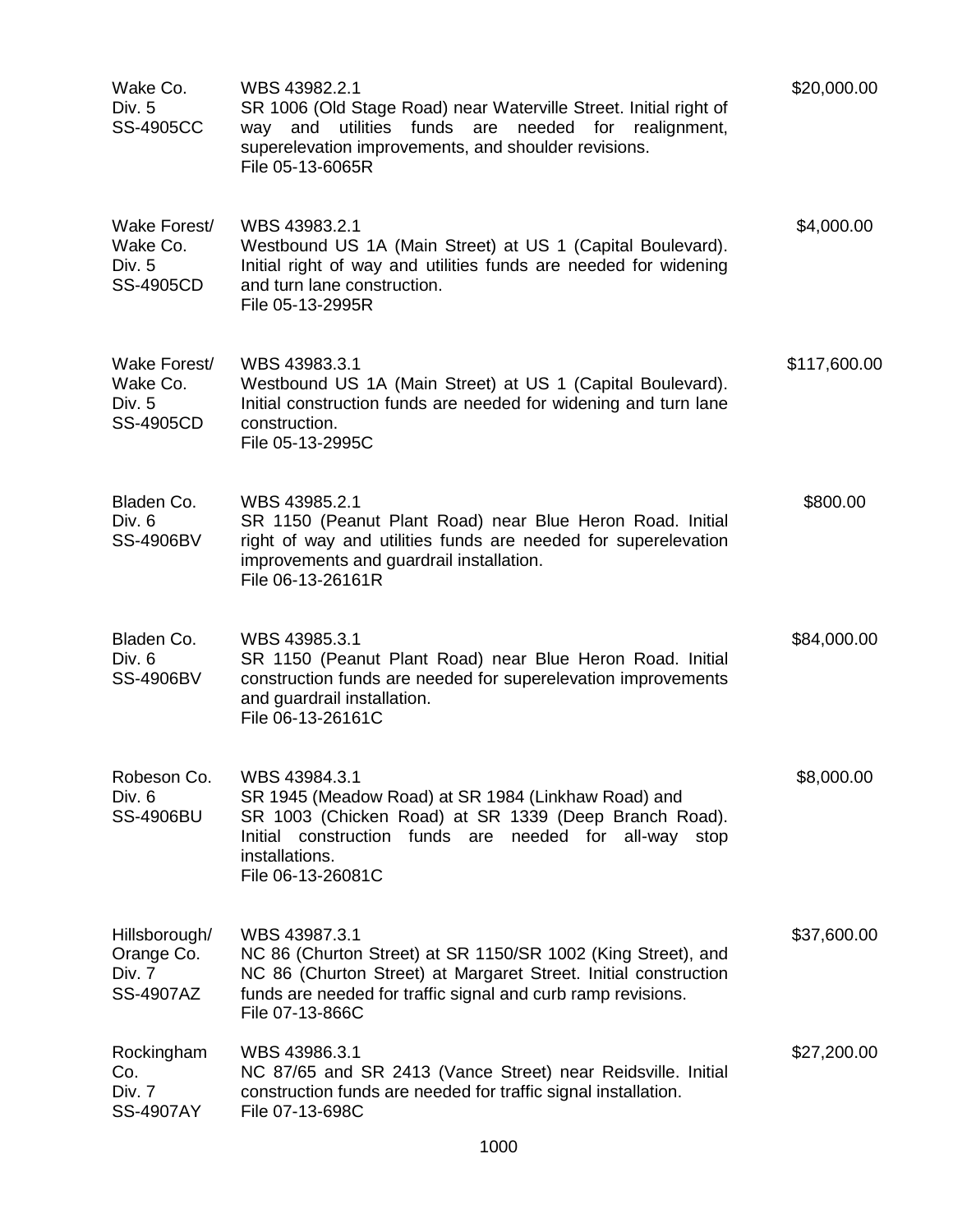| Rockingham<br>Co.<br>Div. 7<br><b>SS-4907AY</b>                 | WBS 43986.2.1<br>NC 87/65 and SR 2413 (Vance Street) near Reidsville. Initial<br>right of way and utilities funds are needed for traffic signal<br>installation.<br>File 07-13-698R                                                 | \$800.00     |
|-----------------------------------------------------------------|-------------------------------------------------------------------------------------------------------------------------------------------------------------------------------------------------------------------------------------|--------------|
| Randolph Co.<br>Div. 8<br><b>SS-4908AL</b>                      | WBS 43988.3.1<br>US 220 Business at SR 2114 (Providence Church Road). Initial<br>construction funds are needed for roundabout construction.<br>File 08-13-6066C                                                                     | \$108,000.00 |
| Randolph Co.<br>Div. 8<br><b>SS-4908AL</b>                      | WBS 43988.2.1<br>US 220 Business at SR 2114 (Providence Church Road). Initial<br>right of way and utilities funds are needed for roundabout<br>construction.<br>File 08-13-6066R                                                    | \$52,000.00  |
| Davidson Co.<br>Div. 9<br><b>SS-4909BB</b>                      | WBS 43989.3.1<br>NC 150 south of SR 1158 (Wilson Road) near Lexington. Initial<br>construction funds are needed for widening and superelevation<br>improvements.<br>File 09-13-597C                                                 | \$128,000.00 |
| Davidson Co.<br>Div. 9<br><b>SS-4909BB</b>                      | WBS 43989.2.1<br>NC 150 south of SR 1158 (Wilson Road) near Lexington. Initial<br>right of way and utilities funds are needed for widening and<br>superelevation improvements.<br>File 09-13-597R                                   | \$1,600.00   |
| Charlotte/<br>Mecklenburg<br>Co.<br>Div. 10<br><b>SS-4910BN</b> | WBS 43990.3.1<br>SR 2935 (The Plaza) and Plaza Walk. Initial construction funds<br>are needed for directional crossover installation.<br>File 10-13-221C                                                                            | \$88,000.00  |
| Union Co.<br>Div. 10<br>SS-4910BO                               | WBS 43991.2.1<br>NC 218 from SR 1525 (Mill Grove Road) to US 601 near<br>Monroe. Initial right of way and utilities funds are needed for<br>rumble strip installation, and turn lane installation and revisions.<br>File 10-13-207R | \$60,000.00  |
| Union Co.<br>Div. 10<br>SS-4910BO                               | WBS 43991.3.1<br>NC 218 from SR 1525 (Mill Grove Road) to US 601 near<br>Monroe. Initial construction funds are needed for rumble strip<br>installation, and turn lane installation and revisions.<br>File 10-13-207C               | \$234,800.00 |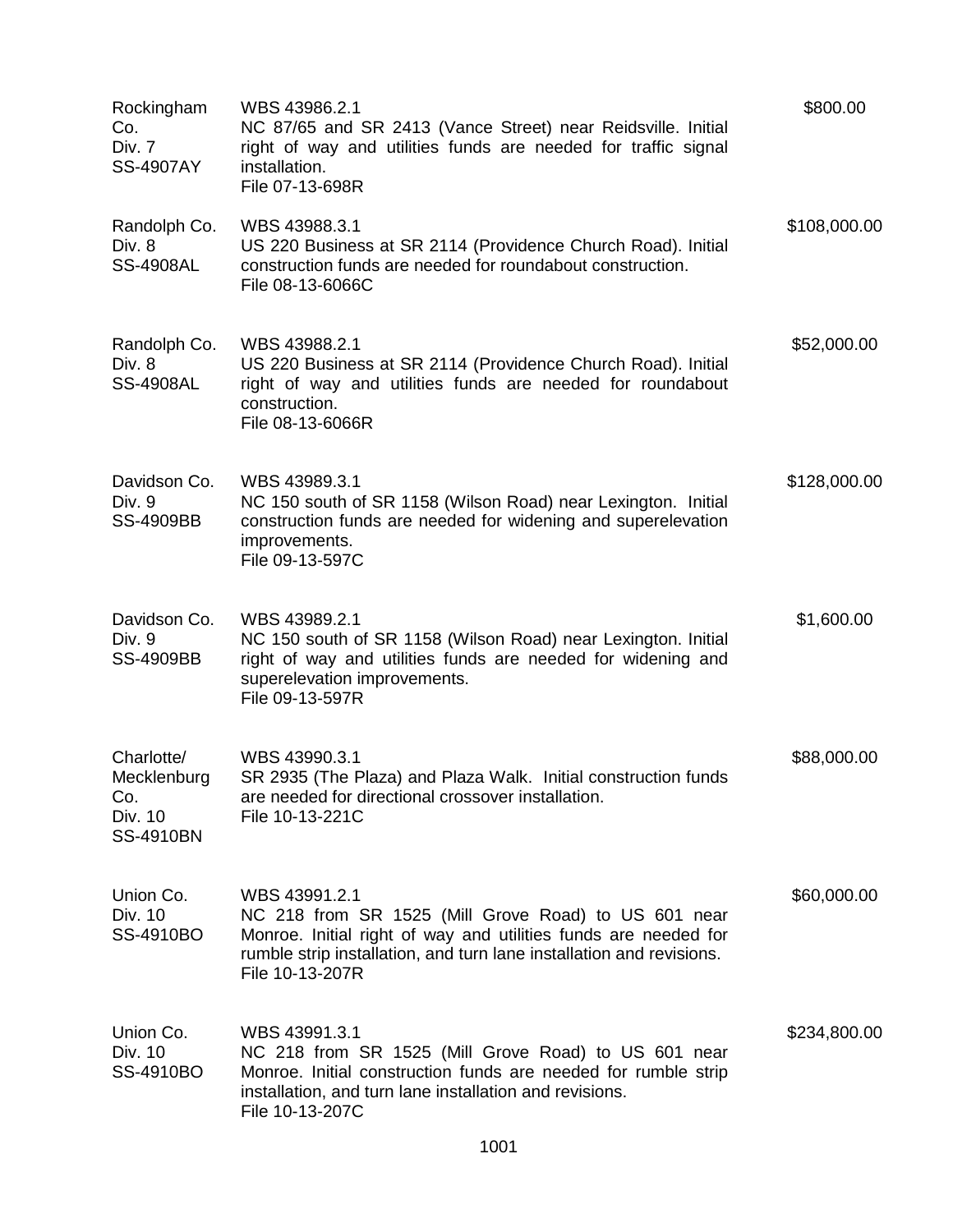| Longview/<br>Catawba Co.<br>Div. 12<br>SS-4912AZ      | WBS 43992.3.1<br>SR 1306 (2nd Avenue NW) at SR 1305 (23rd Street NW). Initial<br>construction funds are needed for flashing beacon installation.<br>File 12-13-204C                                              | \$8,000.00   |
|-------------------------------------------------------|------------------------------------------------------------------------------------------------------------------------------------------------------------------------------------------------------------------|--------------|
| Dallas/<br>Gaston Co.<br>Div. 12<br><b>SS-4912BB</b>  | WBS 43994.3.1<br>US 321 Bus./Dallas High Shoals at NC 275/NC 279/SR 1343.<br>Initial construction funds are needed for traffic signal revisions.<br>File 12-13-205C                                              | \$24,000.00  |
| Dallas/<br>Gaston Co.<br>Div. 12<br>SS-4912BB         | WBS 43994.2.1<br>US 321 Bus./Dallas High Shoals at NC 275/NC 279/SR 1343.<br>Initial right of way and utilities funds are needed for traffic signal<br>revisions.<br>File 12-13-205R                             | \$4,000.00   |
| Iredell Co.<br>Div. 12<br>SS-4912BA                   | WBS 43993.3.1<br>SR 1100 (Brawley School Road) at SR 1178 (Blume Road).<br>Initial construction funds are needed for traffic signal installation.<br>File 12-13-203C                                             | \$175,200.00 |
| Iredell Co.<br>Div. 12<br>SS-4912BA                   | WBS 43993.2.1<br>SR 1100 (Brawley School Road) at SR 1178 (Blume Road).<br>Initial right of way and utilities funds are needed for traffic signal<br>installation.<br>File 12-13-203R                            | \$800.00     |
| <b>Buncombe</b><br>Co.<br>Div. 13<br><b>SS-4913BP</b> | WBS 43995.3.1<br>NC 63 at SR 1384 (South Turkey Creek Road). Initial<br>construction funds are needed for signing and sight distance<br>improvements, and flasher installation.<br>File 13-13-211C               | \$36,000.00  |
| <b>Buncombe</b><br>Co.<br>Div. 13<br><b>SS-4913BP</b> | WBS 43995.2.1<br>NC 63 at SR 1384 (South Turkey Creek Road). Initial right of<br>way and utilities funds are needed for signing and sight distance<br>improvements, and flasher installation.<br>File 13-13-211R | \$4,000.00   |
| Cherokee Co.<br>Div. 14<br>SS-4914BP                  | WBS 43996.2.1<br>NC 141 from south of SR 1554 to north of SR 1554. Initial right<br>of way and utilities funds are needed for turn lane construction<br>and superelevation improvements.<br>File 14-13-209R      | \$12,000.00  |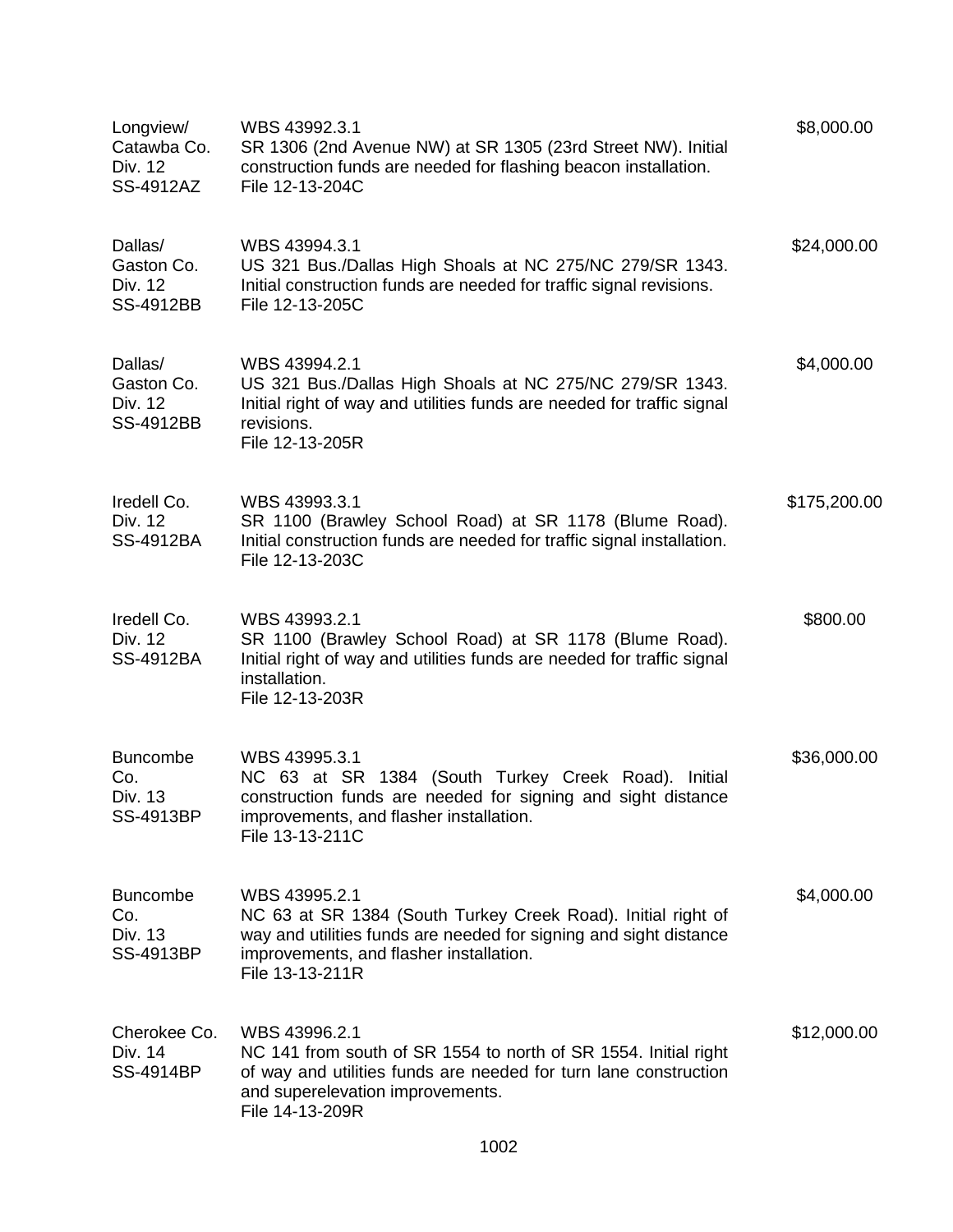Cherokee Co. WBS 43996.3.1 Div. 14 SS-4914BP NC 141 from south of SR 1554 to north of SR 1554. Initial construction funds are needed for turn lane construction and superelevation improvements. File 14-13-209C

**ITEM L SUMMARY 37 PROJECTS \$2,773,631.00**

\$208,000.00

## **Action Items**

## **Approval – Additions, Abandonments, and Road Name Changes to State Secondary Road System**

A motion was made by Board Member Palermo, seconded by Board Member

Lennon, to approve the following proposed additions and abandonments to the State Secondary Road

System:

Board Member Fearing abstained from voting on petition 50362 in Dare County.

## **Road Additions:**

| County                         | Pet. No. | Length<br>(Miles)            | <b>Description</b>                                                                                                                  | Date of<br>Report |
|--------------------------------|----------|------------------------------|-------------------------------------------------------------------------------------------------------------------------------------|-------------------|
| <b>Division 1</b><br>Currituck | 50425    | 0.50<br>1.10                 | <b>Carolina Club Subdivision</b><br>Savannah Avenue<br><b>Charleston Drive</b>                                                      | 9/25/13           |
|                                |          | 0.60<br>0.10                 | Carolina Club Drive, SR 1129 Ext.<br><b>Richmond Court</b>                                                                          |                   |
| <b>Division 3</b><br>Onslow    | 50399    |                              | <b>Worthington Place Subdivision</b>                                                                                                | 11/1/13           |
|                                |          | 0.15<br>0.08                 | Scout Lane<br><b>Big Tree Lane</b>                                                                                                  |                   |
| Onslow                         | 50400    | 0.33<br>0.04<br>0.18<br>0.13 | <b>Turner Farms Subdivision</b><br><b>Farmgate Drive</b><br><b>Wagon Court</b><br><b>Otter Creek Court</b><br>Southwest Ridge Court | 11/1/13           |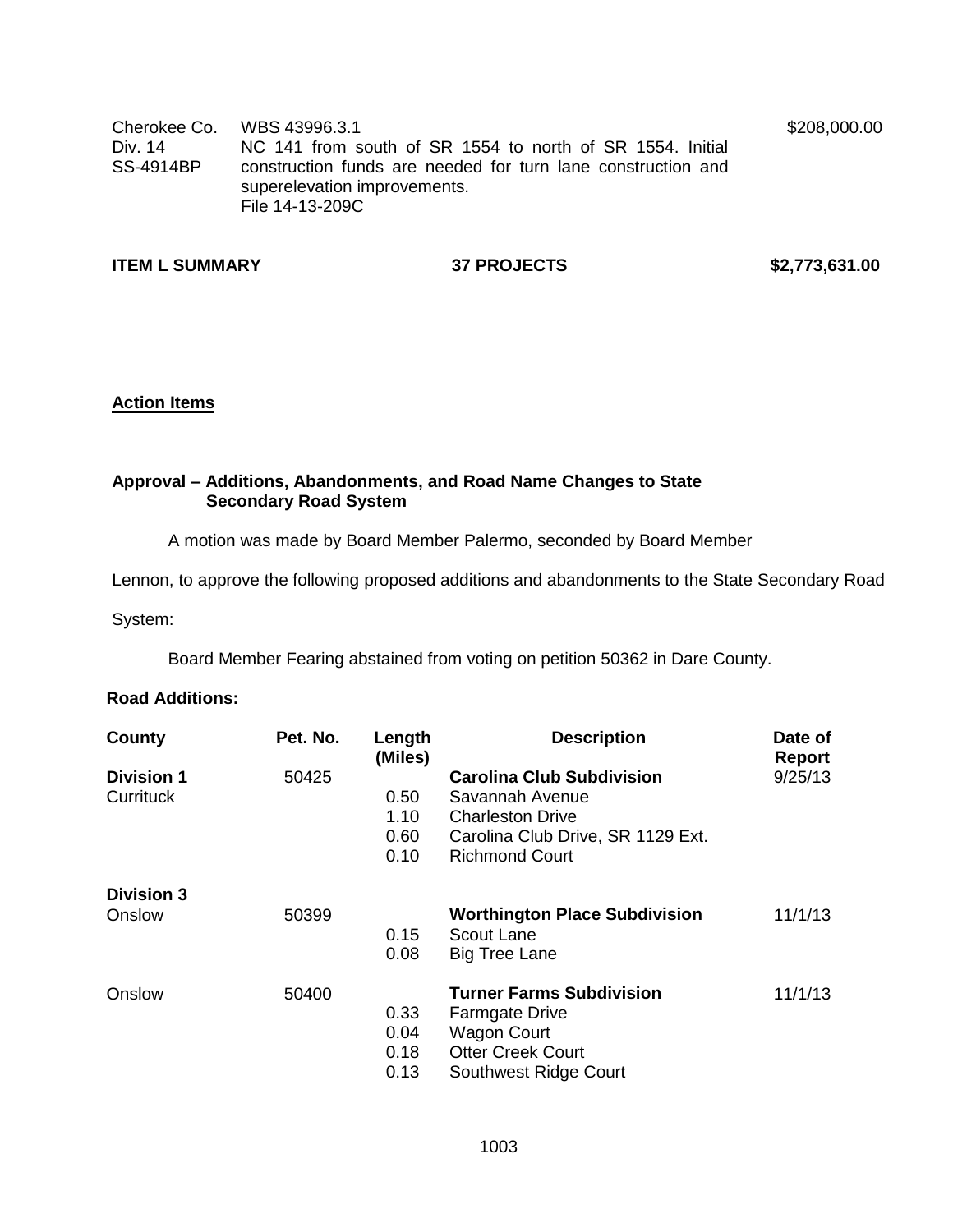| Onslow                        | 50401 | 0.17                                                                                 | <b>Sagewood Subdivision</b><br><b>Rosemary Avenue</b>                                                                                                                                                                                                                                                             | 11/12/13 |
|-------------------------------|-------|--------------------------------------------------------------------------------------|-------------------------------------------------------------------------------------------------------------------------------------------------------------------------------------------------------------------------------------------------------------------------------------------------------------------|----------|
| <b>Division 4</b><br>Johnston | 50402 | 0.10<br>0.04                                                                         | <b>Williams Farm Subdivision</b><br>Rosepace Court<br><b>Yourself Lane</b>                                                                                                                                                                                                                                        | 10/23/13 |
| Wayne                         | 50403 | 0.20<br>0.35<br>0.26<br>0.03                                                         | <b>Dobbs County Estate Subdivision</b><br><b>Maryland Drive</b><br><b>Graces Farm Road</b><br><b>Stewarts Farm Road</b><br>Martha Jeans Place                                                                                                                                                                     | 2/9/12   |
| <b>Division 5</b><br>Wake     | 50404 | 0.06                                                                                 | <b>Tanners Creek Subdivision</b><br><b>Shearling Way</b>                                                                                                                                                                                                                                                          | 11/14/13 |
| <b>Division 7</b><br>Guilford | 50405 | 0.60<br>0.48                                                                         | <b>Wiley Park Subdivision</b><br>Bisbee Drive, SR 4027 Ext.<br><b>Tamarack Drive</b>                                                                                                                                                                                                                              | 10/18/11 |
| Guilford                      | 50406 | 0.59<br>0.08                                                                         | <b>Stonebridge Subdivision</b><br><b>Chesterbrooke Drive</b><br><b>Springberry Court</b>                                                                                                                                                                                                                          | 7/10/13  |
| Guilford                      | 50407 | 0.07                                                                                 | <b>Sheraton Park Subdivision</b><br>Beatle Drive, SR 3519 Ext.                                                                                                                                                                                                                                                    | 9/24/13  |
| Guilford                      | 50408 | 0.07                                                                                 | <b>Sedgefield Subdivision</b><br><b>Gaston Court</b>                                                                                                                                                                                                                                                              | 10/22/13 |
| Guilford                      | 50409 | 0.07                                                                                 | <b>Hunter's Hills Subdivision</b><br>Foxview Drive, SR 3633 Ext.                                                                                                                                                                                                                                                  | 9/23/13  |
| Orange                        | 50410 | 0.17<br>0.62<br>0.41<br>0.07<br>0.08<br>0.07<br>0.04<br>0.04<br>0.09<br>0.09<br>0.14 | <b>Churton Grove Subdivision</b><br>Berryman Boulevard<br>East Hatterleigh Avenue<br>West Hatterleigh Avenue<br><b>Beddington Court</b><br>Wisborough Court<br><b>Rollesby Court</b><br><b>Alderberry Court</b><br><b>Maddington Place</b><br><b>Enstone Court</b><br><b>Hopesworth Court</b><br>Coach House Lane | 6/17/13  |
| <b>Division 9</b><br>Davidson | 50411 | 0.08<br>0.10                                                                         | <b>Lois Reich Estates Subdivision</b><br>Mockwood Drive, SR 1535 Ext.<br>Lois Reich Court                                                                                                                                                                                                                         | 10/18/13 |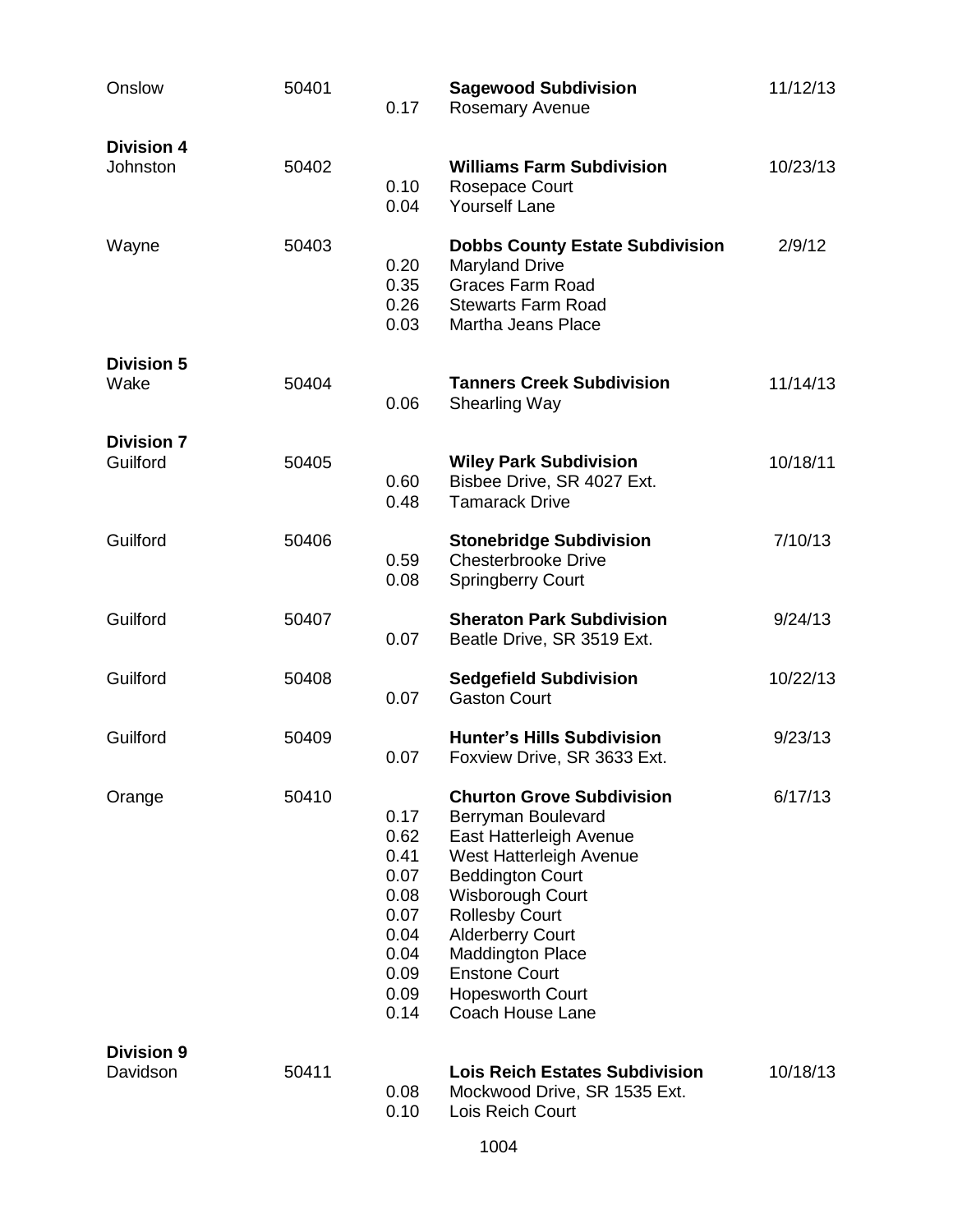| Forsyth                       | 50412 | 0.11                                         | <b>Woodmont Subdivision</b>                                                                                                                                                            | 11/21/13 |
|-------------------------------|-------|----------------------------------------------|----------------------------------------------------------------------------------------------------------------------------------------------------------------------------------------|----------|
| Forsyth                       | 50413 | 0.18<br>0.03                                 | <b>Sunny Brook Subdivision</b><br>Sunny Brook Drive<br><b>Sunny Brook Court</b>                                                                                                        | 11/8/13  |
| Forsyth                       | 50414 | 0.35                                         | <b>Robins Walk Subdivision</b><br><b>Ramseur Drive</b>                                                                                                                                 | 11/21/13 |
| Forsyth                       | 50415 | 0.16<br>0.32                                 | <b>Crow Hill Subdivision</b><br>Mercia Court, SR 1865 Ext.<br><b>Pfafftown Forest Drive</b>                                                                                            | 11/21/13 |
| <b>Division 10</b><br>Union   | 50416 | 0.52<br>0.06<br>0.06                         | <b>Oldstone Forest Subdivision</b><br>Waxhaw Parkway<br><b>Fletcher Court</b><br><b>Bridger Point</b>                                                                                  | 10/30/13 |
| Union                         | 50417 | 0.55<br>0.12<br>0.03<br>0.04<br>0.06<br>0.05 | <b>Bridle Path Estates Subdivision</b><br><b>Appomatox Drive</b><br><b>Stonehurst Lane</b><br><b>Corbin Court</b><br><b>Bristol Court</b><br><b>Marvin Branch Court</b><br>Pelham Lane | 10/30/13 |
| <b>Division 11</b><br>Wilkes  | 50418 | 0.12<br>0.11                                 | <b>Edgewood Landing Subdivision</b><br><b>Jackson Drive</b><br><b>Bell Avenue</b>                                                                                                      | 9/9/13   |
| <b>Division 12</b><br>Lincoln | 50419 | 0.49<br>0.11                                 | <b>Bordeaux Subdivision</b><br><b>Bordeaux Drive</b><br><b>Burgundy Lane</b>                                                                                                           | 12/3/13  |

# **Road Abandonments:**

| County                    | Pet. No. | Length<br>(Miles) | <b>Description</b>                            | Date of<br><b>Report</b> |
|---------------------------|----------|-------------------|-----------------------------------------------|--------------------------|
| <b>Division 5</b><br>Wake | 50420    | 0.19              | SR 3095<br>Old Kit Creek Road                 | 7/26/13                  |
| Wake                      | 50421    | 0.17              | Portion of SR 1600<br>Green Level Church Road | 9/30/13                  |
| Vance                     | 50422    | 0.07              | SR 1458<br><b>First Street</b>                | 11/26/13                 |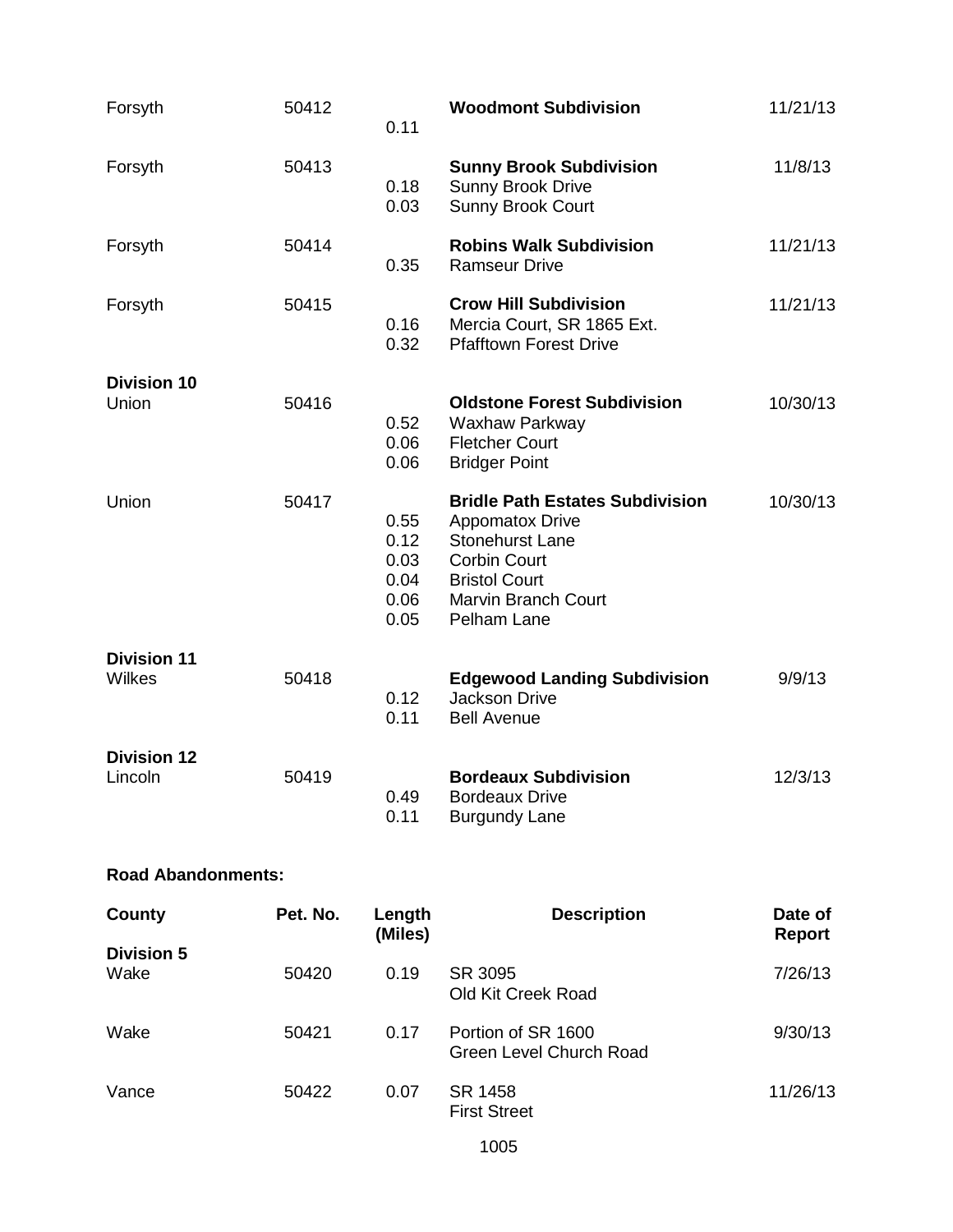| <b>Division 8</b><br>Randolph     | 50423 | 0.102 | SR 3263<br>Evelyn Drive                     | 10/24/13 |
|-----------------------------------|-------|-------|---------------------------------------------|----------|
| <b>Division 10</b><br>Mecklenburg | 50424 | 0.12  | Portion of SR 4982<br>Old Lancaster Highway | 9/19/13  |

## **Corrections:**

**Division 8**

Division 1 – Dare County, Petition 50362, D. Victor Meekins Road was added for a length of 0.40 miles. The correct mileage should be 0.25.

Division 9 – Rowan County, SR 1382, Winona Avenue was added in 1952 for a length of 0.58 miles. The correct mileage should be 0.52

Division 11 – Ashe County, SR 1689 was added in 1966 for a length of 0.07 miles. The correct mileage should be 0.55 miles.

Division 11 – Caldwell County, SR 1330, Cannon Ridge Road was added June 10, 1954 for a length of 0.50 miles. The correct mileage should be 0.43 miles.

## **Approval – Public Transportation**

A motion was made by Board Member Palermo, seconded by Board Member Lennon, to

approve the following:

**ADDITIONS to the Transit 2012-2018 STIP**

| STIP#    | <b>Transit Partner</b>                            | <b>DESCRIPTION</b>                                                                      | match                       | <b>FUND</b>                 | <b>FY13</b><br>(000) | <b>FY14</b><br>(000) | <b>FY15</b><br>(000) | <b>FY16</b><br>(000) | <b>FY17</b><br>(000) | <b>FY18</b><br>(000) | <b>FY19</b><br>(000) |
|----------|---------------------------------------------------|-----------------------------------------------------------------------------------------|-----------------------------|-----------------------------|----------------------|----------------------|----------------------|----------------------|----------------------|----------------------|----------------------|
| TA--5135 | <b>Triangle Transit</b>                           | <b>Bus Rehabilitation</b>                                                               | <b>FBUS</b>                 | 5339                        |                      | \$222                |                      |                      |                      |                      |                      |
|          |                                                   |                                                                                         | Local                       | ч.                          |                      | \$55                 |                      |                      |                      |                      |                      |
|          |                                                   |                                                                                         |                             |                             |                      |                      |                      |                      |                      |                      |                      |
| TD-5267  | <b>Triangle Transit</b>                           | Maintenance Facility Renovation                                                         | <b>FBUS</b>                 | 5339                        |                      | \$75                 |                      |                      |                      |                      |                      |
|          |                                                   |                                                                                         | Local                       |                             |                      | \$19                 |                      |                      |                      |                      |                      |
|          |                                                   |                                                                                         |                             |                             |                      |                      |                      |                      |                      |                      |                      |
| TD-5267  | Goldsboro<br>Wayne<br>Transportation<br>Authority | 2013 Goldsboro Main St.<br>Revitalization & Transportation<br><b>Investment Project</b> | <b>TIGER</b><br><b>DISC</b> | <b>TIGER</b><br><b>DISC</b> |                      | \$10,000             |                      |                      |                      |                      |                      |
|          |                                                   |                                                                                         | Local                       | L.                          |                      | \$3,325              |                      |                      |                      |                      |                      |
|          |                                                   |                                                                                         |                             |                             |                      |                      |                      |                      |                      |                      |                      |
| TA-5136  | Gastonia Transit<br>System                        | ADA Van Replacement (3 Vans)                                                            | <b>FUZ</b>                  | 5307                        |                      |                      | \$128                |                      |                      |                      |                      |
|          |                                                   |                                                                                         | State                       | S                           |                      |                      | \$16                 |                      |                      |                      |                      |
|          |                                                   |                                                                                         | Local                       |                             |                      |                      | \$16                 |                      |                      |                      |                      |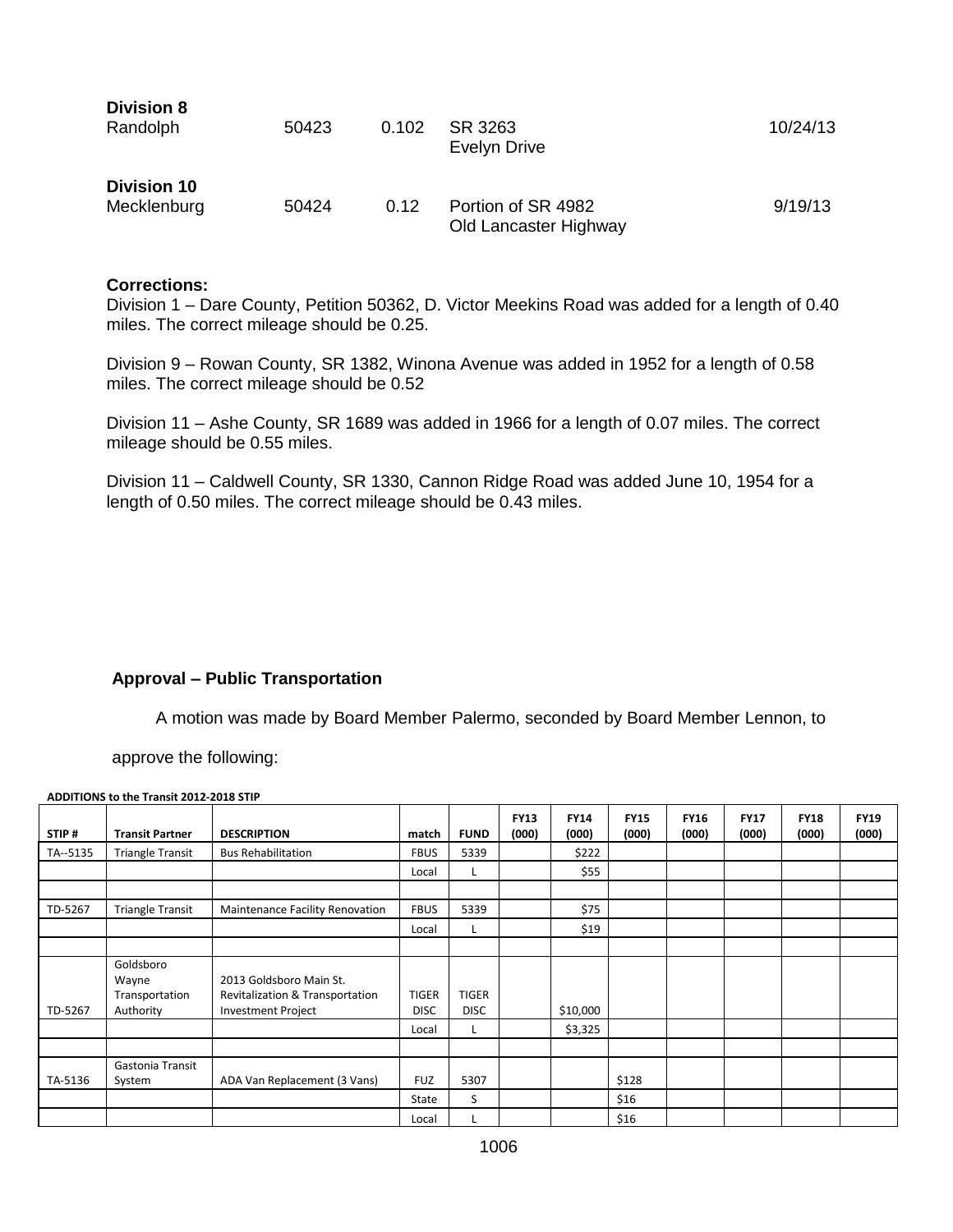|         | Gastonia Transit | Supervisor's Vehicle      |            |      |  |       |  |      |
|---------|------------------|---------------------------|------------|------|--|-------|--|------|
| TA-5137 | System           | Replacement               | <b>FUZ</b> | 5307 |  |       |  | \$16 |
|         |                  |                           | State      | C    |  |       |  | \$2  |
|         |                  |                           | Local      | ┕    |  |       |  | \$2  |
|         |                  |                           |            |      |  |       |  |      |
|         | Gastonia Transit |                           |            |      |  |       |  |      |
| TA-5138 | System           | Bus Replacement (3 Buses) | <b>FUZ</b> | 5307 |  | \$980 |  |      |
|         |                  |                           | State      | C    |  | \$122 |  |      |
|         |                  |                           | Local      | L.   |  | \$123 |  |      |
|         |                  |                           |            |      |  |       |  |      |

#### **MODIFICATIONS to the Transit 2012-2018 STIP**

| STIP#    | <b>Transit Partner</b>          | <b>DESCRIPTION</b>                                                                                                            | match        | <b>FUND</b>  | <b>FY13</b><br>(000) | <b>FY14</b><br>(000) | <b>FY15</b><br>(000) | <b>FY16</b><br>(000) | <b>FY17</b><br>(000) | <b>FY18</b><br>(000) | <b>FY19</b><br>(000) |
|----------|---------------------------------|-------------------------------------------------------------------------------------------------------------------------------|--------------|--------------|----------------------|----------------------|----------------------|----------------------|----------------------|----------------------|----------------------|
|          | <b>Winston Salem</b>            | Safety and Security - Min 1% set                                                                                              |              |              |                      |                      |                      |                      |                      |                      |                      |
| TS-5120  | <b>Transit System</b>           | aside                                                                                                                         | <b>FUZ</b>   | 5307         | \$41                 | \$41                 | \$41                 | \$41                 | \$41                 | \$41                 | \$41                 |
|          |                                 |                                                                                                                               | Local        | L            | \$10                 | \$10                 | \$10                 | \$10                 | \$10                 | \$10                 | \$10                 |
| TG-4805  | <b>Winston Salem</b><br>Transit | Routine Capital-Bus Stop<br>Shelters, benches, shop<br>equipment, spare parts, engines,<br>fare boxes, service vehicles, etc. | <b>STPDA</b> | <b>STPDA</b> |                      | \$500                |                      |                      |                      |                      |                      |
|          |                                 |                                                                                                                               | Local        | Г            |                      | \$125                |                      |                      |                      |                      |                      |
|          |                                 |                                                                                                                               | <b>FUZ</b>   | 5307         | \$685                | \$685                | \$685                | \$685                | \$685                | \$685                | \$685                |
|          |                                 |                                                                                                                               | Local        | L            | \$171                | \$171                | \$171                | \$171                | \$171                | \$171                | \$171                |
|          |                                 |                                                                                                                               |              |              |                      |                      |                      |                      |                      |                      |                      |
| TG-5117  | Gastonia Transit                | Routine Capital                                                                                                               | <b>FUZ</b>   | 5307         | \$130                | \$181                | \$300                | \$303                | \$306                | \$309                | \$312                |
|          |                                 |                                                                                                                               | Local        | L            | \$26                 | \$45                 | \$75                 | \$76                 | \$77                 | \$77                 | \$78                 |
|          |                                 |                                                                                                                               |              |              |                      |                      |                      |                      |                      |                      |                      |
| TG-5117A | Gastonia Transit                | <b>Preventive Maintenance</b>                                                                                                 | <b>FUZ</b>   | 5307         | \$280                | \$500                | \$400                | \$404                | \$408                | \$412                | \$416                |
|          |                                 |                                                                                                                               | Local        | L            | \$70                 | \$125                | \$100                | \$101                | \$102                | \$103                | \$104                |
|          |                                 |                                                                                                                               |              |              |                      |                      |                      |                      |                      |                      |                      |
|          |                                 |                                                                                                                               |              |              |                      |                      |                      |                      |                      |                      |                      |
| TG5117B  | Gastonia Transit                | <b>ADA Service</b>                                                                                                            | <b>FUZ</b>   | 5307         | \$200                | \$500                | \$300                | \$303                | \$306                | \$309                | \$312                |
|          |                                 |                                                                                                                               | Local        | L            | \$40                 | \$125                | \$75                 | \$76                 | \$77                 | \$77                 | \$78                 |
| TO-5142  | Gastonia Transit                | <b>Operating Assistance</b>                                                                                                   | <b>FUZ</b>   | 5307         |                      | \$850                | \$1,034              | \$1,044              | \$1,055              | \$1,065              | \$1,076              |
|          |                                 |                                                                                                                               | Local        | L            | \$850                |                      | \$1,034              | \$1,044              | \$1,055              | \$1065               | \$1,076              |
|          |                                 |                                                                                                                               | <b>SMAP</b>  | SMAP         |                      | \$267                | \$267                | \$270                | \$272                | \$275                | \$278                |
|          |                                 |                                                                                                                               |              |              |                      |                      |                      |                      |                      |                      |                      |
| TS-5110  | Gastonia Transit                | Safety & Security                                                                                                             | <b>FUZ</b>   | 5307         | \$10                 | \$10                 | \$20                 | \$20                 | \$20                 | \$21                 | \$21                 |
|          |                                 |                                                                                                                               | Local        | L            | \$2                  | \$2                  | \$5                  | \$5                  | \$5                  | \$5                  | \$5                  |
|          |                                 |                                                                                                                               |              |              |                      |                      |                      |                      |                      |                      |                      |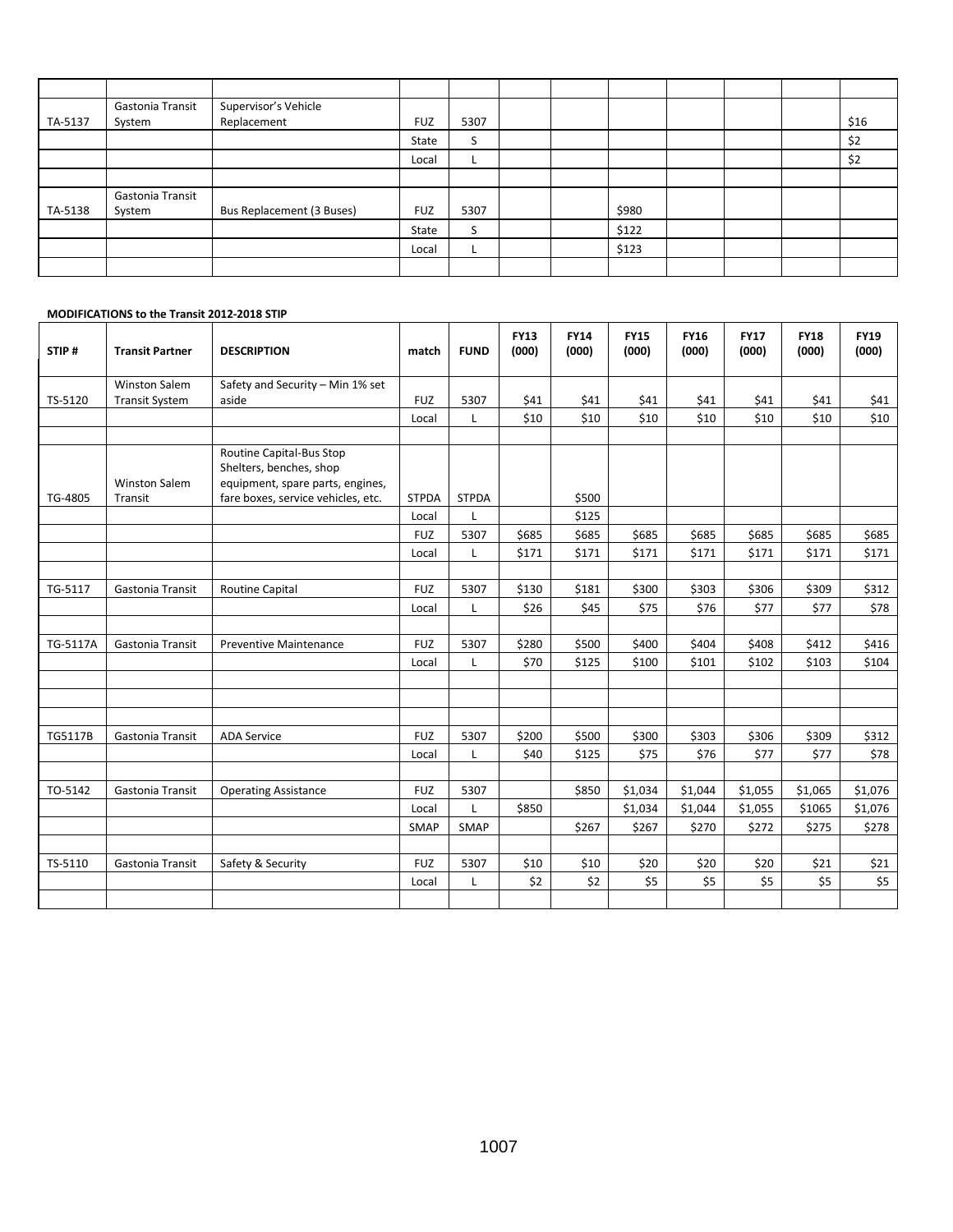#### **ADMINISTRATIVE MODIFICATIONS to the Transit 2012-2018 STIP**

| STIP#    | <b>Transit Partner</b>          | <b>DESCRIPTION</b>                                                                                                                                          | match        | <b>FUND</b>  | <b>FY12</b><br>(000) | <b>FY13</b><br>(000) | <b>FY14</b><br>(000) | <b>FY15</b><br>(000) | <b>FY16</b><br>(000) | <b>FY17</b><br>(000) | <b>FY18</b><br>(000) |
|----------|---------------------------------|-------------------------------------------------------------------------------------------------------------------------------------------------------------|--------------|--------------|----------------------|----------------------|----------------------|----------------------|----------------------|----------------------|----------------------|
|          |                                 |                                                                                                                                                             |              |              |                      |                      |                      |                      |                      |                      |                      |
| TG-52277 | Chapel Hill<br>Transit          | Routine Capital - Purchase bus<br>stop shelters, benches, shop<br>equip., spare parts, engines, fare<br>box, support vehicles,<br>replace/repair shop lifts | <b>FBUS</b>  | 5339         |                      |                      | \$235                |                      |                      |                      |                      |
|          |                                 |                                                                                                                                                             | Local        | L.           |                      |                      | \$59                 |                      |                      |                      |                      |
|          |                                 |                                                                                                                                                             |              |              |                      |                      |                      |                      |                      |                      |                      |
| TA-5127  | <b>Winston Salem</b><br>Transit | Replacement Bus - Large and<br>Small                                                                                                                        | CMAQ         | CMAQ         |                      |                      | \$3,500              |                      |                      |                      |                      |
|          |                                 |                                                                                                                                                             | Local        | L            |                      |                      | \$618                |                      |                      |                      |                      |
|          |                                 |                                                                                                                                                             |              |              |                      |                      |                      |                      |                      |                      |                      |
| TA-4795A | <b>Winston Salem</b><br>Transit | Replacement Bus                                                                                                                                             | <b>STPDA</b> | <b>STPDA</b> |                      |                      | \$3,400              | \$3,600              |                      |                      |                      |
|          |                                 |                                                                                                                                                             | Local        | L            |                      |                      | \$600                | \$635                |                      |                      |                      |
|          |                                 |                                                                                                                                                             | CMAQ         | CMAQ         |                      |                      | \$1,123              |                      |                      |                      |                      |
|          |                                 |                                                                                                                                                             | State        | S            |                      |                      | \$140                |                      |                      |                      |                      |
|          |                                 |                                                                                                                                                             | Local        | L            |                      |                      | \$140                |                      |                      |                      |                      |
|          |                                 |                                                                                                                                                             |              |              |                      |                      |                      |                      |                      |                      |                      |

## **Approval – Specific State Funds for Construction Projects**

A motion was made by Board Member Palermo, seconded by Board Member Lennon, to

approve the following:

| Town/<br>County<br><b>Division</b><br>PROJ.<br><b>CATEGORY</b> | Project<br><b>Description</b>                                                                                                                                                                                                                                           | <b>Estimated</b><br>Cost |
|----------------------------------------------------------------|-------------------------------------------------------------------------------------------------------------------------------------------------------------------------------------------------------------------------------------------------------------------------|--------------------------|
| <b>Buncombe</b><br>Co.<br>Div. 13<br>U-4014<br><b>REGIONAL</b> | WBS 39044.3.1<br>US 25 (Mcdowell Street) - Tunnel under Victoria Road in<br>Asheville. \$1,350,000.00 has previously been approved for<br>construction. Additional funds are needed to cover expenditures<br>that have or will exceed the previously authorized budget. | \$163,100.00             |
| Clay Co.<br>Div. 14<br>R-4416<br><b>STATEWIDE</b>              | WBS 38908.1.1<br>US 64 from 1.5 miles east of the west end of SR 1349 to 1.8<br>miles east of the east end of SR 1349. \$526,000.00 has<br>been approved for preliminary engineering.<br>previously<br>Additional funds are requested.                                  | \$149,150.00             |

| <b>ITEM J SUMMARY</b> | <b>2 PROJECTS</b> | \$312,250.00 |
|-----------------------|-------------------|--------------|
|                       |                   |              |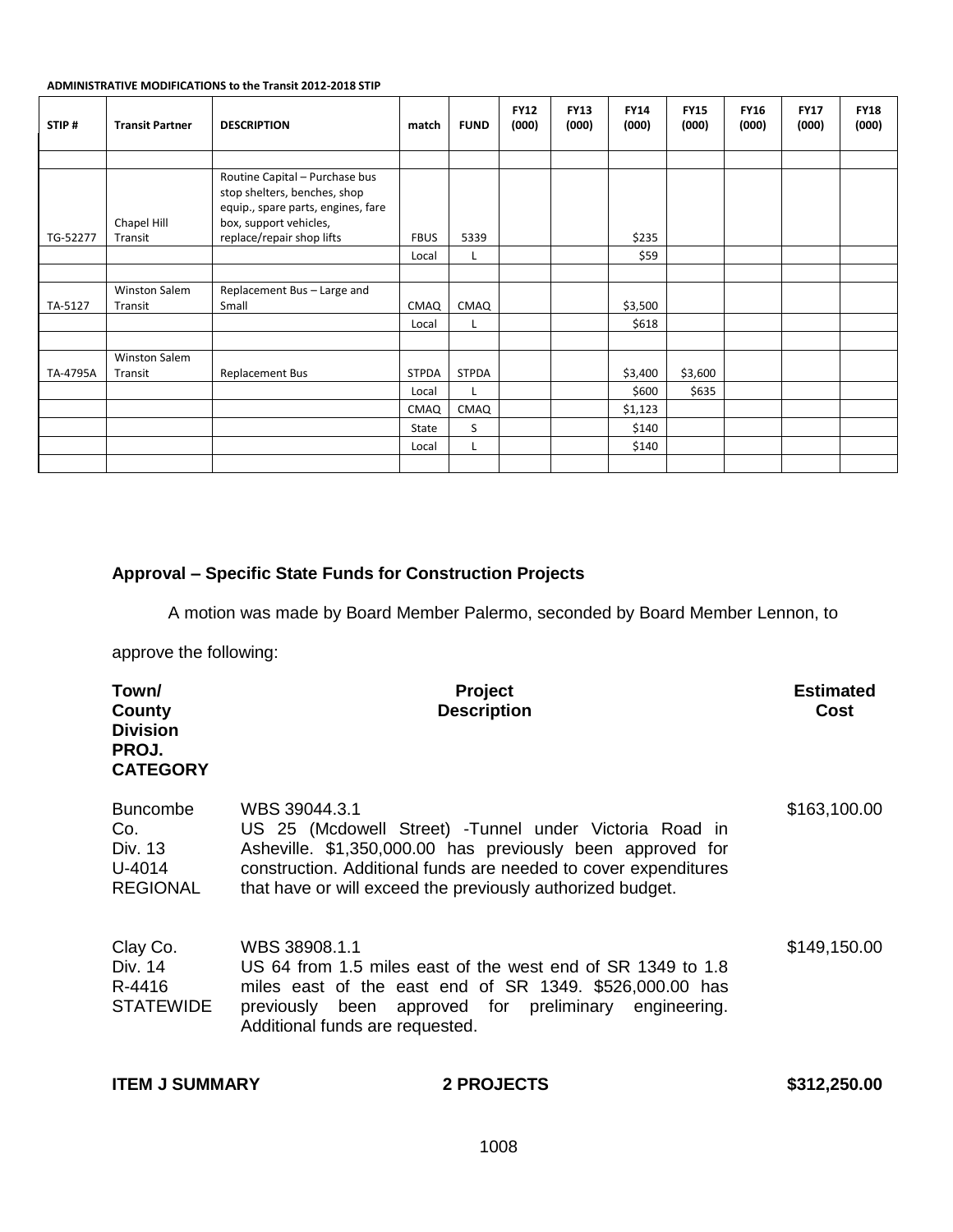## **Approval – Strategic Transportation Investments Funding and Specific North Carolina Trust Funds**

A motion was made by Board Member Palermo, seconded by Board Member Lennon, to

approve the following:

| <b>Strategic Transportation Investments</b>                           |                                                                                                                                                                                                                                                                                   |                          |  |  |
|-----------------------------------------------------------------------|-----------------------------------------------------------------------------------------------------------------------------------------------------------------------------------------------------------------------------------------------------------------------------------|--------------------------|--|--|
| Town/<br><b>County</b><br><b>Division</b><br>PROJ.<br><b>CATEGORY</b> | Project<br><b>Description</b>                                                                                                                                                                                                                                                     | <b>Estimated</b><br>Cost |  |  |
| Mecklenburg<br>Co.<br>Div. 10<br>R-0211EC<br><b>STATEWIDE</b>         | <b>WBS 34331.1.S1ATTY</b><br>I-485 (Charlotte Outer Loop) at SR 3468 (Weddington Road).<br>\$50,000.00 has previously been approved for corridor protection<br>legal fees. Additional funds are requested.                                                                        | \$30,000.00              |  |  |
| Cherokee Co.<br>Div. 14<br>R-5527A<br><b>DIVISION</b>                 | WBS 44097.3.D3<br>Construct bridge across the Valley River to serve new access<br>road off US 19/74/129 near Murphy. Initial funds are requested<br>for construction.                                                                                                             | \$5,500,000.00           |  |  |
| <b>INVESTMENTS</b>                                                    | <b>STRATEGIC TRANSPORTATION</b><br><b>2 PROJECTS</b>                                                                                                                                                                                                                              | \$5,530,000.00           |  |  |
|                                                                       | Approval of Specific North Carolina Trust Funds - Intrastate System                                                                                                                                                                                                               |                          |  |  |
| Town/<br>County<br><b>Division</b><br>PROJ.<br><b>CATEGORY</b>        | Project<br><b>Description</b>                                                                                                                                                                                                                                                     | <b>Estimated</b><br>Cost |  |  |
| New Hanover/<br>Pender Cos.<br>Div. 3<br>R-3300<br><b>STATEWIDE</b>   | WBS 40237.1.1<br>US 17 Hampstead Bypass from US 17 to US 17 north of<br>Hampstead. \$1,200,000.00 has previously been approved for<br>preliminary engineering. Additional funds are needed to cover<br>expenditures that have or will exceed the previously authorized<br>budget. | \$148,500.00             |  |  |

|  | <b>TRUST FUND INTRASTATE SUMMARY</b> |
|--|--------------------------------------|
|  |                                      |

**TRUST FUND INTRASTATE SUMMARY 1 PROJECT \$148,500.00**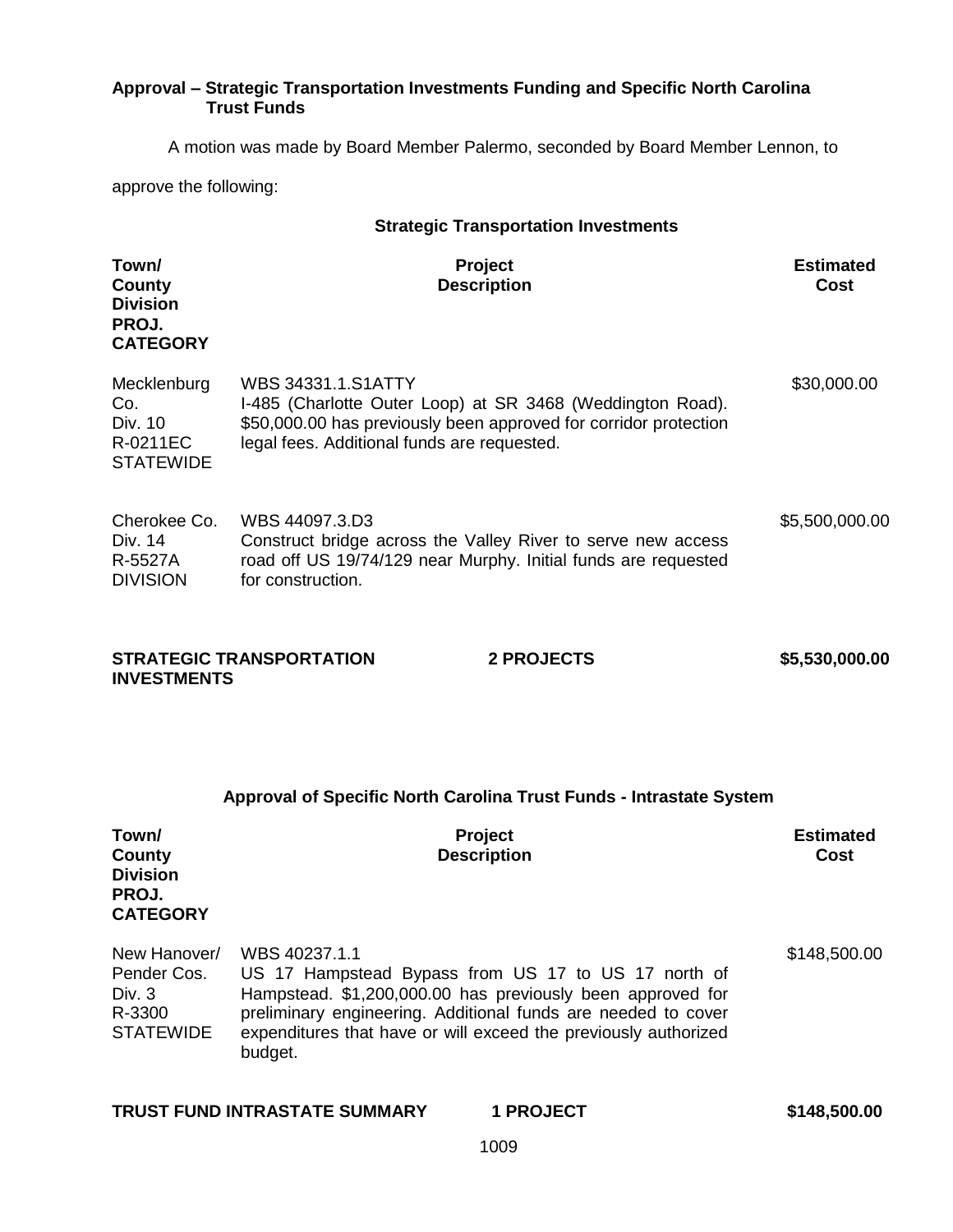# **Approval of Specific North Carolina Trust Funds - Urban Loops**

| Town/<br>County<br><b>Division</b><br>PROJ.<br><b>CATEGORY</b>             |                                                                                                                                                                                                                                                                                                                  | <b>Project</b><br><b>Description</b>                                                                                                                                                                                                               | <b>Estimated</b><br>Cost |
|----------------------------------------------------------------------------|------------------------------------------------------------------------------------------------------------------------------------------------------------------------------------------------------------------------------------------------------------------------------------------------------------------|----------------------------------------------------------------------------------------------------------------------------------------------------------------------------------------------------------------------------------------------------|--------------------------|
| Winston-<br>Salem/<br>Forsyth Co<br>Div. 9<br>U-2579AB<br><b>STATEWIDE</b> | WBS 34839.2.4<br>for appraisal of Specific Parcel 869.                                                                                                                                                                                                                                                           | Winston-Salem Northern Beltway Eastern Section (Future I-74)<br>from I-40 to I-40 Business / US 421. \$28,522,739.00 has<br>previously been approved for appraisal and advanced<br>acquisition of specific parcels. Additional funds are requested | \$25,000.00              |
| Winston-<br>Salem/<br>Forsyth Co.<br>Div. 9<br>U-2579E<br><b>STATEWIDE</b> | WBS 34839.2.8<br>Winston-Salem Northern Beltway (Eastern Section) from<br>SR 2211 (Baux Mountain Road) to NC 8. \$3,628,991.00 has<br>previously been approved for appraisal and advanced<br>acquisition of specific parcels. Funds need to be decreased<br>(\$25,000.00) and added to U-2579AB (WBS 34839.2.4). |                                                                                                                                                                                                                                                    | $-$25,000.00$            |
| <b>TRUST FUND URBAN LOOP</b>                                               |                                                                                                                                                                                                                                                                                                                  | <b>2 PROJECTS</b>                                                                                                                                                                                                                                  | \$0.00                   |
| <b>INVESTMENTS</b>                                                         | <b>STRATEGIC TRANSPORTATION</b>                                                                                                                                                                                                                                                                                  | <b>2 PROJECTS</b>                                                                                                                                                                                                                                  | \$5,530,000.00           |
|                                                                            | <b>TRUST FUND INTRASTATE SUMMARY</b>                                                                                                                                                                                                                                                                             | <b>1 PROJECT</b>                                                                                                                                                                                                                                   | \$148,500.00             |
| <b>TRUST FUND URBAN LOOP</b>                                               |                                                                                                                                                                                                                                                                                                                  | <b>2 PROJECTS</b>                                                                                                                                                                                                                                  | \$0.00                   |
| <b>SUMMARY OF FUNDS</b>                                                    |                                                                                                                                                                                                                                                                                                                  | <b>5 PROJECTS</b>                                                                                                                                                                                                                                  | \$5,678,500.00           |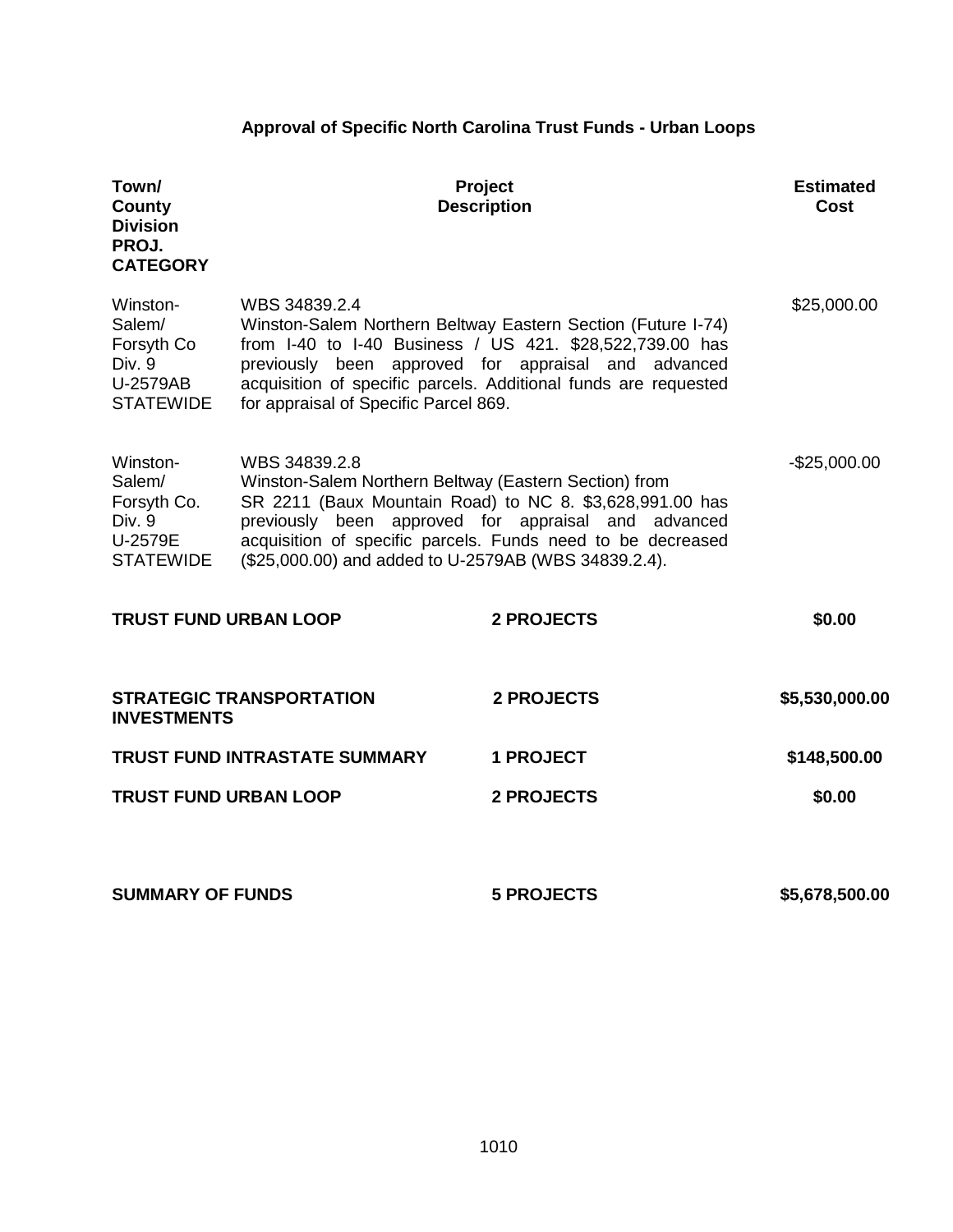# **Approval – Funds for Specific Federal-Aid Projects**

A motion was made by Board Member Palermo, seconded by Board Member Lennon, to

approve the following:

## **Division 1**

# **National Highway**

| Town/<br><b>County/PROJ</b><br><b>CATEGORY</b> | Project<br><b>Description</b>                                                                                                                                                                                                                                   | <b>Estimated</b><br><b>Cost</b>                                        |  |  |  |
|------------------------------------------------|-----------------------------------------------------------------------------------------------------------------------------------------------------------------------------------------------------------------------------------------------------------------|------------------------------------------------------------------------|--|--|--|
| Bertie Co.<br>R-5506<br><b>STATEWIDE</b>       | 45457.3.FS1, NHS-0017(119)<br>US 17 from SR 1364 to the Chowan River Bridge, 7.220 miles.<br>\$4,000,000.00 has previously been approved for construction.<br>Funds need to be decreased (\$787,056.00) to reflect the low bid<br>received on October 15, 2013. | -\$787,056.00 Cost<br>-\$629,645.00 Fed.<br>-\$157,411.00 State        |  |  |  |
| <b>Bridge</b>                                  |                                                                                                                                                                                                                                                                 |                                                                        |  |  |  |
| Dare Co.<br>B-5014C<br><b>REGIONAL</b>         | 41470.3.4, BRNHS-0012(53)<br>Bridge #11 over the Oregon Inlet on NC 12. \$2,115,440.00 has<br>previously been approved for construction. Additional funds are<br>needed for emergency repair to construct additional scour<br>protection at Bent #166.          | \$1,575,000.00 Cost<br>\$1,260,000.00<br>Fed.<br>\$315,000.00 State    |  |  |  |
|                                                | <b>Safety</b>                                                                                                                                                                                                                                                   |                                                                        |  |  |  |
| Gates Co.<br>W-5201A<br><b>DIVISION</b>        | 45331.3.FD1, HRRR-1212(7)<br>SR 1212 (Reynoldson Road) and SR 1216 (Eure Road) at<br>US 13. Funds are needed for construction for pavement<br>removal, grading, and resurfacing.                                                                                | \$95,000.00<br>Cost<br>\$85,500.00<br>Fed.<br>\$9,500.00 State         |  |  |  |
| <b>Division 2</b>                              |                                                                                                                                                                                                                                                                 |                                                                        |  |  |  |
| <b>National Highway</b>                        |                                                                                                                                                                                                                                                                 |                                                                        |  |  |  |
| Beaufort Co.<br>K-3800<br><b>STATEWIDE</b>     | 38748.3.FS1, NHS-0017(32)<br>US 17 - Beaufort County Rest Area, 0.374 mile. Funds are<br>needed for construction based on the estimate from the<br>12-Month Tentative Letting List published November 05, 2013.                                                 | \$4,950,000.00<br>Cost<br>\$3,960,000.00<br>Fed.<br>\$990,000.00 State |  |  |  |
| Carteret Co.<br>R-4436BF<br><b>STATEWIDE</b>   | 34625.2.FS49, NHPP-0024(65)<br>NC 24 east of Cedar Point Commercial Court. Funds are<br>needed for construction using State Forces to construct one<br>stormwater BMP for compliance with NPDES Permit<br>NCS000250.                                            | \$22,000.00<br>Cost<br>\$17,600.00<br>Fed.<br>\$4,400.00 State         |  |  |  |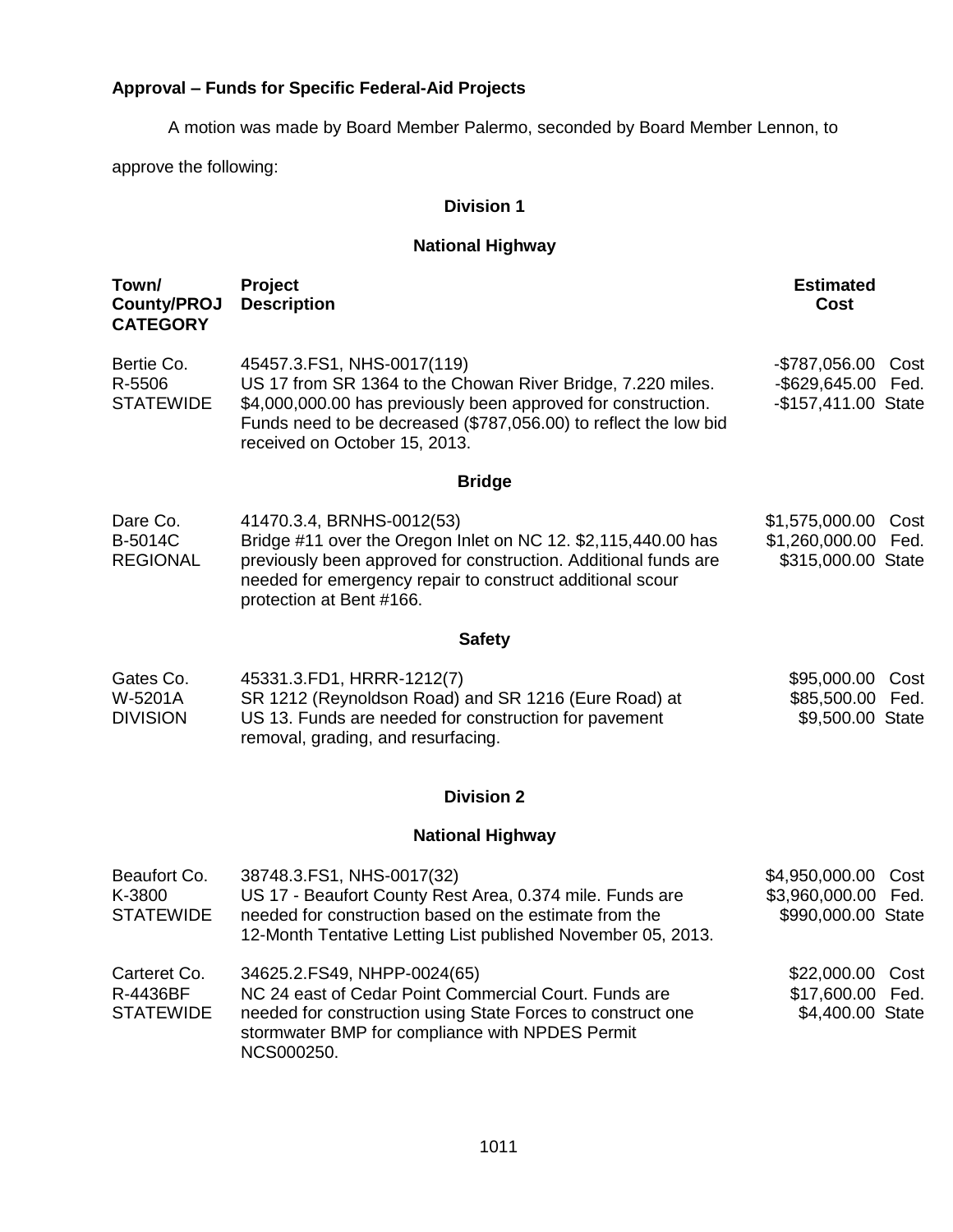**Bridge**

| Greene Co.<br>B-4755<br><b>DIVISION</b>             | 38527.3.FD1, BRZ-1215(2)<br>Replace Bridge #65 over Appletree Swamp on SR 1215,<br>0.047 mile. \$1,275,000.00 has previously been approved for<br>construction. Funds need to be decreased (\$116,431.00) to<br>reflect the low bid received on October 15, 2013.                                                                                                                                    | -\$116,431.00 Cost<br>-\$93,145.00 Fed.<br>-\$23,286.00 State      |  |  |
|-----------------------------------------------------|------------------------------------------------------------------------------------------------------------------------------------------------------------------------------------------------------------------------------------------------------------------------------------------------------------------------------------------------------------------------------------------------------|--------------------------------------------------------------------|--|--|
| Pitt Co.<br>B-5111<br><b>DIVISION</b>               | 42249.3.FD1, BRZ-1588(2)<br>Replace Bridge #111 over Briery Swamp on SR 1588,<br>0.072 mile. Funds are needed for construction based on the<br>estimate from the 12-Month Tentative Letting List published<br>November 05, 2013.                                                                                                                                                                     | \$650,000.00<br>Cost<br>\$520,000.00 Fed.<br>\$130,000.00 State    |  |  |
| Pitt Co.<br>BD-5102Y<br><b>DIVISION</b>             | 45348.2.FD25, BRZ-1108(17)<br>Replace Bridge #415 over a Branch of Swift Creek on SR 1108.<br>Funds are needed for full right of way and utilities.                                                                                                                                                                                                                                                  | \$50,000.00<br>Cost<br>\$40,000.00 Fed.<br>\$10,000.00 State       |  |  |
| <b>Safety</b>                                       |                                                                                                                                                                                                                                                                                                                                                                                                      |                                                                    |  |  |
| Carteret Co.<br><b>SR-5001AY</b><br><b>REGIONAL</b> | 40924.3.50, SRS-0024(60)<br>Safe Routes to School. Funds need to be reduced (\$46,594.00)<br>for construction for a shared-use path along the north side of<br>NC 24 (WB McLean Drive) from White Oak Elementary School<br>to Anita Forte Drive to serve White Oak Elementary School in<br>Cape Carteret to match terms of agreement. \$241,198.00 has<br>previously been approved for construction. | -\$46,594.00<br>Cost<br>-\$46,594.00 Fed.                          |  |  |
| Carteret Co.<br><b>SS-4902BI</b><br><b>DIVISION</b> | 43973.1.FD1, HSIP-1124(7)<br>SR 1124 (Nine Mile Road / Nine Foot Road) at SR 1125<br>(Lake Road). Funds are needed for preliminary engineering.                                                                                                                                                                                                                                                      | \$2,500.00<br>Cost<br>\$2,250.00 Fed.<br>\$250.00 State            |  |  |
| Craven Co.<br><b>SS-4902BH</b><br><b>REGIONAL</b>   | 43972.1.FR1, HSIP-0055(56)<br>NC 55 at SR 1659 (Blueberry Road) and SR 1663<br>(Galloway Road). Funds are needed for preliminary<br>engineering.                                                                                                                                                                                                                                                     | \$10,000.00 Cost<br>\$9,000.00 Fed.<br>\$1,000.00 State            |  |  |
| Craven Co.<br><b>SS-4902BJ</b><br><b>DIVISION</b>   | 43974.1.FD1, HSIP-1004(56)<br>SR 1004 (Brice's Creek Road / Madam Moore Road) from<br>SR 1167 (Kelso Road) to south of SR 1186 (Baron Point Road).<br>Funds are needed for preliminary engineering.                                                                                                                                                                                                  | \$10,000.00 Cost<br>\$9,000.00 Fed.<br>\$1,000.00 State            |  |  |
|                                                     | <b>Division 3</b>                                                                                                                                                                                                                                                                                                                                                                                    |                                                                    |  |  |
|                                                     | <b>Bridge</b>                                                                                                                                                                                                                                                                                                                                                                                        |                                                                    |  |  |
| Duplin Co.<br>B-5143<br><b>DIVISION</b>             | 42304.3.FD1, BRZ-1105(20)<br>Replace Bridge #408 over Stewarts Creek on SR 1105,<br>0.137 mile. Funds are needed for construction based on the<br>estimate from the 12-Month Tentative Letting List published<br>November 05, 2013.                                                                                                                                                                  | \$550,000.00<br>Cost<br>\$440,000.00<br>Fed.<br>\$110,000.00 State |  |  |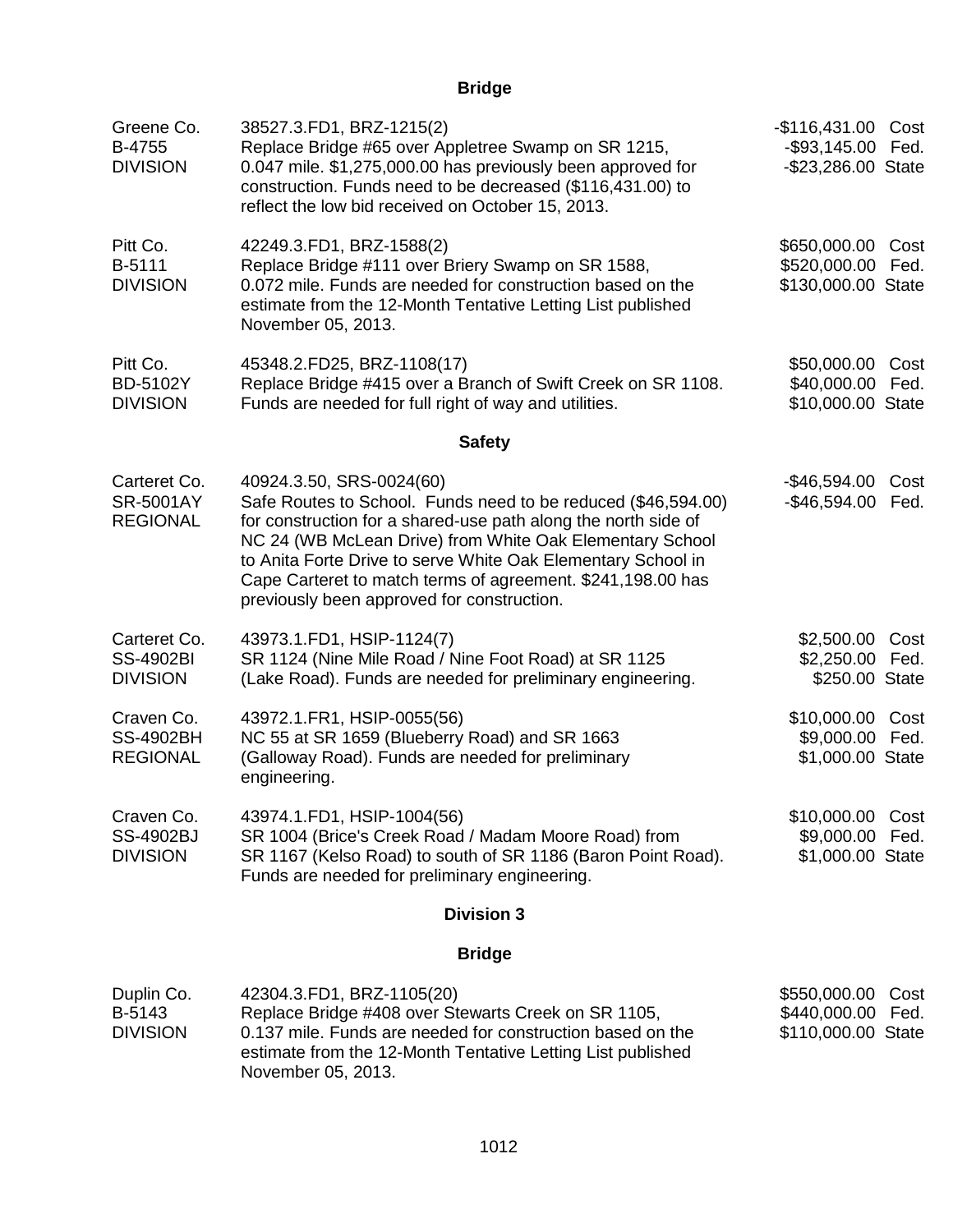| New Hanover<br>Co.<br><b>SS-4903BJ</b><br><b>REGIONAL</b>  | 43975.1.FR1, HSIP-0117(25)<br>US 117 / NC 132 (North College Road) and SR 1318<br>(Blue Clay Road). Funds are needed for preliminary<br>engineering.                          | \$3,000.00 Cost<br>\$2,700.00 Fed.<br>\$300.00 State               |  |
|------------------------------------------------------------|-------------------------------------------------------------------------------------------------------------------------------------------------------------------------------|--------------------------------------------------------------------|--|
| New Hanover<br>Co.<br><b>SS-4903BK</b><br><b>STATEWIDE</b> | 43976.1.FS1, HSIP-0421(80)<br>US 421 / US 17 Business (Third Street) and US 76 westbound<br>(Wooster Street). Funds are needed for preliminary engineering.                   | \$6,000.00 Cost<br>\$5,400.00 Fed.<br>\$600.00 State               |  |
| New Hanover<br>Co.<br><b>SS-4903BL</b><br><b>STATEWIDE</b> | 43977.1.FS1, HSIP-0117(26)<br>US 117 (Shipyard Boulevard) and SR 1209 (Independence<br>Boulevard). Funds are needed for preliminary engineering.                              | \$1,000.00<br>Cost<br>\$900.00 Fed.<br>\$100.00 State              |  |
| Onslow Co.<br>W-5203W<br><b>STATEWIDE</b>                  | 45333.1.FS23, HSIP-0017(137)<br>US 17 at SR 1327 (Kellum Loop Road) and SR 1410<br>(Halltown Road). Funds are needed for preliminary engineering.                             | \$72,500.00 Cost<br>\$65,250.00 Fed.<br>\$7,250.00 State           |  |
| Onslow Co.<br>W-5203X<br><b>STATEWIDE</b>                  | 45333.1.FS24, HSIP-0017(138)<br>US 17 (New Bern Highway) and SR 1407 (Wolf Swamp Road)<br>and SR 1326 (Drummer Kellum Road). Funds are needed for<br>preliminary engineering. | \$130,000.00<br>Cost<br>\$117,000.00<br>Fed.<br>\$13,000.00 State  |  |
|                                                            |                                                                                                                                                                               |                                                                    |  |
|                                                            | <b>Division 4</b>                                                                                                                                                             |                                                                    |  |
|                                                            | Urban                                                                                                                                                                         |                                                                    |  |
| Clayton/<br>Johnston Co.<br>U-5530LA<br><b>DIVISION</b>    | 44111.1.F5, STPDA-0406(7)<br>North O'Neil Street / Sam's Branch Greenway. Funds are<br>needed for preliminary engineering.                                                    | \$70,000.00<br>Cost<br>\$56,000.00 Fed.<br>\$14,000.00 Local       |  |
| Clayton/<br>Johnston Co.<br>U-5530LB<br><b>DIVISION</b>    | 44111.1.F6, STPDA-0406(8)<br>North O'Neil Street to Legend Park at City Road. Funds are<br>needed for preliminary engineering.                                                | \$125,000.00 Cost<br>\$100,000.00 Fed.<br>\$25,000.00 Local        |  |
|                                                            | <b>Bridge</b>                                                                                                                                                                 |                                                                    |  |
| Halifax Co.<br>B-5533<br><b>DIVISION</b>                   | 55033.3.FD1, BRZ-1424(9)<br>Replace Bridge #87 over Deep Creek on SR 1424. Funds are<br>needed for construction.                                                              | \$875,000.00<br>Cost<br>\$700,000.00<br>Fed.<br>\$175,000.00 State |  |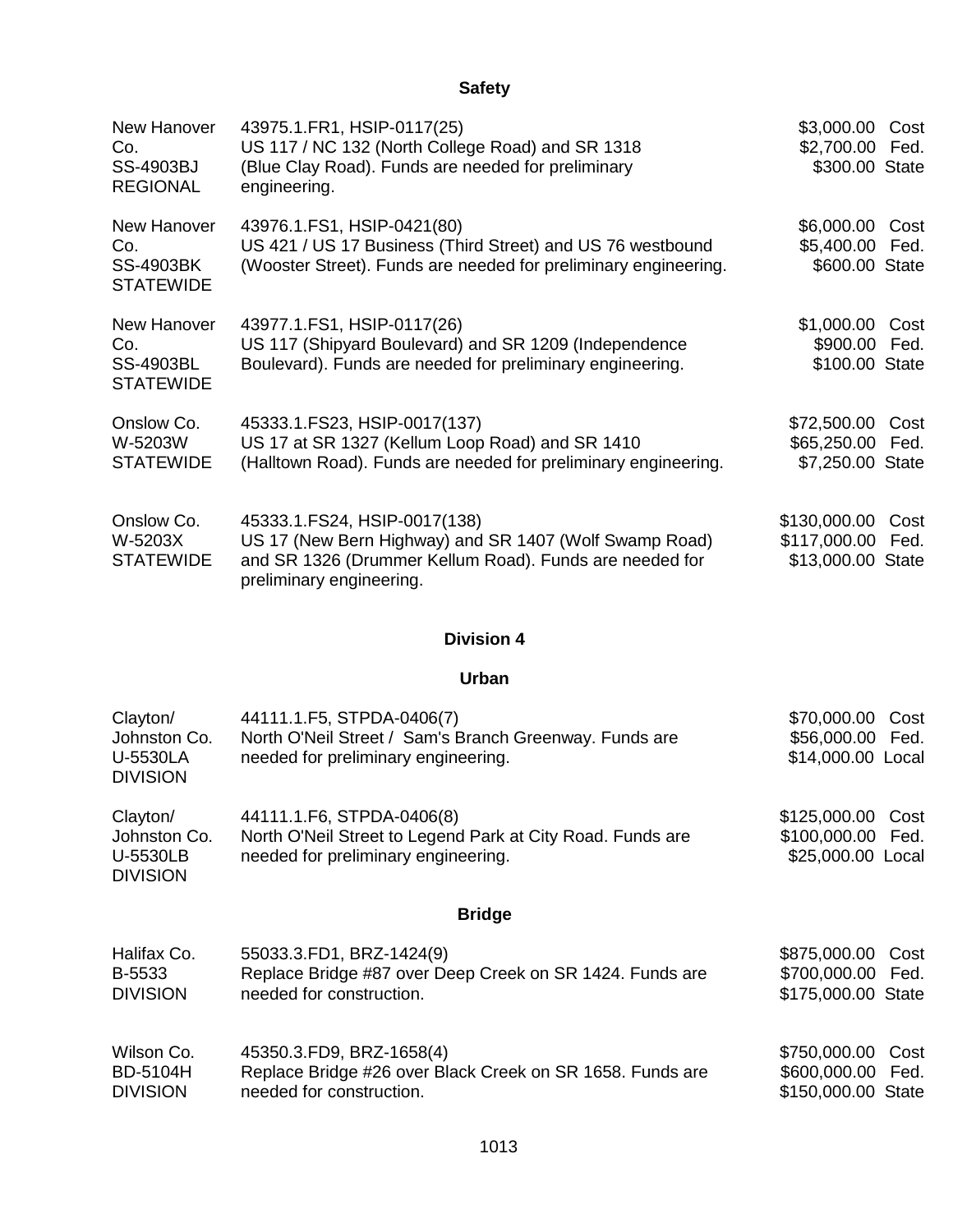| Johnston Co.<br><b>SS-4904CM</b><br><b>REGIONAL</b> | 43978.1.FR1, HSIP-0301(35)<br>US 301 from SR 2144 (Bagley Road) to SR 2399 (Truck Stop<br>Road); and SR 2127 (Shoeheel Road) to south of SR 1934<br>(Old Beulah Road). Funds are needed for preliminary<br>engineering.                                                                                                        | \$10,000.00<br>\$9,000.00 Fed.<br>\$1,000.00 State | Cost         |
|-----------------------------------------------------|--------------------------------------------------------------------------------------------------------------------------------------------------------------------------------------------------------------------------------------------------------------------------------------------------------------------------------|----------------------------------------------------|--------------|
| Johnston Co.<br>SS-4904CO<br><b>DIVISION</b>        | 43980.1.FD1, HSIP-1143(11)<br>SR 1143 (Strickland's Crossroads Road) from US 701 to<br>SR 1009 (Devil's Racetrack Road). Funds are needed for<br>preliminary engineering.                                                                                                                                                      | \$5,000.00<br>\$4,500.00 Fed.<br>\$500.00 State    | Cost         |
| Johnston Co.<br>W-5204G<br><b>DIVISION</b>          | 45334.1.FD6, HSIP-1330(10)<br>SR 1330 (Polenta Road) from SR 1010 (Cleveland Road) to<br>SR 1514 (McLemore Road); SR 1330 (Raleigh Road) from<br>SR 1510 (Sonny Road) to SR 1514 (McLemore Road), and<br>north along SR 1514 (McLemore Road) to SR 3162 (Lassiter<br>Farm Road). Funds are needed for preliminary engineering. | \$140,000.00<br>\$126,000.00<br>\$14,000.00 State  | Cost<br>Fed. |
| Wayne Co.<br><b>SS-4904CN</b><br><b>DIVISION</b>    | 43979.1.FD1, HSIP-1556(8)<br>SR 1556 (Wayne Memorial Drive) from US 70 / SR 1555<br>(11th Street) and SR 1569 (Country Day Road). Funds are<br>needed for preliminary engineering.                                                                                                                                             | \$25,000.00<br>\$22,500.00<br>\$2,500.00 State     | Cost<br>Fed. |

### **Division 5**

## **National Highway**

| Wake Co.<br><b>I-5338CA</b><br><b>STATEWIDE</b>         | 46157.3. FS3, NHPP-000S(756)<br>Traffic Mitigation (Buses) I-440 / I40. Funds are needed for<br>implementation of the Bus Program for Traffic Mitigation for the<br>I-440 / I-40 reconstruction project.                           | \$10,500,000.00<br>\$8,400,000.00 Fed.<br>\$2,100,000.00 State | Cost |
|---------------------------------------------------------|------------------------------------------------------------------------------------------------------------------------------------------------------------------------------------------------------------------------------------|----------------------------------------------------------------|------|
|                                                         | <b>Surface Transportation</b>                                                                                                                                                                                                      |                                                                |      |
| Louisburg/<br>Franklin Co.<br>R-2814<br><b>REGIONAL</b> | 34506.1.1, STP-0401(4)<br>From north of SR 2044 (Ligon Mill Road) to NC 39.<br>\$7,235,986.00 has previously been approved for preliminary<br>engineering. Funds need to be reduced (\$388,330.00) for<br>preliminary engineering. | $-$ \$388,330.00<br>-\$310,664.00 Fed.<br>-\$77,666.00 State   | Cost |
| Wake Co.<br>I-5338CB<br><b>STATEWIDE</b>                | 46157.3.FS4, STP-000S(757)<br>Traffic Mitigation (Vans) - I-440 / I-40. Funds are needed for<br>implementation of the Van Program for Traffic Mitigation for<br>the I-440 / I-40 reconstruction project.                           | \$500,000.00 Cost<br>\$400,000.00 Fed.<br>\$100,000.00 State   |      |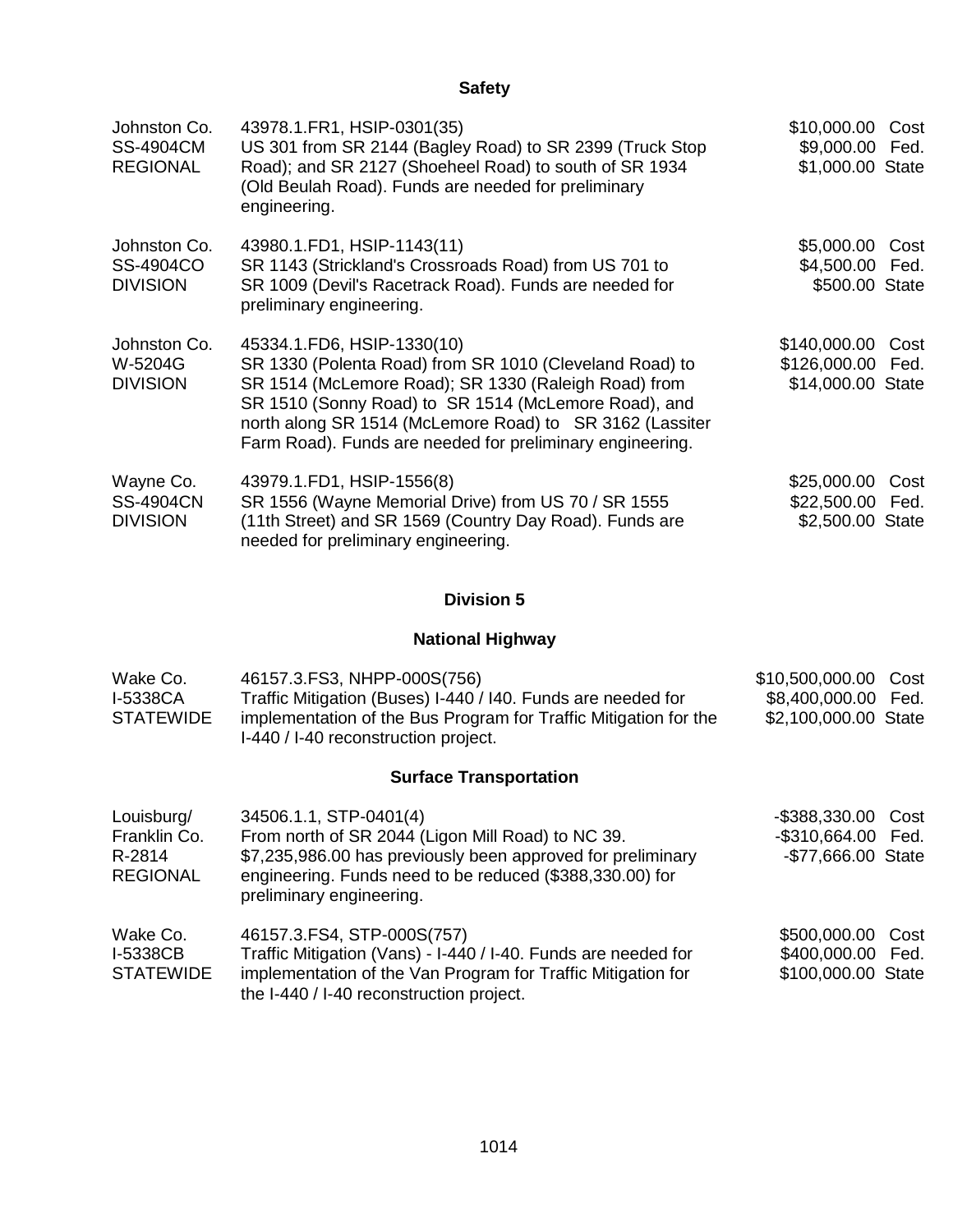## **Urban**

| Holly Springs /           | 44107.1.F1, STPDA-0510(8)                                                         | \$180,000.00 Cost |
|---------------------------|-----------------------------------------------------------------------------------|-------------------|
| Wake Co.                  | SR 1115 (Avent Ferry Road) from SR 1101 (Piney Grove-                             | \$144,000.00 Fed. |
| U-5529<br><b>DIVISION</b> | Wilbon Road) to West Elm Avenue. Funds are needed for<br>preliminary engineering. | \$36,000.00 Local |

## **Bridge**

| Franklin Co.                                    | 46039.2.FD1, BRZ-1116(11)                                                                                                                                                                                                                                    | \$55,000.00 Cost                                        |              |
|-------------------------------------------------|--------------------------------------------------------------------------------------------------------------------------------------------------------------------------------------------------------------------------------------------------------------|---------------------------------------------------------|--------------|
| B-5325                                          | Replace Bridge #12 over Cedar Creek on SR 1116. Funds are                                                                                                                                                                                                    | \$44,000.00 Fed.                                        |              |
| <b>DIVISION</b>                                 | needed for full right of way and utilities.                                                                                                                                                                                                                  | \$11,000.00 State                                       |              |
| Granville Co.                                   | 42312.2.FD1, BRZ-1432(5)                                                                                                                                                                                                                                     | \$80,000.00 Cost                                        | Fed.         |
| B-5151                                          | Replace Bridge #215 over Little Grassy Creek on SR 1432.                                                                                                                                                                                                     | \$64,000.00                                             |              |
| <b>DIVISION</b>                                 | Funds are needed for full right of way and utilities.                                                                                                                                                                                                        | \$16,000.00 State                                       |              |
| Wake Co.                                        | 42251.2.FD1, BRZ-1942(1)                                                                                                                                                                                                                                     | \$50,000.00                                             | Cost         |
| B-5113                                          | Replace Bridge #157 over Smith Creek on SR 1942. Funds are                                                                                                                                                                                                   | \$40,000.00 Fed.                                        |              |
| <b>DIVISION</b>                                 | needed for full right of way and utilities.                                                                                                                                                                                                                  | \$10,000.00 State                                       |              |
| Warren Co.<br>B-4666<br><b>DIVISION</b>         | 38459.3.FD1, BRZ-1314(4)<br>Replace Bridge #80 over Hawtree Creek on SR 1314,<br>0.076 mile. Funds are needed for construction based on the<br>estimate from the 12-Month Tentative Letting List published<br>November 05, 2013.                             | \$775,000.00 Cost<br>\$620,000.00<br>\$155,000.00 State | Fed.         |
|                                                 | <b>Safety</b>                                                                                                                                                                                                                                                |                                                         |              |
| Wake Co.<br><b>SS-4905CB</b><br><b>DIVISION</b> | 43981.1.FD1, HSIP-2000(8)<br>SR 2000 (Falls of Neuse Road) at Springfield Commons Drive.<br>Funds are needed for preliminary engineering.                                                                                                                    | \$15,000.00<br>\$13,500.00<br>\$1,500.00 State          | Cost<br>Fed. |
| Wake Co.<br><b>SS-4905CC</b><br><b>DIVISION</b> | 43982.1.FD1, HSIP-1006(45)<br>SR 1006 (Old Stage Road) near Waterville Street. Funds are<br>needed for preliminary engineering.                                                                                                                              | \$60,000.00<br>\$54,000.00<br>\$6,000.00 State          | Cost<br>Fed. |
| Wake Co.                                        | 43983.1.FS1, HSIP-001A(2)                                                                                                                                                                                                                                    | \$19,000.00                                             | Cost         |
| <b>SS-4905CD</b>                                | Westbound 1A (Main Street) at US 1 (Capital Boulevard).                                                                                                                                                                                                      | \$17,100.00 Fed.                                        |              |
| <b>STATEWIDE</b>                                | Funds are needed for preliminary engineering.                                                                                                                                                                                                                | \$1,900.00 State                                        |              |
| Wake Co.                                        | 45335.3.FD6, HSIP-1829(2)                                                                                                                                                                                                                                    | \$146,000.00 Cost                                       | Fed.         |
| W-5205F                                         | SR 1829 (Strickland Road) at Harvest Oaks Road. Funds are                                                                                                                                                                                                    | \$131,400.00                                            |              |
| <b>DIVISION</b>                                 | needed for construction for the installation of a traffic signal.                                                                                                                                                                                            | \$14,600.00 State                                       |              |
| Wake Co.<br>W-5205L<br><b>REGIONAL</b>          | 45335.3. FR12, HSIP-0401 (242)<br>US 401 over Swift Creek (Bridges #86 and #89) and paved<br>median just north of the bridges. Funds are needed for<br>construction to regrade shoulders, reset/install guardrail,<br>and install flexible delineator posts. | \$260,000.00<br>\$234,000.00<br>\$26,000.00 State       | Cost<br>Fed. |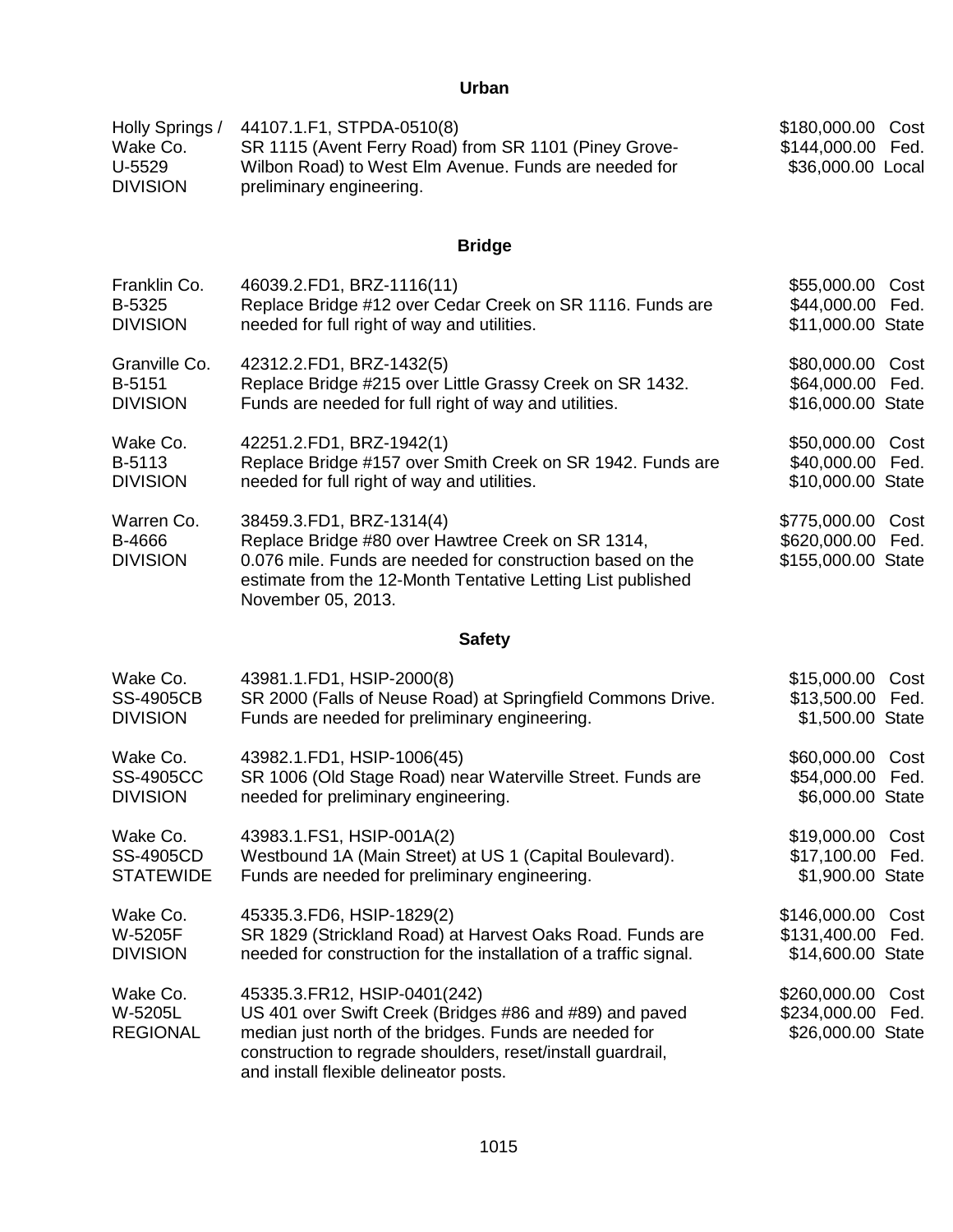| Wake Co.<br>W-5205W<br><b>DIVISION</b>          | 45335.1.FD24, HSIP-1375(5)<br>SR 1375 (Lake Wheeler Road) at SR 1390 (Optimist Farm<br>Road). Funds are needed for preliminary engineering.                                                                                                                                                                                                         | \$5,000.00 Cost<br>\$4,500.00 Fed.<br>\$500.00 State          |              |
|-------------------------------------------------|-----------------------------------------------------------------------------------------------------------------------------------------------------------------------------------------------------------------------------------------------------------------------------------------------------------------------------------------------------|---------------------------------------------------------------|--------------|
| Wake Co.<br>W-5205X<br><b>DIVISION</b>          | 45335.1.FR25, HSIP-1728(6)<br>SR 1728 (Wade Avenue) from Scales Street to US 70<br>(Glenwood Avenue). Funds are needed for preliminary<br>engineering.                                                                                                                                                                                              | \$10,000.00 Cost<br>\$9,000.00<br>\$1,000.00 State            | Fed.         |
|                                                 | <b>Division 6</b>                                                                                                                                                                                                                                                                                                                                   |                                                               |              |
|                                                 | <b>Surface Transportation</b>                                                                                                                                                                                                                                                                                                                       |                                                               |              |
| Cumberland<br>Co.<br>R-5512<br><b>STATEWIDE</b> | 45465.3. FS1, STP-0024(53)<br>NC 24 from I-95/US 301 Business to SR 1006 (Clinton<br>Road/Maxwell Road), combined for letting with R-5513,<br>NC 24/87 from Rowan Street to the US 401 Bypass,<br>15.300 miles. Funds are needed for construction based on the<br>estimate from the 12-Month Tentative Letting List published<br>November 05, 2013. | \$6,400,000.00 Cost<br>\$5,120,000.00<br>\$1,280,000.00 State | Fed.         |
|                                                 | <b>Bridge</b>                                                                                                                                                                                                                                                                                                                                       |                                                               |              |
| Bladen Co.<br>B-4436<br><b>DIVISION</b>         | 38363.3.FD1, BRZ-1806(1)<br>Replace Bridge #31 over Browns Creek on SR 1806,<br>0.133 mile. \$725,000.00 has previously been approved for<br>construction. Funds need to be increased \$159,157.00 to<br>reflect the low bid received on October 15, 2013.                                                                                          | \$159,157.00<br>\$127,326.00 Fed.<br>\$31,831.00 State        | Cost         |
| Columbus Co.<br>B-4478<br><b>DIVISION</b>       | 38383.3.FD1, BRZ-1700(9)<br>Replace Bridge #216 over Welch Creek on SR 1700,<br>0.095 mile. Funds are needed for construction based on the<br>estimate from the 12-Month Tentative Letting List published<br>November 05, 2013.                                                                                                                     | \$850,000.00 Cost<br>\$680,000.00 Fed.<br>\$170,000.00 State  |              |
| Columbus Co.<br>B-5115<br><b>DIVISION</b>       | 42255.3.FD1, BRSTP-1005(20)<br>Replace Bridge #94 & #95 over Grissett Creek on SR 1005,<br>0.317 mile. \$1,350,000.00 has previously been approved for<br>construction. Funds need to be increased \$155,203.00 to reflect<br>the low bid received on October 15, 2013.                                                                             | \$155,203.00<br>\$124,162.00<br>\$31,041.00 State             | Cost<br>Fed. |
| Cumberland<br>Co.<br>B-4490<br><b>STATEWIDE</b> | 33727.2.FSU1, BRNHS-0024(24)<br>Replace Bridge #116 over CSX Railroad, North South Railroad,<br>and Hillsboro Street on NC 24/210. Funds are needed for<br>utilities.                                                                                                                                                                               | \$860,000.00<br>\$688,000.00<br>\$172,000.00 State            | Cost<br>Fed. |
| Cumberland<br>Co.<br>B-4490<br><b>STATEWIDE</b> | 33727.2.FS1, BRNHS-0024(24)<br>Replace Bridge #116 over CSX Railroad, North South Railroad,<br>and Hillsboro Street on NC 24/210. Funds are needed for full<br>right of way.                                                                                                                                                                        | \$12,125,000.00<br>\$9,700,000.00<br>\$2,425,000.00 State     | Cost<br>Fed. |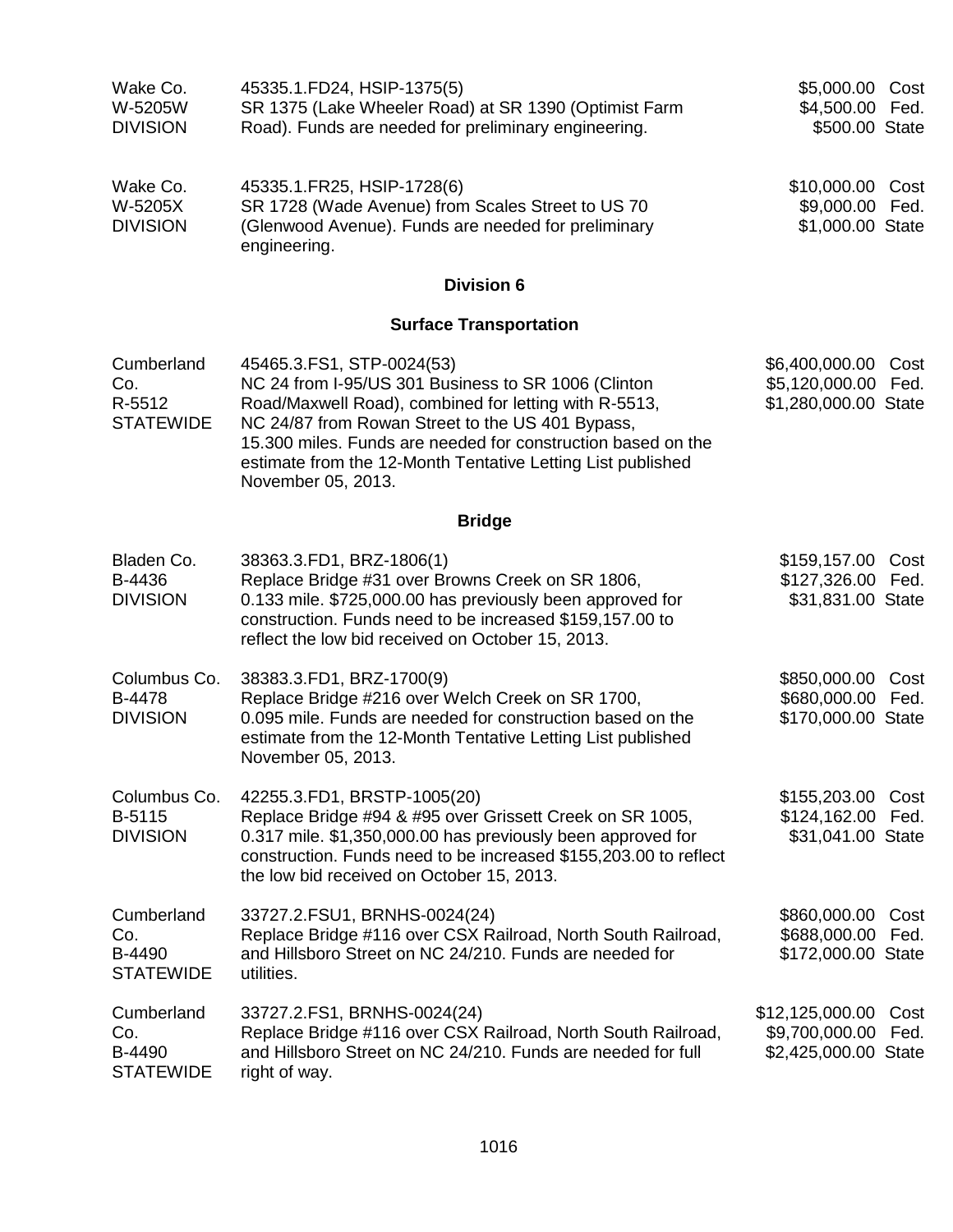| Bladen Co.<br><b>SS-4906BV</b><br><b>DIVISION</b>                | 43985.1.FD1, HSIP-1150(9)<br>SR 1150 (Peanut Plant Road) near Blue Heron Road. Funds<br>are needed for preliminary engineering.                                                                                                                                          | \$5,000.00 Cost<br>\$4,500.00 Fed.<br>\$500.00 State                   |              |
|------------------------------------------------------------------|--------------------------------------------------------------------------------------------------------------------------------------------------------------------------------------------------------------------------------------------------------------------------|------------------------------------------------------------------------|--------------|
| Columbus Co.<br>W-5518<br><b>STATEWIDE</b>                       | 43741.1.FS1, HSIP-0074(155)<br>US 74 at SR 1574 (Old US 74). Funds are needed for<br>preliminary engineering.                                                                                                                                                            | \$300,000.00<br>\$270,000.00<br>\$30,000.00 State                      | Cost<br>Fed. |
| Fayetteville/<br>Cumberland<br>Co.<br>W-5519<br><b>REGIONAL</b>  | 45849.1.FR1, HSIP-095-2(128)46<br>I-95 Bus / US 301 from NC 87 south to NC 59. Funds are<br>needed for preliminary engineering.                                                                                                                                          | \$400,000.00 Cost<br>\$360,000.00<br>\$40,000.00 State                 | Fed.         |
| Divisionwide<br><b>W-5206AI</b><br><b>DIVISION</b>               | 45336.3.FD35, HSIP-000S(767)<br>Lane Departure Systemic Improvements using pavement<br>markings. Funds are needed for construction for safety<br>improvements.                                                                                                           | \$650,000.00<br>\$585,000.00<br>\$65,000.00 State                      | Cost<br>Fed. |
| Harnett Co.<br>W-5206AJ<br><b>REGIONAL</b>                       | 45336.1.FR36, HSIP-0210(32)<br>NC 210 at SR 2215 (Harnett Central Road) and SR 2215 from<br>NC 210 to Harnett Central Middle School Driveway. Funds are<br>needed for preliminary engineering.                                                                           | \$50,000.00 Cost<br>\$45,000.00 Fed.<br>\$5,000.00 State               |              |
| Harnett Co.<br>W-5206Q<br><b>REGIONAL</b>                        | 45336.2.FR17, HSIP-0210(29)<br>NC 210 from SR 2047 (Hayes Road) to SR 2048 (Bethal Baptist<br>Road). Funds are needed for full right of way and utilities.                                                                                                               | \$45,000.00<br>\$40,500.00<br>\$4,500.00 State                         | Cost<br>Fed. |
| Robeson Co.<br><b>SS-4906BU</b><br><b>DIVISION</b>               | 43984.1.FD1, HSIP-1945(7)<br>SR 1945 (Meadow Road) at SR 1984 (Linkhaw Road) and<br>SR 1003 (Chicken Road) at SR 1339 (Deep Branch Road).<br>Funds are needed for preliminary engineering.                                                                               | \$1,000.00 Cost<br>\$900.00 Fed.<br>\$100.00 State                     |              |
|                                                                  | <b>Bicycle and Pedestrian</b>                                                                                                                                                                                                                                            |                                                                        |              |
| Fayetteville/<br>Cumberland<br>Co.<br>EB-5541<br><b>DIVISION</b> | 45550.1.FD1, STPDA-0620(26)<br>Big Cross Creek Greenway from Little Cross Creek to Smith<br>Lake in Fort Bragg. Funds are needed for preliminary<br>engineering.                                                                                                         | \$800,000.00<br>\$640,000.00<br>\$80,000.00 State<br>\$80,000.00 Local | Cost<br>Fed. |
|                                                                  | <b>Division 7</b>                                                                                                                                                                                                                                                        |                                                                        |              |
|                                                                  | <b>Interstate Maintenance</b>                                                                                                                                                                                                                                            |                                                                        |              |
| Orange Co.<br>$I-5312$<br><b>STATEWIDE</b>                       | 47033.3.FS1, IMS-085-4(120)164<br>I-85 from east of I-40 to the Durham County Line, 7.465 miles.<br>\$4,300,000.00 has previously been approved for construction.<br>Funds need to be decreased (\$2,018,711.00) to reflect the low<br>bid received on October 15, 2013. | $-$ \$2,018,711.00<br>$-$1,614,969.00$<br>-\$403,742.00 State          | Cost<br>Fed. |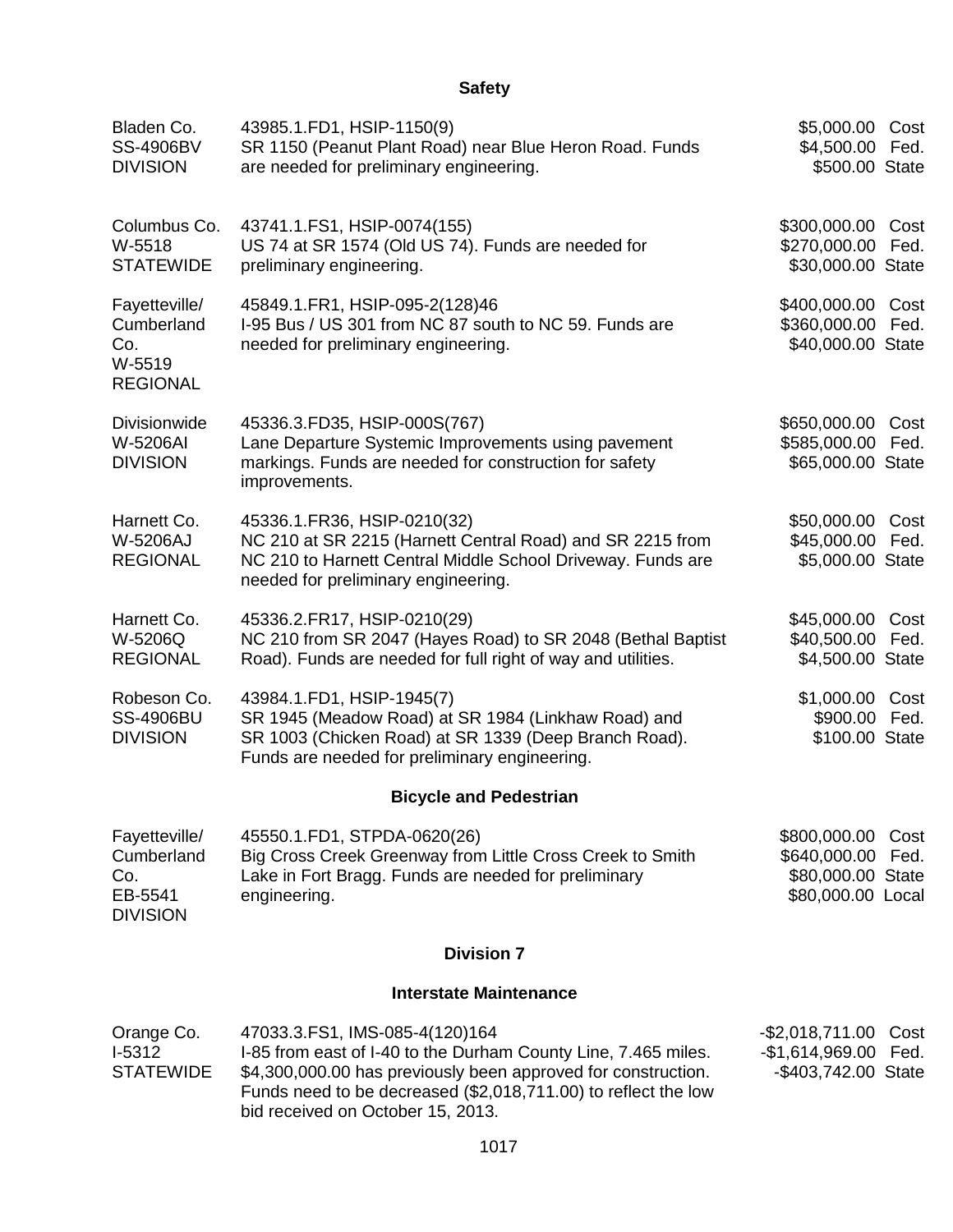# **Bridge**

| Alamance Co.<br>B-4400<br><b>DIVISION</b>               | 33680.3.FD1, BRZ-1122(4)<br>Replace Bridge #160 over the South Prong of Stinking Quarter<br>Creek on SR 1122, 0.131 mile. Funds are needed for<br>construction based on the estimate from the 12-Month Tentative<br>Letting List published November 05, 2013.                   | \$950,000.00<br>\$760,000.00<br>\$190,000.00 State          | Cost<br>Fed. |
|---------------------------------------------------------|---------------------------------------------------------------------------------------------------------------------------------------------------------------------------------------------------------------------------------------------------------------------------------|-------------------------------------------------------------|--------------|
| Alamance Co.<br>B-4953<br><b>DIVISION</b>               | 40078.2.FD1, BRZ-1912(2)<br>Replace Bridge #64 over Quaker Creek on SR 1912. Funds are<br>needed for full right of way and utilities.                                                                                                                                           | \$60,000.00 Cost<br>\$48,000.00<br>\$12,000.00 State        | Fed.         |
| Caswell Co.<br>B-5162<br><b>DIVISION</b>                | 42337.3.FD1, BRZ-1523(7)<br>Replace Bridge #35 over Rattlesnake Creek on SR 1523<br>(Blanch Road), 0.148 mile. \$1,350,000.00 has previously been<br>approved for construction. Funds need to be increased<br>\$498,439.00 to reflect the low bid received on October 15, 2013. | \$498,439.00<br>\$398,751.00<br>\$99,688.00 State           | Cost<br>Fed. |
| Guilford Co.<br>B-5119<br><b>STATEWIDE</b>              | 42261.2.FS1, BRIMS-040-4(138)259<br>Replace Bridge #349 and Bridge #291 over US 29/70/220 on<br>I-40/I-85. Funds are needed for full right of way.                                                                                                                              | \$550,000.00<br>\$440,000.00<br>\$110,000.00 State          | Cost<br>Fed. |
| Guilford Co.<br>B-5119<br><b>STATEWIDE</b>              | 42261.2.FSU1, BRIMS-040-4(138)259<br>Replace Bridge #349 and Bridge #291 over US 29/70/220 on<br>I-40/I-85. Funds are needed for utilities.                                                                                                                                     | \$108,000.00 Cost<br>\$86,400.00<br>\$21,600.00 State       | Fed.         |
| Rockingham<br>Co.<br>B-4621<br><b>STATEWIDE</b>         | 38439.3. FS1, BRNHS-220 B(4)<br>Replace Bridge #150 over US 220 Business on US 220,<br>0.343 mile. \$5,800,000.00 has previously been approved for<br>construction. Funds need to be increased \$2,908,281.00 to<br>reflect the low bid received on October 15, 2013.           | \$2,908,281.00 Cost<br>\$2,326,625.00<br>\$581,656.00 State | Fed.         |
| Rockingham<br>Co.<br>B-4803<br><b>DIVISION</b>          | 38573.2.FD1, BRZ-1925(2)<br>Replace Bridge #97 over Wolf Island Creek on SR 1925.<br>Funds are needed for full right of way and utilities.                                                                                                                                      | \$182,000.00<br>\$145,600.00<br>\$36,400.00 State           | Cost<br>Fed. |
| Rockingham<br>Co.<br>B-5163<br><b>DIVISION</b>          | 42338.3.FD1, BRZ-1354(2)<br>Replace Bridge #160 over Buffalo Creek on SR 1354<br>(Bennett Road), 0.155 mile. \$1,000,000.00 has previously<br>been approved for construction. Funds need to be increased<br>\$66,689.00 to reflect the low bid received on October 15, 2013.    | \$66,689.00 Cost<br>\$53,351.00<br>\$13,338.00 State        | Fed.         |
| Rockingham<br>Co.<br><b>BD-5107W</b><br><b>DIVISION</b> | 45353.3.FD24, BRZ-2221(1)<br>Replace Bridge #269 over Buffalo Creek on SR 2221. Funds<br>are needed for construction.                                                                                                                                                           | \$650,000.00<br>\$520,000.00<br>\$130,000.00 State          | Cost<br>Fed. |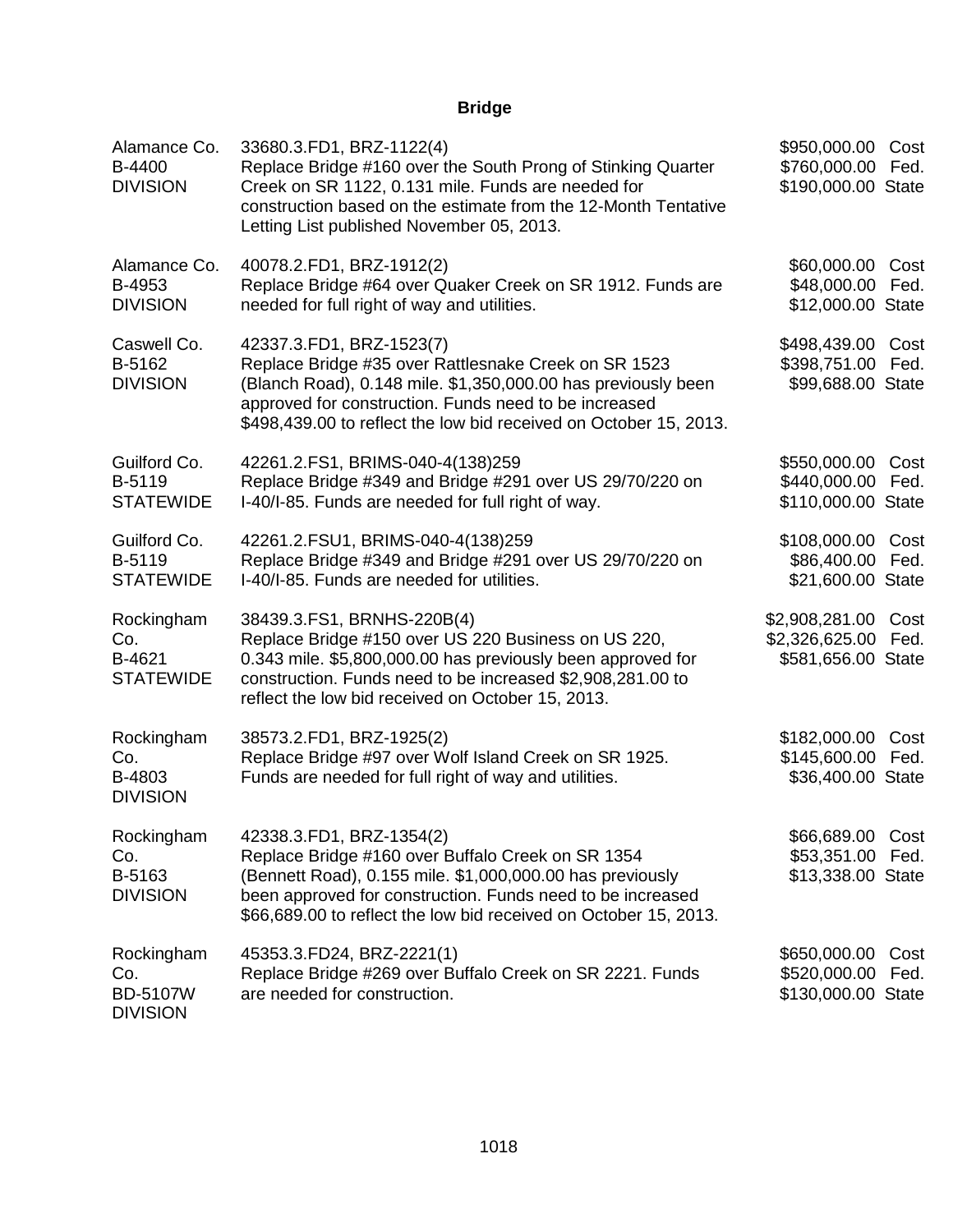| Alamance Co.<br>W-5207D<br><b>REGIONAL</b>               | 45337.3. FR4, STP-0062(11)<br>NC 62 at SR 1545 (Old Glencoe Road) intersection. Funds<br>are needed for construction to improve alignment, sight distance<br>and left turn lanes.                                             | \$575,000.00 Cost<br>\$517,500.00 Fed.<br>\$57,500.00 State |      |
|----------------------------------------------------------|-------------------------------------------------------------------------------------------------------------------------------------------------------------------------------------------------------------------------------|-------------------------------------------------------------|------|
| Orange Co.<br><b>SS-4907AZ</b><br><b>REGIONAL</b>        | 43987.1.FR1, HSIP-0086(17)<br>NC 86 (Churton Street) at SR 1150 / SR 1002 (King Street),<br>and NC 86 (Churton Street) at Magaret Street in Hillsborough.<br>Funds are needed for preliminary engineering.                    | \$3,000.00<br>\$2,700.00 Fed.<br>\$300.00 State             | Cost |
| Orange Co.<br>W-5207E<br><b>DIVISION</b>                 | 45337.3.FD5, STP-1734(8)<br>SR 1734 (Erwin Road) at SR 1791 (Mount Moriah Road).<br>\$350,000.00 has previously been approved for construction.<br>Additional funds are needed for construction to construct a<br>roundabout. | \$290,000.00<br>\$261,000.00 Fed.<br>\$29,000.00 State      | Cost |
| Rockingham<br>Co.<br><b>SS-4907AY</b><br><b>REGIONAL</b> | 43986.1.FR1, HSIP-0087(31)<br>NC 87/65 and SR 2413 (Vance Street) near Reidsville. Funds<br>are needed for preliminary engineering.                                                                                           | \$3,500.00<br>\$3,150.00 Fed.<br>\$350.00 State             | Cost |

## **Division 8**

## **National Highway**

| Richmond Co.     | 34542.3.FS5, HPPNHS-0220(65)                                                                                                                                                                                                                                                                                                                                 | \$59,700,000.00 Cost  |  |
|------------------|--------------------------------------------------------------------------------------------------------------------------------------------------------------------------------------------------------------------------------------------------------------------------------------------------------------------------------------------------------------|-----------------------|--|
| R-3421C          | I-73/74 from 0.2 miles southwest of SR 1304 (Harrington Road)                                                                                                                                                                                                                                                                                                | \$47,760,000.00 Fed.  |  |
| <b>STATEWIDE</b> | to I-73/74 Interchange south of Ellerbe, 3.724 miles. Funds are<br>needed for construction based on the estimate from the<br>12-Month Tentative Letting List published November 05, 2013.<br>This is a four-year (4) cash flow project with \$14,925,000.00 in<br>FFY14, \$14,925,000.00 in FFY15, \$14,925,000.00 in FFY16<br>and \$14,925,000.00 in FFY17. | \$11,940,000.00 State |  |

## **Bridge**

| Chatham Co.     | 38504.3.FD1, BRZ-2159(1)                                                                                                                                                    | \$925,000.00 Cost  |  |
|-----------------|-----------------------------------------------------------------------------------------------------------------------------------------------------------------------------|--------------------|--|
| B-4731          | Replace Bridge #129 over Harlands Creek on SR 2159,                                                                                                                         | \$740,000.00 Fed.  |  |
| <b>DIVISION</b> | 0.125 mile. Funds are needed for construction based on the<br>estimate from the 12-Month Tentative Letting List published<br>November 05, 2013.                             | \$185,000.00 State |  |
| Randolph Co.    | 38569.3.FD1, BRZ-1311(8)                                                                                                                                                    | \$13,834.00 Cost   |  |
| B-4799          | Replace Bridge #37 over Jackson Creek on SR 1311,                                                                                                                           | \$11,067.00 Fed.   |  |
| <b>DIVISION</b> | 0.185 mile. \$1,050,000.00 has previously been approved for<br>construction. Funds need to be increased \$13,834.00 to reflect<br>the low bid received on October 15, 2013. | \$2,767.00 State   |  |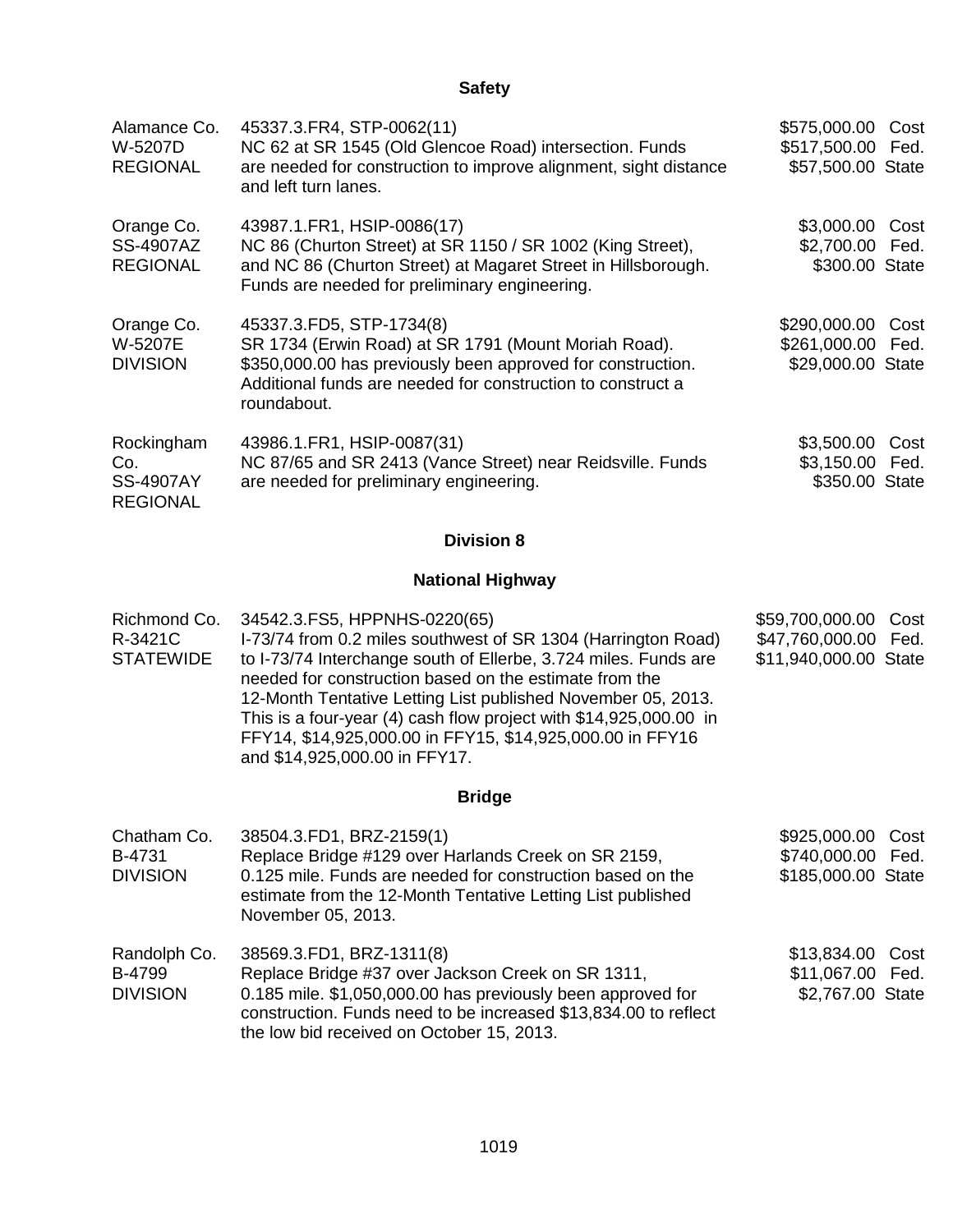| Scotland Co.    | 43684.3.FR1, BRSTP-0501(29)                                    | \$252,097.00 Cost |  |
|-----------------|----------------------------------------------------------------|-------------------|--|
| <b>B-5551</b>   | Replace Bridge #18 over Leith's Creek on US 501, 0.370 mile.   | \$201,678.00 Fed. |  |
| <b>REGIONAL</b> | \$2,300,000.00 has previously been approved for construction.  | \$50,419.00 State |  |
|                 | Funds need to be increased \$252,097.00 to reflect the low bid |                   |  |
|                 | received on October 15, 2013.                                  |                   |  |

| Randolph Co.    | 43988.1.FR1, HSIP-0220(73)                                 | \$25,000.00 Cost |  |
|-----------------|------------------------------------------------------------|------------------|--|
| SS-4908AL       | US 220 Business at SR 2114 (Providence Church Road). Funds | \$22,500.00 Fed. |  |
| <b>REGIONAL</b> | are needed for preliminary engineering.                    | \$2,500.00 State |  |

## **Division 9**

### **Urban**

|                             | <b>Bridge</b>                                                                                                |                      |
|-----------------------------|--------------------------------------------------------------------------------------------------------------|----------------------|
| U-4741PC<br><b>DIVISION</b> | new Frank Morgan Elementary School. Funds are needed for<br>construction for the installation of a greenway. | \$153,000.00 Local   |
| Forsyth Co.                 | Village Point Greenways along Reynolds Pond Road and the                                                     | \$612,000.00 Fed.    |
| Clemmons/                   | 39745.3.F15, STPDA-0926(6)                                                                                   | \$765,000.00 Cost    |
| <b>DIVISION</b>             | construct forty-eight hundred feet of greenway.                                                              |                      |
| U-4741K                     | been approved for construction. Additional funds are needed to                                               |                      |
| Forsyth Co.                 | side of Little Creek to Atwood Road. \$448,000.00 has previously                                             | \$88,000.00 Local    |
| Salem/                      | Shoppes at Little Creek on Hanes Mall Boulevard along the east                                               | \$352,000.00 Fed.    |
| Winston-                    | 39745.3.11, STPDA-0918(57)                                                                                   | \$440,000.00<br>Cost |

| Forsyth Co.     | 45355.3.FD15, BRSTP-2014(4)                         | \$475,000.00 Cost |  |
|-----------------|-----------------------------------------------------|-------------------|--|
| BD-5109O        | Replace Bridge #68 over a Branch of Belews Creek on | \$380,000.00 Fed. |  |
| <b>DIVISION</b> | SR 2014. Funds are needed for construction.         | \$95,000.00 State |  |

# **Safety**

| Davidson Co.     | 43989.1.FR1, HSIP-0150(35)                               | \$4,000.00 Cost |  |
|------------------|----------------------------------------------------------|-----------------|--|
| <b>SS-4909BB</b> | NC 150 south of SR 1158 (Wilson Road) southwest of       | \$3,600.00 Fed. |  |
| <b>REGIONAL</b>  | Lexington. Funds are needed for preliminary engineering. | \$400.00 State  |  |

## **Division 10**

### **Urban**

| Matthews /      | 45531.2.FR1, TCSP-0051(32)                                   | \$50,000.00 Cost  |  |
|-----------------|--------------------------------------------------------------|-------------------|--|
| Mecklenburg     | Intersection of NC 51 and Matthews-Mint Hill Road. Funds are | \$40,000.00 Fed.  |  |
| Co.             | needed for right of way and utilities.                       | \$10,000.00 State |  |
| U-5511          |                                                              |                   |  |
| <b>REGIONAL</b> |                                                              |                   |  |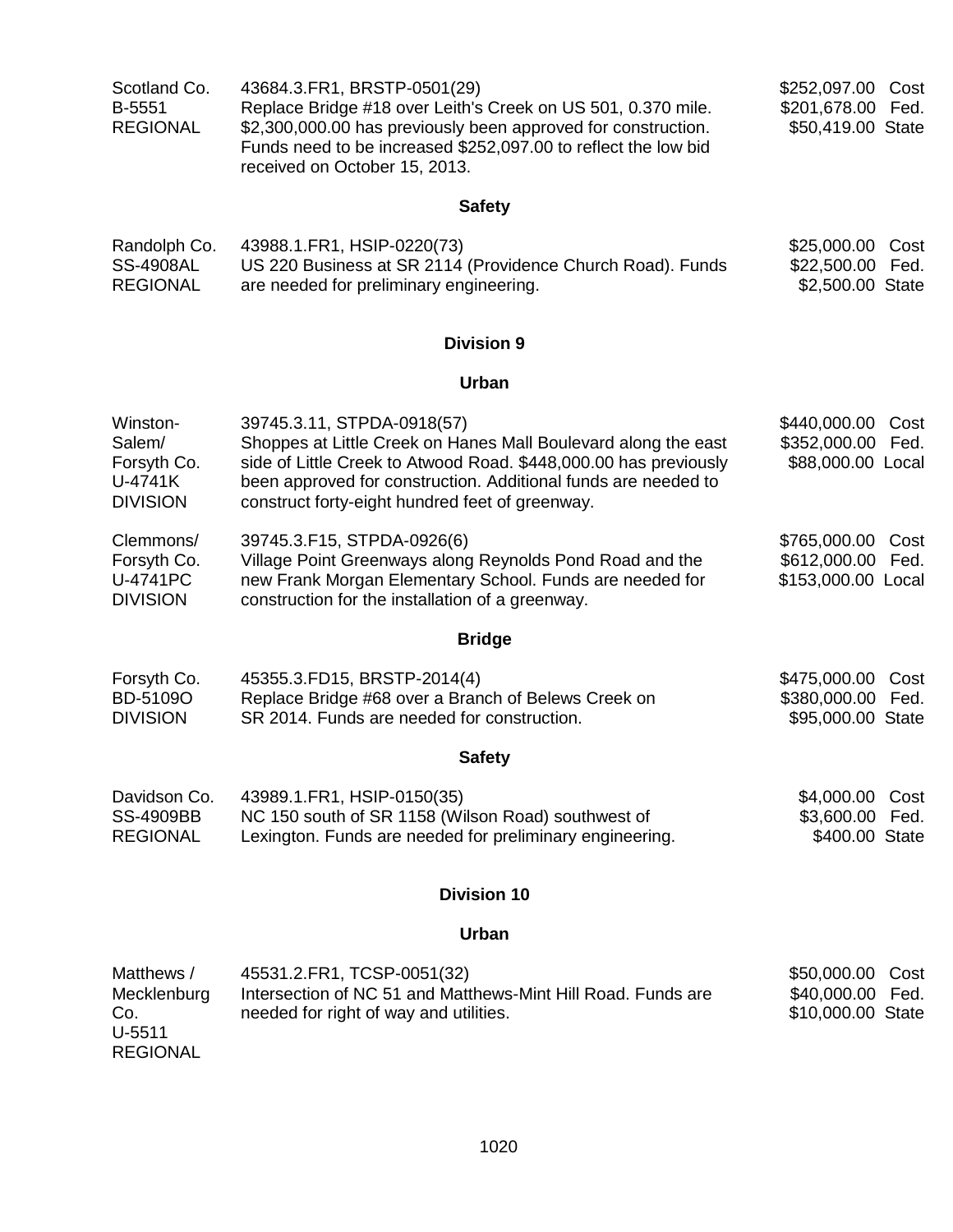# **Bridge**

| Cabarrus Co.<br>B-4720<br><b>DIVISION</b>                       | 38494.3.FD1, BRZ-2610(1)<br>Replace Bridge #113 over Dutch Buffalo Creek on SR 2610,<br>0.076 mile. Funds are needed for construction based on the<br>estimate from the 12-Month Tentative Letting List published<br>November 05, 2013.                                                                                                                         | \$700,000.00<br>\$560,000.00<br>\$140,000.00 State | Cost<br>Fed. |
|-----------------------------------------------------------------|-----------------------------------------------------------------------------------------------------------------------------------------------------------------------------------------------------------------------------------------------------------------------------------------------------------------------------------------------------------------|----------------------------------------------------|--------------|
|                                                                 | <b>Safety</b>                                                                                                                                                                                                                                                                                                                                                   |                                                    |              |
| Concord/<br>Cabarrus Co.<br><b>SR-5001BN</b><br><b>DIVISION</b> | 40924.3.F65, SRS-1004(54)<br>Safe Routes to School. Funds are needed for construction<br>for a multi-use path (portion of the northwest phase of the<br>Rocky River Greenway) from Alexia Court to the intersection of<br>a sidewalk/extension off of Astoria Lane in the Moss Creek<br>subdivision to serve Odell Elementary and Harris Road Middle<br>School. | \$100,000.00<br>\$100,000.00                       | Cost<br>Fed. |
| Kannapolis/<br>Cabarrus Co.<br>W-5210J<br><b>REGIONAL</b>       | 45340.1.FR10, HSIP-0073(35)<br>NC 73 from SR 1529 (Riding Trail) to SR 1507 (Laforest Road).<br>Funds are needed for preliminary engineering.                                                                                                                                                                                                                   | \$10,000.00<br>\$9,000.00<br>\$1,000.00 State      | Cost<br>Fed. |
| Charlotte/<br>Mecklenburg<br>Co.<br>W-5210I<br><b>DIVISION</b>  | 45340.1.FD9, HSIP-4982(8)<br>SR 4982 (Old US 421/Lancaster Highway) at SR 4039<br>(Lullingstone Road/Wynhollow Downs Lane). Funds are<br>needed for preliminary engineering.                                                                                                                                                                                    | \$25,000.00<br>\$22,500.00<br>\$2,500.00 State     | Cost<br>Fed. |
| Mecklenburg<br>Co.<br><b>SS-4910BN</b><br><b>DIVISION</b>       | 43990.1.FD1, HSIP-2935(1)<br>SR 2935 (The Plaza) and Plaza Walk in Charlotte. Funds are<br>needed for preliminary engineering.                                                                                                                                                                                                                                  | \$10,000.00<br>\$9,000.00<br>\$1,000.00 State      | Cost<br>Fed. |
| Union Co.<br>SS-4910BO<br><b>REGIONAL</b>                       | 43991.1.FR1, HSIP-0218(14)<br>NC 218 from SR 1525 (Mill Grove Road) to US 601 near<br>Monroe. Funds are needed for preliminary engineering.                                                                                                                                                                                                                     | \$21,500.00<br>\$19,350.00<br>\$2,150.00 State     | Cost<br>Fed. |
| Union Co.<br>W-5210F<br><b>DIVISION</b>                         | 45340.2.FD6, HRRR-1001(58)<br>SR 1001 (Love Mill Road) at SR 1637 (Lawyers Road),<br>SR 1618 (Tom Heims Road), and SR 1606 (Sikes Mill Road).<br>Funds are needed for full right of way and utilities.                                                                                                                                                          | \$75,000.00<br>\$67,500.00<br>\$7,500.00 State     | Cost<br>Fed. |
| Union Co.<br>W-5210G<br><b>REGIONAL</b>                         | 45340.2.FR7, HSIP-0084(19)<br>NC 84 and SR 1349 (Airport Road). Funds are needed for full<br>right of way and utilities.                                                                                                                                                                                                                                        | \$85,000.00<br>\$76,500.00<br>\$8,500.00 State     | Cost<br>Fed. |
| Union Co.<br>W-5520<br><b>STATEWIDE</b>                         | 50092.1.FS1, HSIP-0074(156)<br>US 74 from Fairview Road to Wesley Chapel Stouts Road in<br>Indian Trail. Funds are needed for preliminary engineering.                                                                                                                                                                                                          | \$585,000.00<br>\$526,500.00<br>\$58,500.00 State  | Cost<br>Fed. |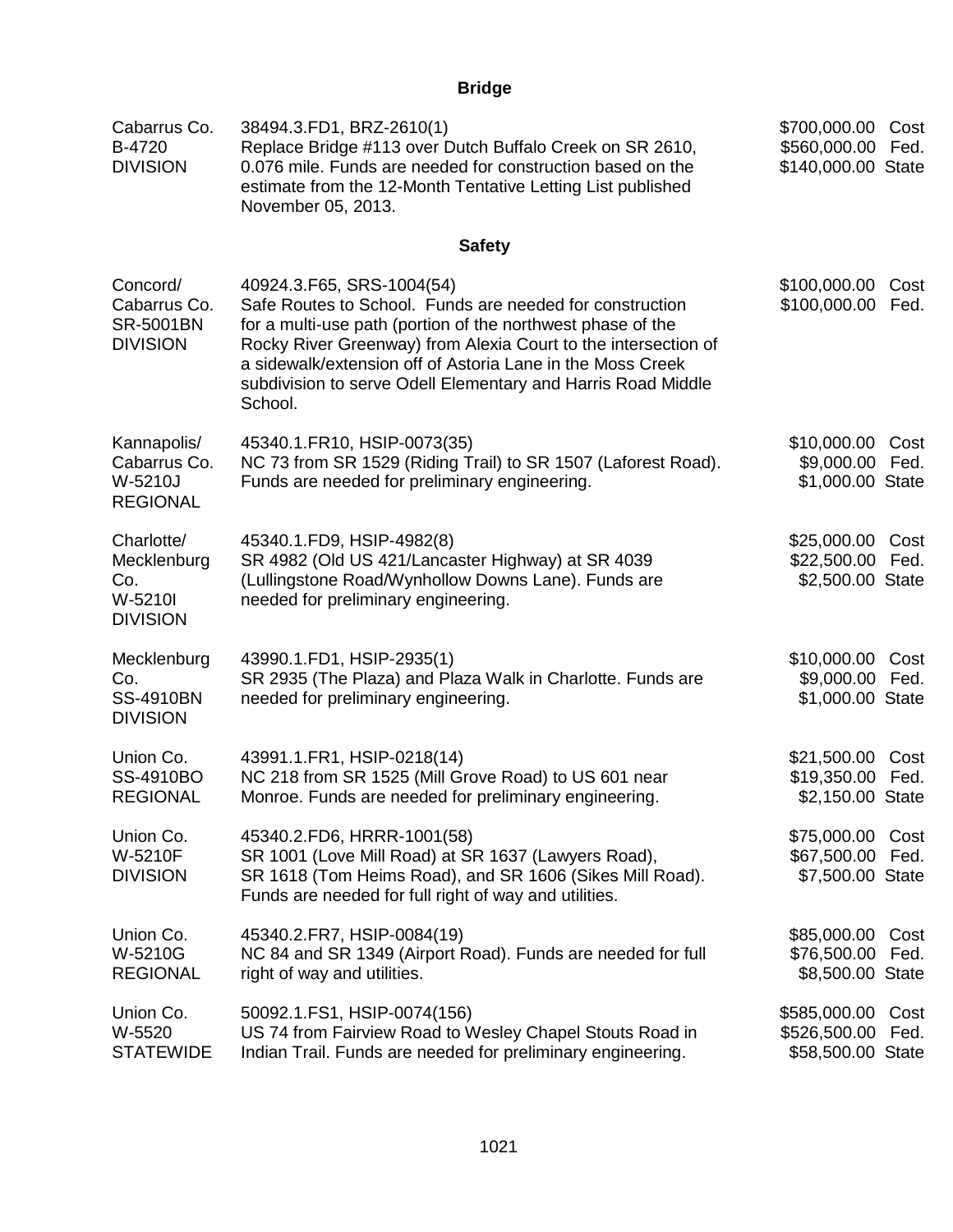## **Bicycle and Pedestrian**

| Monroe/<br>Union Co.<br>EB-5011<br><b>DIVISION</b>  | 41125.1.F1, STPEB-1015(14)<br>Bearskin Creek Greenway from Dickenson Park to Creft Park.<br>Funds are needed for preliminary engineering.                                                                                                                                                                                                                   | \$220,000.00<br>\$176,000.00<br>\$44,000.00 Local           | Cost<br>Fed. |
|-----------------------------------------------------|-------------------------------------------------------------------------------------------------------------------------------------------------------------------------------------------------------------------------------------------------------------------------------------------------------------------------------------------------------------|-------------------------------------------------------------|--------------|
|                                                     | <b>Division 11</b>                                                                                                                                                                                                                                                                                                                                          |                                                             |              |
|                                                     | <b>Interstate Maintenance</b>                                                                                                                                                                                                                                                                                                                               |                                                             |              |
| Surry Co.<br>I-5603<br><b>STATEWIDE</b>             | 45825.3.1, IMPP-0771-1(213)95<br>Interstate Maintenance and Preservation Program. I-77 from<br>Mile Marker 95 to Mile Marker 99, 4.000 miles. \$1,850,000.00<br>has previously been approved for construction. Funds need to<br>be increased \$1,235,068.00 to reflect the low bid received on<br>October 15, 2013.                                         | \$1,235,068.00<br>\$988,054.00<br>\$247,014.00 State        | Cost<br>Fed. |
|                                                     | <b>Surface Transportation</b>                                                                                                                                                                                                                                                                                                                               |                                                             |              |
| Alleghany Co.<br>R-3101<br><b>REGIONAL</b>          | 37044.3.FR1, STP-0021(14)<br>US 21 from SR 1100 (Oklahoma Road) to SR 1121 (Pine<br>Swamp Road), 9.684 miles. Funds are needed for construction<br>based on the estimate from the 12-Month Tentative Letting List<br>published November 05, 2013. This is a two-year (2) cash flow<br>project with \$9,500,000.00 in FFY14, and \$9,500,000.00 in<br>FFY15. | \$19,000,000.00<br>\$15,200,000.00<br>\$3,800,000.00 State  | Cost<br>Fed. |
| Watauga-<br>Ashe Cos.<br>R-2915<br><b>STATEWIDE</b> | 34518.1.1, HPPSTP-0221(13)<br>US 221 from US 421 in Watauga County to US 221 Bus / NC 88<br>in Jefferson. \$2,150,012.00 has previously been approved for<br>preliminary engineering. Additional funds are needed to cover<br>expenditures that have or will exceed the previously authorized<br>budget.                                                    | \$2,500,000.00<br>\$2,000,000.00<br>\$500,000.00 State      | Cost<br>Fed. |
|                                                     | <b>Bridge</b>                                                                                                                                                                                                                                                                                                                                               |                                                             |              |
| Ashe Co.<br>B-4705<br><b>DIVISION</b>               | 38480.3.FD1, BRZ-1376(2)<br>Replace Bridge #69 over Little Helton Creek on SR 1376,<br>0.061 mile. Funds are needed for construction based on the<br>estimate from the 12-Month Tentative Letting List published<br>November 05, 2013.                                                                                                                      | \$300,000.00 Cost<br>\$240,000.00 Fed.<br>\$60,000.00 State |              |
| Caldwell Co.<br>B-5138<br><b>REGIONAL</b>           | 42299.3.FR1, BRSTP-321A(3)<br>Replace Bridge #6 over Little Gunpowder Creek on US 321A,<br>0.038 mile. Funds are needed for construction based on the<br>estimate from the 12-Month Tentative Letting List published<br>November 05, 2013.                                                                                                                  | \$775,000.00<br>\$620,000.00<br>\$155,000.00 State          | Cost<br>Fed. |
| Caldwell Co.<br><b>BD-5111AE</b><br><b>DIVISION</b> | 45357.2.FD31, BRZ-1715(4)<br>Replace Bridge #95 over Brushy Fork on SR 1715. Funds are<br>needed for full right of way and utilities.                                                                                                                                                                                                                       | \$15,000.00<br>\$12,000.00<br>\$3,000.00 State              | Cost<br>Fed. |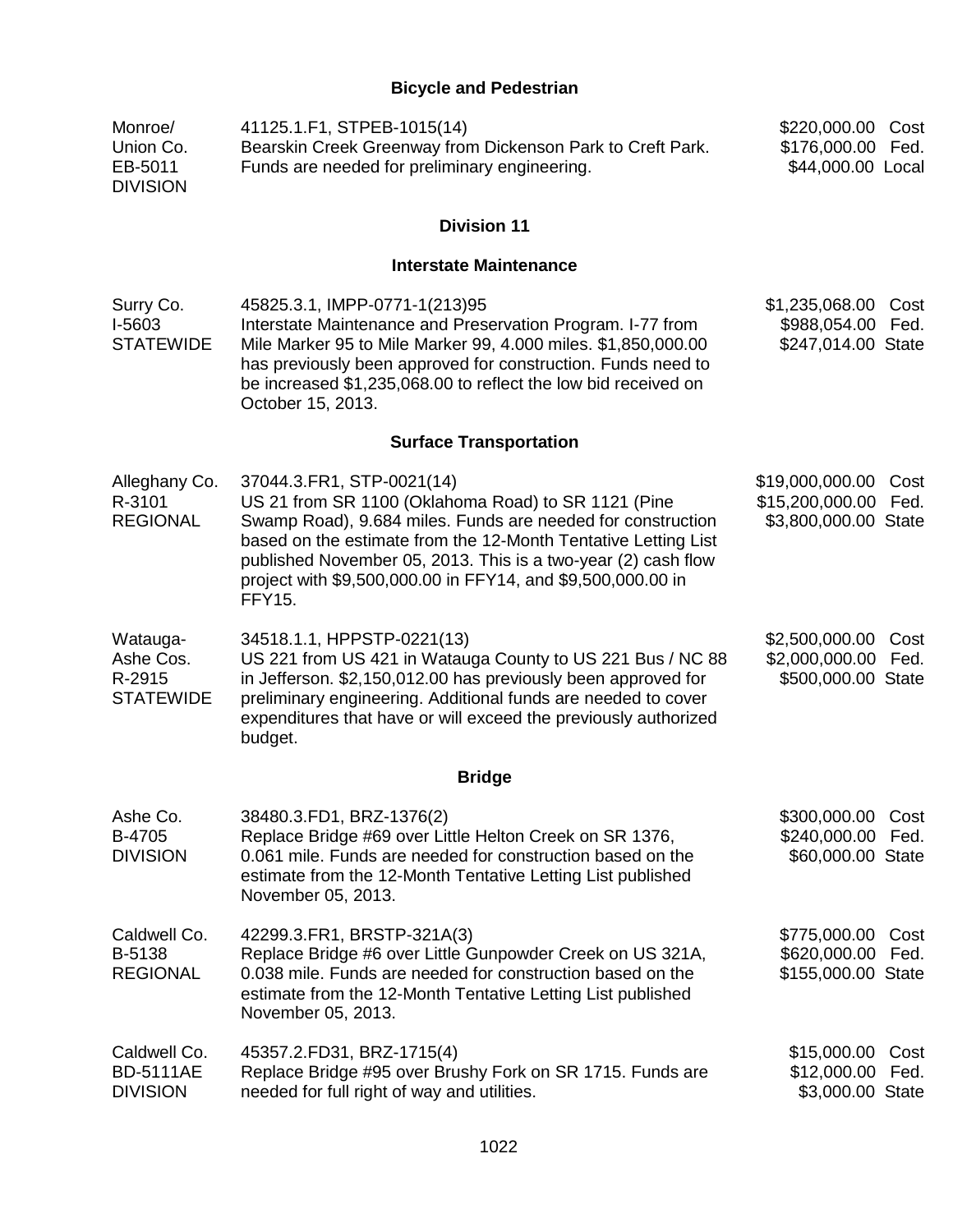| Wilkes Co.       | 38616.3.FD1, BRZ-2418(1)                                                                                                                                 | \$675,000.00 Cost   |  |
|------------------|----------------------------------------------------------------------------------------------------------------------------------------------------------|---------------------|--|
| B-4846           | Replace Bridge #5 over Little Hunting Creek on SR 2418,                                                                                                  | \$540,000.00 Fed.   |  |
| <b>DIVISION</b>  | 0.077 mile. Funds are needed for construction based on the<br>estimate from the 12-Month Tentative Letting List published<br>November 05, 2013.          | \$135,000.00 State  |  |
| Wilkes Co.       | 42307.3.FD1, BRZ-1562(2)                                                                                                                                 | \$1,000,000.00 Cost |  |
| B-5146           | Replace Bridge #302 over Middle Fork of Reddies River on                                                                                                 | \$800,000.00 Fed.   |  |
| <b>DIVISION</b>  | SR 1562, 0.115 mile. Funds are needed for construction based<br>on the estimate from the 12-Month Tentative Letting List<br>published November 05, 2013. | \$200,000.00 State  |  |
| Wilkes Co.       | 45357.2.FD29, BRZ-2488(1)                                                                                                                                | \$15,000.00 Cost    |  |
| <b>BD-5111AC</b> | Replace Bridge #41 over Moravian Creek on SR 2488. Funds                                                                                                 | \$12,000.00 Fed.    |  |
| <b>DIVISION</b>  | are needed for full right of way and utilities.                                                                                                          | \$3,000.00 State    |  |
| Yadkin Co.       | 45357.2.FD28, BRZ-1546(20)                                                                                                                               | \$15,000.00 Cost    |  |
| <b>BD-5111AB</b> | Replace Bridge #98 over Hall Creek on SR 1546. Funds are                                                                                                 | \$12,000.00 Fed.    |  |
| <b>DIVISION</b>  | needed for full right of way and utilities.                                                                                                              | \$3,000.00 State    |  |

## **Division 12**

## **Congestion Mitigation**

| Gastonia /<br>Gaston Co.<br>C-5562<br><b>EXEMPT</b>    | 44109.1.F1, CMS-1213(35)<br>Bike and Pedestrian improvements between Downtown and<br>Lineberger Park. Funds are needed for preliminary engineering. | \$63,000.00 Cost<br>\$50,400.00 Fed.<br>\$12,600.00 Local |
|--------------------------------------------------------|-----------------------------------------------------------------------------------------------------------------------------------------------------|-----------------------------------------------------------|
| Mooresville/<br>Iredell Co.<br>C-5200<br><b>EXEMPT</b> | 46251.1.F1, CMS-1226(17)<br>NC 115 and NC 150. Funds are needed for preliminary<br>engineering.                                                     | \$96,842.00 Cost<br>\$73,600.00 Fed.<br>\$23,242.00 Local |

## **Bridge**

| Catawba Co.     | 42223.3.FD1, BRZ-1149(5)                                                                                                            | \$1,050,000.00 Cost |  |
|-----------------|-------------------------------------------------------------------------------------------------------------------------------------|---------------------|--|
| B-5101          | Replace Bridge #83 over Clark Creek on SR 1149, 0.128 mile.                                                                         | \$840,000.00 Fed.   |  |
| <b>DIVISION</b> | Funds are needed for construction based on the estimate from<br>the 12-Month Tentative Letting List published November 05,<br>2013. | \$210,000.00 State  |  |

# **Safety**

| Alexander Co.   | 45342.1.FD12, HRRR-1135(10)                               | \$80,000.00 Cost |  |
|-----------------|-----------------------------------------------------------|------------------|--|
| W-5212L         | SR 1135 (Wayside Church Road) at NC 16. Funds are needed  | \$72,000.00 Fed. |  |
| <b>DIVISION</b> | for preliminary engineering.                              | \$8,000.00 State |  |
| Catawba Co.     | 43992.1.FD1, HSIP-1306(27)                                | \$2,000.00 Cost  |  |
| SS-4912AZ       | SR 1306 (2nd Avenue Northwest) at SR 1305 (23rd Street    | \$1,800.00 Fed.  |  |
| <b>DIVISION</b> | Northwest). Funds are needed for preliminary engineering. | \$200.00 State   |  |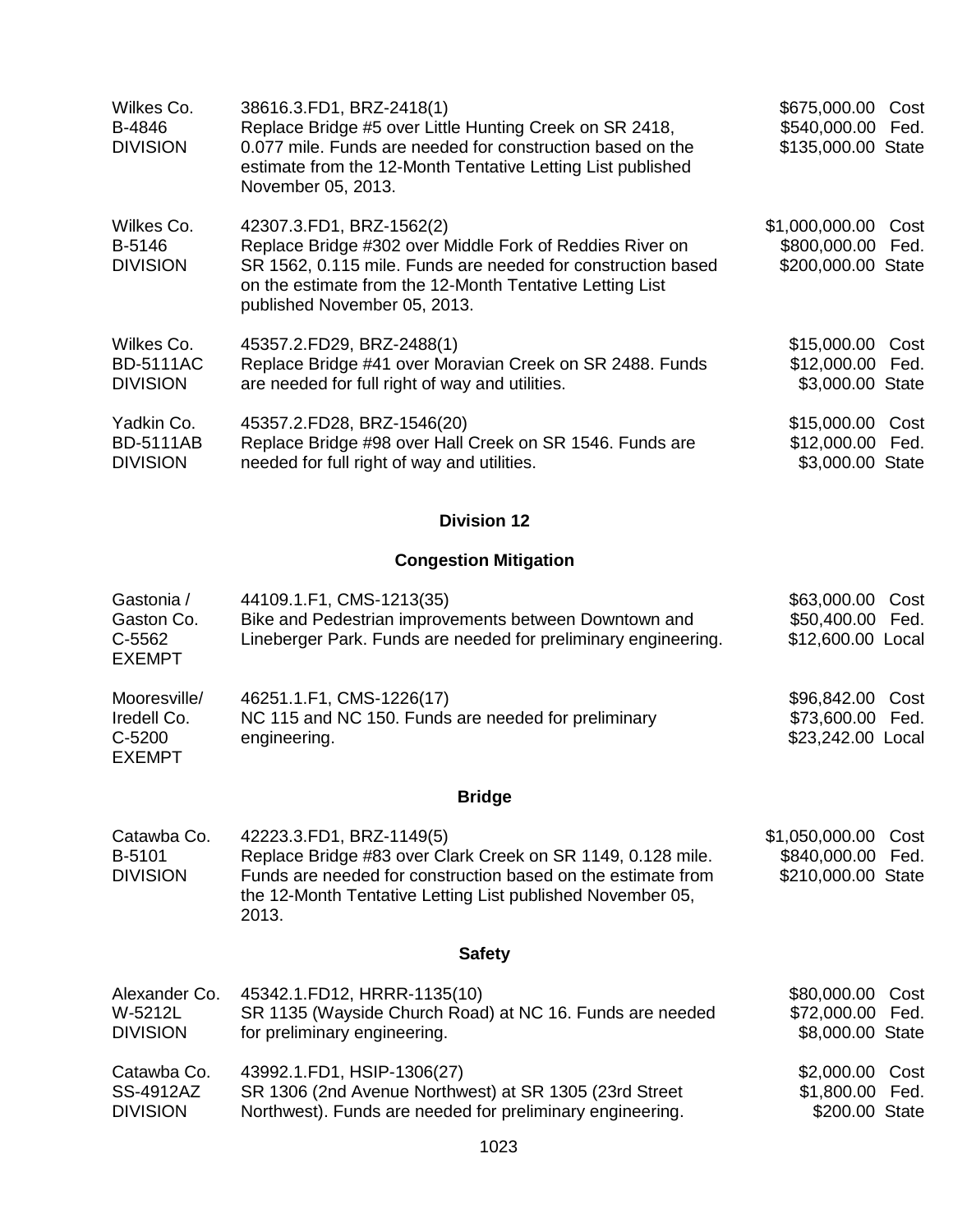| Catawba Co.                         | 45342.1.FD13, HSIP-1005(35)                                                                             | \$25,000.00 Cost                  |  |
|-------------------------------------|---------------------------------------------------------------------------------------------------------|-----------------------------------|--|
| W-5212M                             | SR 1005 (Startown Road) at SR1165 (Settlemyre Bridge Road).                                             | \$22,500.00 Fed.                  |  |
| <b>DIVISION</b>                     | Funds are needed for preliminary engineering.                                                           | \$2,500.00 State                  |  |
| Gaston Co.                          | 43994.1.FR1, HSIP-0321(31)                                                                              | \$5,000.00 Cost                   |  |
| <b>SS-4912BB</b>                    | US 321 Business / Dallas High Shoals at NC 275 / NC 279 /                                               | \$4,500.00 Fed.                   |  |
| <b>REGIONAL</b>                     | SR 1343 (Gaston College Road). Funds are needed for<br>preliminary engineering.                         | \$500.00 State                    |  |
| Iredell Co.                         | 43993.1.FD1, HSIP-1100(33)                                                                              | \$5,000.00 Cost                   |  |
| <b>SS-4912BA</b><br><b>DIVISION</b> | SR 1100 (Brawley School Road) at SR 1178 (Blume Road).<br>Funds are needed for preliminary engineering. | \$4,500.00 Fed.<br>\$500.00 State |  |

## **Division 13**

## **Safety**

| <b>Buncombe</b><br>Co.<br><b>SS-4913BP</b><br><b>REGIONAL</b> | 43995.1.FR1, HSIP-0063(8)<br>NC 63 at SR 1384 (South Turkey Creek Road). Funds are<br>needed for preliminary engineering.                                                                                                                                                                                                   | \$7,000.00 Cost<br>\$6,300.00 Fed.<br>\$700.00 State |
|---------------------------------------------------------------|-----------------------------------------------------------------------------------------------------------------------------------------------------------------------------------------------------------------------------------------------------------------------------------------------------------------------------|------------------------------------------------------|
| Burke Co.<br>W-5213E<br><b>DIVISION</b>                       | 45343.3.FD6, HSIP-1576(3)<br>SR 1576 (Meytre Avenue) from SR 1538 (Enon Road) to<br>SR 1515 (Smokey Creek Road) near Valdese. \$35,000.00 has<br>previously been approved for construction. Additional funds are<br>needed for construction based on the latest estimate for the<br>installation of a steel beam guardrail. | \$5,375.00 Cost<br>\$4,838.00 Fed.<br>\$537.00 State |

### **Division 14**

### **Urban**

| Waynesville/                             | 35022.3.FD1, STP-1184(4)                                                                                                                                                                                                                      | \$1,829,201.00 Cost                       |
|------------------------------------------|-----------------------------------------------------------------------------------------------------------------------------------------------------------------------------------------------------------------------------------------------|-------------------------------------------|
| Haywood Co.<br>U-4412<br><b>DIVISION</b> | SR 1184 (Howell Mill Road) from US 276 to US 23 Business,<br>1.420 miles. \$11,500,000.00 has previously been approved for<br>construction. Funds need to be increased \$1,829,201.00 to<br>reflect the low bid received on October 15, 2013. | \$1,463,361.00 Fed.<br>\$365,840.00 State |
|                                          | <b>Bridge</b>                                                                                                                                                                                                                                 |                                           |
| Henderson                                | 38537.3.FD1, BRZ-1574(4)                                                                                                                                                                                                                      | -\$159,166.00 Cost                        |
| $\sim$                                   | Bonlage Bridge #112 over Kyles Crook on CD 1571 0.222 mile                                                                                                                                                                                    | 0.12722000                                |

| <u>LIGHUGI SULL</u> | $1.31.31.1$ D $1.11.21.1$                                        | יכּטט טט.טטוער     |  |
|---------------------|------------------------------------------------------------------|--------------------|--|
| Co.                 | Replace Bridge #113 over Kyles Creek on SR 1574, 0.323 mile.     | -\$127,333.00 Fed. |  |
| B-4765              | \$2,275,000.00 has previously been approved for construction.    | -\$31,833.00 State |  |
| <b>DIVISION</b>     | Funds need to be decreased (\$159,166.00) to reflect the low bid |                    |  |
|                     | received on October 15, 2013.                                    |                    |  |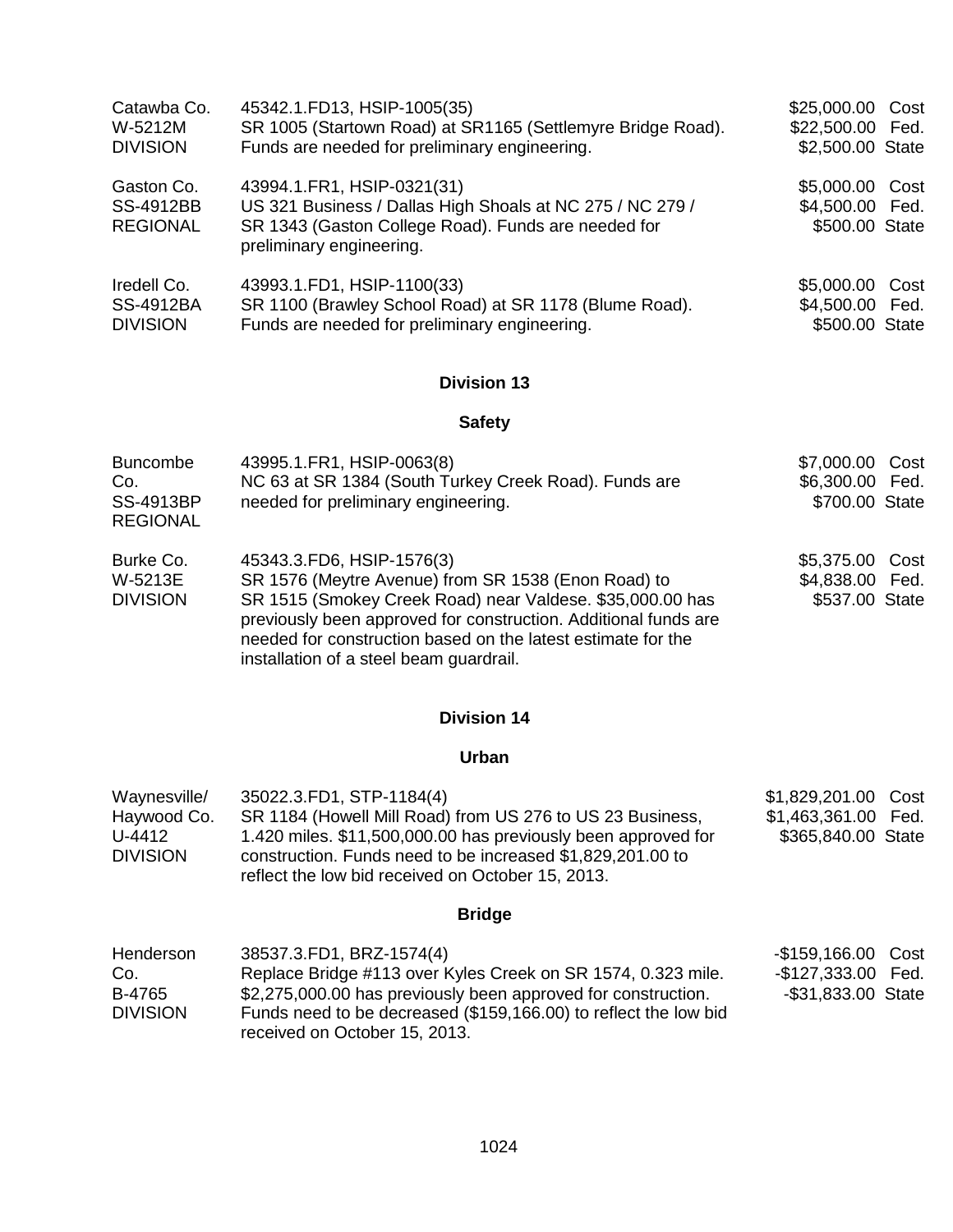| Cherokee Co.<br><b>SS-4914BP</b>                                   | 43996.1.FR1, HSIP-0141(7)                                                                                                                                                                                                                                                                                      | \$25,000.00 Cost                                            |      |
|--------------------------------------------------------------------|----------------------------------------------------------------------------------------------------------------------------------------------------------------------------------------------------------------------------------------------------------------------------------------------------------------|-------------------------------------------------------------|------|
| <b>REGIONAL</b>                                                    | NC 141 from south of SR 1554 (Rowland Hill Road). Funds are<br>needed for preliminary engineering.                                                                                                                                                                                                             | \$22,500.00 Fed.<br>\$2,500.00 State                        |      |
| Haywood Co.<br>W-5315<br><b>STATEWIDE</b>                          | 46138.3.FS1, STPNHS-0074(117)<br>US 74 - Exit 98 in Haywood County to 0.1 miles west of the<br>Jackson/Haywood County Line, 4.856 miles. \$2,950,000.00 has<br>previously been approved for construction. Funds need to be<br>increased \$2,582,172.00 to reflect the low bid received on<br>October 15, 2013. | \$2,582,172.00<br>\$2,323,955.00 Fed.<br>\$258,217.00 State | Cost |
| Polk Co.<br>W-5214N<br><b>DIVISION</b>                             | 45344.1.FD14, HSIP-1107(20)<br>SR 1107 (Country Club Road) from US 176 to the end of state<br>maintenance. Funds are needed for preliminary engineering.                                                                                                                                                       | \$5,000.00 Cost<br>\$4,500.00 Fed.<br>\$500.00 State        |      |
|                                                                    | <b>Municipal Bridge</b>                                                                                                                                                                                                                                                                                        |                                                             |      |
| Brevard/<br>Transylvania<br>Co.<br>B-5550<br><b>DIVISION</b>       | 43653.1.F1, BRSTP-1402(11)<br>Bridge #102 on Railroad Avenue over Kings Creek. Funds are<br>needed for preliminary engineering.                                                                                                                                                                                | \$104,000.00 Cost<br>\$83,200.00 Fed.<br>\$20,800.00 Local  |      |
|                                                                    | <b>Bicycle and Pedestrian</b>                                                                                                                                                                                                                                                                                  |                                                             |      |
| Andrews/<br>Cherokee Co.<br>EB-3314I<br><b>DIVISION</b>            | 33935.1.FD9, STPEB-1401(6)<br>Sidewalk on Locust Street. Funds are needed for preliminary<br>engineering.                                                                                                                                                                                                      | \$15,000.00<br>\$12,000.00 Fed.<br>\$3,000.00 State         | Cost |
| Hendersonville<br>/ Henderson<br>Co.<br>EB-5537<br><b>DIVISION</b> | 50052.1.FD1, STPEB-1413(15)<br>Oklawaha Greenway from Patton Park to Balfour Road /<br>Berkley Mills. Funds are needed for preliminary engineering.                                                                                                                                                            | \$100,000.00 Cost<br>\$80,000.00<br>\$20,000.00 State       | Fed. |
|                                                                    | <b>Statewide</b>                                                                                                                                                                                                                                                                                               |                                                             |      |
|                                                                    | <b>Project Mitigation</b>                                                                                                                                                                                                                                                                                      |                                                             |      |

| Statewide<br>R-9999WM<br><b>STATEWIDE</b> | 34634.1.3, STP-000S(710)<br>Improvements to NCDOT's Wetland Prediction Model.<br>\$62,473,651.00 has previously been approved for preliminary<br>engineering. Additional funds are needed to cover expenditures | \$300,000.00 Cost<br>\$240,000.00 Fed.<br>\$60,000.00 State |  |
|-------------------------------------------|-----------------------------------------------------------------------------------------------------------------------------------------------------------------------------------------------------------------|-------------------------------------------------------------|--|
|                                           | that have or will exceed the previously authorized budget.                                                                                                                                                      |                                                             |  |

# **ITEM M SUMMARY - 119 PROJECT(S) - (TOTAL FEDERAL AND STATE) \$144,820,428.00**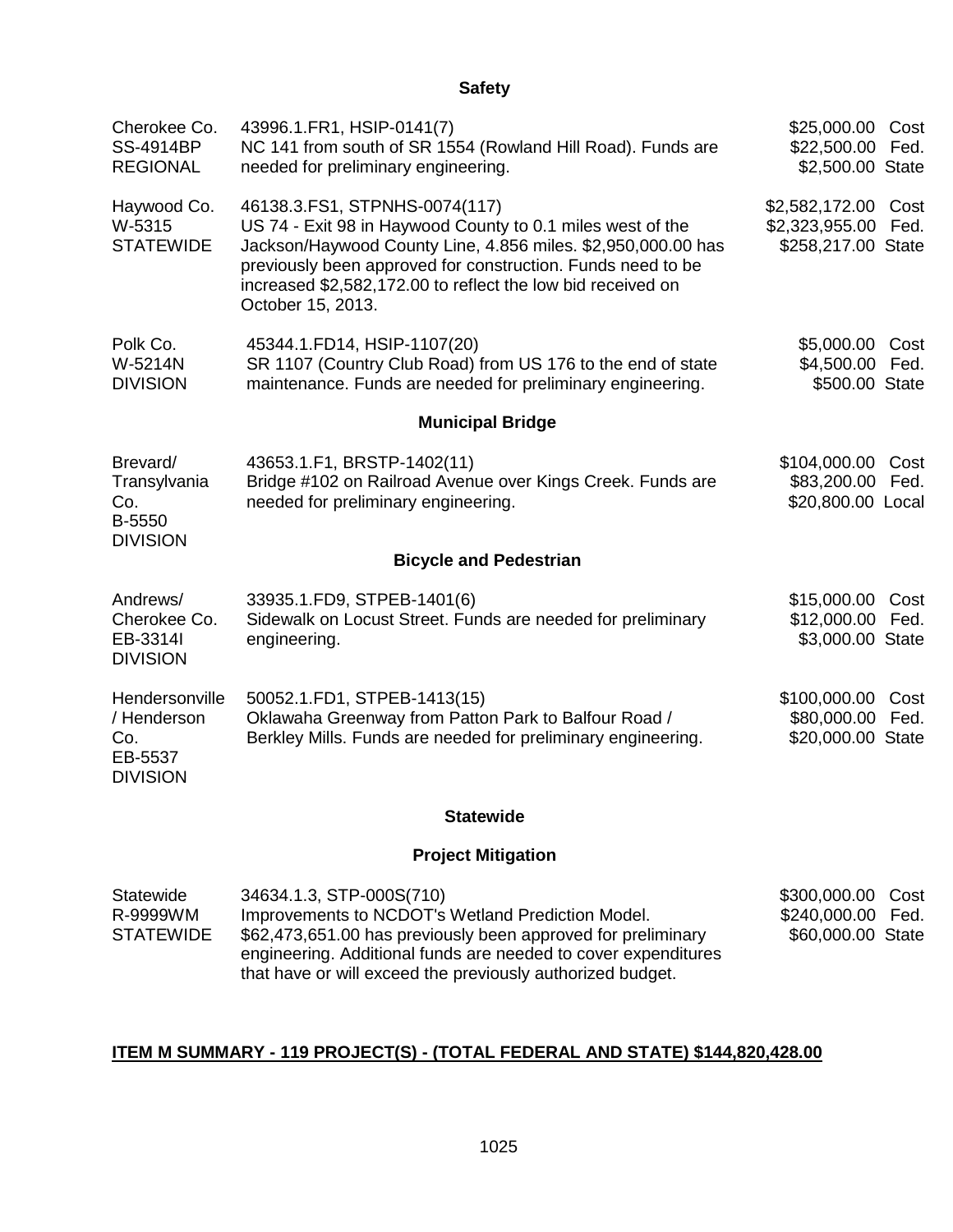### **Approval – Revisions to the 2012 – 2020 STIP**

A motion was made by Board Member Palermo, seconded by Board Member Lennon, to

approve the following additions, modifications and deletions to the 2012-2020 State Transportation

Improvement Plan.

### **HIGHWAY PROGRAM STIP ADDITIONS**

### **DIVISION 5**

| C-5565<br><b>GRANVILLE</b><br><b>CHATHAM</b><br><b>FRANKLIN</b><br><b>JOHNSTON</b><br><b>ORANGE</b><br><b>DURHAM</b><br><b>WAKE</b><br>Proj. Category<br><b>EXEMPT</b> | Various, Triangle J Council of<br>Governments Transportation<br><b>Demand Management</b><br>Program - Phase II<br>Project added at request of<br><b>Transportation Planning Branch.</b>              | Implement                                     | <b>FY15</b><br><b>FY15</b><br><b>FY16</b><br><b>FY16</b><br><b>FY17</b><br><b>FY17</b><br><b>FY18</b><br><b>FY18</b> | \$867,000 (CMAQ)<br>$$861,000$ (L)<br>\$1,029,000 (CMAQ)<br>\$993,000 (L)<br>\$620,000 (CMAQ)<br>$$579,000$ (L)<br>\$640,000 (CMAQ)<br>$$603,000$ (L)<br>\$6,192,000 |
|------------------------------------------------------------------------------------------------------------------------------------------------------------------------|------------------------------------------------------------------------------------------------------------------------------------------------------------------------------------------------------|-----------------------------------------------|----------------------------------------------------------------------------------------------------------------------|----------------------------------------------------------------------------------------------------------------------------------------------------------------------|
| <b>DIVISION 7</b><br>B-5348<br><b>ORANGE</b><br>Proj. Category<br><b>DIVISION</b>                                                                                      | SR 1005 (Old Greensboro<br>Road), Replace Bridge No. 85<br>over Phil's Creek.<br>Project previously deleted in error.                                                                                | Right-of-Way FY17<br><b>Construction FY18</b> |                                                                                                                      | \$95,000 (STPON)<br>\$950,000 (STPON)<br>\$1,045,000                                                                                                                 |
| <b>DIVISION 11</b><br>W-5521<br><b>WILKES</b><br>Proj. Category<br><b>STATEWIDE</b>                                                                                    | US 421 near SR 1301 (Fall<br>Creek Road). Realignment,<br>median barrier installation, and<br>rumble strips.<br><b>Project added at the request of</b><br><b>NCDOT Mobility and Safety Division.</b> | Right-of-Way FY15<br><b>Construction FY16</b> |                                                                                                                      | \$320,000 (HSIP)<br>\$2,900,000 (HSIP)<br>\$3,220,000                                                                                                                |

#### **STIP MODIFICATIONS**

### **DIVISION 1**

| EB-4991<br>Proj. Category<br><b>DIVISION</b> | Elizabeth City, US 17 Bypass Construction FY14<br>PASQUOTANK to Pritchard Street.<br>Construct Greenway.<br><b>Delay Construction from FY 13</b><br>to FY 14 to allow additional time to<br>complete Design and acquire<br>necessary easements. |                          | \$550,000 (STPEB) |
|----------------------------------------------|-------------------------------------------------------------------------------------------------------------------------------------------------------------------------------------------------------------------------------------------------|--------------------------|-------------------|
| K-4700                                       | US 158/NC 168, Rest Area on Right-of-Way FY14                                                                                                                                                                                                   | <b>Construction FY18</b> | \$2,000,000 (NHP) |
| <b>CURRITUCK</b>                             | new location to replace                                                                                                                                                                                                                         |                          | \$5,600,000 (NHP) |
| Proj. Category                               | accommodate sewer system                                                                                                                                                                                                                        |                          | \$7,600,000       |

STATEWIDE existing facility to and future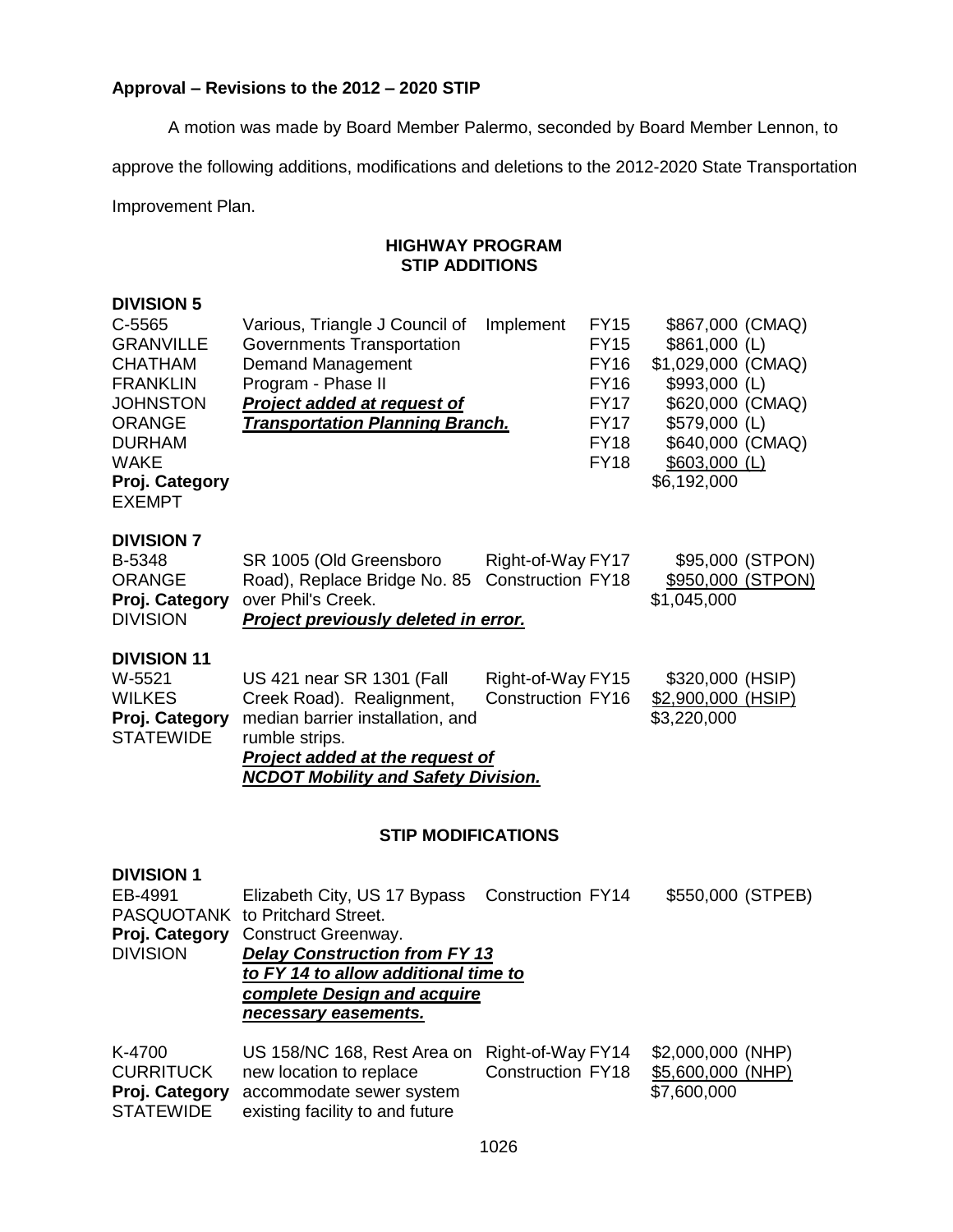building and parking needs. *Delay Right-of-Way from FY 13 to FY 14 to allow time to evaluate preliminary results from prioritization 3.0 and determine likelihood that project will advance to Construction.*

| R-3826<br><b>MARTIN</b><br>Proj. Category<br><b>REGIONAL</b>                      | NC 125, SR 1182 (East<br>College Road) to NC 125<br>northwest of Williamston.<br>Two lanes, most on new location.<br>Delay Construction from FY 15 to FY 16<br>to allow time to evaluate preliminary<br>results from prioritization3.0 and<br>determine the likelihood that project<br>will advance to Construction. | <b>Utilities</b><br>Right-of-Way FY14<br><b>Construction FY16</b> | <b>FY14</b>                                              | \$255,000 (STP)<br>\$2,400,000 (STP)<br>\$10,800,000 (STP)<br>\$13,455,000                                                                     |  |
|-----------------------------------------------------------------------------------|----------------------------------------------------------------------------------------------------------------------------------------------------------------------------------------------------------------------------------------------------------------------------------------------------------------------|-------------------------------------------------------------------|----------------------------------------------------------|------------------------------------------------------------------------------------------------------------------------------------------------|--|
| <b>DIVISION 2</b><br>E-5500<br><b>LENOIR</b><br>Proj. Category<br><b>DIVISION</b> | Various, CSS Neuse historic<br>site. Development and<br>installation of visitor exhiibits<br>that highlight transportation.<br>Delay Construction from FY 13 to FY 14<br>to allow additional time to coordinate<br>with Departmentof Cultural Resources.                                                             | <b>Construction FY14</b>                                          | <b>FY14</b>                                              | \$183,000 (STPE)<br>$$91,000$ (O)<br>\$274,000                                                                                                 |  |
| R-2250A<br><b>PITT</b><br>Proj. Category<br><b>REGIONAL</b>                       | NC 11-903 Greenville<br>Southwest Bypass, NC 11<br>to south of NC 102<br><b>Delay Right-of-Way and Construction</b><br>from FY 14 to FY 15 to allow additional<br>time to coordinate with city of<br>Greenville on financing plan.                                                                                   | <b>Utilities</b><br>Right-of-Way FY15<br>Construction FY15        | <b>FY15</b><br><b>FY16</b><br><b>FY17</b><br><b>FY18</b> | $$1,010,000$ (T)<br>$$6,700,000$ (T)<br>$$6,875,000$ (T)<br>$$6,875,000$ (T)<br>$$6,875,000$ (T)<br>\$6,875,000 (T)<br>\$35,210,000            |  |
| R-2250B<br><b>PITT</b><br>Proj. Category<br><b>REGIONAL</b>                       | NC 11-903 Greenville<br>Southwest Bypass, South of<br>NC 102 to south of SR 1126<br>(Forlines Road)<br><b>Delay Right-of-Way and Construction</b><br>from FY 14 to FY 15 to allow additional<br>time to coordinate with city of<br>Greenville on financing plan.                                                     | <b>Utilities</b><br>Right-of-Way FY15<br>Construction FY15        | <b>FY15</b><br><b>FY16</b><br><b>FY17</b><br><b>FY18</b> | $$620,000$ (T)<br>$$21,000,000$ (T)<br>$$13,025,000$ (T)<br>$$13,025,000$ (T)<br>$$13,025,000$ (T)<br>$$13,025,000$ (T)<br>\$73,720,000        |  |
| R-2250C<br><b>PITT</b><br>Proj. Category<br><b>REGIONAL</b>                       | NC 11-903 Greenville<br>Southwest Bypass, South of<br>SR 1126 (Forlines Road) to<br>US 264 (Greenville Bypass)<br><b>Delay Right-of-Way and Construction</b><br>from FY 14 to FY 15 to allow additional<br>time to coordinate with city of<br>Greenville on financing plan.                                          | <b>Utilities</b><br>Right-of-Way FY15<br>Construction FY15        | <b>FY15</b><br>FY16<br><b>FY17</b>                       | $$1,940,000$ (T)<br>$$26,300,000$ (T)<br>$$23,725,000$ (T)<br>$$23,725,000$ (T)<br>$$23,725,000$ (T)<br>FY18 \$23,725,000 (T)<br>\$123,140,000 |  |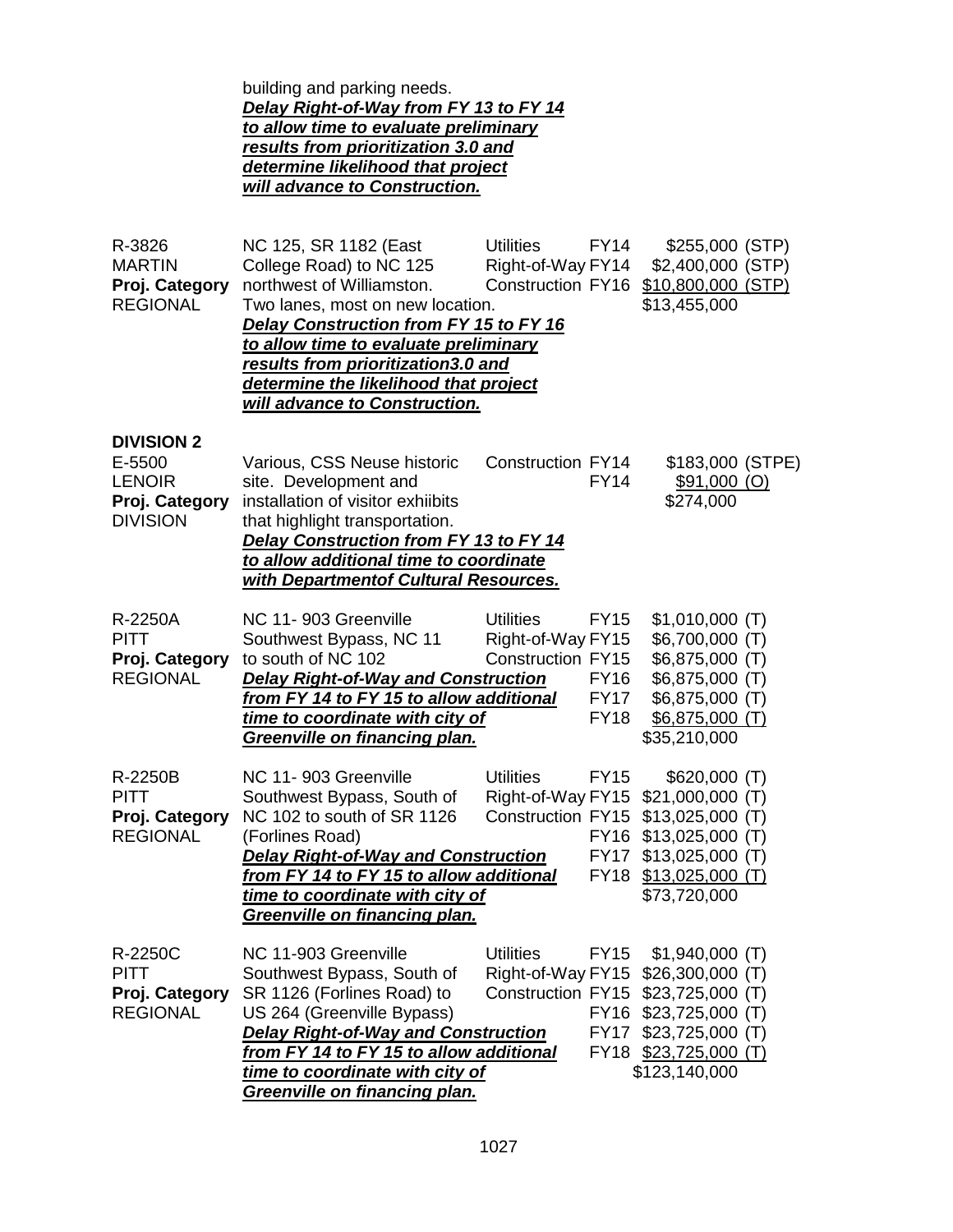| <b>DIVISION 9</b><br>W-5313<br><b>ROWAN</b><br>Proj. Category<br><b>DIVISION</b>    | SR 1221 (Old Beatty Ford<br>Road), SR 2335 (Lower Stone<br>Church Road) to SR 1337<br>(Lentz Road).<br>Widen and install rumble strips.<br><b>Delay Construction from FY 15</b><br>to FY 16 to allow additional time<br>for Planning and Design.                                          | <b>Utilities</b><br>FY14<br>Right-of-Way FY14<br>Mitigation<br><b>FY15</b><br>Construction FY16 | \$5,969,000 (HSIP)<br>\$5,400,000 (HSIP)<br>\$98,000 (HSIP)<br>\$7,000,000 (HSIP)<br>\$18,467,000 |  |
|-------------------------------------------------------------------------------------|-------------------------------------------------------------------------------------------------------------------------------------------------------------------------------------------------------------------------------------------------------------------------------------------|-------------------------------------------------------------------------------------------------|---------------------------------------------------------------------------------------------------|--|
| <b>DIVISION 12</b><br>$C-5195$<br><b>CATAWBA</b><br>Proj. Category<br><b>EXEMPT</b> | Construct sidewalks at<br>various locations in Claremont.<br><b>Delay Construction from FY 13</b><br>to FY 14 to allow additional<br>time for Design.                                                                                                                                     | Construction FY14<br><b>FY14</b>                                                                | \$496,000 (CMAQ)<br>$$124,000$ (C)<br>\$620,000                                                   |  |
| $C-5505$<br><b>GASTON</b><br>Proj. Category<br><b>EXEMPT</b>                        | Belmont, Rail Trail, Woodlawn Construction FY14<br>Avenue to Belmont Abbey<br>college and downtown.<br>Convert abandoned NCDOT<br>railroad line to a pedestrian trail.<br><b>Delay Construction from FY</b><br>13 to FY 14 to allow<br>additional time for<br>coordination with railroad. | <b>FY14</b>                                                                                     | \$1,040,000 (CMAQ)<br>$$260,000$ (C)<br>\$1,300,000                                               |  |
| C-5508<br><b>GASTON</b><br>Proj. Category<br><b>EXEMPT</b>                          | Dallas, Dallas-High Shoals<br>Road (Old US 321), Dallas<br>Cherryville Highway to Park Road<br>and east on Park Road to<br>Sam Rhyme Court.<br>Construct sidewalks.<br><b>Delay Construction from FY 13</b><br>to FY 14 to allow additional<br>time for Design.                           | Construction FY14<br><b>FY14</b>                                                                | \$190,000 (CMAQ)<br>$$47,000$ (C)<br>\$237,000                                                    |  |
| <b>DIVISION 14</b><br>R-2822B<br><b>GRAHAM</b><br>Proj. Category<br><b>REGIONAL</b> | NC 143, West Buffalo Creek<br>to NC 143 Business.<br>Upgrade corridor.<br>Delay Right-of-Way from FY 17<br>to FY 19 and Construction from<br>FY 19 to FY 21 to allow additional<br>time for Planning.                                                                                     | Right-of-Way FY19<br><b>Construction FY21</b>                                                   | \$2,200,000 (DP)<br>\$17,000,000 (DP)<br>\$19,200,000                                             |  |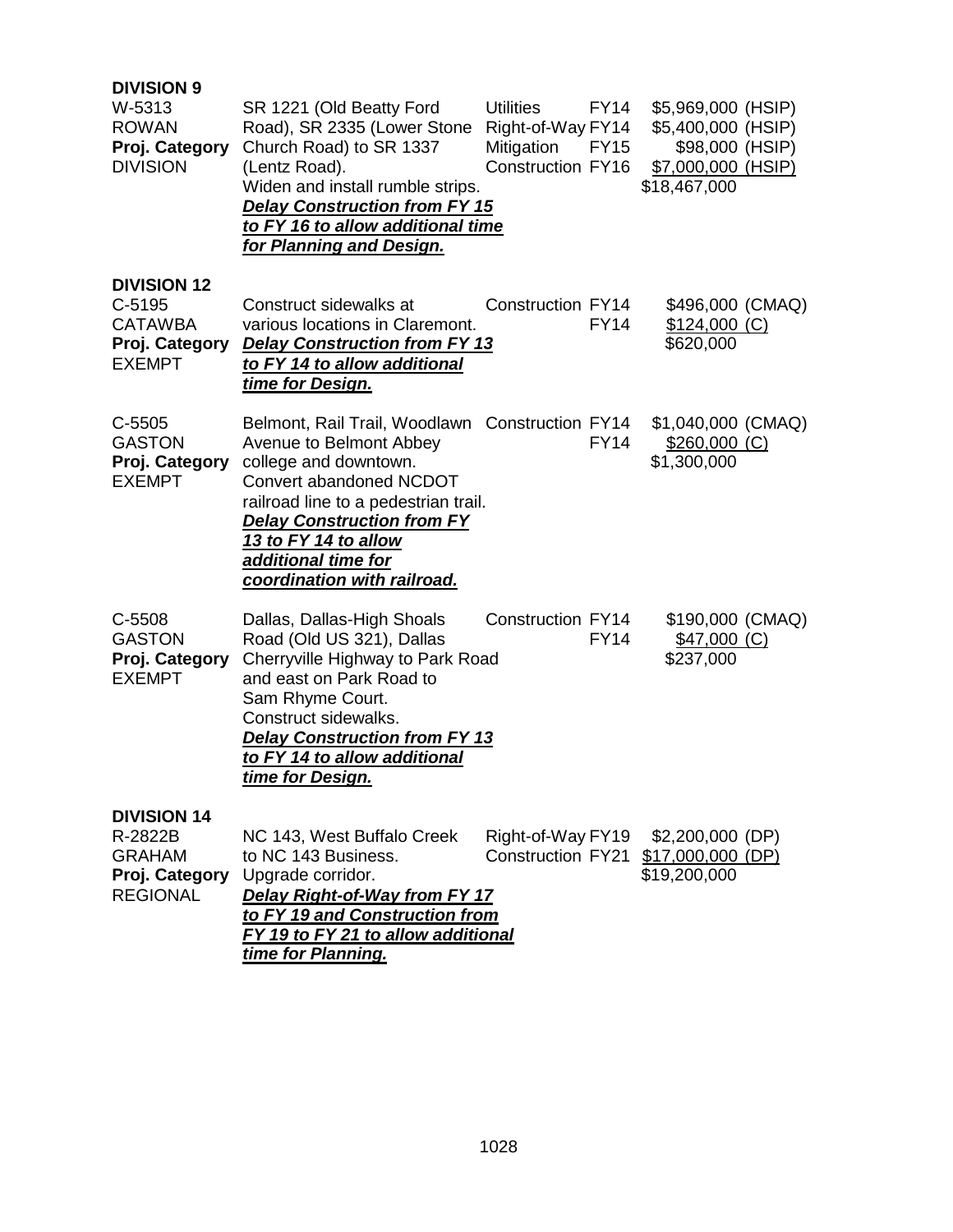### **STIP DELETIONS**

| <b>DIVISION 2</b><br>W-5134<br><b>LENOIR</b><br>Proj. Category<br><b>STATEWIDE</b>  | US 70, West of US 70<br>Business/US 258 Business/<br>NC 58 North (Queen Street) and<br>US 258 South to West NC 58<br>South. Construct raised median<br>with left turns at US 258 South<br>and SR 1357 (Meadowbrook Drive)<br>and resurface. | Delete at the request of Dvision 2.                                                                                                                                                                                         |
|-------------------------------------------------------------------------------------|---------------------------------------------------------------------------------------------------------------------------------------------------------------------------------------------------------------------------------------------|-----------------------------------------------------------------------------------------------------------------------------------------------------------------------------------------------------------------------------|
| <b>DIVISION 3</b><br>B-5518<br><b>SAMPSON</b><br>Proj. Category<br><b>DIVISION</b>  | SR 1636 (Roanoke Road),<br>Replace Bridge No. 189 over<br>Coharie Creek.                                                                                                                                                                    | Delete, work to be accomplished under<br><b>Division Bridge Project.</b>                                                                                                                                                    |
| <b>DIVISION 5</b><br>B-5328<br><b>FRANKLIN</b><br>Proj. Category<br><b>DIVISION</b> | SR 1406 (Hightower Road),<br>Replace Bridge No. 129 over<br>Sandy Creek.                                                                                                                                                                    | Delete at division request, based on<br>current serviceability and eligibility for<br><u> Low-Impact Bridge Program.</u>                                                                                                    |
| <b>DIVISION 12</b><br>$C-5130$<br><b>CATAWBA</b><br>Proj. Category<br><b>EXEMPT</b> | Conover, Multi-Modal Transit<br>Facility rehabilitation<br>assistance in Conover.                                                                                                                                                           | Delete at the request of the City of<br>Conover.                                                                                                                                                                            |
| C-5506<br><b>GASTON</b><br>Proj. Category<br><b>EXEMPT</b>                          | Bessemer City, Replace two<br>pick-up trucks with hybrid<br>vehicles in Bessemer City.                                                                                                                                                      | Delete, project has been cancelled.                                                                                                                                                                                         |
| $C - 5556$<br><b>IREDELL</b><br>Proj. Category<br><b>EXEMPT</b>                     | SR 2395 Mazeppa Road, at<br>NC 115. Extend right turn lane.                                                                                                                                                                                 | Delete, project completed with funding<br>other than CMAQ.                                                                                                                                                                  |
| <b>DIVISION 14</b><br>B-4347<br><b>JACKSON</b><br>Proj. Category<br><b>DIVISION</b> | SR 1107 (White Side Cove) -<br>FH 82. Replace Bridge No. 3<br>over Norton Mill Creek.<br>Nantahala National Forest,<br>PFH 1107(7).                                                                                                         | Delete. project was funded with federal<br><b>Forest Highway funding and this program</b><br>was not continued in MAP-21.<br><b>Bridge will be re-prioritized for funding</b><br>using currently available funding sources. |
| B-4854<br><b>CLAY</b><br>Proj. Category<br><b>DIVISION</b>                          | SR 1311 (Mosteller Road),<br>FH 66. Replace Bridge No. 81<br>over Tuni Creek.<br>Nantahala National Forest.                                                                                                                                 | Delete. project was funded with federal<br><b>Forest Highway funding and this program</b><br>was not continued in MAP-21.<br><b>Bridge will be re-prioritized for funding</b><br>using currently available funding sources. |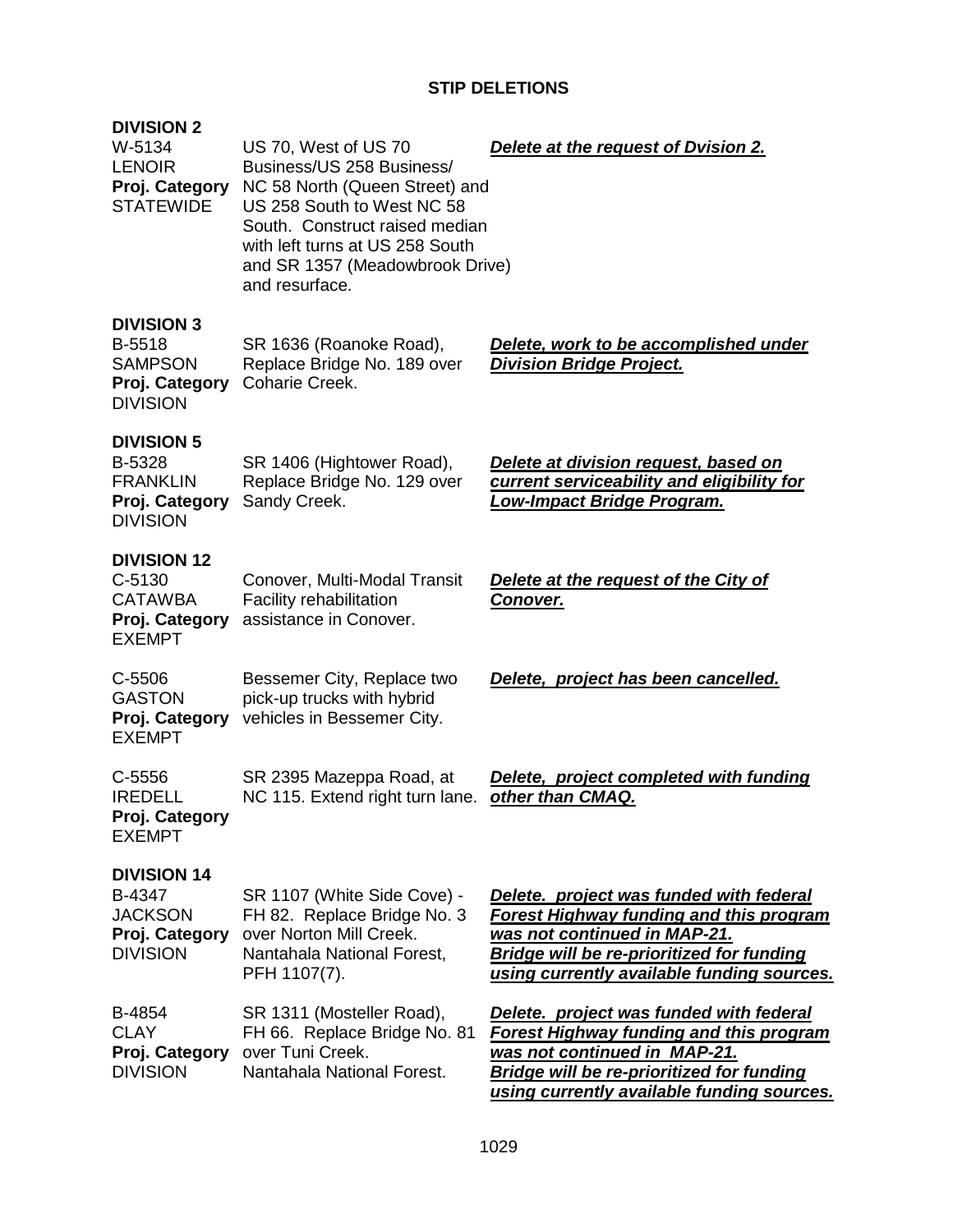### *ITEM N SUMMARY*

| \$10,457,000 | 3 PROJECTS  | <b>ADDITIONS</b>     |
|--------------|-------------|----------------------|
|              | 12 PROJECTS | <b>MODIFICATIONS</b> |
| \$5,668,000  | 8 PROJECTS  | <b>DELETIONS</b>     |
| \$4,789,000  | 23 PROJECTS |                      |

## **Approval – Municipal and Special Agreements**

A motion was made by Board Member Palermo, seconded by Board Member Lennon, to

approve the following agreements:

SUMMARY: There are a total of 34 agreements for approval by the Board of Transportation.

Division 1

| Carolina Coastal Railway<br>(CLNA)<br>Norfolk Southern Railway Co.<br>(NSR)<br>Washington, Wilson, Nash,<br>Johnston, Wake Counties<br>44119 | This Agreement provides for the approval of payment of<br>grant funds for the named short line railroad to improve<br>infrastructure, health, safety and operating efficiency of the<br>rail corridor. The Department shall participate in the Project<br>to the extent of Fifty Percent (50%) of the total Project costs<br>or up to One Hundred Ninety-One Thousand Three<br>Hundred Ninety-Three Dollars (\$191,393), whichever is<br>less. The funding was approved by the Board of<br>Transportation on July 11, 2013. |
|----------------------------------------------------------------------------------------------------------------------------------------------|-----------------------------------------------------------------------------------------------------------------------------------------------------------------------------------------------------------------------------------------------------------------------------------------------------------------------------------------------------------------------------------------------------------------------------------------------------------------------------------------------------------------------------|
| Division 2                                                                                                                                   |                                                                                                                                                                                                                                                                                                                                                                                                                                                                                                                             |
| County of Pamlico<br>48106                                                                                                                   | This Project consists of new construction/paving of a<br>driveway access for the Goose Creek Island Fire<br>Department in Pamlico County. The County shall be<br>responsible for all phases of the project. The Department<br>shall reimburse the County \$24,500 for the work. The<br>estimated total cost of the project is \$24,500. Costs which<br>exceed this amount shall be borne by the County.                                                                                                                     |
| Division 5                                                                                                                                   |                                                                                                                                                                                                                                                                                                                                                                                                                                                                                                                             |
| City of Raleigh<br><b>Wake County</b><br>U-4432<br>35029.3.FD1                                                                               | This Project consists of roadway improvements on SR<br>1370 (Tryon Road) from west of Bridge No. 259 over<br>Norfolk Southern Railway to US 70/US 401/NC 50<br>(Wilmington Street) in Wake County. The Municipality shall<br>reimburse the Department for said utility work. The<br>estimated cost to the Municipality for the utility work is<br>\$321,250.                                                                                                                                                                |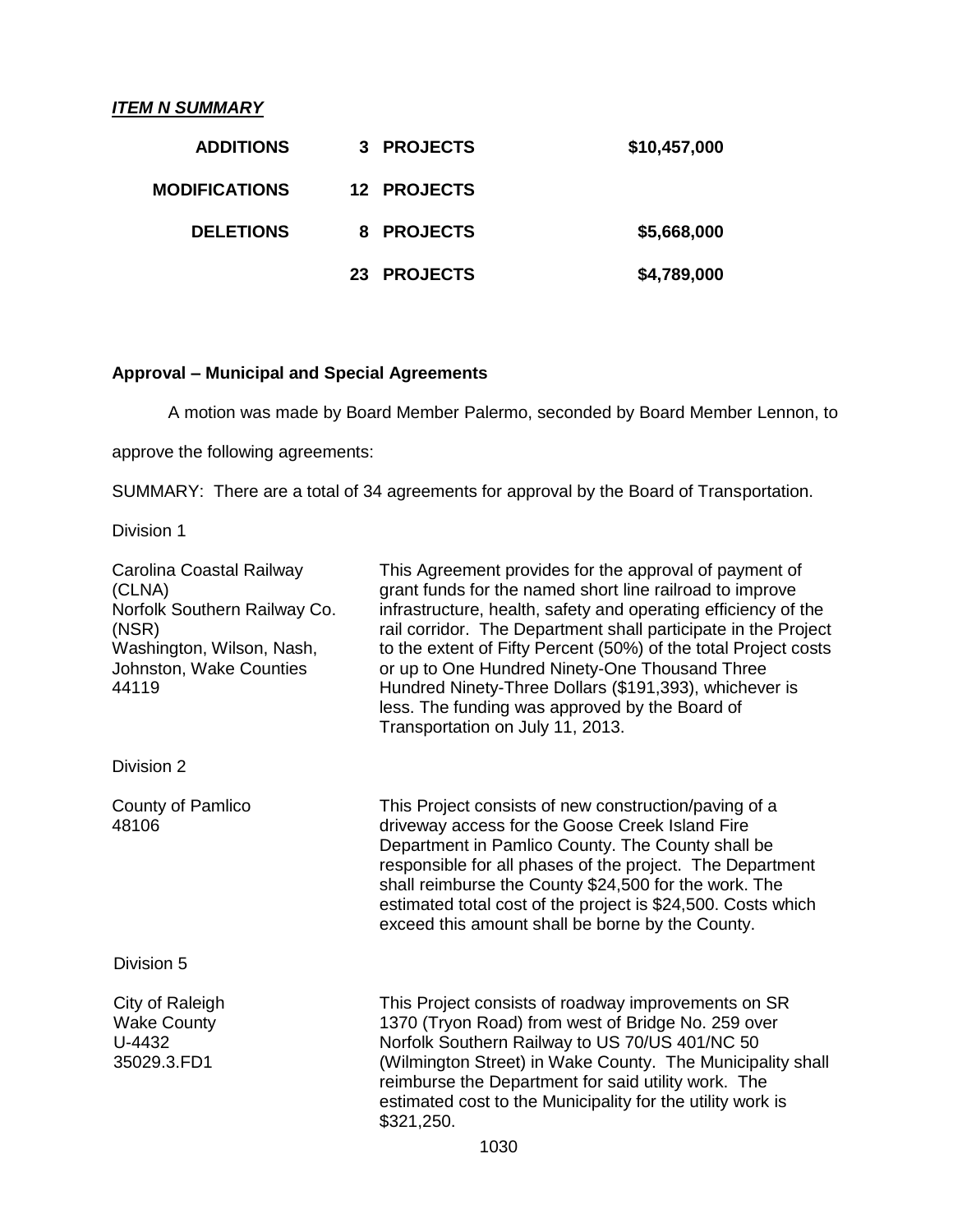Norfolk Southern Railway Company (NSR) North Carolina Railroad Company (NCRR) Wake County P-5500 The Department, NSR and NCRR on November 5, 2013 executed a Preliminary Engineering Reimbursement Agreement for NSR and NCRR to review preliminary engineering plans prepared by the Department and for the detailed design and construction of track and signal improvements at Southern Junction and Boylan, which are associated with the construction of the Raleigh Union Station. This Supplement No. 1 to the Preliminary Engineering Reimbursement Agreement allows the Department to authorize a total expenditure of up to \$1,209,000 toward the cost of the Project. Division 6 City of Fayetteville Cumberland County U-2519CB 34817.3.S8 This Project consists of improvements to the Fayetteville Outer Loop from south of SR 1400 (Cliffdale Road) to east of SR 1415 (Yadkin Road). The Department shall prepare the environmental and/or planning document, project plans and specifications, construct the project, and acquire any needed right of way. The Municipality shall relocate and adjust any municipally owned utilities. At the request of the Municipality, the Department shall include in its contract the construction of sidewalks. The Municipality shall reimburse the Department 50% (\$51,874) of the actual cost of the work. The estimated cost of the sidewalks is \$103,749. Division 7 Piedmont Authority for Regional Transportation (PART) Guilford County C-5561 44103.1.1 This Project consists of the replacement and expansion of 11 vanpool vehicles traveling from and to the Burlington-Graham MPO area. PART shall be responsible for all aspects of the project. The Department shall reimburse an amount not to exceed 80% (\$224,000) from the CMAQ funds allocation. PART shall be responsible for providing the 20% (\$56,000) matching funds for the CMAQ funds authorized and all costs that exceed the total estimated cost. Town of Elon Alamance County U-3110 B 34901.3.6 3707.3.21 43655 This Project consists of the installation of landscape plantings on Cook Road Extension (University Drive) from Westbrook Avenue to NC 100 in front of the Beth Schmidt Park in Alamance County. The Municipality shall develop the landscape design and prepare the landscape plans and specifications. The Department shall prepare the site and furnish and install the plantings. The Department is responsible for funding 100% up to a maximum amount of \$175,000. The Municipality shall be responsible for all funding that exceeds the \$175,000. The Municipality shall assume maintenance of the plantings upon completion of

the project.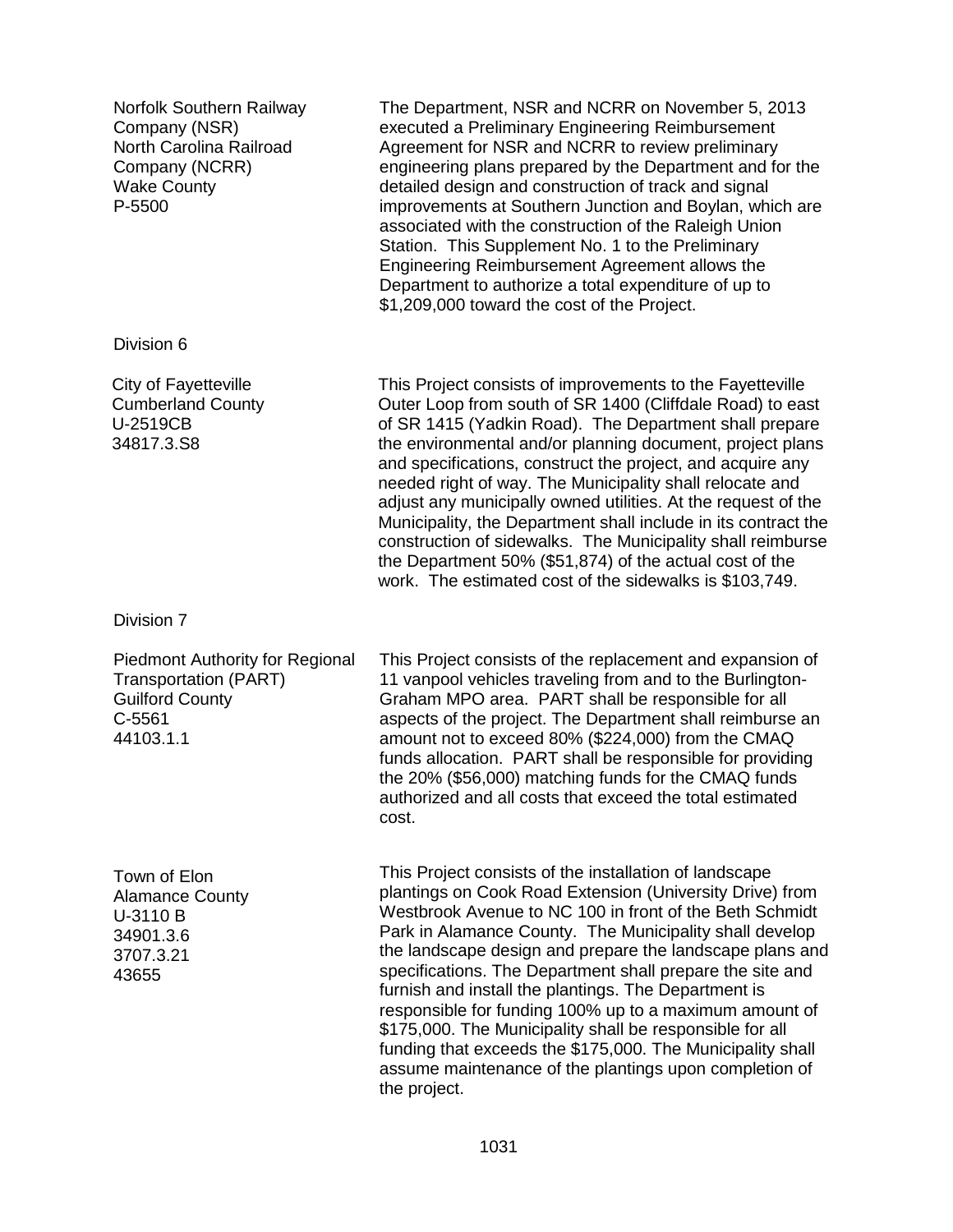| <b>National Heritage Academies</b><br><b>Guilford County</b><br>R-2413C<br>34429.3.7 | This Project consists of roadway improvements in<br>conjunction with Project R-2413C in Guilford County. The<br>Developer has requested the Department to add a left turn<br>lane and taper as well as a right turn lane and taper at the<br>Developer's physical location. The Developer shall prepare<br>the environmental and/or planning document, project plans<br>and specifications. The Department shall construct the<br>project, and acquire any needed right of way. There are no<br>utilities to be relocated. The Developer shall reimburse the<br>Department one hundred percent (100%) of the actual cost<br>of said work. The estimated reimbursement to the<br>Department for the project is \$109,929.26.                                                                         |
|--------------------------------------------------------------------------------------|-----------------------------------------------------------------------------------------------------------------------------------------------------------------------------------------------------------------------------------------------------------------------------------------------------------------------------------------------------------------------------------------------------------------------------------------------------------------------------------------------------------------------------------------------------------------------------------------------------------------------------------------------------------------------------------------------------------------------------------------------------------------------------------------------------|
| City of Eden<br><b>Rockingham County</b><br>ER-2971G<br>3607.3.12<br>7CR.20791.53    | This Project consists of the construction of curb and gutter,<br>sidewalks, electrical conduit and boxes for future street<br>lighting and resurfacing on SR 3005 (Morgan Road) in<br>Rockingham County. The Municipality will be responsible<br>for providing a portion of the plans, right of way and utilities.<br>The Department will provide the final plans, environmental<br>document, let and fund the construction and provide<br>contract administration. The Municipality will provide<br>maintenance of the sidewalk and future lighting upon final<br>acceptance of the project. The Department shall participate<br>in the actual construction and engineering costs of the<br>project not to exceed \$285,000. Costs which exceed this<br>amount shall be borne by the Municipality. |
| Division 8                                                                           |                                                                                                                                                                                                                                                                                                                                                                                                                                                                                                                                                                                                                                                                                                                                                                                                     |
| Aberdeen & Rockfish Railroad<br>(AR)<br><b>Hoke County</b><br>44117                  | This Agreement provides for the approval of payment of<br>grant funds for the named short line railroad to improve<br>infrastructure, health, safety and operating efficiency of the<br>rail corridor. The Department shall participate in the Project<br>to the extent of Fifty Percent (50%) of the total Project costs<br>or up to Fifty Thousand Three Hundred One Dollars<br>(\$50,301), whichever is less. The funding was approved by<br>the Board of Transportation on July 11, 2013.                                                                                                                                                                                                                                                                                                       |
| Laurinburg & Southern Railroad<br>(LRS)<br><b>Hoke County</b><br>44122               | This Agreement provides for the approval of payment of<br>grant funds for the named short line railroad to improve<br>infrastructure, health, safety and operating efficiency of the<br>rail corridor. The Department shall participate in the Project<br>to the extent of Fifty Percent (50%) of the total Project costs<br>or up to Nine Thousand Two Hundred Fifteen Dollars<br>(\$9,215), whichever is less. The funding was approved by<br>the Board of Transportation on July 11, 2013.                                                                                                                                                                                                                                                                                                       |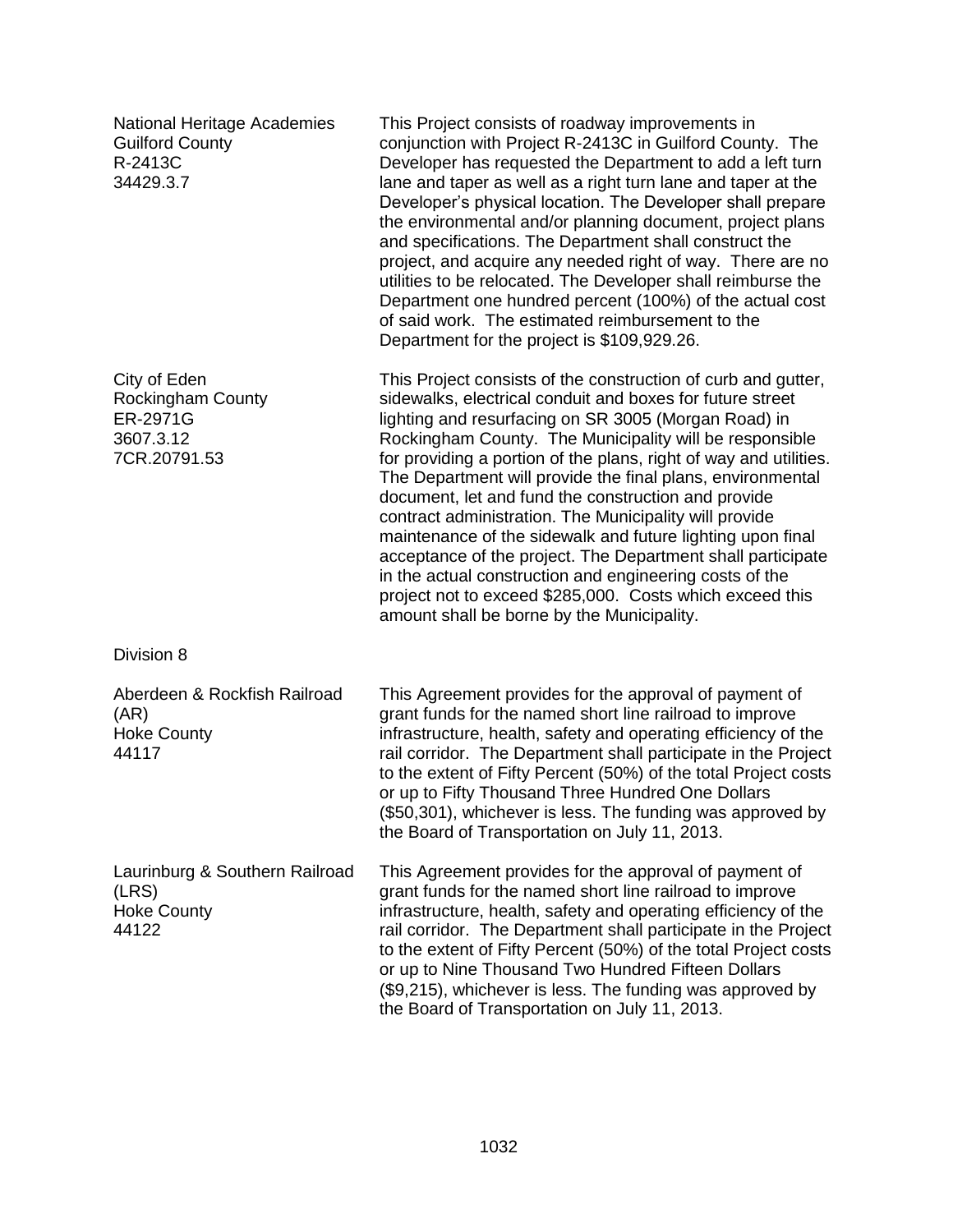| Aberdeen Carolina & Western<br>Railway (ACWR)<br>Norfolk Southern Railway Co.<br>(NSR)<br>Moore and Stanly Counties<br>44118 | This Agreement provides for the approval of payment of<br>grant funds for the named short line railroad to improve<br>infrastructure, health, safety and operating efficiency of the<br>rail corridor. The Department shall participate in the Project<br>to the extent of Fifty Percent (50%) of the total Project costs<br>or up to One Hundred Forty-Four Thousand Fifty Dollars<br>(\$144,050), whichever is less. The funding was approved<br>by the Board of Transportation on July 11, 2013.                                                                                                                                                                                                                         |
|------------------------------------------------------------------------------------------------------------------------------|-----------------------------------------------------------------------------------------------------------------------------------------------------------------------------------------------------------------------------------------------------------------------------------------------------------------------------------------------------------------------------------------------------------------------------------------------------------------------------------------------------------------------------------------------------------------------------------------------------------------------------------------------------------------------------------------------------------------------------|
| Town of Troy<br><b>Montgomery County</b><br>EB-5521<br>50037.1.1<br>50037.3.1                                                | This Project consists of the construction of concrete<br>sidewalk along NC 134 (N. Main Street)/SR 1005 (S. Main<br>Street) from SR 1323 (Okeewemee Road) to Barnhill Street<br>in Montgomery County. The Municipality shall be<br>responsible for all phases of the project. The Department<br>shall participate up to \$572,000 in Federal Enhancement<br>funds, plus \$143,000 in state match. The Municipality shall<br>provide all costs that exceed the total estimated cost of<br>\$715,000.                                                                                                                                                                                                                         |
| <b>Moore County</b><br>R-2812<br>34504.2.3                                                                                   | This Project consists of improvements along NC 211 from<br>west end to the traffic circle in Pinehurst within Moore<br>County. This Supplemental Agreement is to modify the<br>original funding. The County's original participation was<br>\$117,000.00. The County agrees to reimburse the<br>Department an additional \$52,030.25. The costs are for<br>relocation and adjustment of utility lines detailed in the<br>responsibilities portion of the original Agreement. The<br>adjusted total estimated cost to the County is \$169,030.25.                                                                                                                                                                            |
| Division 9                                                                                                                   |                                                                                                                                                                                                                                                                                                                                                                                                                                                                                                                                                                                                                                                                                                                             |
| Town of Denton<br>Davidson County<br>C-5560<br>50068.1.1                                                                     | This Project consists of the purchase of an electric vehicle<br>to replace an existing fleet vehicle used to conduct town<br>business including utilities maintenance, code enforcement<br>and monitoring/metering. Also, to purchase and install an<br>electric vehicle charging station on the Town property for<br>Town and public use. The Municipality shall be responsible<br>for all aspects of the project. The Department shall<br>reimburse an amount not to exceed 80% (\$30,176) from<br>the CMAQ funds allocation. The Municipality shall be<br>responsible for providing the 20% (\$7,544) matching funds<br>for the CMAQ funds authorized and all costs that exceed<br>the total estimated cost of \$37,720. |
| City of Kannapolis<br><b>Rowan County</b><br>P-5206 D<br>43217.3.STR04T4E                                                    | This Project consists of NCRR/NS Mainline Railroad<br>Roadbed from north of Ryder Avenue (SR 1210, MP 345.4)<br>to CP "North Kannapolis" (MP 348.3) in Rowan County. At<br>the request of the Municipality, the Department shall<br>include provisions in the construction contract for the<br>contractor to adjust and relocate water and sewer lines.<br>The Municipality shall reimburse the Department the entire<br>cost of said utility work. Estimated cost to the Municipality<br>is \$39,000.                                                                                                                                                                                                                      |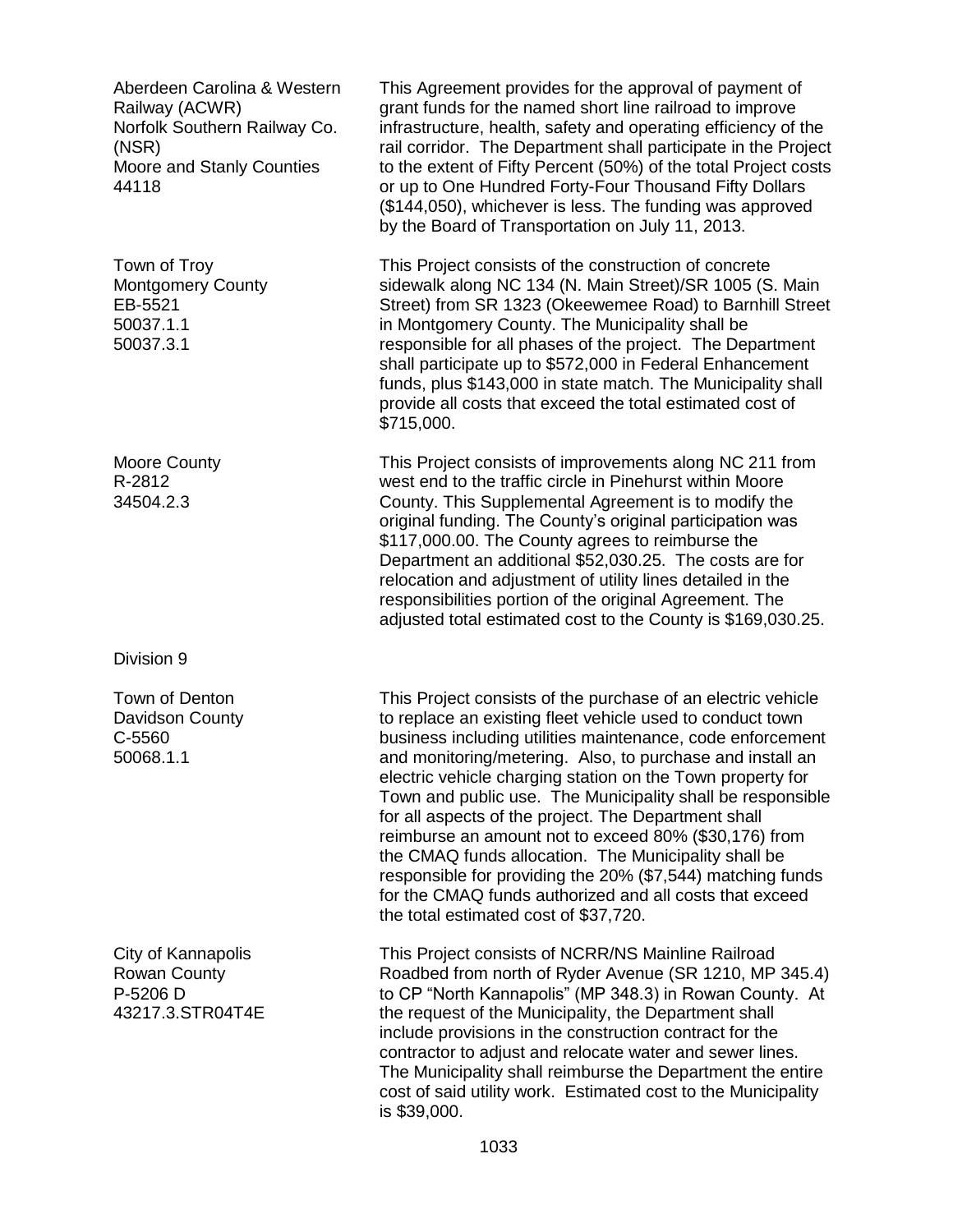City of Winston Salem Forsyth County 36247.9.3

City of Salisbury Rowan County 36247.9.3

Town of Lewisville Forsyth County U-4741 OL 39745.3.F29

Division 10

City of Monroe Union County B-4651 33817.3.FD1

Town of Wingate Union County ER-2971 J 3610.3.04

Town of Stallings Union County U-5112 42374.2.FD1 42374.3.FD1

This Municipal Operations Agreement (Schedule C) consists of the operation of the traffic signals at certain intersections on the State Highway System within or near the City of Winston Salem in Forsyth County. The Department shall reimburse the Municipality based on an annual approved amount for the operation of the signals.

This Municipal Operations Agreement (Schedule C) consists of the operation of the traffic signals at certain intersections on the State Highway System within or near the City of Salisbury in Rowan County. The Department shall reimburse the Municipality based on an annual approved amount for the operation of the signals.

This Project consists of the construction of sidewalks from Tullyries Lane to Riverwood Drive on the west side of Lewisville-Vienna Road in Lewisville. The Municipality is responsible for all phases of the project. The Department shall reimburse an amount not to exceed 80% (\$92,000) from the STP-DA funds allocation. The Municipality shall be responsible for providing the 20% (\$23,000) matching funds for the STP-DA funds authorized and all costs that exceed the total estimated cost of \$115,000.

This Project consists of the replacement of Bridge No. 251 over South Fork Crooked Creek on SR 1508 (Poplin Road) in Union County. The Department shall prepare the planning document, project plans and specifications, acquire any needed right of way, relocate and adjust utilities and construct the project. The Municipality shall relocate and adjust any municipally owned utilities and any utilities under franchise. The estimated cost to the Municipality for utility relocation is \$56,528.

This Project consists of the construction of sidewalk along North Main Street and sidewalk along Haskins Drive in Union County. The Municipality shall be responsible for all phases of the project. The Department shall participate in the actual construction costs of the project in an amount not to exceed \$135,000 from Division Enhancement funds. Costs which exceed this amount shall be borne by the Municipality.

This Project consists of widening improvements to Potters Road (SR 1357) and construction of selected turn lanes at its intersection with Pleasant Plains Road (SR 1364) in Stallings. The Municipality shall be responsible for all phases of the project. The Department shall allocate an amount not to exceed \$2,425,000 (\$1,600,000 from STP-DA funds and \$825,000 from HSIP funds). The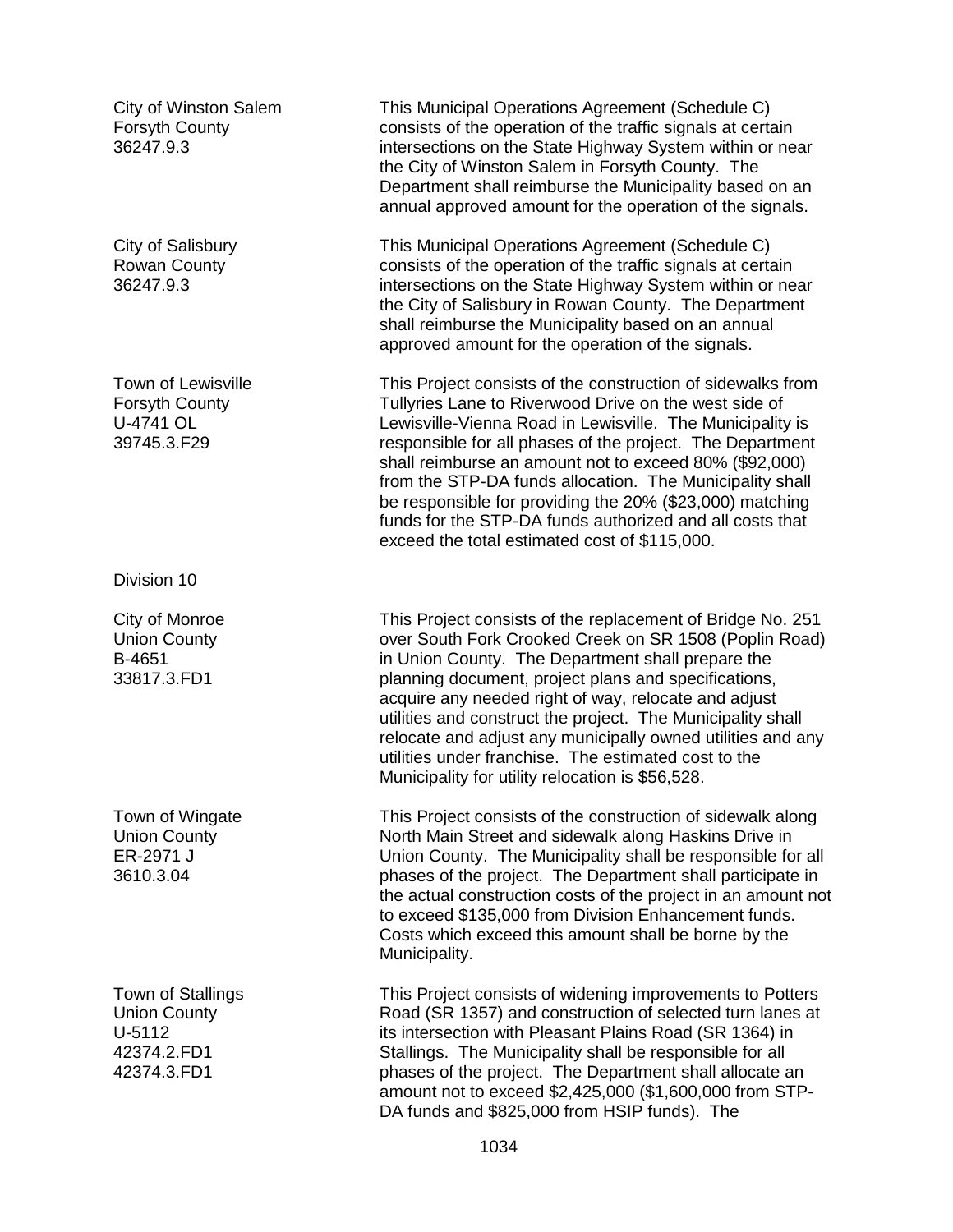|                                                                                                                                                                            | Municipality shall provide the non-federal match to the<br>STP-DA funds (\$400,000) and all costs that exceed the<br>total estimated cost.                                                                                                                                                                                                                                                                                                                                                                                                                                                                                                                                                                                                                           |
|----------------------------------------------------------------------------------------------------------------------------------------------------------------------------|----------------------------------------------------------------------------------------------------------------------------------------------------------------------------------------------------------------------------------------------------------------------------------------------------------------------------------------------------------------------------------------------------------------------------------------------------------------------------------------------------------------------------------------------------------------------------------------------------------------------------------------------------------------------------------------------------------------------------------------------------------------------|
| North Carolina Railroad<br>Company (NCRR)<br>Norfolk Southern Railway<br>Company (NSR)<br>City of Charlotte (Municipality)<br><b>Mecklenburg County</b><br>U-5008<br>57500 | This Agreement provides for the commitment of funding by<br>all Parties for the construction of a grade separation of the<br>at-grade rail highway crossing at East Sugar Creek Road<br>(SR 2975) (Crossing No. 715 352H, MP Main 347.02), and<br>the additional closure of the at-grade crossing at East<br>Craighead Road (Crossing No. 715 355D, MP Main 374.3).<br>The Federal Railroad Administration will reimburse NCDOT<br>53.66% of the estimated project cost not to exceed<br>\$22,000,000. NCRR's participation shall be \$10,000,000.<br>NS's participation shall be 8% of the eligible total Project<br>costs up to \$3,400,000. The Municipality's participation<br>shall be \$5,000,000. The total estimated cost of the Project<br>is \$43,000,000. |
| Siemens Energy, Inc.<br><b>Mecklenburg County</b><br>42819                                                                                                                 | This Agreement provides for the construction of rail<br>improvements at Siemens gas turbine plant in Charlotte.<br>This Supplemental Agreement allows the Department to<br>use up to a maximum of \$400,000 toward the cost of the<br>Project. The Board of Transportation authorized the use of<br>Statewide Contingency Funds on November 7, 2013.                                                                                                                                                                                                                                                                                                                                                                                                                 |
| County of Mecklenburg<br>(County/Lessee)<br>City of Charlotte and<br>NCDOT(Municipality/<br>Department/Lessor)<br>32213                                                    | The Department and the Municipality (Lessors) jointly own<br>the P&N Charlotte Rail Corridor and the Cedar Yard<br>property in Mecklenburg County. On July 23, 2001, the<br>Department and the County (Lessee) entered into a Lease<br>Agreement, which was amended on June 25, 2002, for the<br>use of a portion of the P&N corridor as a pedestrian facility.<br>The County now wishes to enter into a new Lease<br>Agreement to extend the pedestrian facility southward<br>through the Cedar Yard parcel. The County shall be<br>responsible for construction and maintenance. The new<br>Lease Agreement will remain in effect for twenty-five years<br>with up to two additional five-year extensions.                                                         |
| <b>Charlotte-Mecklenburg Utilities</b><br><b>Mecklenburg County</b><br>B-4779<br>38550.3.FR1                                                                               | This Project consists of the replacement of Bridge No. 147<br>(SBL) and Bridge No. 140 (NBL) over Mallard Creek on US<br>29 (N. Tryon Street) in Mecklenburg County. At the request<br>of the Municipality, the Department shall include provisions<br>in the construction contract for the contractor to adjust and<br>relocate water lines. The Municipality shall reimburse the<br>Department the entire cost of said utility work. The<br>estimated cost to the Municipality is \$226,000.                                                                                                                                                                                                                                                                       |
| City of Concord<br><b>Cabarrus County</b><br>I-3802A<br>36780.3.FS1                                                                                                        | This Project consists of improvements on I-85 from NC 73<br>(Exit 55) to Lane Street (Exit 63) in Concord. The<br>Department shall prepare the environmental and/or<br>planning documents, project plans and specifications,<br>construct the project, and acquire any needed right of way.                                                                                                                                                                                                                                                                                                                                                                                                                                                                          |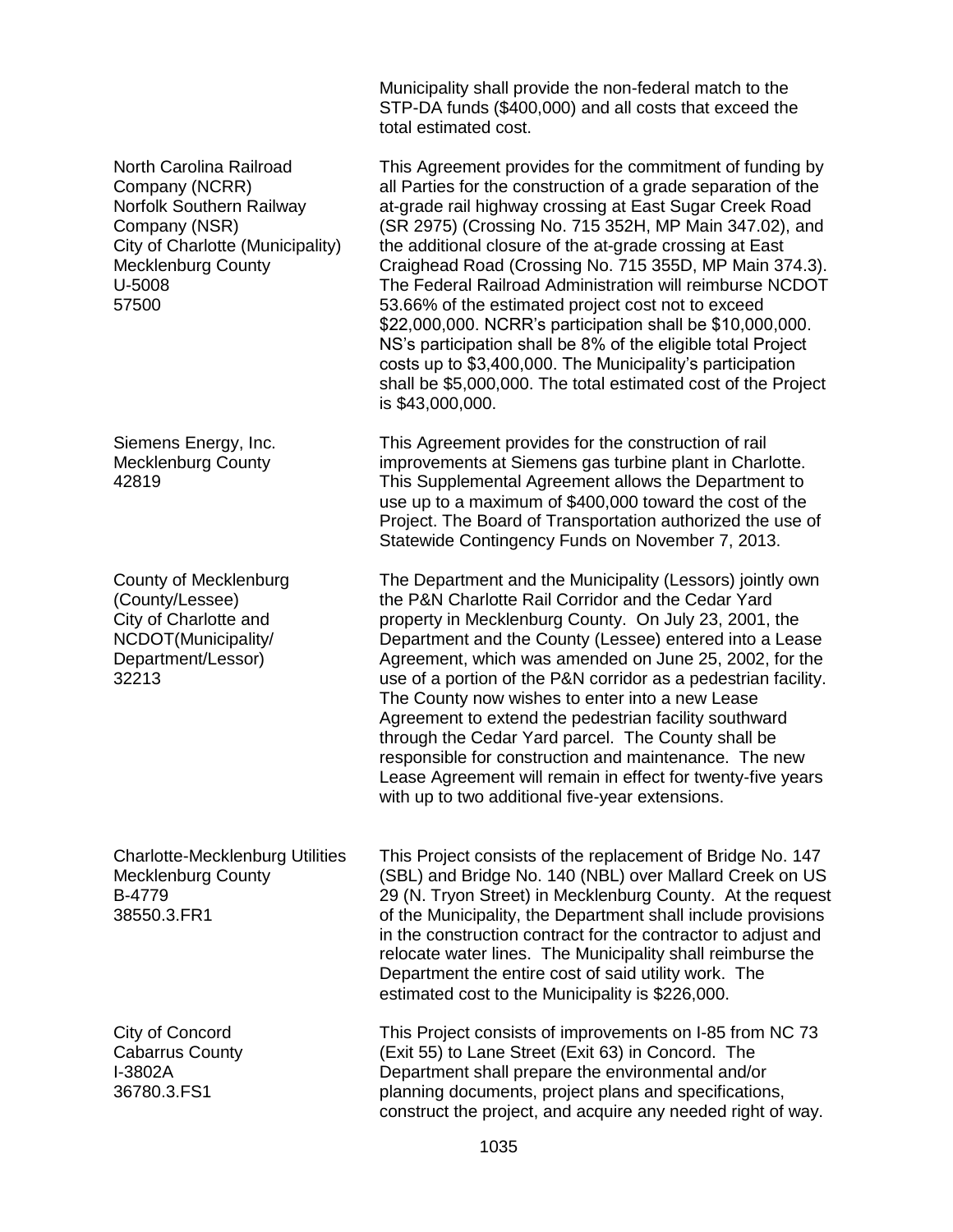At the request of the Municipality, the Department shall include in its contract the construction of sidewalks at various locations in Concord. The Municipality shall reimburse the Department 40% percent of the actual cost of the sidewalks, estimated at \$132,149. The total estimated cost for the sidewalks is \$330,372.

This Project consists of improvements on I-85 from NC 73 (Exit 55) to Lane Street (Exit 63) in Kannapolis. The Department shall prepare the environmental and/or planning documents, project plans and specifications, construct the project, and acquire any needed right of way. At the request of the Municipality, the Department shall include in its contract the construction of sidewalks at various locations in Kannapolis. The Municipality shall reimburse the Department 30% percent of the actual cost of the sidewalks estimated at \$40,862. The total estimated cost for the sidewalks is \$136,206.

#### Division 11

City of Kannapolis Cabarrus County

I-3802A 36780.3.FS1

Southeast Shortlines d/b/a Caldwell County Railroad Co. (CWCY) Caldwell Railroad Commission (CRC) Caldwell, Burke, Catawba Counties 44120

City of Gastonia Gaston County EB-5534 50049.3.1

Division 12

Town of Cramerton Gaston County C-5563 50086.3.1

This Agreement provides for the approval of payment of grant funds for the named short line railroad to improve infrastructure, health, safety and operating efficiency of the rail corridor. The Department shall participate in the Project to the extent of Fifty Percent (50%) of the total Project costs or up to Fifty Thousand Dollars (\$50,000), whichever is less. The funding was approved by the Board of Transportation on July 11, 2013.

This Project consists of the construction of the Catawba Creek Greenway Extension from Ferguson Park to Downtown Gastonia in Gaston County. The Municipality shall be responsible for all phases of the project. The Department shall participate up to a maximum amount of \$328,000, plus \$82,000 in state match. The Municipality shall provide all costs that exceed the total estimated cost of \$410,000.

This Project consists of retrofitting fourteen (14) police vehicles and six (6) other municipal vehicles with an LPG bi-fuel conversion kit. The project also includes installation of a fueling station in Cramerton. The Municipality shall be responsible for all phases of the Project. The Department shall reimburse an amount not to exceed 80% (\$120,000) from the CMAQ funds allocation. The Municipality shall be responsible for providing the 20% (\$30,000) matching funds for the CMAQ funds authorized and all costs that exceed the total estimated cost of \$150,000.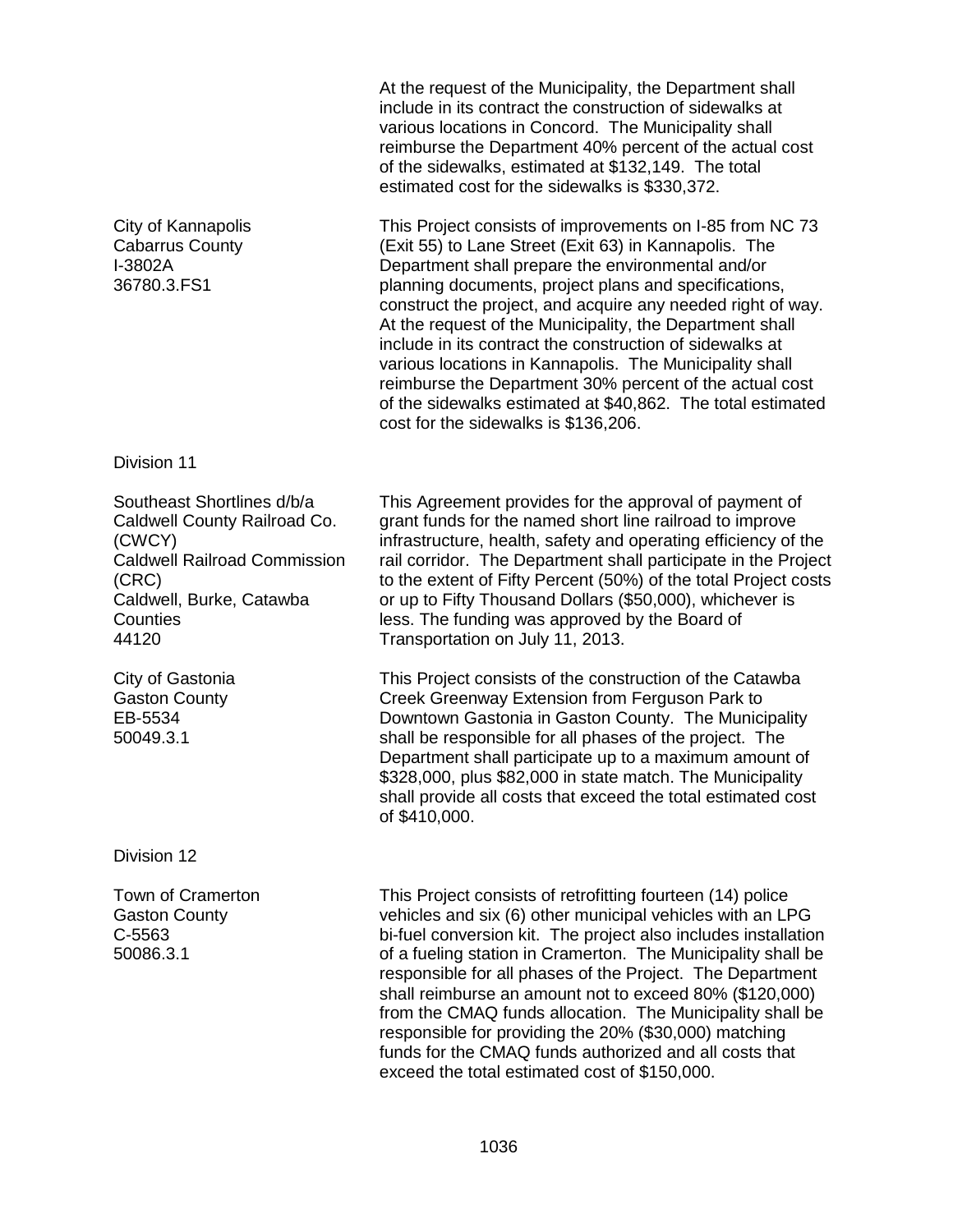Division 14

| <b>Great Smoky Mountains</b><br>Railroad<br><b>Jackson and Swain Counties</b><br>44121                                     | This Agreement provides for the approval of payment of<br>grant funds for the named short line railroad to improve<br>infrastructure, health, safety and operating efficiency of the<br>rail corridor. The Department shall participate in the Project<br>to the extent of Fifty Percent (50%) of the total Project costs<br>or up to One Hundred Fourteen Thousand Five Hundred<br>Thirty-Seven Dollars (\$114,537), whichever is less. The<br>funding was approved by the Board of Transportation on<br>July 11, 2013.                      |
|----------------------------------------------------------------------------------------------------------------------------|-----------------------------------------------------------------------------------------------------------------------------------------------------------------------------------------------------------------------------------------------------------------------------------------------------------------------------------------------------------------------------------------------------------------------------------------------------------------------------------------------------------------------------------------------|
| Norfolk Southern Railway<br>Company (NSR)<br><b>Transylvania County</b><br>17BP.14.R.12                                    | This Agreement provides for the NSR to work within the<br>operating railroad right-of-way on SR 1504 (old US 64), MP<br>TR15.9 to TR16.1 including preliminary engineering and<br>provide railroad flagging, if needed. This Agreement<br>provides for the encroachment by NCDOT on the operating<br>railroad right-of-way. The Department shall be responsible<br>for all costs incurred by NSR. The estimated cost to the<br>Department is \$18,000.00.                                                                                     |
| <b>National Park Service/Great</b><br><b>Smoky Mountains National Park</b><br><b>Haywood County</b><br>C-5202<br>46286.1.1 | This Project consists of educating visitors to the Great<br>Smoky Mountains National Park about transportation<br>choices and how that affects air quality in Haywood County.<br>The Agency is responsible for all phases of the project.<br>The Department shall reimburse an amount not to exceed<br>80% (\$270,000) from the CMAQ funds allocation. The<br>Agency will be responsible for providing the 20% (\$67,500)<br>matching funds for the CMAQ funds authorized and all<br>costs that exceed the total estimated cost of \$337,500. |

SUMMARY: There are a total of 25 agreements for informational purposes only.

**Statewide** 

| NC DENR - Division of Air<br>Quality<br>C-4903<br>44003.3.1 | This Project consists of the implementation of education<br>and outreach programs through partnerships with local<br>governments and health and environmental advocacy<br>groups. This Supplemental Agreement extends the<br>completion date for the Project to December 31, 2016, in<br>lieu of June 20, 2015.                         |
|-------------------------------------------------------------|-----------------------------------------------------------------------------------------------------------------------------------------------------------------------------------------------------------------------------------------------------------------------------------------------------------------------------------------|
| Solid Waste Enforcement<br><b>Officers Association</b>      | This Agreement consists of the NCDOT Office of<br>Beautification providing the Solid Waste Enforcement<br>Officers Association (SWEOA) with the use of its Q-Star<br>Technology FlashCam #FC 880K System with mounting<br>brackets, hardware, remote control, #DB-2 Decoy, Manual,<br>CD, Tools, Acer laptop SN 20809954576 and Pelican |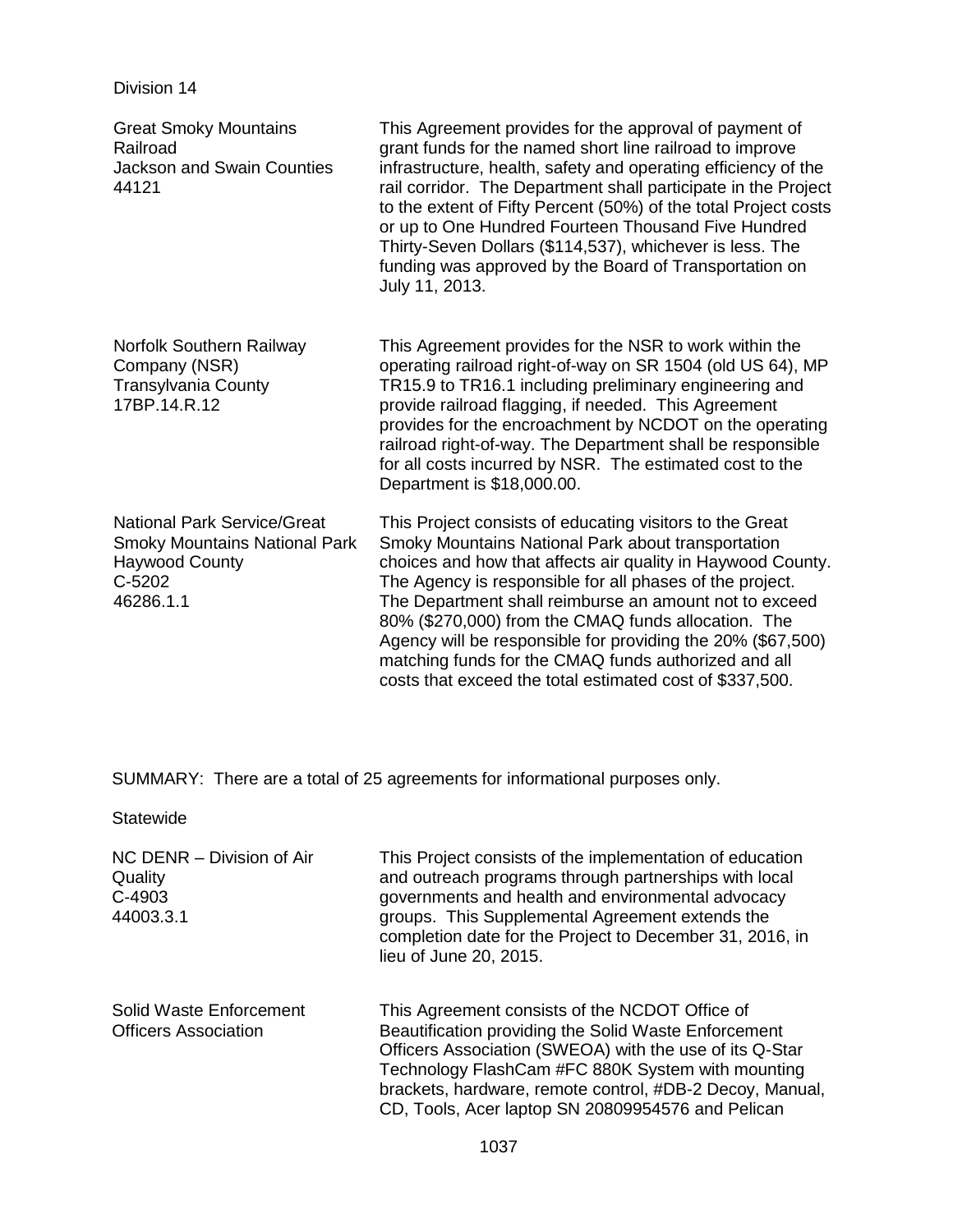|                                                                                           | traveling case accompanied by the commercial Master lock<br>and key for the use of the deterrence of littering and illegal<br>dumping in various counties and site locations. This<br>Supplemental Agreement extends the original terms by an<br>additional year (December 17, 2014). There is no fee or<br>cost associated with this Agreement.                                                                                                                                                                                                                                                                                                                                                                                                    |  |
|-------------------------------------------------------------------------------------------|-----------------------------------------------------------------------------------------------------------------------------------------------------------------------------------------------------------------------------------------------------------------------------------------------------------------------------------------------------------------------------------------------------------------------------------------------------------------------------------------------------------------------------------------------------------------------------------------------------------------------------------------------------------------------------------------------------------------------------------------------------|--|
| Division 3                                                                                |                                                                                                                                                                                                                                                                                                                                                                                                                                                                                                                                                                                                                                                                                                                                                     |  |
| City of Wilmington<br><b>New Hanover County</b><br>EB-5544<br>45844.3.1                   | This Project consists of the construction and improvements<br>for bicycle/pedestrian facilities beginning at S. 17th Street &<br>John Barry Drive and ending at the entrance to Wade Park,<br>with signal upgrades at S. College Road and S. 17th Street<br>in New Hanover County. This Supplemental Agreement<br>extends the completion date of the project to December 31,<br>2014 in lieu of December 31, 2013.                                                                                                                                                                                                                                                                                                                                  |  |
| Division 5                                                                                |                                                                                                                                                                                                                                                                                                                                                                                                                                                                                                                                                                                                                                                                                                                                                     |  |
| Carolina Multifamily/Morrow<br>Construction Co., Inc.<br><b>Wake County</b><br>36249.3286 | This Project consists of the installation of a new traffic<br>signal utilizing metal poles and mast arms,<br>protected/permissive phasing utilizing flashing yellow<br>arrows and signalized pedestrian crossing at the site<br>driveway on NC 54 (Chapel Hill Road) in Wake County.<br>The Developer shall reimburse the Department one<br>hundred percent (100%) of the actual cost of said work.<br>The estimated reimbursement to the Department for review<br>and inspection is \$10,000.                                                                                                                                                                                                                                                      |  |
| Division 6                                                                                |                                                                                                                                                                                                                                                                                                                                                                                                                                                                                                                                                                                                                                                                                                                                                     |  |
| <b>Branch Banking &amp; Trust</b><br>Company<br><b>Cumberland County</b><br>36249.3306    | The Project consists of revision to the existing signal at NC<br>24/87 (Bragg Boulevard) at McKenzie Street/New Street, in<br>Spring Lake. This will include the relocation of a signal pole<br>in the northeast quadrant, relocating signal heads, recutting<br>signal loops and adjustments to fiber optic cables. The<br>installation of a right-turn lane is also required, as well as<br>the installation of thermoplastic pavement markings. The<br>Department will revise the signal plans for the developer<br>under this agreement. The Developer shall reimburse the<br>Department one hundred percent (100%) of the actual cost<br>of said work. The estimated reimbursement to the<br>Department for review and inspection is \$10,000. |  |
| Town of White Lake<br><b>Bladen County</b><br>ER-2971F<br>3606.3.12                       | This Project consists of widening, curb & gutter and<br>sidewalk along White Lake Drive (SR 1515) from Williams<br>Street to Sycamore Lane in Bladen County. This<br>Supplemental Agreement extends the completion date for<br>the project to June 30, 2014 in lieu of December 8, 2013.                                                                                                                                                                                                                                                                                                                                                                                                                                                            |  |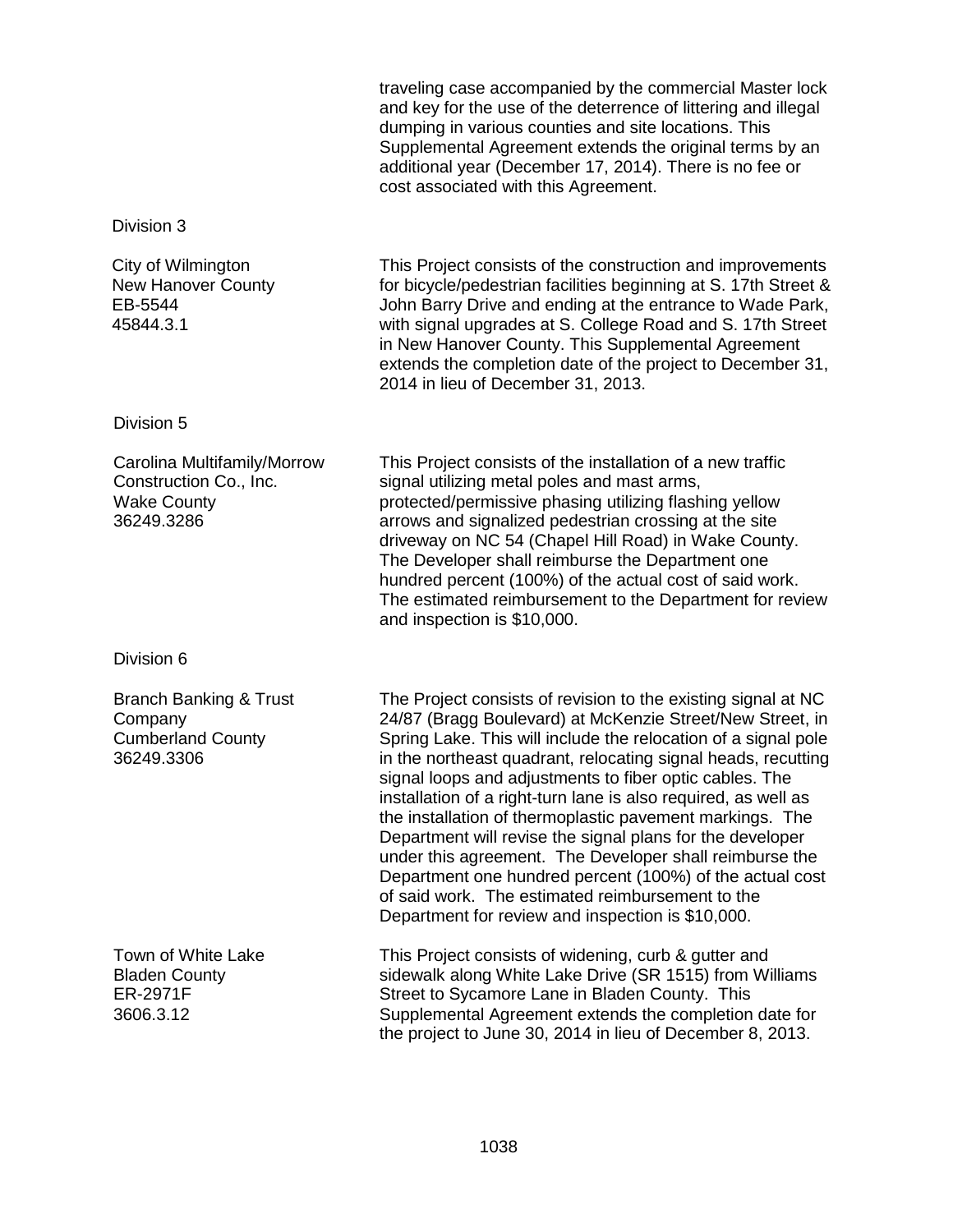#### Division 7

City of Greensboro Guilford County R-4707 36599

City of Greensboro Guilford County EL-5101 DG 41823.3.10

City of Greensboro Guilford County EL-5101 DP 41823.3.18

City of Greensboro Guilford County C-5555 A 45540.3.1

City of Greensboro Guilford County U-5505 46290.2.1 46290.3.1

City of Greensboro Guilford County U-5306 A 47026.2.2 47026.3.2

Division 8

NNP Briar Chapel, LLC Chatham County 36249.3295

Village of Pinehurst Moore County 36249.3298

This Project consists of developing a preliminary design plan for moving vehicular traffic along US 29 in Guilford County. This Supplemental Agreement extends the completion for the project to December 31, 2015, in lieu of December 31, 2013.

This Project consists of sidewalk improvements at various locations in Guilford County. This Supplemental Agreement extends the pre-construction activities completion date to March 31, 2014, in lieu of July 31, 2013.

This Project consists of sidewalk improvements at various locations in Guilford County. This Supplemental Agreement extends the pre-construction activities completion date to February 28, 2014, in lieu of June 30, 2013 and extends the completion date for the project to January 1, 2015 in lieu of January 31, 2014.

This Project consists of sidewalk improvements at various locations in Guilford County. This Supplemental Agreement extends the pre-construction activities completion date to February 28, 2014, in lieu of August 31, 2013 and extends the completion date for the project to March 31, 2015 in lieu of August 31, 2014.

This Project consists of sidewalk improvements at various locations in Guilford County. This Supplemental Agreement extends the pre-construction activities completion date to March 31, 2014, in lieu of September 30, 2012 and extends the completion date for the project to October 31, 2015 in lieu of December 31, 2013.

This Project consists of sidewalk improvements at various locations in Guilford County. This Supplemental Agreement extends the pre-construction activities completion date to November 30, 2014, in lieu of February 28, 2013 and extends the completion date for the project to January 31, 2016 in lieu of January 31, 2013.

This Project consists of the maintenance of existing guardrail and regulatory signs on state maintained roadways within the Briar Chapel Development in Chatham County. The Department shall own and be responsible for maintenance of the existing guardrail and regulatory signs on state maintained roadways.

This Project consists of the temporary removal of four (4) overhead signs and structures to remove the lighting system, strip, paint, apply new sheeting, and reinstall at the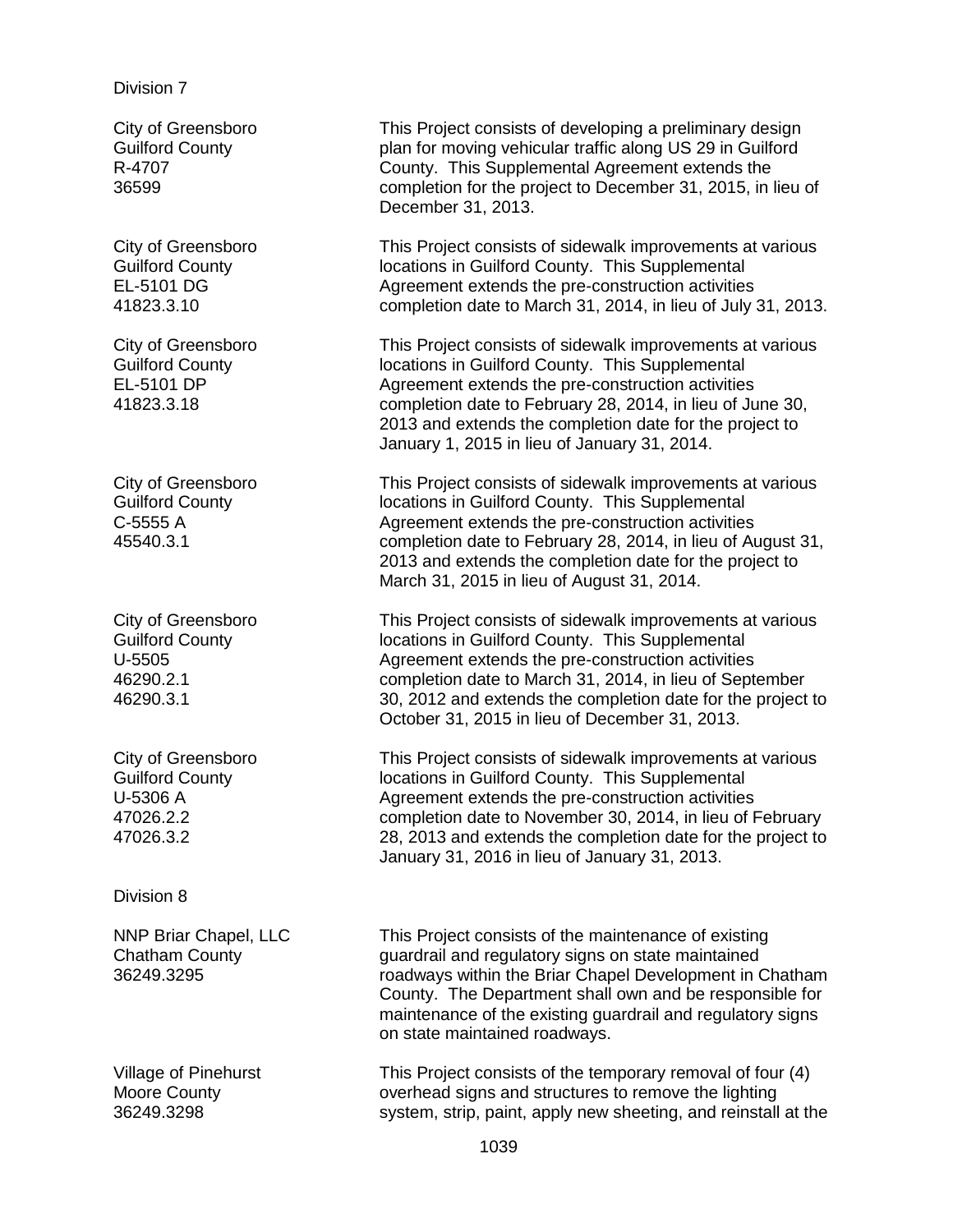traffic circle in Pinehurst within Moore County. The Department shall be responsible for all phases of the project. The Municipality shall reimburse the Department \$50,000 for work performed by the Department. The estimated total cost of project is \$50,000. Division 9 City of Lexington Davidson County 9.202912 This Municipal Maintenance Agreement (Schedule A) provides for the Municipality to contract with the Department for the installation, repair and maintenance of traffic control devices. The Municipality shall install and maintain signs and supports on the State Highway System Streets located within the Municipality. The Department shall be billed quarterly by the Municipality for the cost of signs and supports as per the Agreement. City of Salisbury Rowan County 9.208012 This Municipal Maintenance Agreement (Schedule A) provides for the Municipality to contract with the Department for the installation, repair and maintenance of traffic control devices. The Municipality shall install and maintain signs and supports on the State Highway System Streets located within the Municipality. The Department shall be billed quarterly by the Municipality for the cost of signs and supports as per the Agreement. City of Winston Salem Forsyth County 9.203412 This Municipal Maintenance Agreement (Schedule A) provides for the Municipality to contract with the Department for the installation, repair and maintenance of traffic control devices. The Municipality shall install and maintain signs and supports on the State Highway System Streets located within the Municipality. The Department shall be billed quarterly by the Municipality for the cost of signs and supports as per the Agreement. City of Lexington Davidson County 9.202912 This Municipal Maintenance Agreement (Schedule B) provides for the Municipality to maintain traffic control devices. The Municipality shall install and maintain pavement marking materials and pavement markers on the State Highway System Streets located within the Municipality. The Department shall be billed quarterly by the Municipality for the cost of signs and supports as per the Agreement. City of Salisbury Rowan County 9.208012 This Municipal Maintenance Agreement (Schedule B) provides for the Municipality to maintain traffic control devices. The Municipality shall install and maintain pavement marking materials and pavement markers on the State Highway System Streets located within the Municipality. The Department shall be billed quarterly by the Municipality for the cost of signs and supports as per the Agreement.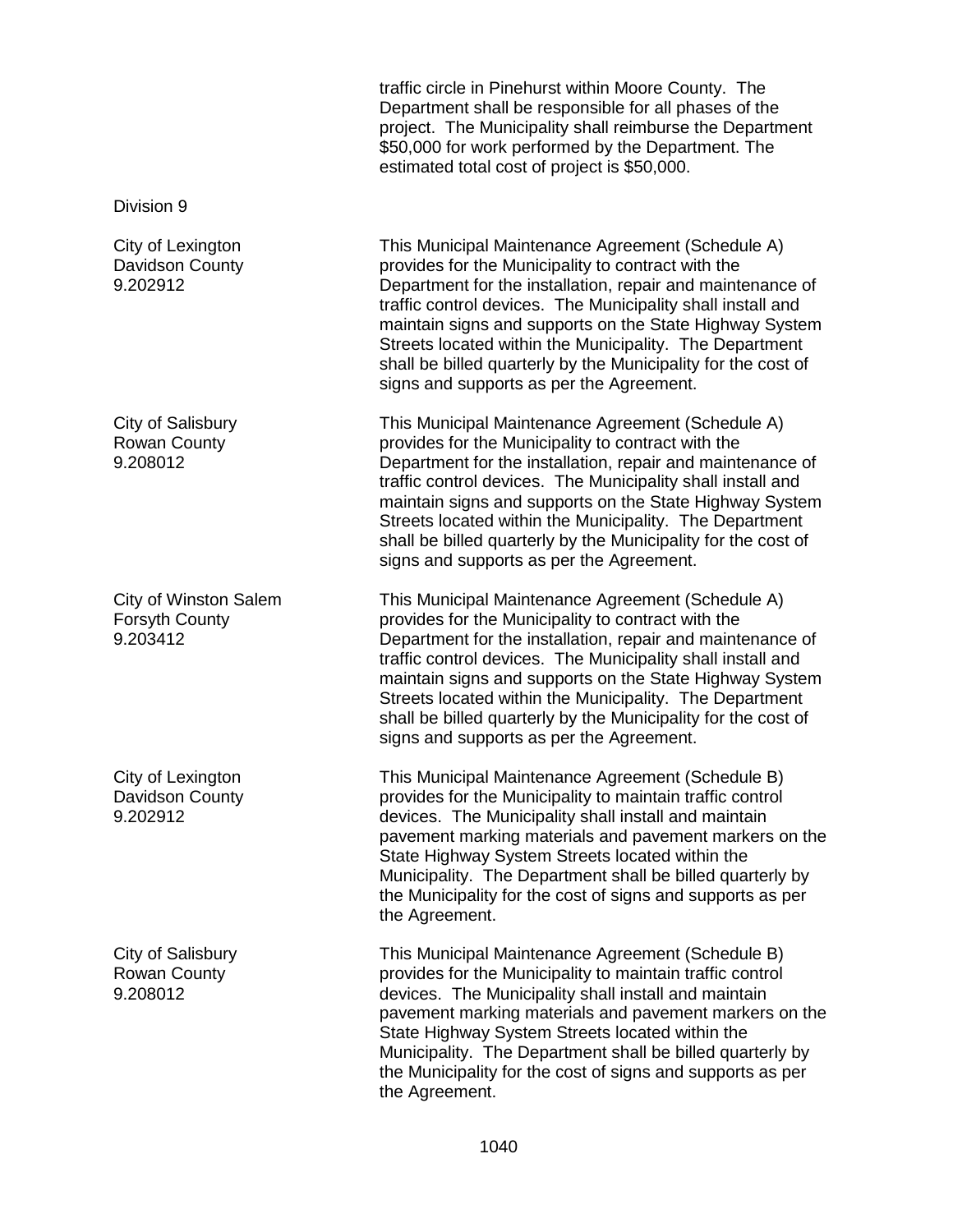| <b>City of Winston Salem</b><br><b>Forsyth County</b><br>9.203412                      | This Municipal Maintenance Agreement (Schedule B)<br>provides for the Municipality to maintain traffic control<br>devices. The Municipality shall install and maintain<br>pavement marking materials and pavement markers on the<br>State Highway System Streets located within the<br>Municipality. The Department shall be billed quarterly by<br>the Municipality for the cost of signs and supports as per<br>the Agreement.                                                                                                             |
|----------------------------------------------------------------------------------------|----------------------------------------------------------------------------------------------------------------------------------------------------------------------------------------------------------------------------------------------------------------------------------------------------------------------------------------------------------------------------------------------------------------------------------------------------------------------------------------------------------------------------------------------|
| Division 10                                                                            |                                                                                                                                                                                                                                                                                                                                                                                                                                                                                                                                              |
| City of Concord<br><b>Cabarrus County</b><br>SR-5001 BN<br>40924.3.65                  | This Project consists of federal Safe Routes to School<br>funding for the greenway connection to serve Harris Road<br>Middle School and Odell Elementary School in Cabarrus<br>County. This Supplemental Agreement extends the<br>completion date for the final PS&E package to December<br>31, 2013 in lieu of August 1, 2012 and to extend the<br>completion date of the Project to September 30, 2014 in<br>lieu of September 1, 2013. This Agreement supersedes<br>the Agreement that was approved by the Board on<br>September 6, 2012. |
| Division 11                                                                            |                                                                                                                                                                                                                                                                                                                                                                                                                                                                                                                                              |
| <b>Town of Seven Devils</b><br><b>Avery and Watauga Counties</b><br>11.209515          | This Project provides for clean-up and routine mowing of<br>the State maintained roadways within the corporate limits of<br>the Municipality. This Supplemental Agreement is to<br>extend the end date to December 31, 2016.                                                                                                                                                                                                                                                                                                                 |
| Division 12                                                                            |                                                                                                                                                                                                                                                                                                                                                                                                                                                                                                                                              |
| Catawba County<br>DBA Catawba Valley Medical<br>Center<br>Catawba County<br>36249.3297 | This Project consists of the inspection and review of<br>proposed signal upgrade (signal 12-0312) at the<br>intersection of SR 1476 (Fairgrove Church Road) and SR<br>2271 (Graystone Place) in Catawba County. The County<br>shall reimburse the Department 100% of the actual cost of<br>said work. The estimated reimbursement to the<br>Department for review and inspection is \$7,500.                                                                                                                                                 |
| Division 13                                                                            |                                                                                                                                                                                                                                                                                                                                                                                                                                                                                                                                              |
| City of Asheville<br><b>Buncombe County</b>                                            | This Agreement provides for the Municipality to utilize the<br>area under Bridge #322 and Bridge #323 (I-240, Captain<br>Jeff Bowen Bridges) for public parking only in Asheville.<br>The Municipality shall be responsible for all maintenance<br>and liability responsibilities, including security measures,<br>lighting, fencing and landscaping. There is no fee or cost<br>associated with this agreement.                                                                                                                             |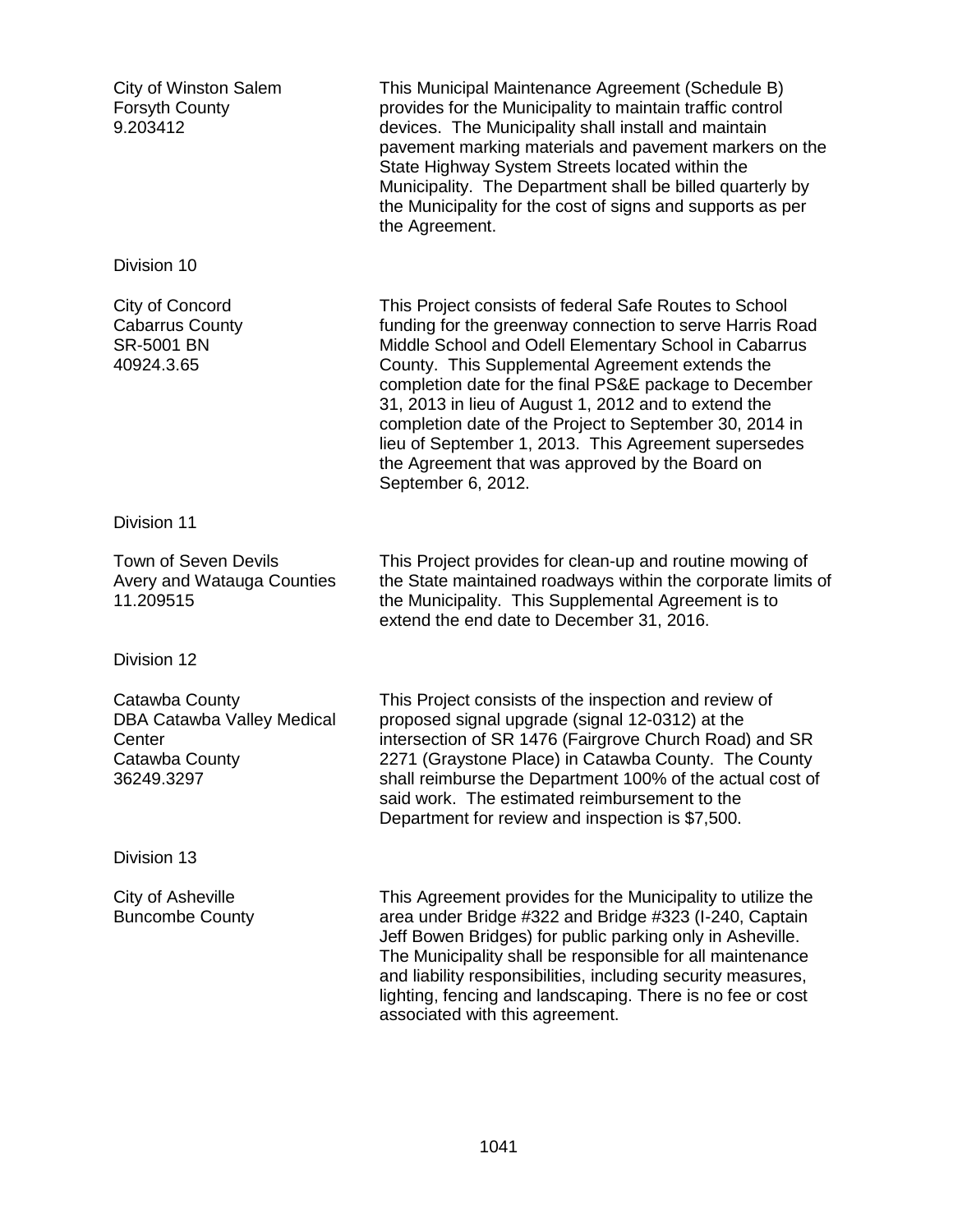#### **Approval – Municipal Street System Changes**

A motion was made by Board Member Palermo, seconded by Board Member Lennon, to approve the following:

#### **Deletions from the State Highway System**

| <b>Division County</b> |          | <b>Municipality Road</b> |         | Termini                          | Length |
|------------------------|----------|--------------------------|---------|----------------------------------|--------|
|                        | Guilford | High Point               | SR 1471 | To delete (SR 1471) Montlieu Ave | 1.37   |

### **Approval - Preliminary Right of Way Plans**

A motion was made by Board Member Palermo, seconded by Board Member Lennon, to approve the following:

The Preliminary Right of Way Plans for the below projects, including Secondary Roads and Industrial Access Roads, provide for the construction, design, drainage and control of access as shown on the respective plans.

Based upon the recommendations of the Manager of the Right of Way Branch, the Board finds that such rights of way as shown on these preliminary plans and drawings, including existing public dedicated right of way, are for a public use and are necessary for the construction of said projects.

The rights of way for the location, construction, relocation, and control of access of highways embraced in the below projects shall be as shown in detail on the preliminary right of ways plans and drawings for said projects on file in the Right of Way Branch in the Department of Transportation in Raleigh.

The Board finds such right of way acquisition to be necessary and hereby authorizes the Right of Way Branch to acquire right of way on the below projects either by negotiation or by condemnation through the Attorney General's Office.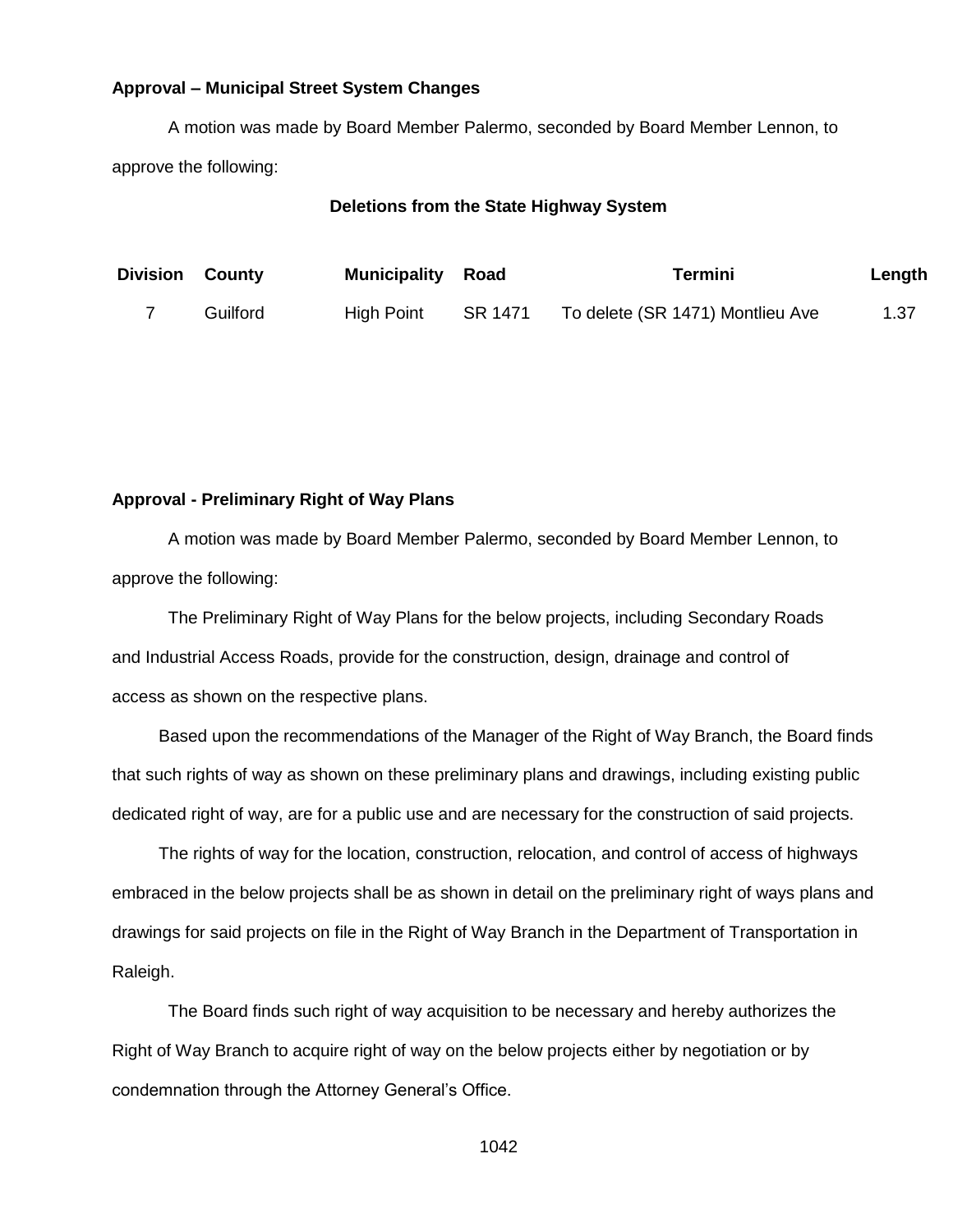### **(Division 2)**

**Pamlico County; I.D. No. B-5129A; Project No. 42287.2.FR2:** Bridge No. 24 over the North Prong of Bay River on NC 304

**Pitt County; I.D. No. BD-5102S; Project No. 45348.2.FD19:** Bridge No. 142 over Cross Swamp on SR 1777

**Greene County; I.D. No. BD-5102R; Project No. 45348.2.FD18:** Bridge No. 9 over Sandy Run on SR 1324

#### **(Division 6)**

**Harnett County; I.D. No. W-5206Q; Project No. 45336.2.FR17:** NC 210 from SR 2047 (Hayes Road) to SR 2048 (Bethal Baptist Road)

#### **(Division 8)**

**Scotland County; I.D. No. B-5003; Project No. 41106.2.F1:** Bridge No. 81 on Common Wealth Avenue over Leith Creek

#### **(Division 9)**

**Davidson County; I.D. No. B-4741; Project No. 38514.2.FD1:** Bridge No. 38 over Muddy Creek on SR 1493

#### **(Division 11)**

**Caldwell County; I.D. No. BD-5111AE; Project No. 45357.2.FD31:** Bridge No. 95 over Brushy Fork on SR 1715

**Yadkin County; I.D. No. BD-5111AB; Project No. 45357.2.FD28:** US 15/501 from the Moore Academy to Legacy Lake Way

**Wilkes County; I.D. No. BD-5111AC; Project No. 45357.2.FD29:** Bridge No. 17 over Gum Swamp on US 15/US 401

#### **(Division 12)**

**Iredell County; I.D. No. K-4908; Project No. 39894.2.FS1:** I-77 new rest area pair on new location

#### **PRELIMINARY RIGHT OF WAY PLANS 10 PROJECTS \$0.00**

#### **Approval - Final Right of Way Plans**

A motion was made by Board Member Palermo, seconded by Board Member Lennon, to

approve the following:

Right of way acquisition in accordance with the preliminary right of way plans on file in the

Right of Way Branch has been determined to be necessary for public use and was authorized by the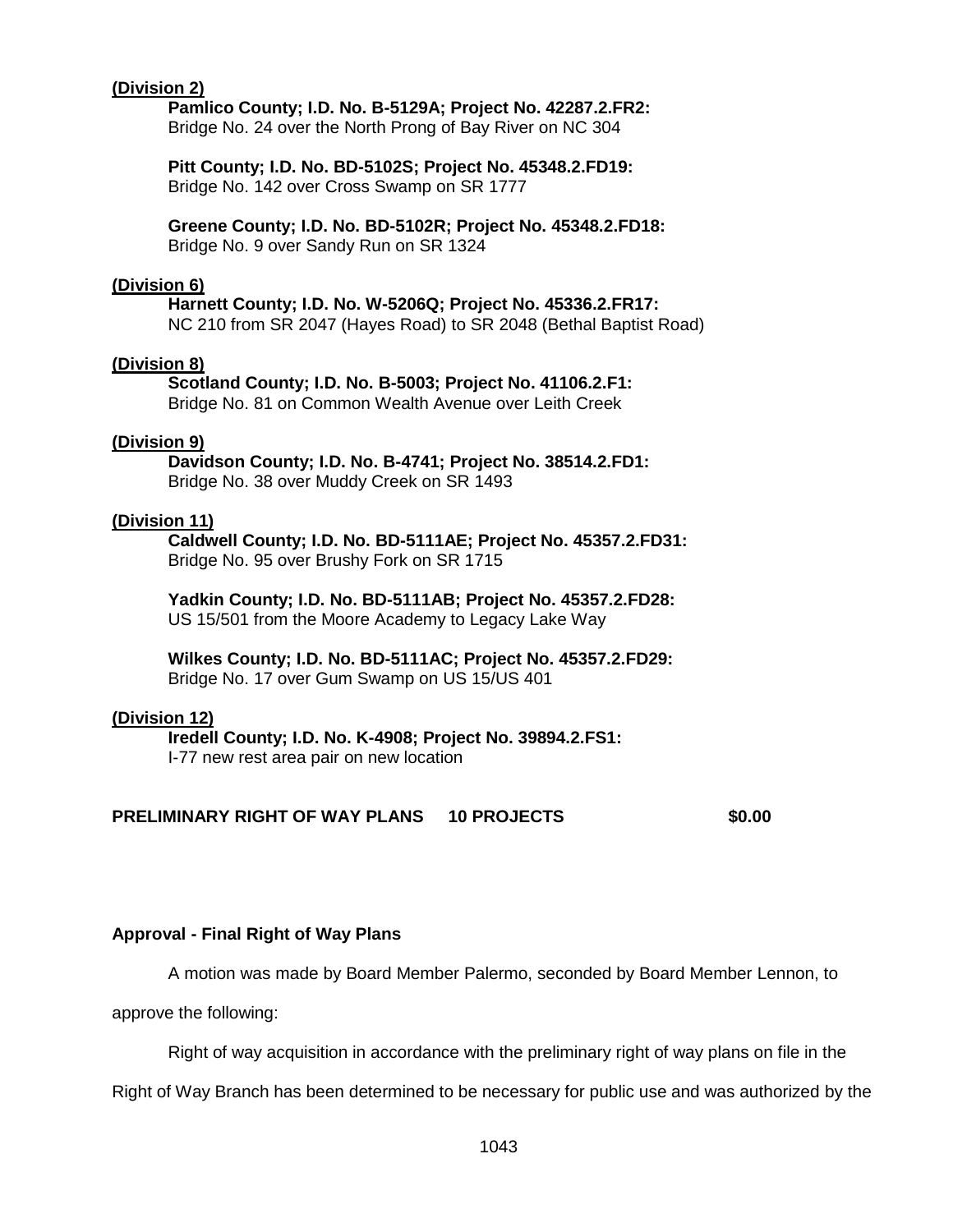Board. Certain changes in the right of way have necessitated alteration of the preliminary right of way

plans. Final plans have been prepared and provide for the construction, design, drainage and control

of access for these projects. The Board finds that such rights of way and control of access as shown

on the final plans are for a public use and are necessary for construction. The sections of roads

which were shown on the preliminary plans as sections of roads to be abandoned are hereby

abandoned and removed from the State Highway System for Maintenance upon the completion and

acceptance of the project.

The rights of way for the location, design and construction of highways embraced in the

following projects shall be as shown in detail on the final plans for said projects as follows:

#### **(Division 5)**

#### **Project No. 38521.2.1; Franklin County; I.D. No. B-4749:**

Grading, paving, drainage and structure on Bridge No. 27 over Middle Creek on SR 1200 (Wes Sandling Road) with the right of way indicated upon the final plans for said project, the same being identified as Addendum 1 of the January 9, 2014 Board of Transportation Meeting and incorporated herein by reference.

#### **Project No. 38555.2.1; Person County; I.D. No. B-4784:**

Grading, paving, drainage and structure on Bridge No. 31 over Aldridge Creek on SR 1134 (Satterfield Road) with the right of way indicated upon the final plans for said project, the same being identified as Addendum 2 of the January 9, 2014 Board of Transportation Meeting and incorporated herein by reference.

#### **(Division 7)**

#### **Project No. 33681.2.1; Alamance County; I.D. No. B-4401:**

Grading, drainage, paving and structure on Bridge No. 161 over North Prong Stinking Quarter Creek on SR 1124 (Stafford Mill Road) with the right of way indicated upon the final plans for said project, the same being identified as Addendum 3 of the January 9, 2014 Board of Transportation Meeting and incorporated herein by reference.

#### **Project No. 38528.2.1; Guilford County; I.D. No. B-4756:**

Grading, paving, drainage and structure on Bridge No. 120 over Reedy Fork Creek on SR 2128 (Bunch Road) with the right of way indicated upon the final plans for said project, the same being identified as Addendum 4 of the January 9, 2014 Board of Transportation Meeting and incorporated herein by reference.

#### **(Division 8)**

### **Project No. 38503.2.1; Chatham County; I.D. No. B-4730:**

Grading, drainage, paving and structure on Bridge No. 108 over Terrell Creek on SR 1549 with the right of way indicated upon the final plans for said project, the same being identified as Addendum 5 of the January 9, 2014 Board of Transportation Meeting and incorporated herein by reference.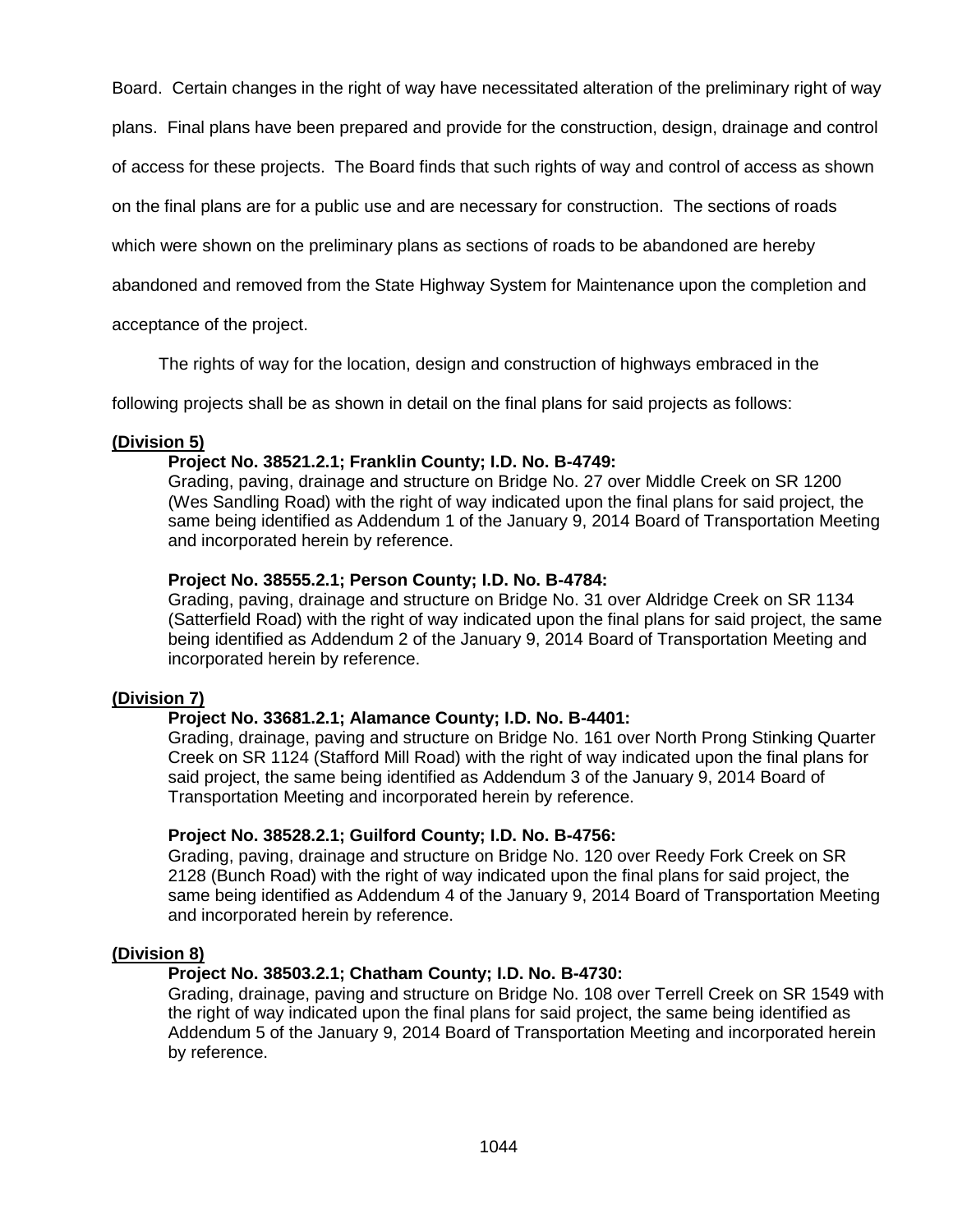### **(Division 9)**

### **Project No. 42244.2.1; Forsyth County; I.D. No. B-5107:**

Grading, drainage, paving and structure on Bridge No. 34 over Abbott's Creek on SR 1003 (High Point Road) with the right of way indicated upon the final plans for said project, the same being identified as Addendum 6 of the January 9, 2014 Board of Transportation Meeting and incorporated herein by reference.

#### **(Division 10)**

#### **Project No. 34811.2.3; Mecklenburg County; I.D. No. U-2507A:**

Grading, drainage, paving, culvert and signals in Charlotte – SR 2467 (Mallard Creek Road) from SR 2480 (Sugar Creek Road) to SR 2665 (Harris Boulevard) with the right of way indicated upon the final plans for said project, the same being identified as Addendum 7 of the January 9, 2014 Board of Transportation Meeting and incorporated herein by reference.

#### **Project No. 42246.2.1; Union County; I.D. No. B-5109:**

Grading, paving, drainage and structure on Bridge No. 29 over Goose Creek on NC 218 with the right of way indicated upon the final plans for said project, the same being identified as Addendum 8 of the January 9, 2014 Board of Transportation Meeting and incorporated herein by reference.

#### **Project No. 40097.2.1; Cabarrus County; I.D. No. B-4973:**

Grading, drainage, paving and structure on Bridge No. 271 over Irish Buffalo Creek on SR 1157 (Wilshire Avenue SW) with the right of way indicated upon the final plans for said project, the same being identified as Addendum 9 of the January 9, 2014 Board of Transportation Meeting and incorporated herein by reference.

#### **(Division 13)**

### **Project No. 42294.2.1; Burke County; I.D. No. B-5135:**

Grading, drainage, paving and structure on Bridge No. 1 over Hunting Creek on SR 1512 with the right of way indicated upon the final plans for said project, the same being identified as Addendum 10 of the January 9, 2014 Board of Transportation Meeting and incorporated herein by reference.

#### **(Division 14)**

#### **Project No. 35022.2.1; Haywood County; I.D. No. U-4412:**

Grading, drainage, paving, signals, culvert and structure in Waynesville – SR 1184 (Howell Mill Road) from US 276 (Russ Avenue) to US 23 Business (Asheville Highway) with the right of way indicated upon the final plans for said project, the same being identified as Addendum 11 of the January 9, 2014 Board of Transportation Meeting and incorporated herein by reference.

## **FINAL RIGHT OF WAY PLANS 11 PROJECTS \$0.00**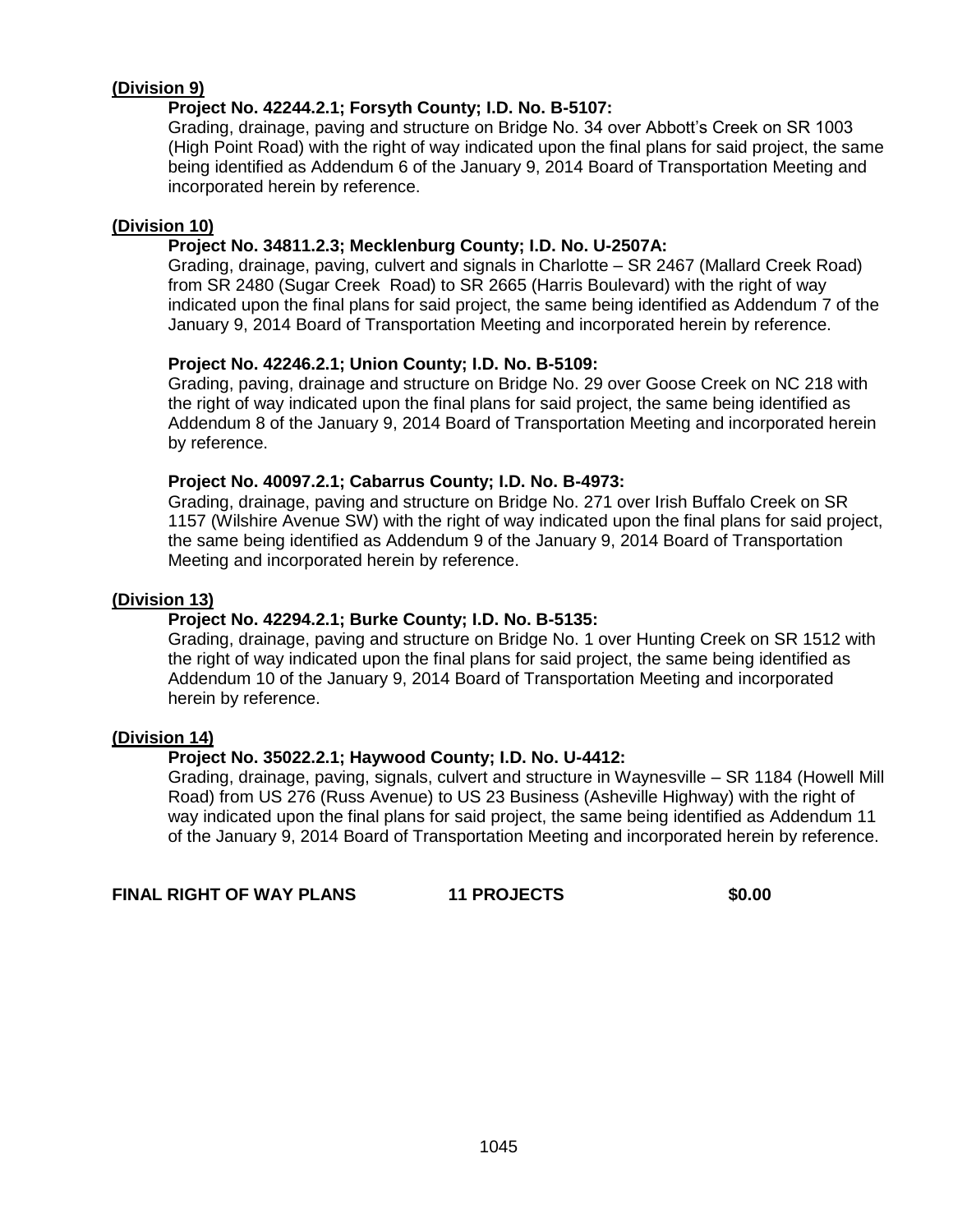### **Approval - Revisions of the Final Right of Way Plans**

A motion was made by Board Member Palermo, seconded by Board Member Lennon, to approve the following:

Right of way acquisition in accordance with the final right of way plans for the following projects has been determined to be necessary and authorized by the Board. Plans are on file at the Office of the Secretary to the Board of Transportation as an addendum to the minutes of the meetings hereinafter indicated.

Certain changes in right of way, construction and drainage easements, and control of access

have been necessitated by alterations in the construction plans of these projects. Amended plan

sheets for these projects have been prepared which provide for changes of certain right of way areas,

construction and drainage easements and control of access.

The Board finds that the revised areas of right of way, construction and drainage easements

and control of access, as shown on the amended plan sheets hereinafter set out, are for a public

purpose and are necessary for the construction of projects.

The right of way, construction and drainage easements and control of access are hereby

revised as shown on the plan sheets incorporated herein as an addendum, said projects, date of

original final approval, and revised right of way, easements and access being as follows:

#### **(Division 6)**

#### **Project No. 34416.2.2; I.D. No. R-2303A; Cumberland County:**

Final Right of Way plans approved as Addendum 7 to the minutes of the June 6, 2013 Board of Transportation Meeting. Revised additional right of way, easements or control of access shown on Addendum 12 to the minutes of the January 9, 2014 Board of Transportation Meeting and incorporated herein by reference.

#### **(Division 10)**

#### **Project No. 34408.2.6; I.D. No. R-2246B; Cabarrus County:**

Final Right of Way plans approved as Addendum 8 to the minutes of the May 2, 2013 Board of Transportation Meeting. Revised additional right of way, easements or control of access shown on Addendum 13 to the minutes of the January 9, 2014 Board of Transportation Meeting and incorporated herein by reference.

**REVISION FINAL ROW PLANS 2 PROJECTS \$0.00**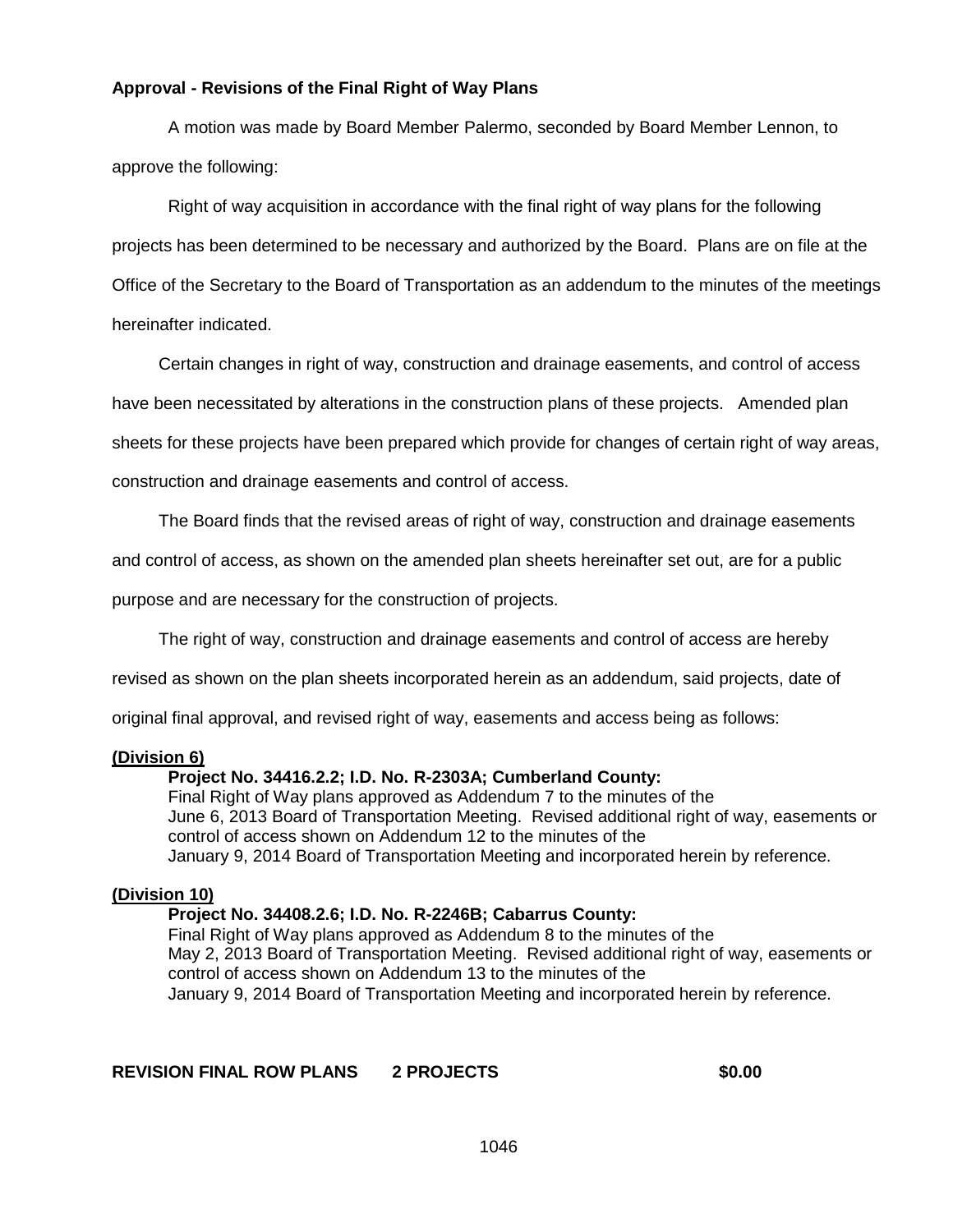### **Approval - Conveyance of Highway Right of Way Residues**

It is hereby resolved, based upon the recommendation of the Manager of the Right of

Way Branch, and on a motion by Board Member Palermo, seconded by Board Member Lennon, that

the following highway right of way conveyances are approved:

#### **(Division 1)**

## **Project 35488.2.1, Parcels R-2507A 037 and 037A, US 13/ US 158 Widening from US 158/ NC 45 Near Winton to the US 158 Bypass in Tarheel**

#### **Gates County**

Conveyance of an approximate 0.725-acre residue area to David A. Spruill and wife, Juanita Spruill as part settlement for a right of way claim, for no consideration.

#### **(Division 8)**

**Project 34438.2.3, Parcel R-2502A 901, US 1 from South of SR 1001 (Marston Road) Richmond County**

Conveyance of an approximate 1.230-acre residue area to the Town of Hoffman for the appraised value of \$12,300.00.

### **CONVEYANCE ROW RESIDUE 2 PROJECTS \$12,300.00**

### **Approval - Revision in Control of Access**

It is hereby resolved, based upon the recommendation of the Manager of the Right of

Way Branch, and on a motion by Board Member Palermo, seconded by Board Member Lennon, that

the following highway right of way conveyances are approved:

#### **(Division 3)**

**Project 8.2250104 (36109.80.20), Parcel U-0092D 030, Smith Creek Parkway from NC 132 College Road East of Wilmington to US 74**

#### **New Hanover County**

Grant of a revision in the existing control of access for a shift of the current 62.31 foot break along US 74 (Eastwood Road), for no consideration.

#### **(Division 12)**

#### **Project 34517.2.2, Parcel R-2911A 100, US 70 in Iredell County Iredell County**

Grant of a revision in the existing control of access for a new 60 foot break along US 70, for no consideration.

### **REVISION TO CONTROL OF ACCESS 2 PROJECTS \$0.00**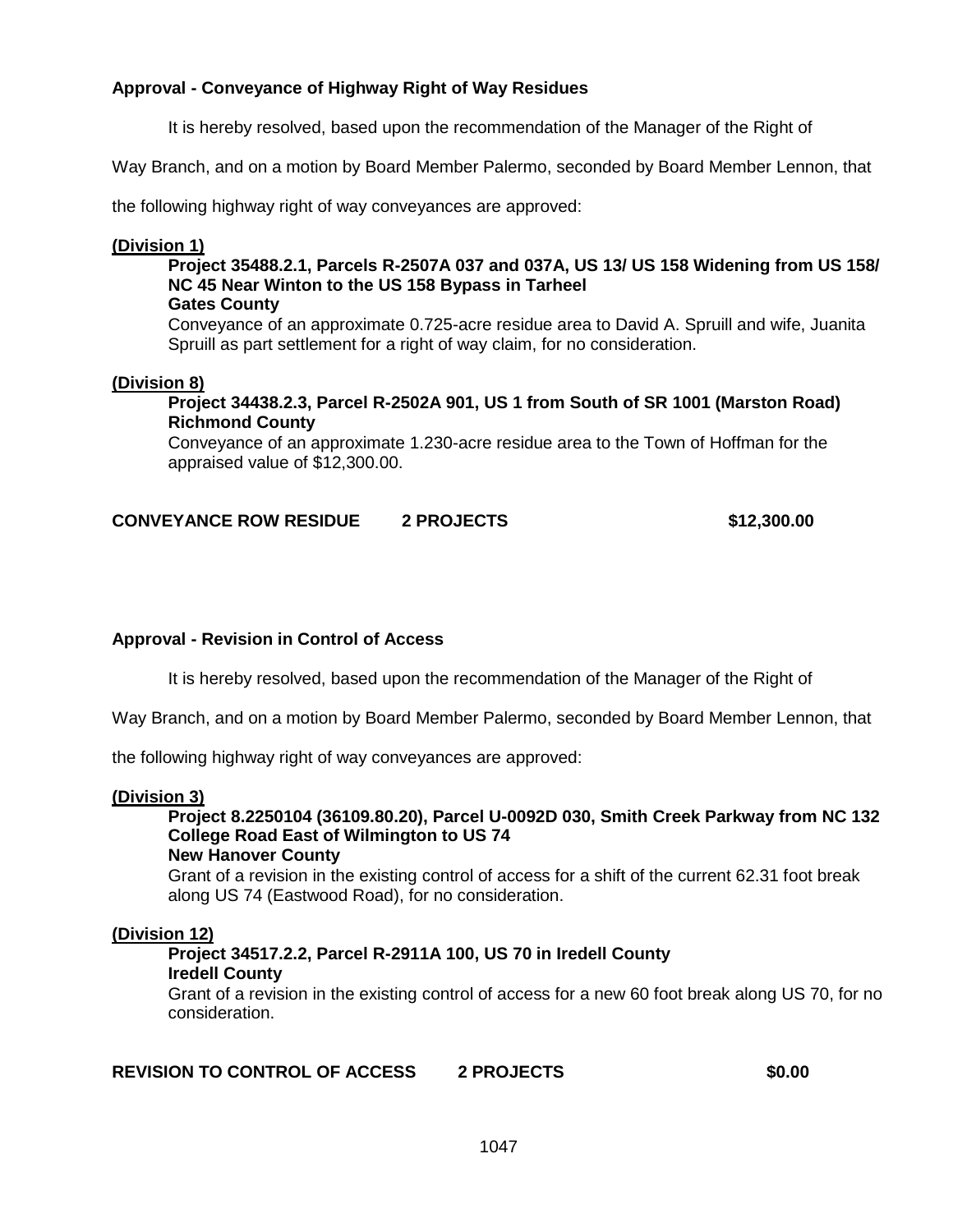### **Approval - Conveyance of Permanent Utility Easement**

It is hereby resolved, based upon the recommendation of the Manager of the

Right of Way Branch, and on a motion by Board Member Palermo, seconded by Board Member

Lennon, that the following highway right of way conveyances are approved:

#### **(Division 4)**

#### **Project 6.299002T (36109.TF), Parcel R-2111AB 000, Mitigation Site US Highway 64A and SR 1523 (Shiloh Farm Road) Edgecombe County**

The Department was deeded a  $\pm 366$  acre Mitigation site for Conservation Management, maintenance of fish and wildlife habitat and plant species in Edgecombe County. Martin-Edgecombe Electric Membership Corporation has requested the Department to allow them to have a 0.230 acre permanent utility easement adjacent to the right of way for SR 1523 (Shiloh Farm Road) for the installation of an electric line to connect to their existing line. The Department has determined this 0.230 acre area will have minimal if any impact on the Conservation Management goal of the mitigation area. Martin-Edgecombe Electric Membership Corporation has agreed to pay the appraised value of \$550.00 for conveyance of the easement.

| <b>CONVEYANCE OF PERMANENT UTILITY EASEMENT</b> | <b>1 PROJECT</b> | \$550.00 |
|-------------------------------------------------|------------------|----------|
|                                                 |                  |          |

**R-ITEM SUMMARY 28 PROJECTS TOTAL: \$12,850.00**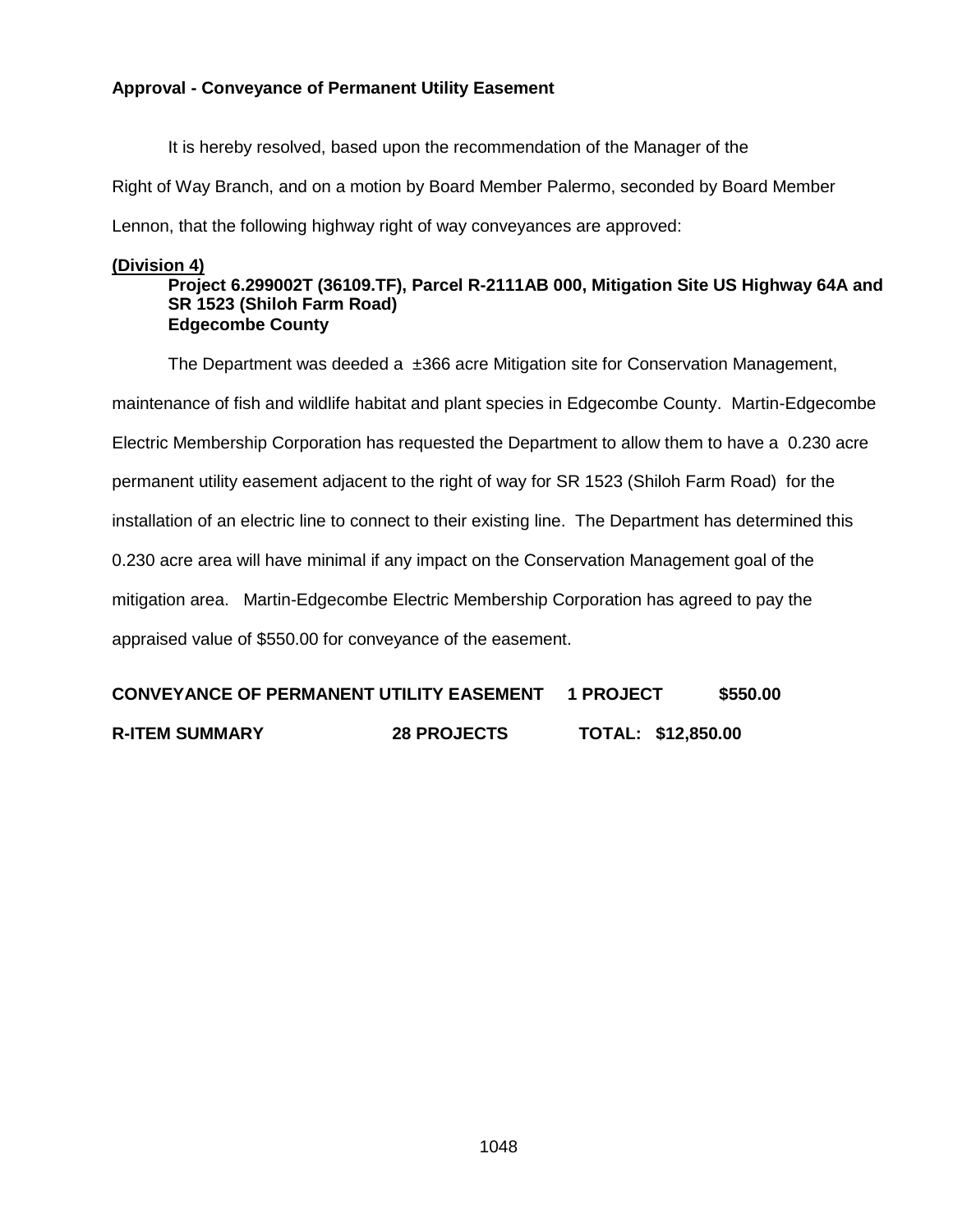## **Approval – Carteret County Comprehensive Transportation Plan**

The Transportation Planning Branch has worked cooperatively with Carteret County and the municipalities contained within on the development of a Comprehensive Transportation Plan (CTP). The plan has been adopted by the County and each municipality and endorsed by the Down East RPO.

The plan is based on an analysis of existing and projected travel and land use, public involvement and field investigations of recommended improvements. It is located on the web at: https://connect.ncdot.gov/projects/planning/Pages/CTP-Details.aspx?study\_id=Carteret County

The Transportation Planning Branch recommends the mutual adoption of the Carteret County Comprehensive Transportation Plan as shown on the attached map dated May 30, 2012 and revised August 1, 2013.

A motion was made by Board Member Palermo, seconded by Board Member Lennon, to approve.

### **Committee Reports**

Chair Curran provided an update on the Road Naming Committee. The Road Naming Committee will bring before the Board in February 2014, a resolution for approval; Dr. George L. Edwards, Jr.

Chair Curran provided an update on the Audit Committee.

Mike Smith, Chair of the Economic Development and Intergovernmental Relations Committee, provided a report.

Jake Alexander, Chair of the Highways Committee, provided an update.

Cheryl McQueary, Chair of the Funding & Appropriation Strategies Committee, provided a report.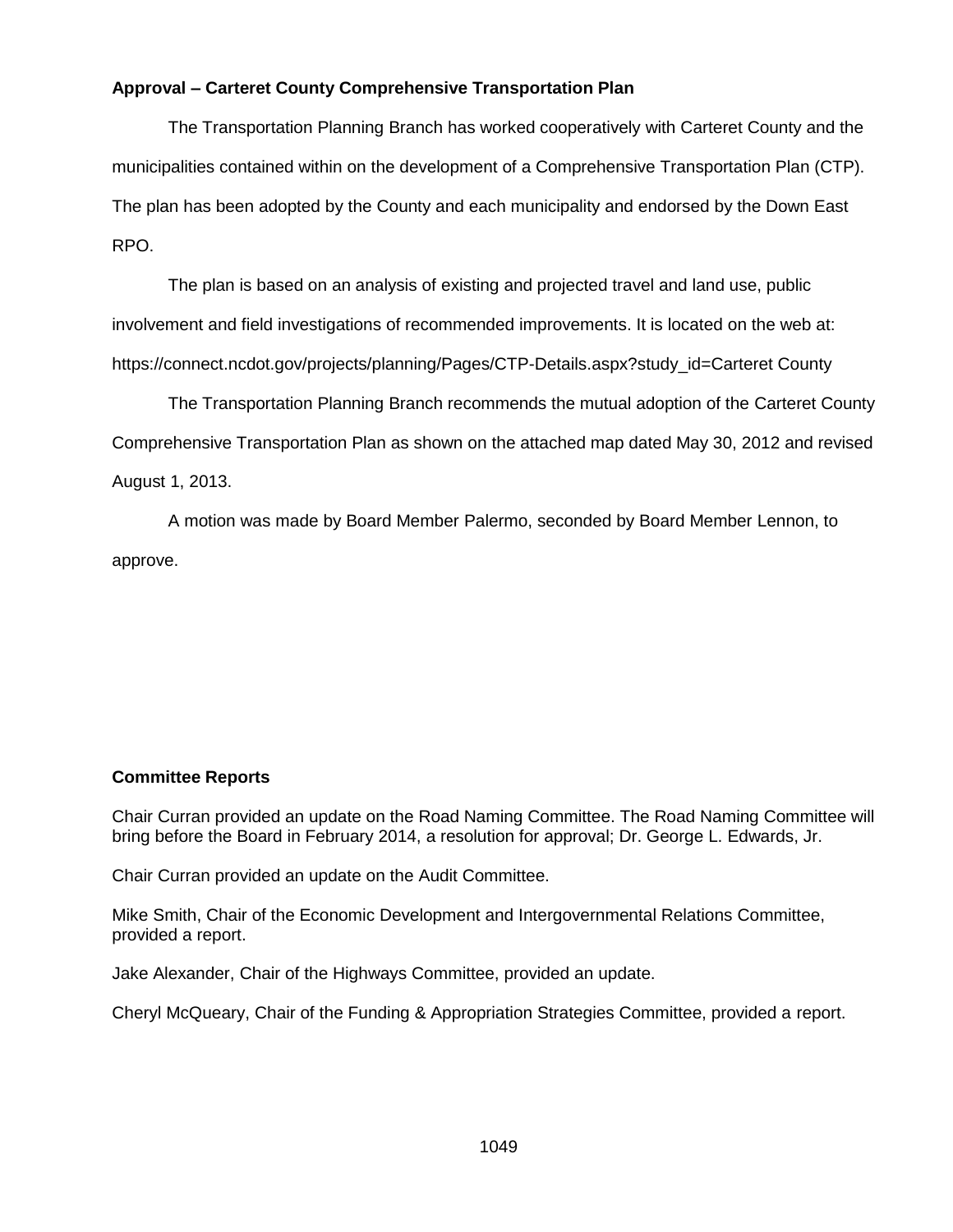# **RESOLUTION FOR OFFICER ROY HUSKEY**

Upon the recommendation of the Road Naming Committee, a motion was made by Board

Member Brown, seconded by Board Member Alexander, to approve the following resolution:

**WHEREAS,** the North Carolina Board of Transportation has allowed bridges throughout North Carolina to be named after fallen law enforcement officers as a fitting and proper way to honor them; and

**WHEREAS,** it has been recognized that Officer Roy Huskey gave his life in the line of duty while protecting and serving the citizens of Rutherford County; and

**WHEREAS,** Officer Roy Huskey was killed on May 31, 1979 while answering a domestic disturbance call; and

**WHEREAS,** the Rutherford County Board of Commissioners desires to dedicate a bridge in honor of Officer Huskey.

### **NOW, THEREFORE, BE IT RESOLVED:**

That the North Carolina Board of Transportation names Bridge 2169, which is on U.S.74 Bypass, in Rutherford County as the *Officer Roy Huskey Bridge.*

That appropriate signs be erected at a suitable time.

Adopted, this the ninth day of January 2014 by the North Carolina Board of Transportation.

<u>Nel Curran</u>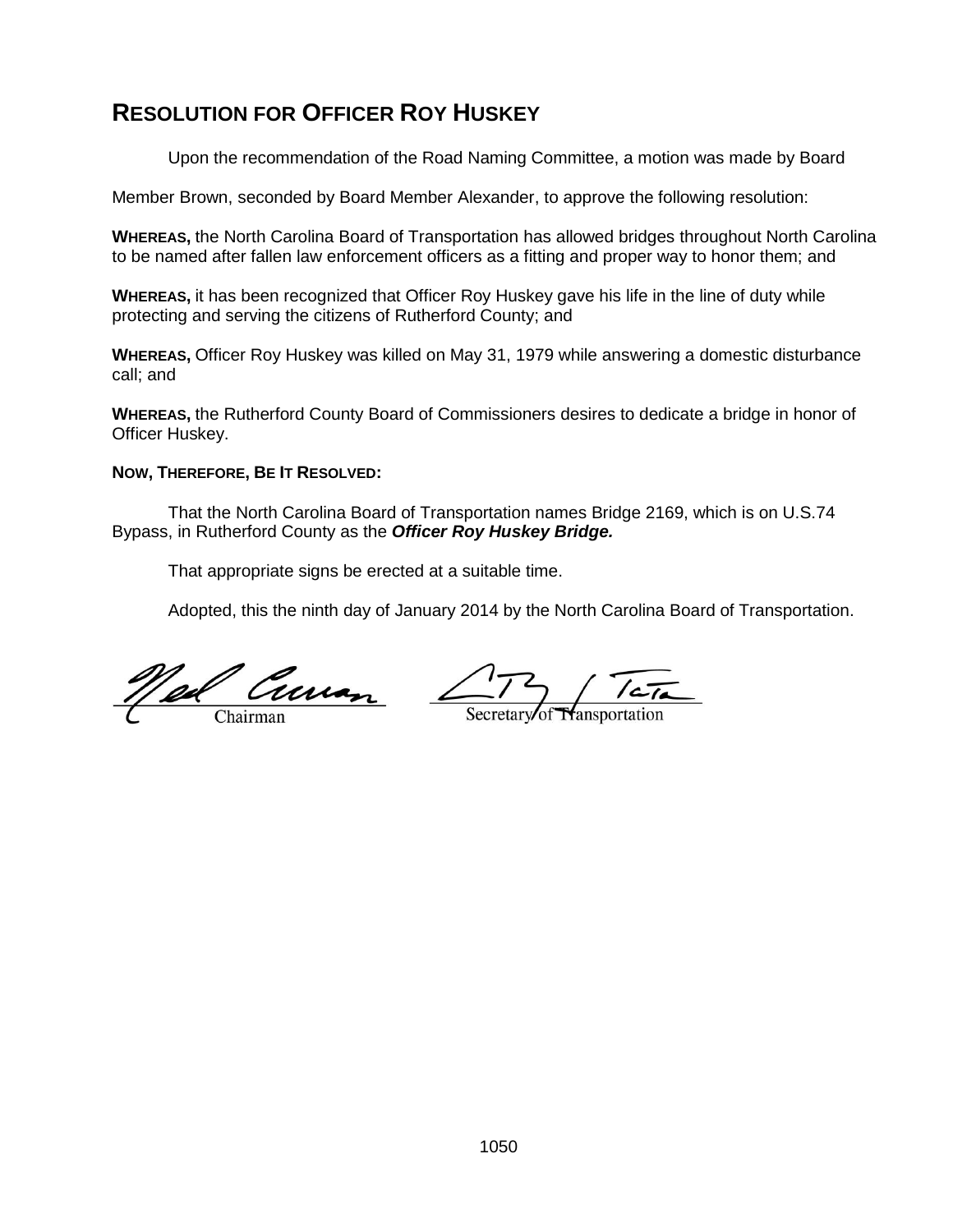# **RESOLUTION FOR OFFICER OWEN MESSERSMITH**

Upon the recommendation of the Road Naming Committee, a motion was made by Board

Member Brown, seconded by Board Member Fearing, to approve the following resolution:

**WHEREAS,** the North Carolina Board of Transportation has allowed bridges throughout North Carolina to be named after fallen law enforcement officers as a fitting and proper way to honor them; and

**WHEREAS,** it has been recognized that Officer Owen Messersmith gave his life in the line of duty while protecting and serving the citizens of Rutherford County; and

**WHEREAS,** Officer Owen Messersmith was killed on May 31, 1979 while answering a call for assistance during a domestic disturbance call; and

**WHEREAS,** the Rutherford County Board of Commissioners desires to dedicate a bridge in honor of Officer Messersmith.

#### **NOW, THEREFORE, BE IT RESOLVED:**

That the North Carolina Board of Transportation names Bridge 2213, which is on U.S.74, in Rutherford County as the *Officer Owen Messersmith Bridge.*

That appropriate signs be erected at a suitable time.

Adopted, this the ninth day of January 2014 by the North Carolina Board of Transportation.

Well Curren 173 TETA